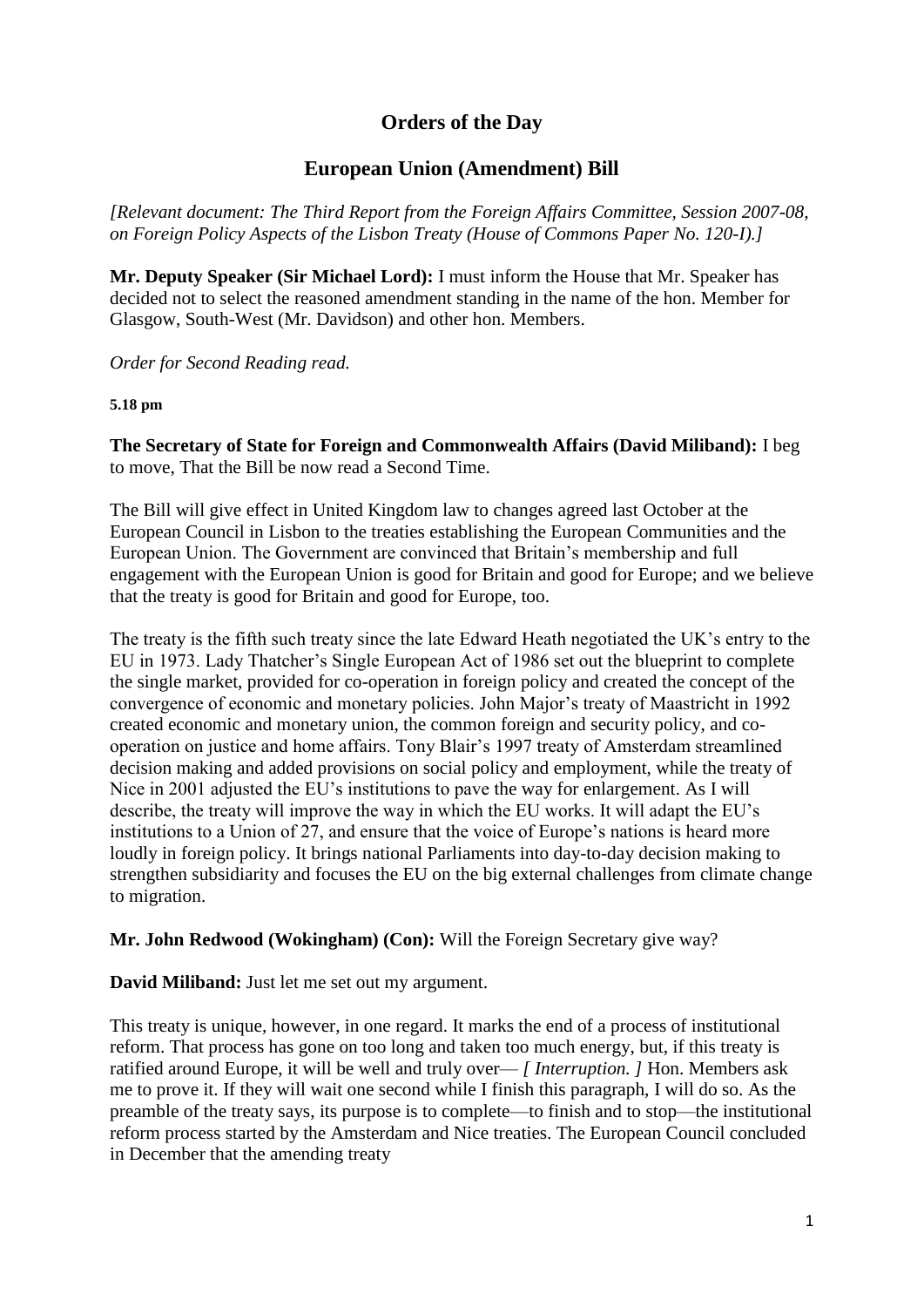#### **21 Jan 2008 : Column 1240**

"provides the Union with a stable and lasting institutional framework. We expect no change in the foreseeable future".

Richard Lambert of the CBI said on 22 November that

"the tide of Euro federalism has turned decisively".

*[ Laughter. ]* Opposition Members can mock the director general of the CBI if they wish; we take his views seriously.

**Mr. Redwood:** Why will the Secretary of State not give us a referendum, given that his party promised one and that all the powers that we worried would be transferred under the constitution are now being needlessly and recklessly given away in this document?

**David Miliband:** For the same reason that the right hon. Gentleman voted against a referendum on the Maastricht treaty in 1992—namely, that we are a parliamentary democracy and this is an amending treaty.

**Mrs. Gwyneth Dunwoody (Crewe and Nantwich) (Lab):** The Foreign Secretary might find himself alone in holding that point of view. May I ask him a simple question? He cited the preamble as though it had the effect of the treaty. Is it not true, however, that in all European legislation a preamble is clearly understood not to have legal status?

**David Miliband:** There is a political commitment from every single leader of the European Union that, for the foreseeable future, there will be no more institutional change. That is a widespread view.

**Mr. Peter Lilley (Hitchin and Harpenden) (Con):** Will the Foreign Secretary now cut to the chase and spell out the specific transfers of power in the original constitution that, in the Government's opinion, justified a referendum, but which are not in this treaty—thus, in the Government's view, nullifying their promise to hold a referendum? Will he spell out those specific powers?

**David Miliband:** The right hon. Gentleman will get details of specific powers and of how this is a different treaty in structure, in content and in consequence. It has more similarity to the Maastricht treaty and other treaties.

**Mr. Frank Field (Birkenhead) (Lab):** A number of Committees of this House have reported that there is no substantial difference between what was the constitution and is now the treaty. Apart from those other Governments who do not want to face their electorates to test their views, what bodies of equivalent standing do our Government have on their side saying that this is a treaty and not a constitution?

**David Miliband:** I take my right hon. Friend's position on this matter very seriously. If he looks at the minutes of the meetings of the Committees that he refers to, he will see that they have voted decisively on many occasions against having a referendum. The Foreign Affairs Committee and the European Scrutiny Committee have both voted against a referendum. In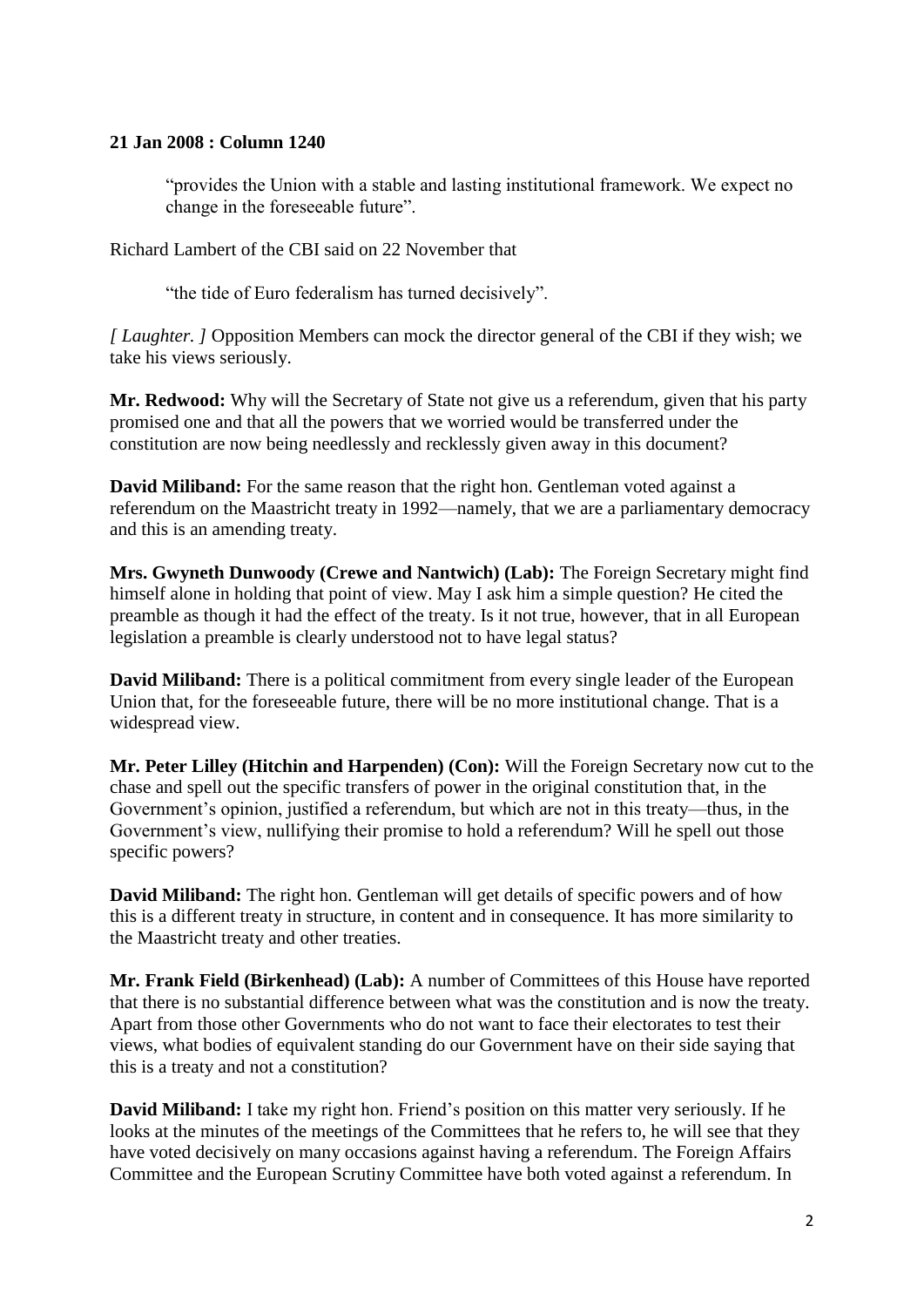respect of my right hon. Friend's question about other authorities, I am happy to cite independent legal authorities, including the Dutch Council of State, and independent investigations from other countries, some of which are governmental,

#### **21 Jan 2008 : Column 1241**

and some of which are not. The issue at hand here is whether this treaty constitutes fundamental constitutional change, and my case to the House tonight is that it does not.

**Ms Gisela Stuart (Birmingham, Edgbaston) (Lab):** The specialist Committees that reported and did not mention whether there should be a referendum did not do so because it was not within their remit. On a more specific point, the Foreign Secretary has said on a number of occasions that this treaty will bring an end to institutional changes. Does he really mean that the new treaty, if accepted, would no longer require national Parliaments to be involved in such procedures because it allows self-amending mechanisms, which would mean that we would no longer have a say on certain things?

**David Miliband:** Not at all. As my hon. Friend knows, the increased role of national parliaments is an important feature of this treaty.

#### **Several hon. Members** *rose —*

**David Miliband:** Let me make some progress.

Left of centre parties in all 27 European countries support the treaty; liberal parties—as well as social democratic and socialist parties—in all 27 countries support the treaty; and conservative parties in 26 countries support the treaty. Only in Britain do we have a major party opposed to the contents of the treaty. The National Society for the Prevention of Cruelty to Children has pledged its support for the provisions in the treaty— *[Interruption.]* Let me make the point.

# **Several hon. Members** *rose —*

**David Miliband:** No, I am going to make the point. The NSPCC pledged its support, as have One World Action, Action Aid and Oxfam— *[Interruption.]* I will give way in due course— *[Interruption.]*

**Mr. Deputy Speaker:** Order. These are very serious matters and I am sure that the House will bear that in mind as we continue this debate. The Secretary of State is clearly not giving way for the time being and he will no doubt indicate clearly when he is prepared to do so.

**David Miliband:** As I was saying, One World Action, Action Aid and Oxfam have announced their support for the measures on development co-operation. Voluntary sector leaders have said that the treaty strengthens the voice of civil society.

#### **Several hon. Members** *rose —*

**David Miliband:** I will give way to right hon. and hon. Members after I have made my point.

Environmental organisations support the treaty provisions on sustainable development and even the commission of bishops supports the treaty. This is a coalition not of ideology, but integrity; not of federalism in Europe, but of realism about the modern world. Only in Britain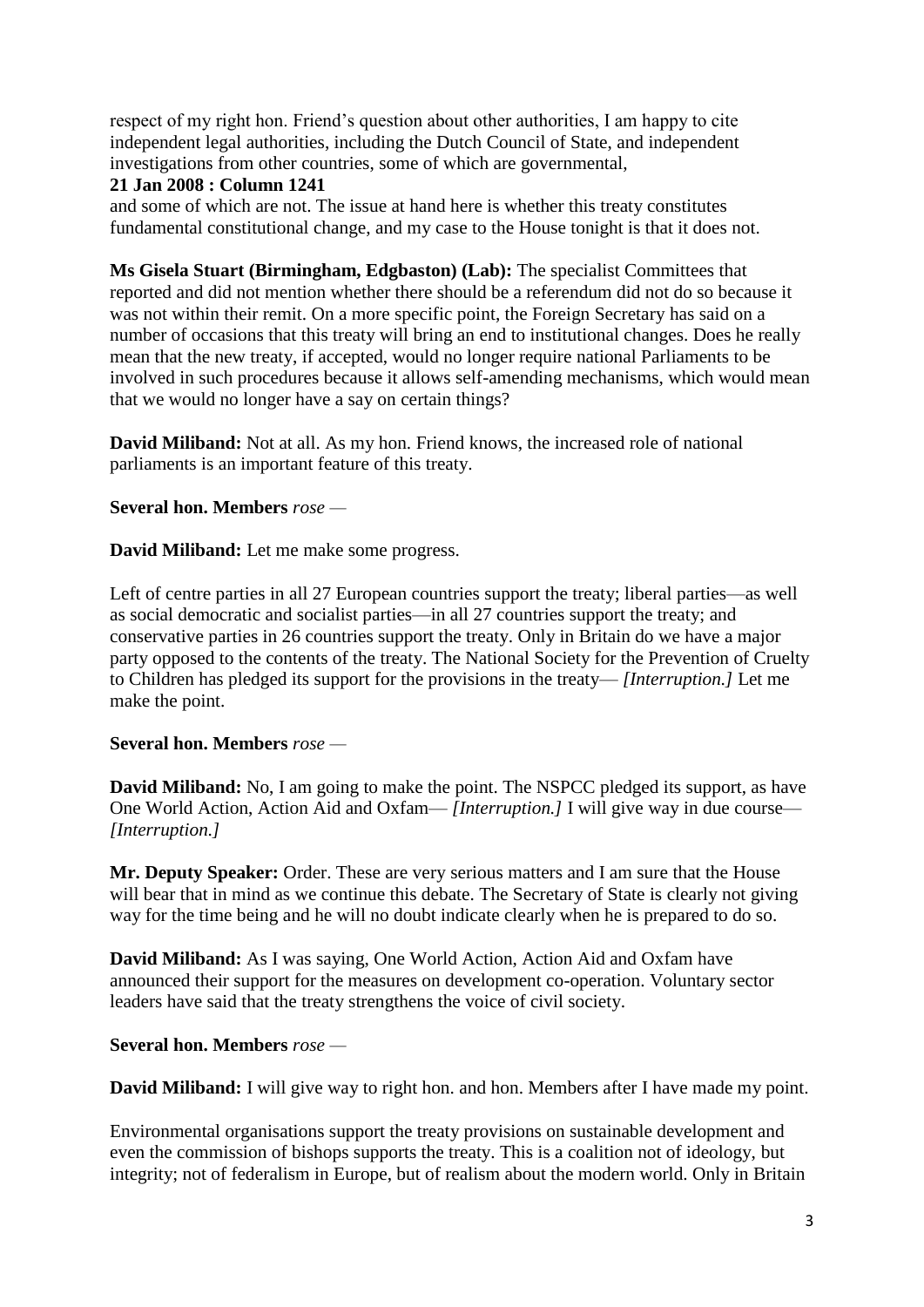does one of the two main parties place itself outside that coalition and actually oppose the contents of the treaty root and branch.

# **21 Jan 2008 : Column 1242**

#### **Several hon. Members** *rose —*

**David Miliband:** I am happy to give way to the former Secretary of State, the right hon. Member for Suffolk, Coastal (Mr. Gummer).

**Mr. John Gummer (Suffolk, Coastal) (Con):** Would not the Government be in a much stronger position to defend a treaty to which many of us find no objection in general if they had not promised a referendum, yet are now denying it? Is not the real issue that people in Britain who favour the treaty believe that the Government have gone back on their word?

**David Miliband:** The real issue is the content of the treaty; and in its structure and consequence, as well as its content, it is different from the constitution and does not meet the bar of whether it constitutes fundamental constitutional change.

**Rev. Ian Paisley (North Antrim) (DUP):** May I ask the Foreign Secretary to answer one simple question? He has listed many people who are for this treaty, but the Governments of Scotland and of Northern Ireland are not for it. Surely they should be listened to in this united Parliament.

**David Miliband:** Every right hon. and hon. Member should be listened to on this issue in this Parliament. This is the United Kingdom Parliament and it is the United Kingdom that negotiates on treaty matters.

**Tom Levitt (High Peak) (Lab):** My right hon. Friend was absolutely right to point out that voluntary organisations support the treaty. Is it not the case that with this treaty comes a recognition for the first time of the relationship between European institutions and civil society across Europe, in that article 8 provides new opportunities to build on the work we are doing to empower civil society in this country, enabling us to work towards the European compact for civil society?

**David Miliband:** My hon. Friend makes an important point, which speaks directly to the fact that this treaty brings practical benefits.

# **Several hon. Members** *rose —*

**David Miliband:** I happily give way to a former Minister for Europe.

**Mr. Doug Henderson (Newcastle upon Tyne, North) (Lab):** When all the politics is cut aside, is it not clear that the main difference between the constitution and this treaty, which has been recognised by other EU countries, is that the constitution brought together previous treaties and bound them as a document, which would then have been amendable as the constitution of the EU; whereas this treaty is in exactly the same legal position as previous treaties such as Amsterdam and Nice and has much less of a radical impact than the Maastricht treaty?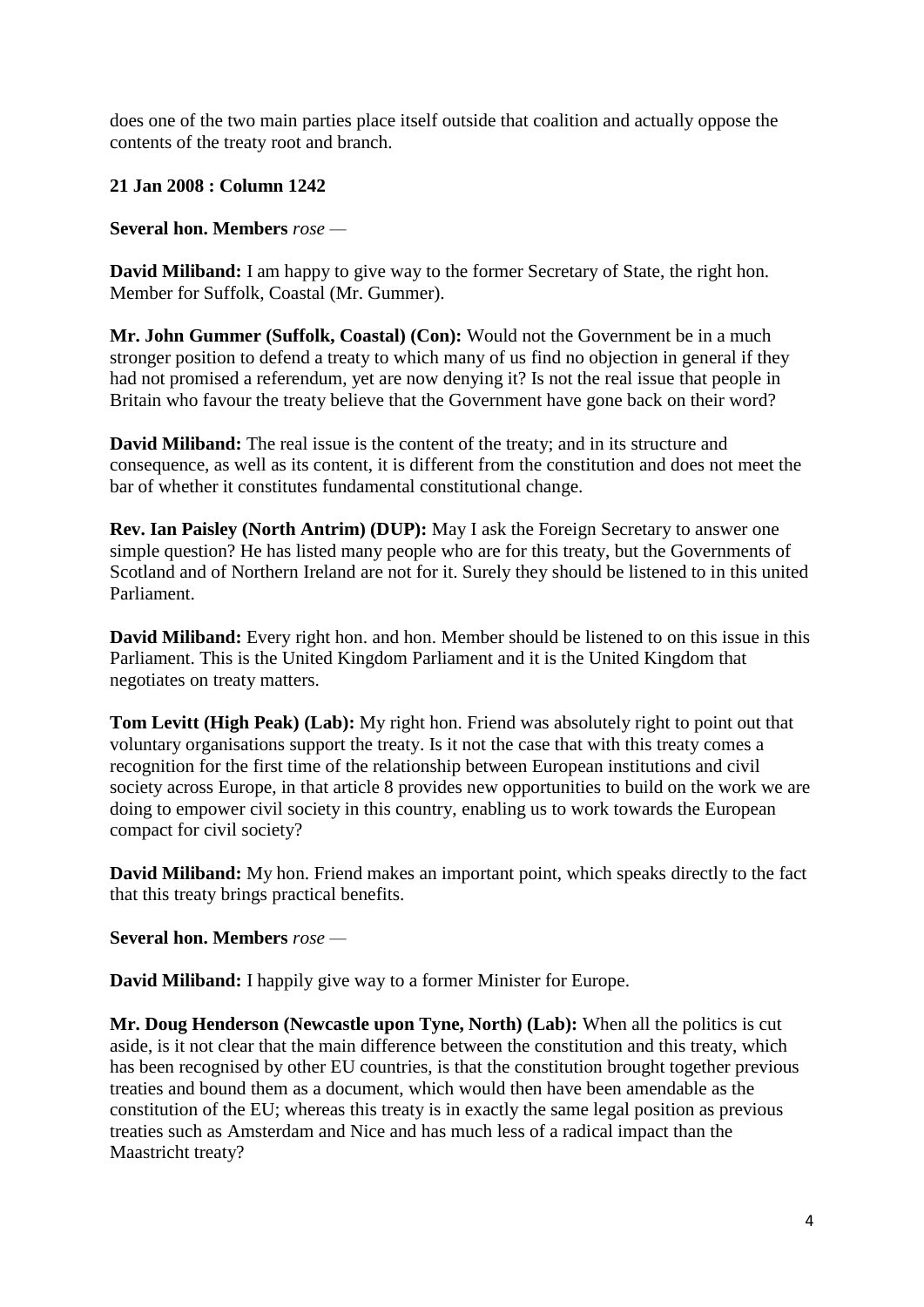**David Miliband:** When I say, as my hon. Friend does, that the treaty is different in structure, it is because the proposed constitution was legally unprecedented: it abolished all previous European treaties and refounded

# **21 Jan 2008 : Column 1243**

the European Union. This treaty, like the four previous treaties, amends the original founding document of the European Union.

**Philip Davies (Shipley) (Con):** If this treaty is such a marvellous thing for this country, why will the Secretary of State not have the courage of his convictions and put it to the British people? Does he think that the British public are too thick to understand its benefits, or is he just scared of being rumbled, because they know that it gives away so many powers to the European Union?

**David Miliband:** We have heard the authentic voice of the modern Tory party. The hon. Gentleman is a leading member of the Better Off Out campaign, and we know what it wants: to get us out of the European Union totally.

# **Several hon. Members** *rose —*

**David Miliband:** I shall give way for the last time to the former Foreign Secretary.

**Sir Malcolm Rifkind (Kensington and Chelsea) (Con):** The right hon. Gentleman has said now on two occasions that the only basis for a referendum would be that fundamental constitutional changes were proposed. He must be aware that when the former Prime Minister Tony Blair announced a referendum in 2004, at no time did he cite as the basis for his decision the fact that what was before us was a constitution. He said to the House that when Parliament had discussed the matter, we should let the people have their say. If the Foreign Secretary is resting on the opinion of the bench of bishops and the NSPCC, is it not also appropriate that the people have their say?

**David Miliband:** The former Prime Minister addressed the matter directly in his statement from the Dispatch Box, when he said that the constitution did not constitute fundamental constitutional change. A bit like the hon. Member for Shipley (Philip Davies), he had the idea that we should "clear the air". No doubt historians will debate the wisdom or otherwise of that for many years to come. There was absolute clarity, however, that the constitution did not constitute fundamental constitutional change.

# **Several hon. Members** *rose —*

**David Miliband:** I must make progress, but I shall try to give way to right hon. and hon. Members in due course.

The wide coalition behind the treaty is relevant. The Leader of the Opposition said in 2007 that he wanted to

"create a flexible Europe by building alliances with those who share our interests and our ideas".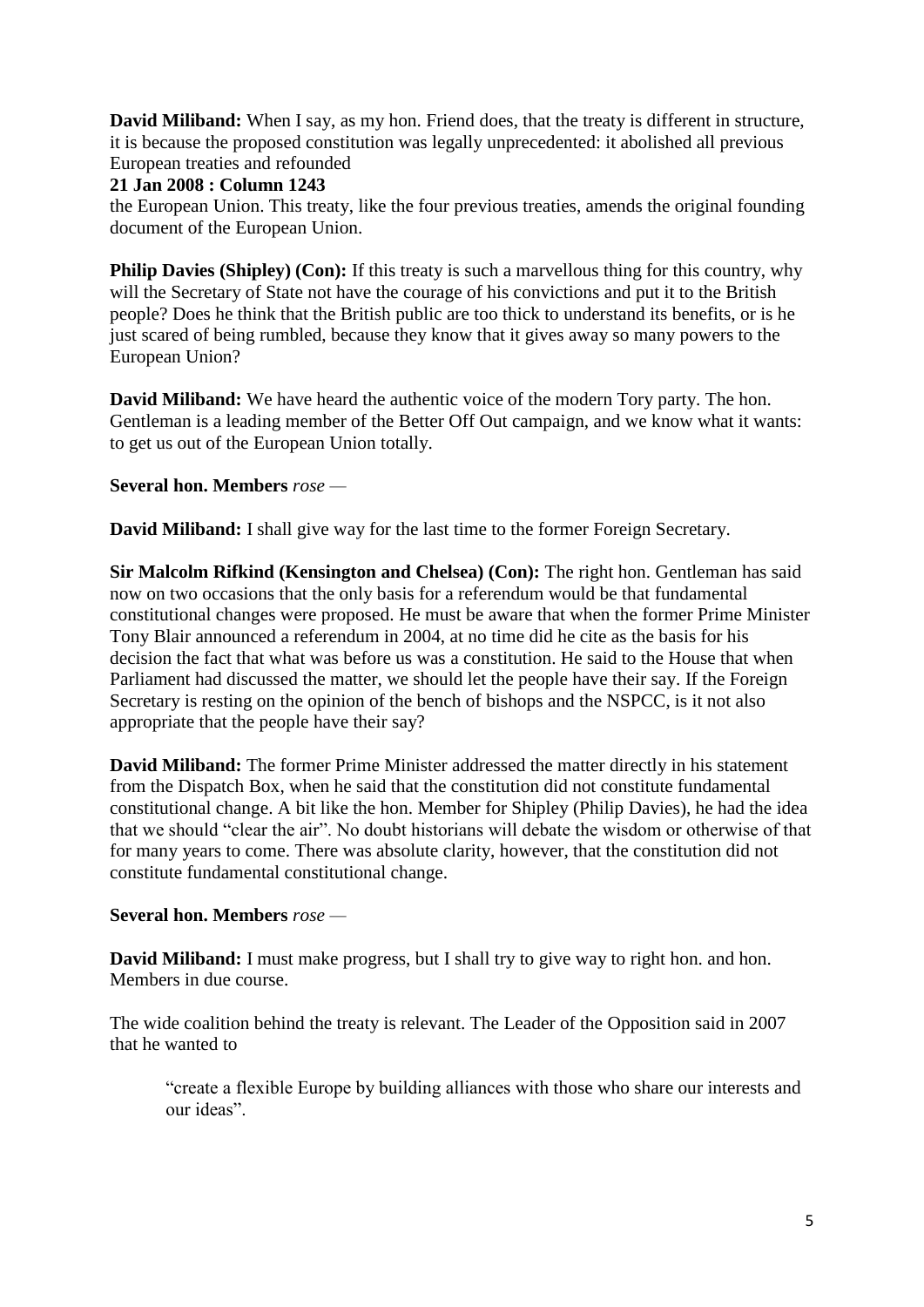Where does that stand now? We know the truth. His crusade against the treaty is a shared project with Sinn Fein, assorted fringe communist parties and the Dutch Animals party. That is the extent of the shared interests.

The Leader of the Opposition is not leading his party to government, or building an alliance of shared

#### **21 Jan 2008 : Column 1244**

interests. He is leading it into the wilderness, to follow the hon. Member for Stone (Mr. Cash).

**Several hon. Members** *rose —*

**David Miliband:** I will make some progress. *[Interruption.]*

**Mr. Deputy Speaker:** Order.

**Sir Patrick Cormack (South Staffordshire) (Con):** On a point of order, Mr. Deputy Speaker. In view of the contempt with which the Foreign Secretary is treating the House with this appalling speech, will you adjourn the House so that he can go and write a proper one?

**Mr. Deputy Speaker:** The House will understand if I say that that is a matter for debate rather than a matter for the Chair.

**David Miliband:** Let me go through the clauses of the Bill. *[Interruption.]* I will be happy to give way later.

Clause 1 defines the Lisbon treaty. Clause 2 amends the European Communities Act 1972, which gives EU treaties legal effect in the UK, to include the Lisbon treaty. We gave effect to the four previous treaties governing our role in the European Union in exactly the same way.

**Mr. William Cash (Stone) (Con):** Will the Secretary of State give way?

**David Miliband:** No, I will be happy to give way to the hon. Gentleman later.

Clause 3 clarifies the terminology relating to the European Union. Clause 4 provides for consequential changes in the European Parliament. Clause 5 provides that no future amending treaty is to be ratified by the United Kingdom unless it has been approved by an Act of Parliament. Clause 6, for the first time, gives Parliament the power to veto amending measures, covering any move to qualified majority voting, co-decision and the so-called simplified revision procedure—the point raised by my hon. Friend the Member for Birmingham, Edgbaston (Ms Stuart), and which I want to cover. The so-called passerelles are provisions in the treaty allowing for amendment without an intergovernmental conference. They have been around since Margaret Thatcher's Single European Act. It is not just the case that changes can come into force only if they are agreed by all Governments; this is the first time that Parliament has been given power to veto their use.

Clause 7 is the short title of the Bill. Clause 8 provides for the commencement of its provisions. That creates, as requested by both Select Committees, a parliamentary hook for an amendment calling for a referendum on the treaty and a debate and vote in the House on the issue.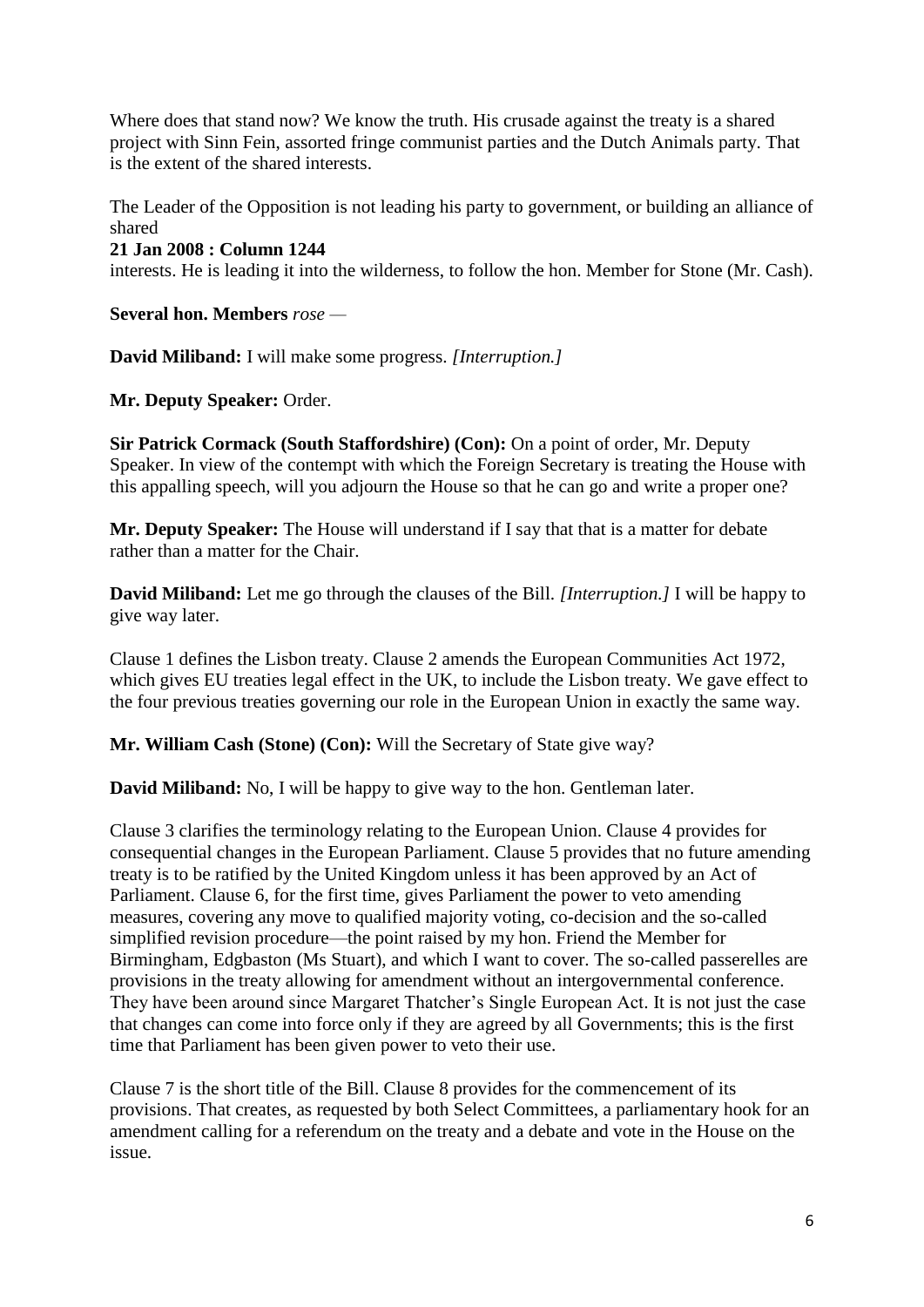Today's debate provides an opportunity to discuss the principles and content of the Bill and the treaty, and it is to the details of the treaty that I now wish to turn.

**Several hon. Members** *rose —*

# **21 Jan 2008 : Column 1245**

**David Miliband:** I said that I would give way to the hon. Member for Stone, and I am happy to do so.

**Mr. Cash:** The Foreign Secretary says that there is no fundamental change. How can he claim that there is no fundamental change in the structure of the United Kingdom in relation to the European Union by virtue of the Bill and this treaty? It is absolutely clear from the Government's own statement that there is a merger of the existing treaties, the abolition of the European Community in favour of a European Union and a legal personality, and that the structure of the relationship between the United Kingdom and the European Union is absolutely and totally changed by virtue of these proposals.

**David Miliband:** There is simply no credibility in the suggestion that with the continued separate treaty for foreign policy, this treaty abolishes the United Kingdom's ability to be a sovereign country. I can tell the hon. Gentleman—and I will go through this in detail—that in structure, in content and in consequence, it is certainly not a bigger change in the relationship between Britain and the European Union than was Maastricht or the Single European Act.

**Gordon Banks (Ochil and South Perthshire) (Lab):** A moment ago, the Foreign Secretary mentioned the changes to qualified majority voting in the treaty. Will he tell us whether he considers those changes to be in the United Kingdom's national interests?

**David Miliband:** I certainly will. In respect of development, energy liberalisation and development aid, this is precisely the sort of change that we need in order to get things done in the European Union. It is in the British national interest, rather than contrary to it.

**Mr. John Maples (Stratford-on-Avon) (Con):** Will the Foreign Secretary give way?

**David Miliband:** I will give way to the former foreign affairs spokesman.

**Mr. Maples:** The question in which people are interested is whether there should be a referendum or not. The only excuse that the Foreign Secretary and the Government have for not holding a referendum is that this treaty is in some way fundamentally different from the constitution. However, a report by the European Scrutiny Committee stated

"The Reform Treaty"

—this one—

"will introduce into the existing Treaties all the 'innovations'"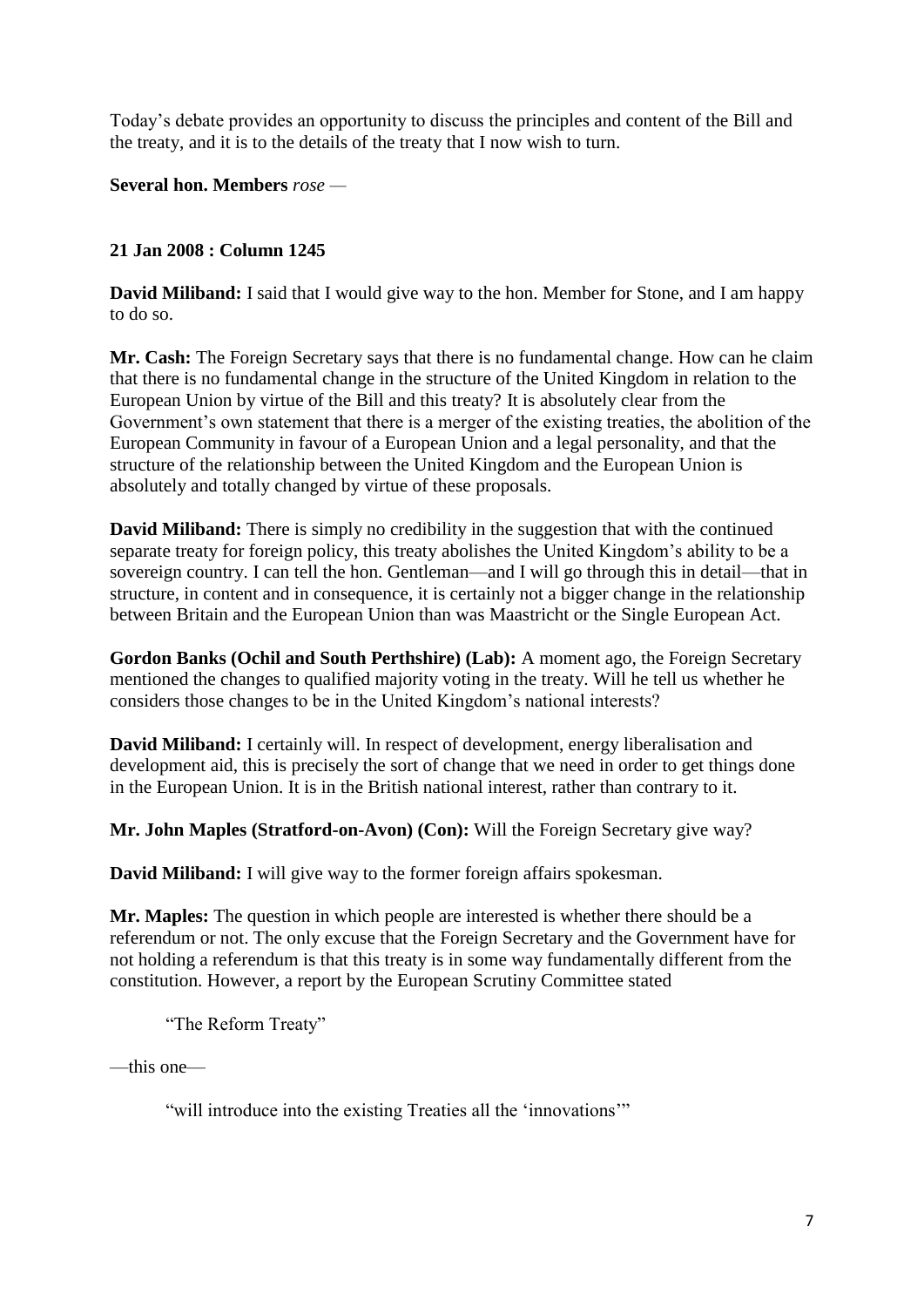that were in the constitution apart from the symbols, referring, I think, to the flag and the "Ode to Joy". Was the Scrutiny Committee wrong? If it was not, the Foreign Secretary is not being straight with the House.

**David Miliband:** The hon. Gentleman has quoted a very partial part— *[Interruption.]* The European Scrutiny Committee did not say that it was only in the matter of symbols that there were differences. In terms of structure, content and consequences, this is a fundamentally different treaty, and it certainly does not meet the bar of fundamental constitutional reform.

# **21 Jan 2008 : Column 1246**

**Bob Spink (Castle Point) (Con):** May I give the Foreign Secretary a quotation that he may recognise? It comes from the architect of the European Union constitution, Giscard d'Estaing, who said:

"I have compared the new Treaty with the Constitution on the 'nine essential points'. To tell the truth, to my great satisfaction, these nine points reappear word for word in the new Treaty. Not a comma has changed."

Was d'Estaing telling lies when he said that?

**David Miliband:** Listen to what Giscard d'Estaing—the same former president—said five days ago. He said:

"The request for a referendum is not justified, as this is a different text"

from the constitutional treaty. There is no way in which to pray in aid Mr. Giscard d'Estaing.

**Mr. Kenneth Clarke (Rushcliffe) (Con):** Does the Foreign Secretary not accept that he could save himself all this theological nonsense of trying to claim that the present treaty is different from the former treaty if he would accept that his own genuine view is that the last Prime Minister made a mistake when he came along and told us all, to our complete surprise, that he was going to have a referendum on the treaty that he then had? The then Prime Minister did not really believe in referendums on such subjects, and I am sure that the present Foreign Secretary was as amazed as I was to hear the Prime Minister's statement. If he would only admit that the referendum should never have been offered in the first place, he could save himself this arcane and ridiculous argument, rather than trying to demonstrate that this is a different document, in fundamental terms, from the one that we had before.

**David Miliband:** As one who was a junior Minister toiling in the Department for Education and Skills at the time, I can certainly confirm that it came as a surprise and a shock to me to learn of the new decision. I certainly agree that there was no way on the basis of its constitutional significance that it merited the decision that was taken.

**Mr. David Blunkett (Sheffield, Brightside) (Lab):** Does my right hon. Friend accept that the European Scrutiny Committee report and the original words that Giscard d'Estaing issued did not—as the current Committee has recently reflected—take into account the fact that the opt-outs and protocols have made a significant difference to the decisions that we in this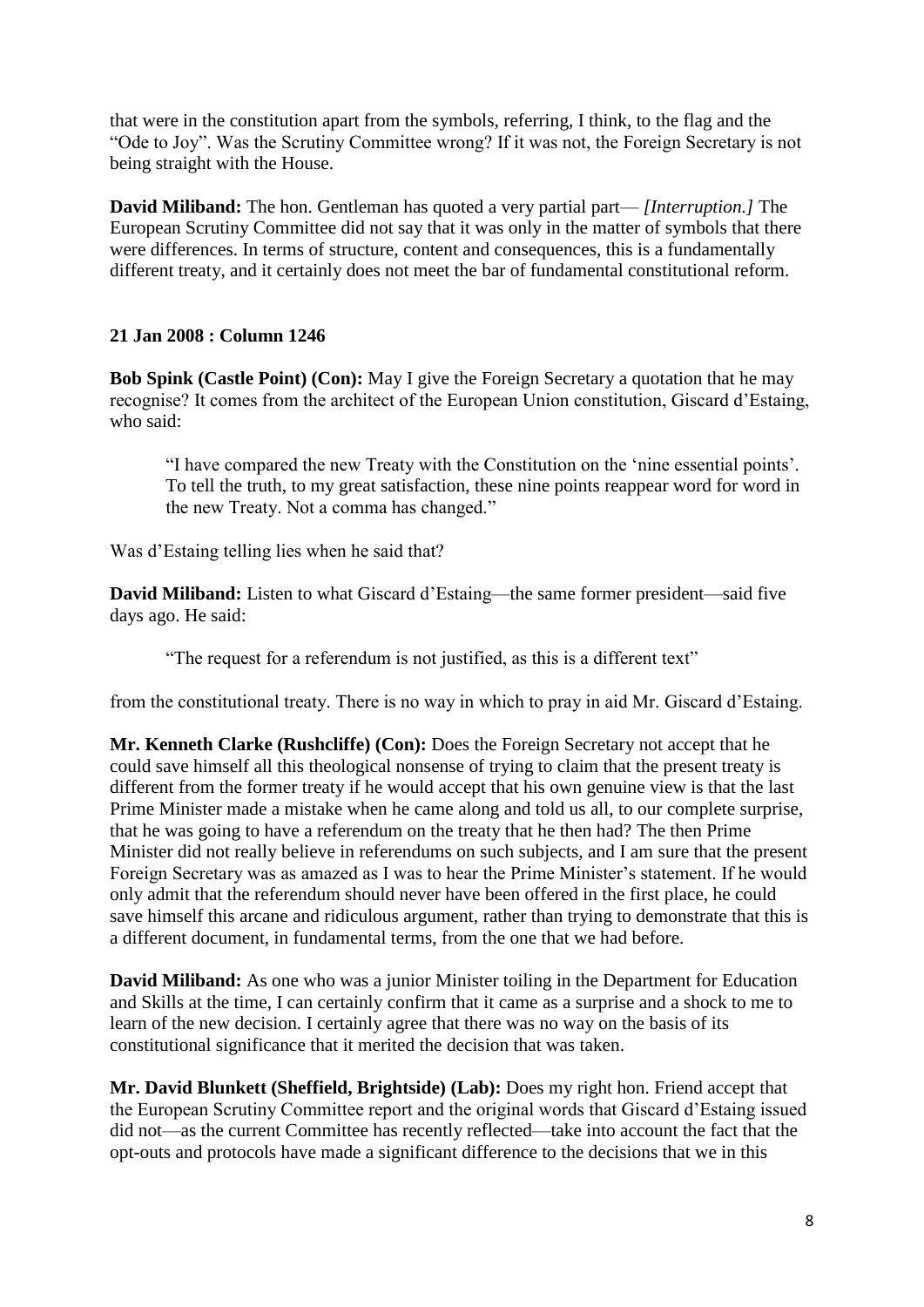House take on the treaty compared with the 26 other European countries who are seeking to ratify it?

**David Miliband:** My right hon. Friend makes an important point. This is a different treaty for Britain than it is for other countries in Europe. That is why Giscard d'Estaing talks about the "special status" of the treaty in the United Kingdom.

I shall now make some progress, but I may well give way later, depending on how far we get.

# **Mr. David Heathcoat-Amory (Wells) (Con)** *rose—*

**David Miliband:** I shall certainly try to bring in the right hon. Gentleman later.

# **21 Jan 2008 : Column 1247**

The Government want Europe's nations to set a clearer and more consistent course for the European Union. The treaty will bring in a full-time president of the European Council, ending the six-monthly merry-go-round of the changing presidency, which has too often meant a lack of consistency and follow-through. The president will be appointed by Heads of Government and be accountable to Heads of Government, and it will continue to be the EU's national leaders, not the president of the Council, who takes final decisions.

The Government believe that security and prosperity within the EU demand more purposeful action beyond Europe's borders. The answer is not to undermine the foreign policy prerogatives of nation states—and, as the Foreign Affairs Committee states very clearly, that is not the consequence of the Lisbon treaty. The treaty ensures that the decisions of the 27 EU nations, when we all agree, will be carried forward in a more coherent way by the appointment by member states of a single Commissioner, rather than two as at present.

# **Mr. Heathcoat-Amory** *rose—*

**David Miliband:** I will give way to the right hon. Gentleman when I reach the end of this section of my speech.

The Government want to ensure that as the EU enlarges the treaty reduces what has become a large and unwieldy Commission, reducing the number of Commissioners from 27 to 18.

The Government believe that national Parliaments should play a bigger role in European affairs, as I described earlier. In addition to the measures I described, for the first time national Parliaments will have a direct say in the EU's law-making procedures on a day-today basis. National Parliaments will now be able to challenge a proposal if, for example, they decide it affects an area they believe is a matter not for the EU but for individual member countries.

# **Several hon. Members** *rose —*

**David Miliband:** I shall give way to Members when I reach the end of this section, and I shall start with the right hon. Member for Wells (Mr. Heathcoat-Amory), who serves on the Foreign Affairs Committee.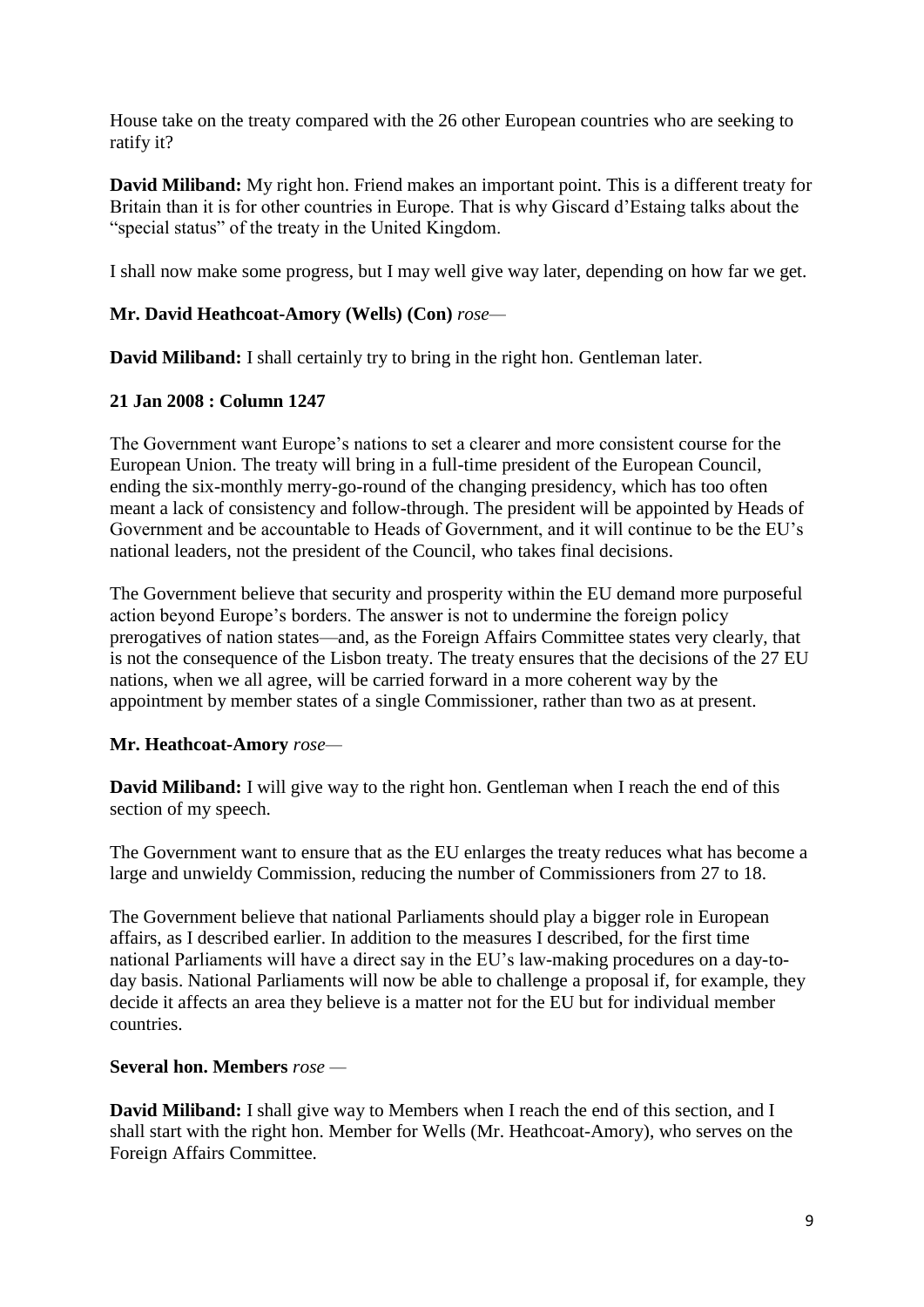The Government also believe that Europe needs to reform its voting system to take account of enlargement. The treaty finally does that. In future, population size as well as the number of states is important to decision making. That will raise the proportion of votes in UK hands from 8 to 12 per cent.

Furthermore—and to pick up on an earlier point—let me set out the facts on qualified majority voting. Sixteen of the changes either do not apply to the UK or apply only if we agree, because they concern economic and monetary union, of which we are not a part, or justice and home affairs, on which we have the ability to opt in or out. *[Interruption.]* For as long as necessary: as I shall explain in detail, we will have the right to choose on all justice and home affairs measures.

Fourteen of the QMV changes are purely procedural; for example, they address how we appoint members of

# **21 Jan 2008 : Column 1248**

the EU's Economic and Social Committee, or provisions relating to the effect of the past division of Germany. In 20 areas, the changes offer faster decision making where that is in the UK's interests, such as on energy liberalisation, where the chairmen of Centrica and the National Grid Company have said that the Lisbon treaty

"will be a way of circumventing cases of protectionism";

on aid to disaster zones, where representatives of 350 development non-government organisations have said that the treaty can

"deliver a stronger poverty focus and greater coherence in"

the EU's

"development and humanitarian work";

and on strengthening the EU's research and innovation capability, which will be of benefit to UK universities and research institutes.

I am now happy to give way to the right hon. Member for Wells.

**Mr. Heathcoat-Amory:** I thank the Foreign Secretary for doing so. Since he has dismissed the European Scrutiny Committee conclusion that the current treaty is substantially the same as the constitution, does he also dismiss the conclusion of the Foreign Affairs Committee published this morning

"that there is no material difference between the provisions on foreign affairs in the Constitutional Treaty which the Government made subject to approval in a referendum and those in the Lisbon Treaty on which a referendum is being denied"?

Was that Labour-dominated Committee also wrong?

**David Miliband:** The Chairman of the European Scrutiny Committee is present, so he will be able to confirm that it said that the treaty was not substantially different for those countries without the protocols and opt-outs that we have secured. The quotation that the right hon.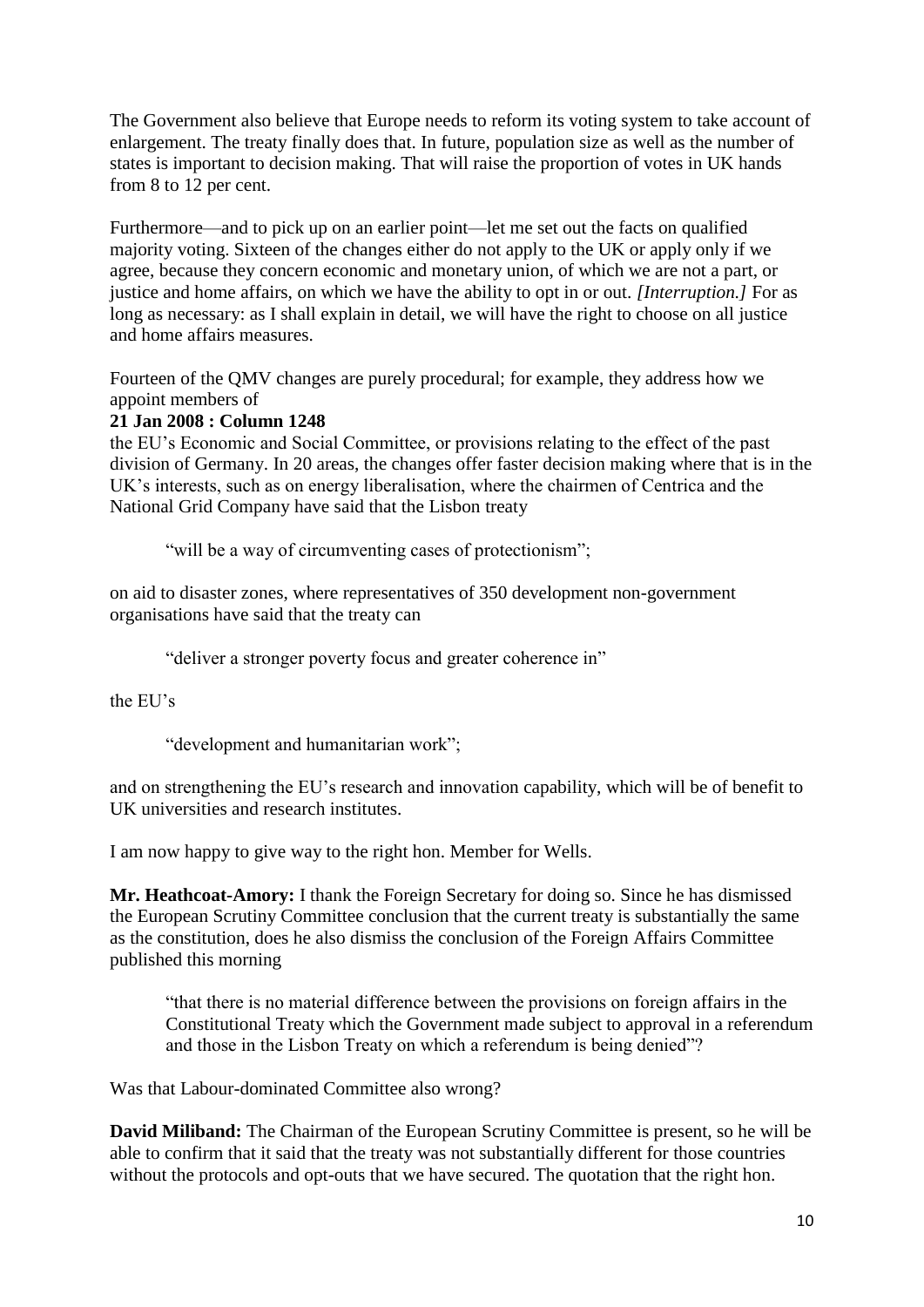Member for Wells has given is a totally partial representation of what that Committee concluded.

#### **Several hon. Members** *rose —*

**David Miliband:** I have addressed one point. The right hon. Gentleman asked me two questions, so I want to address the second one and then we will be able to address others.

The Foreign Affairs Committee report confirms that the Government's red line of foreign policy being an intergovernmental area remains intact.

#### **Mr. Ken Purchase (Wolverhampton, North-East) (Lab/Co-op):** Agreed by him too.

**David Miliband:** That was agreed by the right hon. Gentleman, who voted against a referendum on Maastricht as deputy Chief Whip at the time. The FAC says that the role of the high representative for the common foreign and security policy is a valuable contribution and it dismisses the allegations that we will lose our rights at the Security Council as nonsense. I say to all hon. Members that they should read what the FAC has said, rather than what it is alleged to have said.

**Rob Marris (Wolverhampton, South-West) (Lab):** Does my right hon. Friend share my surprise that those who demand a referendum as a cover for their wish to

#### **21 Jan 2008 : Column 1249**

withdraw from the European Union never seem to mention the provisions in this treaty, which include provision for competences to be transferred back to member states from the EU and the introduction of a procedure for managing the withdrawal of a member state from the EU? Those are just the sorts of things one would expect those against UK membership of the EU to support.

**David Miliband:** In keeping with his reputation in this House, my hon. Friend has read the details of the treaty and he understands the fact that it indeed does the things that he says it does.

# **Mr. Andrew Robathan (Blaby) (Con)** *rose—*

**David Miliband:** The hon. Gentleman has been trying to get in for some time, so it is only fair that I give way.

**Mr. Robathan:** The Foreign Secretary is doing a good job of saying that black is white in a rant of propaganda that would be worthy of Goebbels.

**Mr. Deputy Speaker:** Order. Even though these are extremely serious matters, we should temper our language when we make contributions to the debate. I think that, on reflection, the hon. Gentleman ought to withdraw that particular remark.

**Mr. Robathan:** I will certainly withdraw it, although I must say that my mother lost her first husband in the second world war.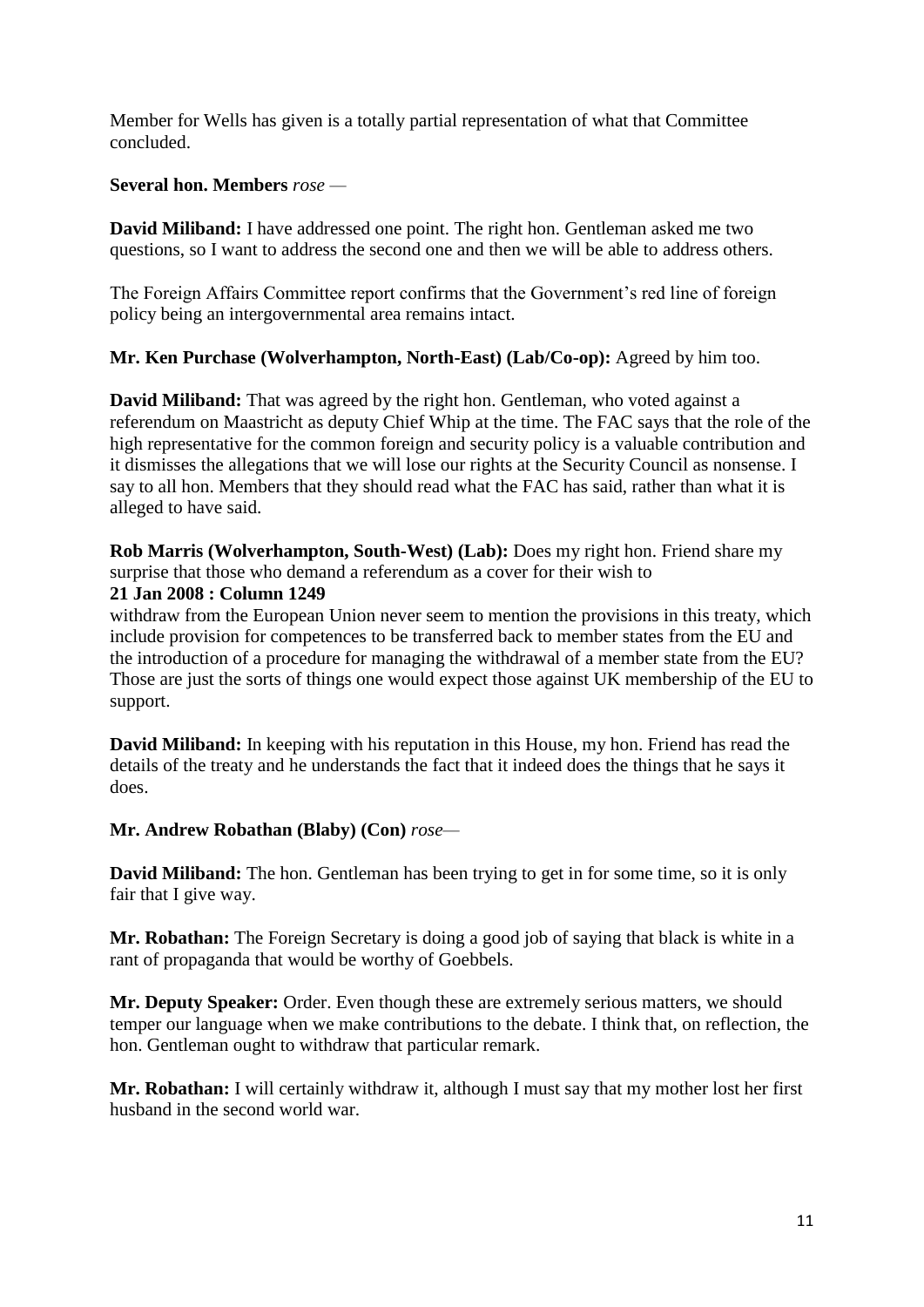**Mr. Deputy Speaker:** Order. May I say to both sides of the House that hon. Members should treat each other with some courtesy and the House with respect? If one withdraws a remark, there is no need to qualify it after that.

**Mr. Robathan:** My point was that the Foreign Secretary and all the hon. Members sitting behind him must go back to their constituents at election time. They told their constituents at the previous election that they could have a vote on the constitution. This is the same as the constitution—black is not white—so how will they face their constituents? What will they say next time round?

**David Miliband:** It is through the elections to this House that people will be able to decide their view on the different stances that different hon. Members take. One thing that we should be able to agree upon above all others is that if the European Union has contributed to anything over the past 50 or 60 years it is to the prevention of war in Europe. I hope that the hon. Gentleman will believe, on reflection, that the language and the imagery that he has conjured up are not worthy of him.

**Ms Angela C. Smith (Sheffield, Hillsborough) (Lab):** History, if nothing else, teaches us of the importance of a united Europe. Does my right hon. Friend agree that the position outlined by many hon. Members today betrays an isolationist position that risks damaging this country both politically and economically?

# **21 Jan 2008 : Column 1250**

**David Miliband:** My hon. Friend raises an important point about the priorities that should confront us. Those are not about institutional change but are about dealing with the major issues that the European Union should be addressing—

# **Daniel Kawczynski (Shrewsbury and Atcham) (Con)** *rose—*

**David Miliband:** I shall make some progress and then, as always, I shall come back to the hon. Gentleman in due course. His relationship with me goes back to his time as advocate for the milk industry, and I hope that he will be patient.

I want to deal with the four red lines that the Government insisted were at the heart of our negotiating approach. In respect of tax and social security, the right hon. Member for Richmond, Yorks (Mr. Hague), who speaks for the Conservative party, admits that we have strengthened our veto power but now he says that it was never under threat.

The right hon. Gentleman alleges an extension of the role of the European Court of Justice on social legislation via the charter of rights, yet the treaty records existing rights rather than creating new ones. A new legally binding protocol guarantees that nothing in the charter extends the ability of any court to strike down UK law. Let us not forget that the Conservative party wants to rip apart Europe's social legislation by taking away British people's rights to annual holiday and making them second-class citizens in Europe by withdrawing from the social chapter.

In respect of the third red line, the Opposition say that our legal system is under threat because justice and home affairs co-operation will no longer be separate from other aspects of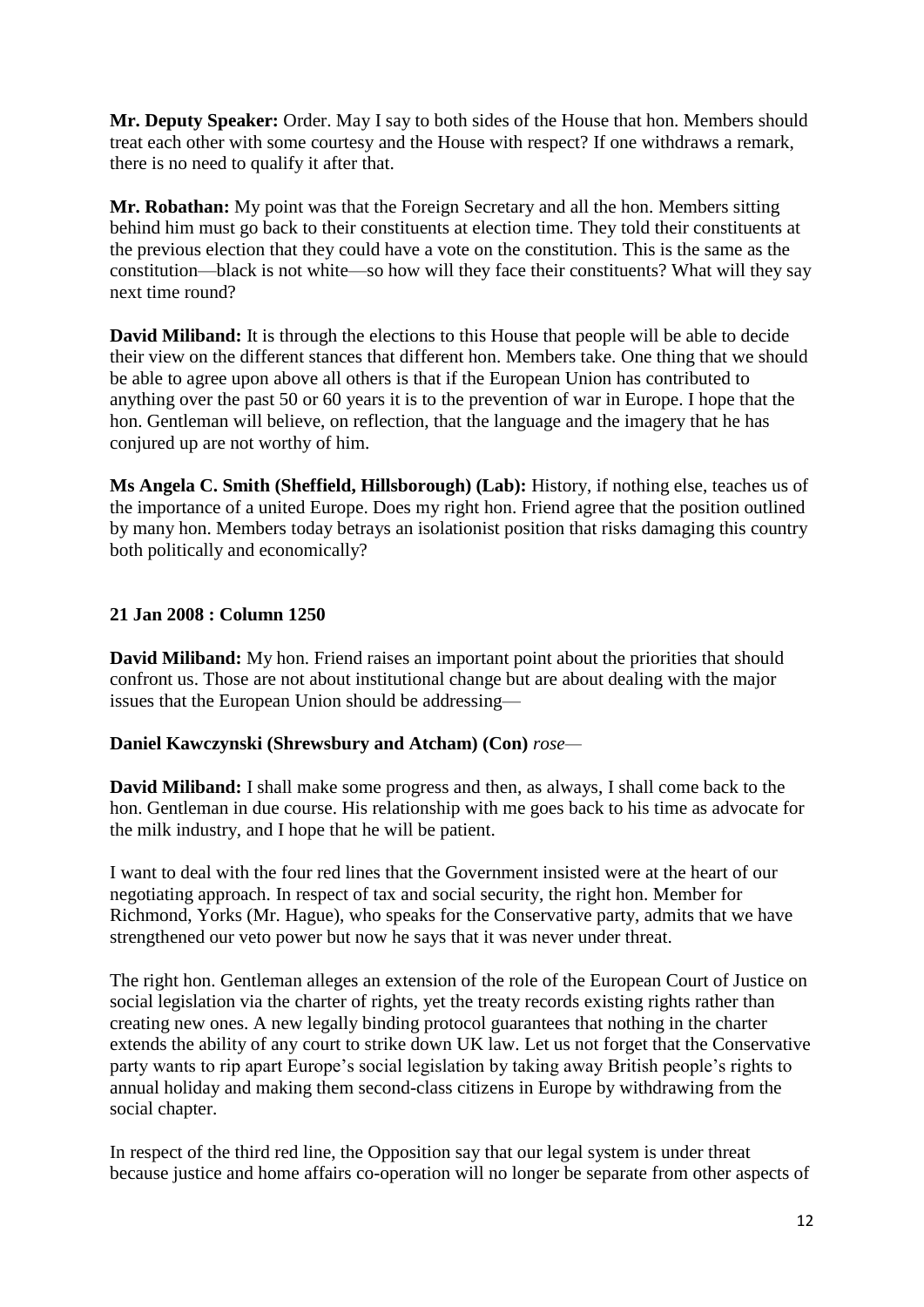European Union activity. I say they should listen to Professor Alan Dashwood of Cambridge university, a leading professor of European law, who says that the provisions we have negotiated constitute "a very solid safeguard".

For every item of justice and home affairs activity, existing or intended, we will have the right to opt in or to opt out. The treaty extends and strengthens our existing opt-in on visas, immigration, asylum and civil law to areas of criminal law and police co-operation—for example, combating international terrorism and organised crime.

The Opposition say they fear dilution of foreign policy power, but foreign policy will remain in a separate treaty, which reinforces its intergovernmental nature. The Foreign Affairs Committee agrees. Unanimity will remain the rule for setting policy. The Foreign Affairs Committee agrees.

#### **Several hon. Members** *rose —*

**David Miliband:** I will give way in a moment when I reach the end of this section of my speech.

An explicit treaty provision excludes ECJ jurisdiction over common foreign and security policy. The Foreign Affairs Committee agrees. The accusation that we will lose our seat on the UN Security Council is nonsense.

**Chris Bryant (Rhondda) (Lab):** Will my right hon. Friend give way?

# **21 Jan 2008 : Column 1251**

**Sir Patrick Cormack:** Will the right hon. Gentleman give way?

**David Miliband:** I promised that I would give way to the hon. Member for Shrewsbury and Atcham (Daniel Kawczynski). I will give way to my hon. Friend the Member for Rhondda (Chris Bryant) and then I shall of course defer to the hon. Member for South Staffordshire (Sir Patrick Cormack) who has long experience as a distinguished parliamentarian.

**Daniel Kawczynski:** I am extremely grateful to the Foreign Secretary for giving way. At the beginning of his speech, he referred to a small number of organisations that back the constitution, which included the bishops. I am rather surprised by that as there is no reference to our Christian faith in the constitution. Does the right hon. Gentleman share my concern that in the whole document there is no reference to our Christian faith?

**David Miliband:** If the hon. Gentleman looks at the origins of the document and at its preamble he will see a reference to Europe's heritage of all kinds, which different Members can interpret in different ways.

**Chris Bryant:** Is it not true that in a dangerous world, which is insecure for many people, it is more important that we have strong international institutions, not just worldwide but at European level? Is it not also true that there are now few areas where Britain can secure its foreign policy interests without co-operating with others, not least on what Russia has been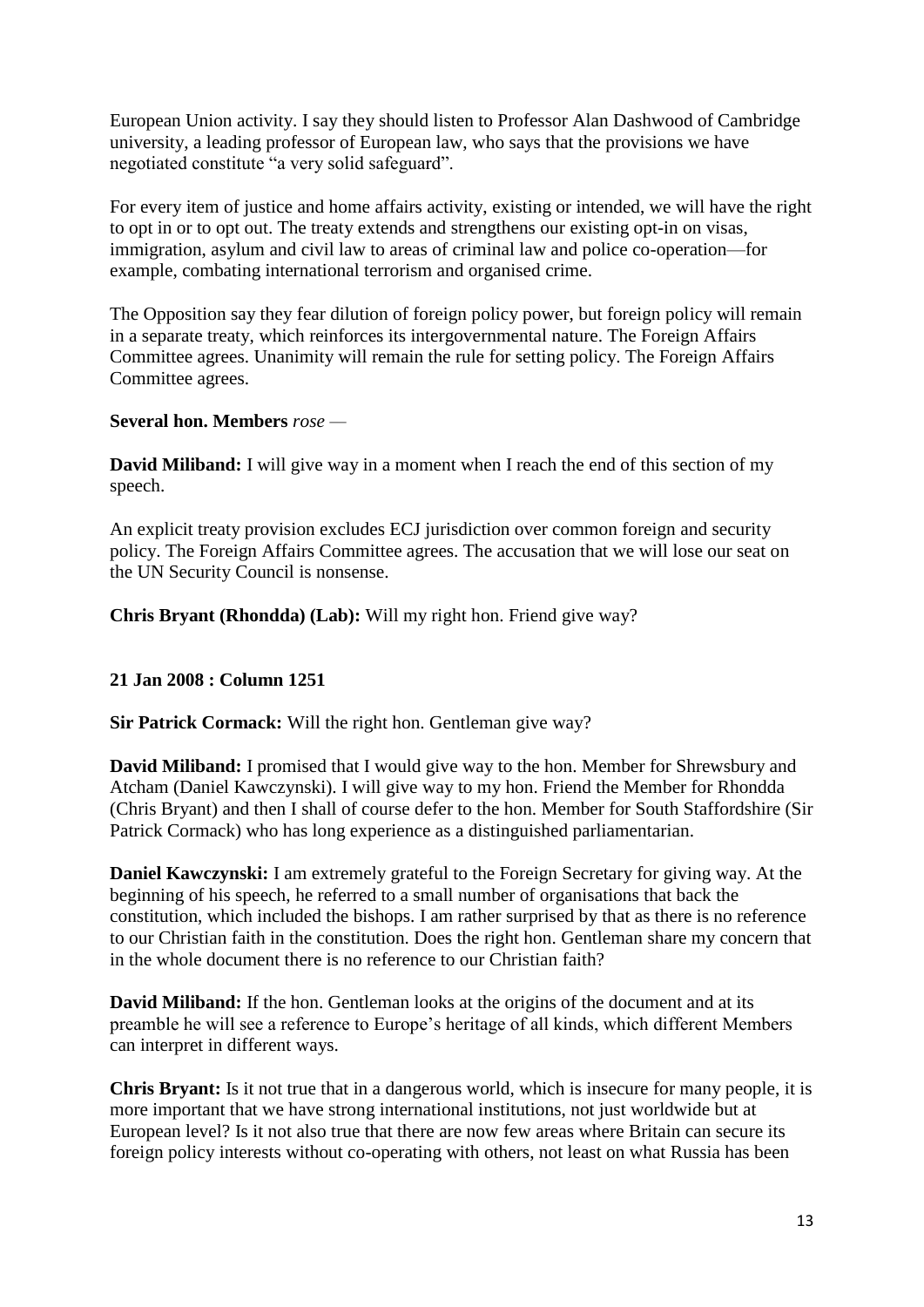doing to the British Council in the past few days or when we are trying to secure peace in the middle east?

**David Miliband:** My hon. Friend puts an important question. I was discussing issues about the middle east and Russia with the Hungarian Foreign Minister today. The European Union adds to our power to do precisely that.

**Sir Patrick Cormack:** I am extremely grateful to the Foreign Secretary, especially for giving way to me so soon after he gave way to the formerly reverend gentleman.

Why is the Foreign Secretary so diffident? If opinion-forming groups and bodies, such as the Royal Society for the Prevention of Cruelty to Animals, the bishops, the professors he mentioned and all those other marvellous influential groups, are in favour of the treaty, why cannot the people have the chance to listen to those opinion formers and vote accordingly?

**David Miliband:** I am surprised to have to say this to the hon. Gentleman: the answer is because it is in the House that we make decisions about how to govern our country. It is in the House that we make the laws of our country and it is to the House that people elect us to make those difficult decisions, not to dodge them.

**Mr. Cash:** On a point of order, Mr. Deputy Speaker. The Foreign Secretary has just referred to the fact that he does not want to grant us a referendum, but is it not the fact that we can have a referendum only if it is passed by Act of Parliament? In other words, it enhances parliamentary authority if we have the humility to give the people their say.

# **21 Jan 2008 : Column 1252**

**Mr. Deputy Speaker:** Again, I suspect that is a matter for debate carefully—or not so carefully—disguised as a point of order.

**David Miliband:** In respect of the structure and content of the treaty, I have set out how it is different. In consequence, the treaty has different consequences from those of the constitutional treaty that was discussed some years ago.

# **Mr. John Baron (Billericay) (Con):** Will the Foreign Secretary give way?

#### **David Miliband:** No.

Mr. Deputy Speaker,

"The myth that we are threatened with a European superstate is still nourished in the Conservative cul-de-sac. Certainly there are Continental idealists who bitterly regret that it has faded away, but faded it has, as has been clear since Maastricht."

*[ Laughter. ]* Members may laugh but those are not my words; they are those of Lord Hurd and he is right. It is a myth and we should see it as such.

Rather than setting us on the slippery slope towards a federal Europe, the treaty marks a different point. All 27 member states agreed at the European Council in December: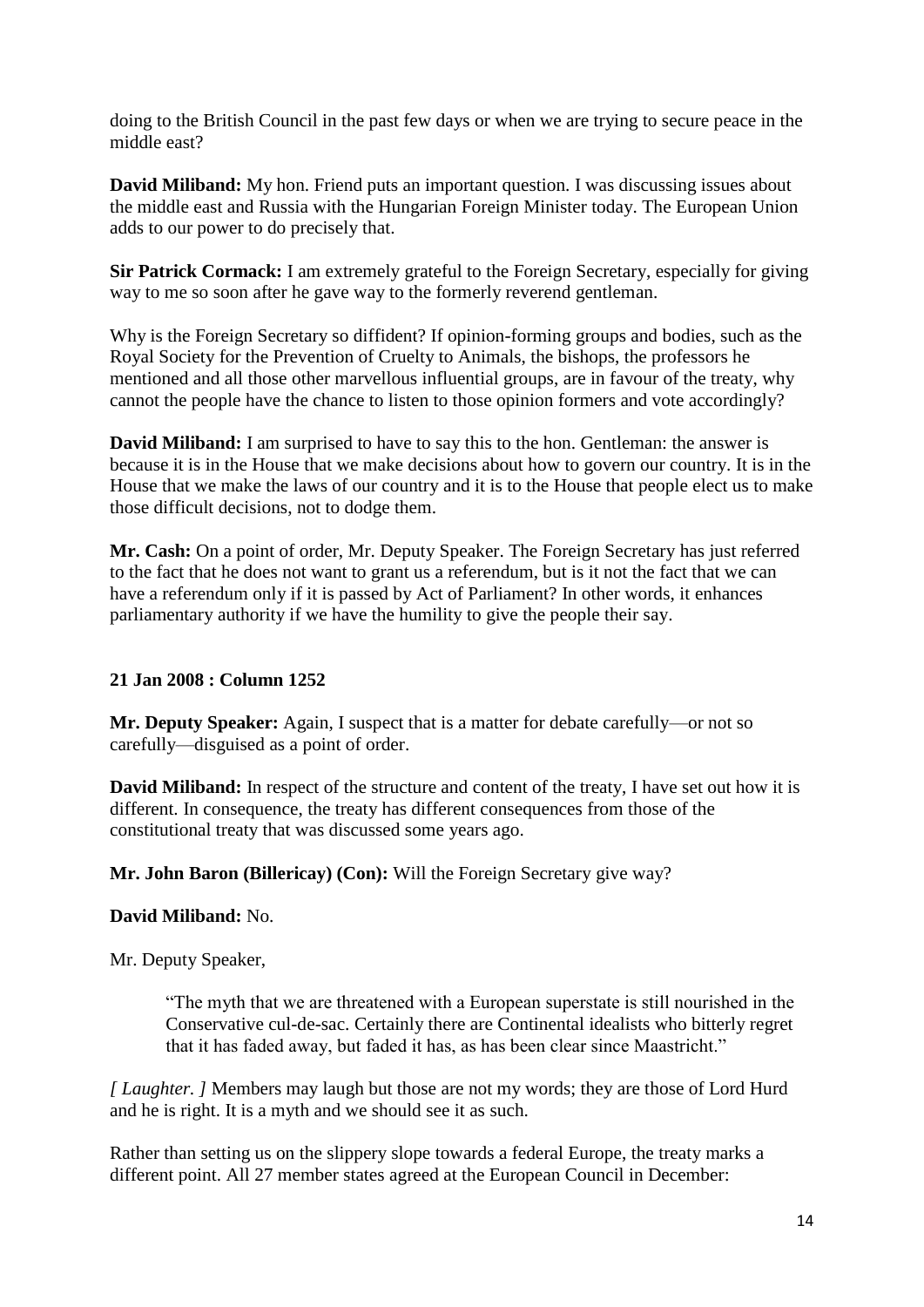"We expect no change in the foreseeable future, so that the Union will be able to fully concentrate on addressing the concrete challenges ahead."

The Institute of Directors supports that, the CBI supports that and I support it; and it is time the Opposition supported it, too.

**Mr. Baron:** Will the Foreign Secretary give way?

# **David Miliband:** No.

The Leader of the Opposition and the right hon. Member for Richmond, Yorks have said that if the countries of Europe pass the treaty, in the event of a future Conservative Government they will

"not let the matter rest".

The Conservative party needs 14 countries to back its drive not to let the matter rest. I hope that in the right hon. Gentleman's speech he will name one country—just one—that will support his quest to reopen the treaty. [Hon. Members: "Norway."] Norway is not yet in the European Union. The truth is that there is not even one such country, and what the Conservative commitment means is a further referendum pledge, renegotiation or withdrawal. It is important to look through the consequences.

**Mr. Bernard Jenkin (North Essex) (Con):** Will the right hon. Gentleman give way?

**David Miliband:** No.

**Mr. Baron:** Will the right hon. Gentleman give way?

# **David Miliband:** No.

The consequence of Conservative policy is not to end institutional wrangling, not to help Europe get on with the real business of serving its citizens, but to prolong the institutional debate that we need to end. The Conservatives say they care about UK jobs, UK

# **21 Jan 2008 : Column 1253**

security, UK influence and the UK's reputation, but in fact they risk British jobs, British security and British influence to try to control those in their party who brought down John Major's leadership of the Conservative party. John Major used words to describe those people that I cannot use in the House, but we know who they are.

The Conservatives say they want a Europe that works but in fact they will do everything possible to stop it working. We have had seven years of negotiation and discussion leading to the treaty; the Opposition's policy would lead to a second decade of institutional inertia that diverts Europe from the real issues that confront it.

**Mr. Baron:** Will the Foreign Secretary give way?

# **David Miliband:** No.

Only this weekend, the right hon. Member for Richmond, Yorks said that he thinks that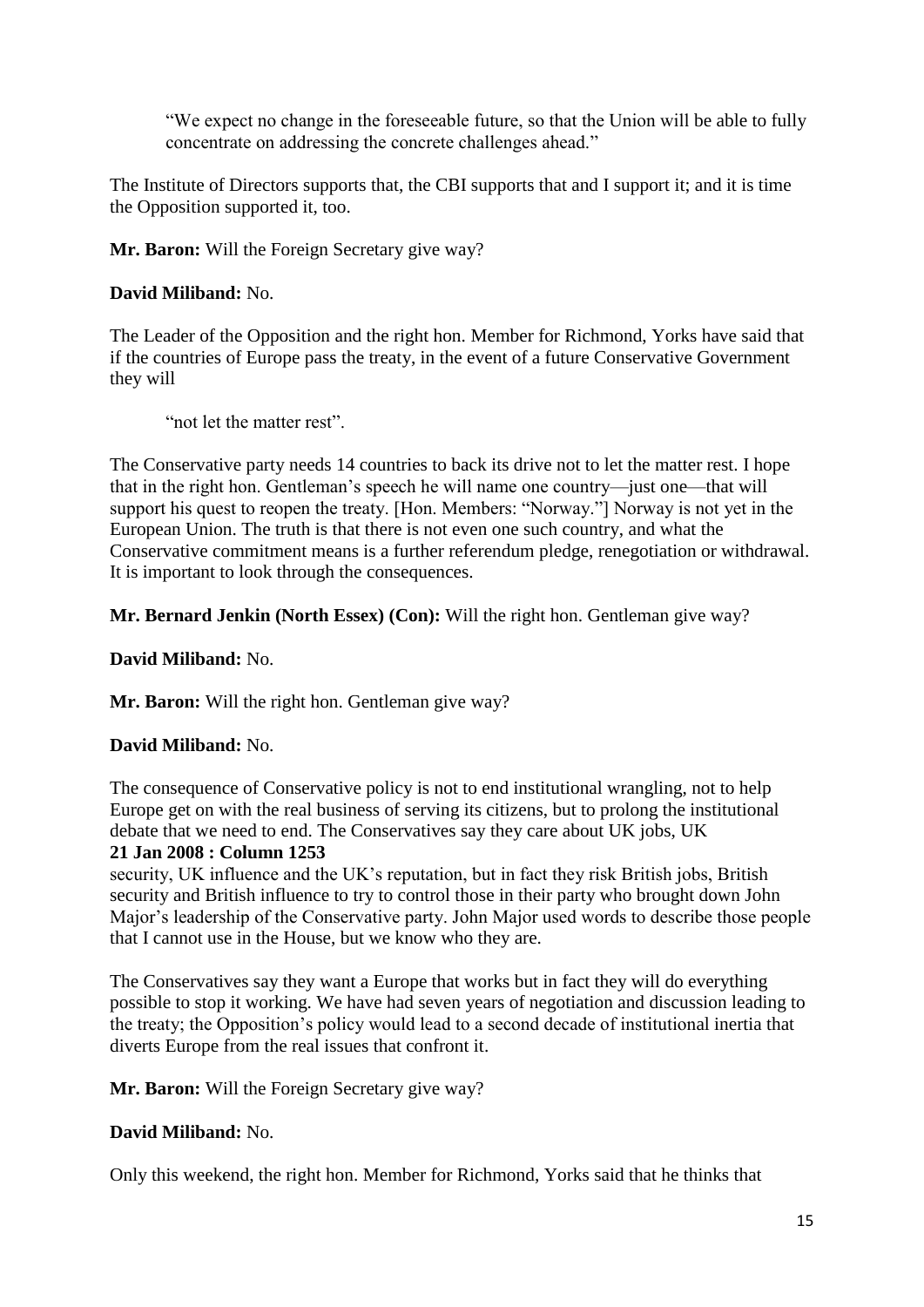"there is a fairly settled view in the Conservative Party that we should be campaigning for a Europe that addresses global poverty, global warming, global trade".

That is what the treaty would do, yet the right hon. Gentleman will speak and vote against its provisions in that regard. This is where we learn about the real divide in the debate. It is not about the details of the high representative for foreign affairs; the real divide is between those who believe that Britain is good for Europe and Europe is good for Britain, and those who do not.

The true heartbeat of the Conservative party is not found in the tradition of lain Macleod, John Major or even Margaret Thatcher. The vision is not Britain at the heart of Europe, but Britain better off out. There is even a group with that name. The hon. Member for Wellingborough (Mr. Bone), who I am sorry not to see in his place, has recently joined—

**Hon. Members:** Here he is.

# **Mr. Peter Bone (Wellingborough) (Con)** *rose—*

**David Miliband:** The hon. Gentleman is in the Chamber. Excellent. I welcome him—he usually sits immediately behind the Front Bench.

The hon. Gentleman recently joined the Better Off Out campaign, which says of the modern Conservative party that many of its MPs, MEPs, peers, prospective candidates, officers and members are Better Off Out supporters. Better off out of a single market with 3 million jobs? Better off out of the European arrest warrant and effective action against terrorism? Better off out of joint action to tackle climate change?

No, Britain is not better off out. If we care about global trade, global poverty and global warming we are better off in—at the heart of Europe, shaping the European Union and making sure it delivers on the issues that matter to us. That is what the treaty offers. That is what the Government offer, and I commend the Bill to the House.

#### **6 pm**

**Mr. William Hague (Richmond, Yorks) (Con):** It is all too typical of the Government's management of our affairs that the House of Commons has been left with less than five hours to debate a measure of far-reaching

#### **21 Jan 2008 : Column 1254**

importance in which there is widespread public interest. It is typical, too, that the reason for that is two statements, both of which derive from the unremitting incompetence of the Government. It is still more typical that the Prime Minister, having signed the treaty without having the courage to turn up for the ceremony, wants to force the Bill through Parliament but lacks the courage to vote for it himself.

I must compliment the Foreign Secretary on his speech. We expected him to put the case for the treaty, but not to do so in such a hugely entertaining way. When the hon. Member for Crewe and Nantwich (Mrs. Dunwoody) asked him about the legal force of preambles, he was not really able to give an effective reply. When the right hon. Member for Birkenhead (Mr. Field) asked him about support from House of Commons Committees for his view of the differences between the treaties, he was not able to think of any. When he listed the NSPCC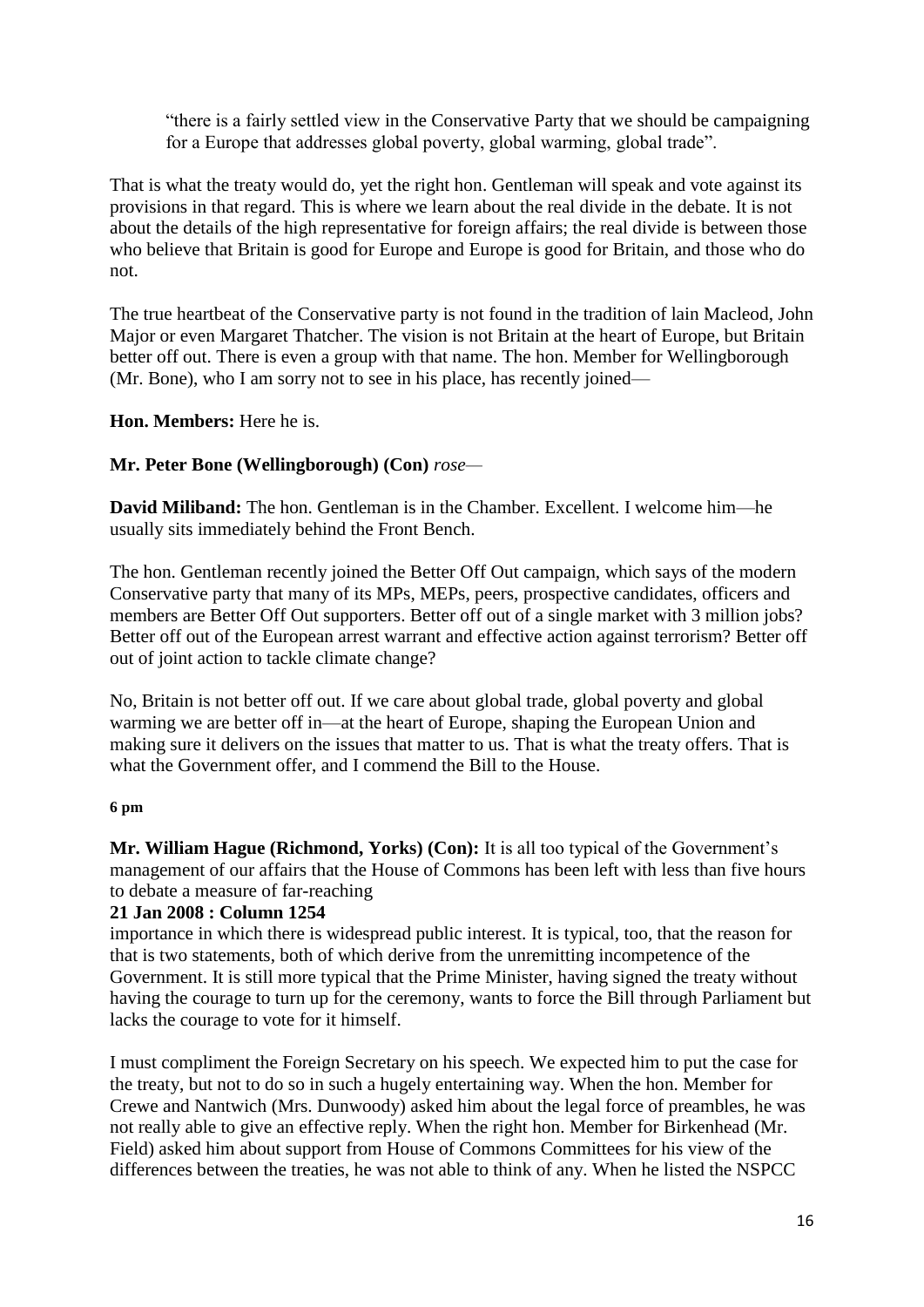among the supporters of the treaty because of its child protection provisions, he omitted to say that the Government opposed those provisions going into the treaty. It seems like an important omission. They were opposed at the European Convention by the right hon. Member for Neath (Mr. Hain), when he was the Minister for Europe, on the grounds that they would extend the competencies of the European Union—or perhaps that was just an early incompetence from the right hon. Gentleman. If that is to be the quality of the Foreign Secretary's argument, it is a good job that he has the committee of bishops on his side, because there will be nothing left for him but to pray.

**Hugh Bayley (City of York) (Lab):** Is it not fundamentally misleading for the right hon. Gentleman— *[ Interruption ]* — and his party to tell the public in Britain that they would renegotiate, when not one single other country and not one single European Commissioner has said that they would be prepared to enter such negotiations?

**Mr. Hague:** It is hugely encouraging that Labour Members' minds are increasingly concentrated on the advent of a Conservative Government. It is not surprising that they want to know some of these things further in advance, but these debates are about the treaty and the case for a referendum on the treaty, and we will be putting that case during these debates.

It is worth noting that there is much on foreign policy on which the Government and the Opposition agree. Even on European matters, the commitments that we have made—in fairness, I must add that the Foreign Secretary did mention them—to work for a European Union concerned with the great challenges of global poverty, global competition and global warming, rather than with the aggrandisement of its own internal institutions, have been echoed to some extent by Ministers.

At the Lisbon summit, the Prime Minister called for a focus on the challenges of jobs, prosperity, the environment and security—we agree with that—but while the aspirations and the language may often seem similar, the trouble with the Bill and the treaty is that they fly in the face of that British aspiration to create an outward-looking rather than an inward-looking Europe. In a Europe that needs greater flexibility, the treaty moves more power to the centre. In a Europe where nations need the freedom to compete, it will

#### **21 Jan 2008 : Column 1255**

narrow those freedoms. In a Europe committed to democracy, it will take more decision making away from democratic control.

# **Mr. Jim McGovern (Dundee, West) (Lab)** *rose—*

**Mr. Hague:** I will give way in a moment.

Astonishingly, the treaty will also weaken one of the greatest strengths of the European Union for the past half century: its commitment to undistorted competition in the single market—an outcome that can only have resulted from the supine ineffectiveness of Britain's negotiators. On top of all that, the treaty creates for the first time sweeping provisions for its own amendment without recourse to further treaties, and it brings about fundamental change in the institutional structure of the European Union—changes that the Government initially opposed, then were happy to define as constitutional in their implications, and now pretend are matters of little importance, about which the people of this country need not be troubled.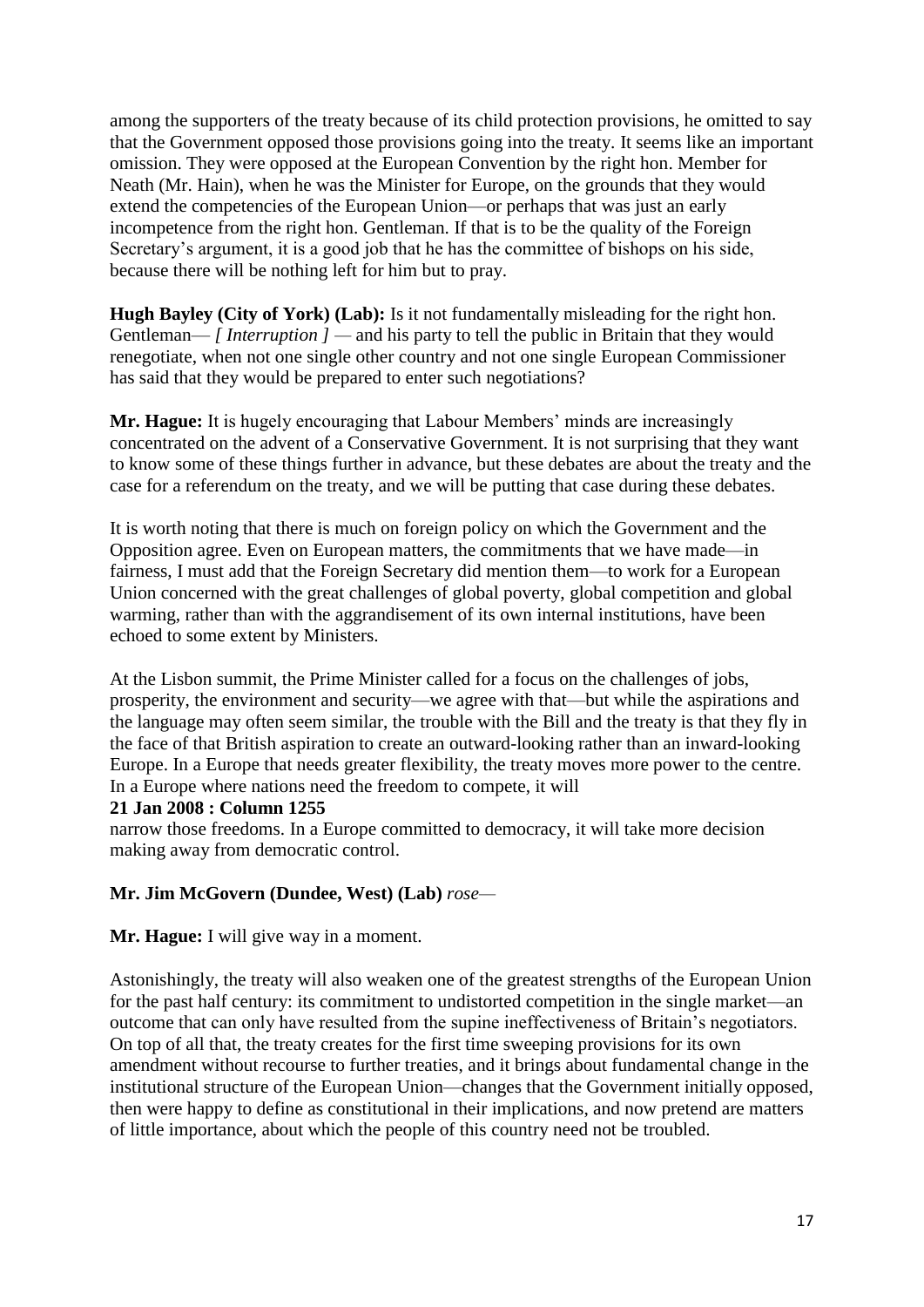The most serious objection to the Bill, irrespective of its merits or lack of them, is that the Government intend to take it through Parliament without any of the consultation of the people that was promised at the last election, brazenly abrogating the commitment made by every party in the House to hold a national referendum in this event. The case for a referendum rests in part on the constitutional significance of what is proposed. When the former Foreign Secretary, the right hon. Member for Blackburn (Mr. Straw), was asked on 6 June 2005 what were the constitutional aspects of the treaty that merited submission to a referendum, he said they were the creation of a permanent President of the Council of Ministers and a European Foreign Minister. Both of those provisions remain in the treaty today, and the right hon. Gentleman is the Lord Chancellor today. That was his opinion at the time.

**Ann Clwyd (Cynon Valley) (Lab):** Does the right hon. Gentleman therefore regret opposing a referendum on the Maastricht treaty?

**Mr. Hague:** I will tell the right hon. Lady the difference between then and now. Then—

**Mr. Jeremy Browne (Taunton) (LD):** You were in government.

**Mr. Hague:** That was a difference—something of which Liberal Democrats can only dream—but of course, for the purposes of this argument, the important difference now is that no political party in the 1992 election promised the people of this country a referendum on the Maastricht treaty; in this case, every political party promised the people a referendum. It is therefore a matter of trust in politics and of the honour of our politics that that referendum should be held. The European Foreign Minister has been renamed the high representative of the Union, but as the Foreign Affairs Committee explained in its report only yesterday,

"We conclude that there is no material difference between the provisions on foreign policy in the Constitutional Treaty which the Government made subject to approval in a referendum and those in the Lisbon Treaty on which a referendum is being denied."

# **21 Jan 2008 : Column 1256**

**Mr. Redwood:** Does my right hon. Friend further remember that during the 2005 election, when some of us said that we needed to debate this huge transfer of powers because it was so important, the Labour party said that there was no need for that debate in the election, because there would be a referendum later? That is why this is such a cheat.

**Mr. Hague:** My right hon. Friend makes a powerful point, because the case for the referendum rests above all on the need for the House and the Government to honour commitments solemnly given. How many times have each of us in the House toured schools and colleges saying to young people that they should take an interest in politics, that their vote makes a difference, and that what is said at election time really counts? What are we to say to them in future—that the fact that they elected an entire House of Commons committed to a referendum was of no account, that the Government regarded that commitment as a technicality to be escaped from rather than a promise to be kept, and that the promises made at election time do not really matter at all?

**Sir Gerald Kaufman (Manchester, Gorton) (Lab):** Will the right hon. Gentleman give way?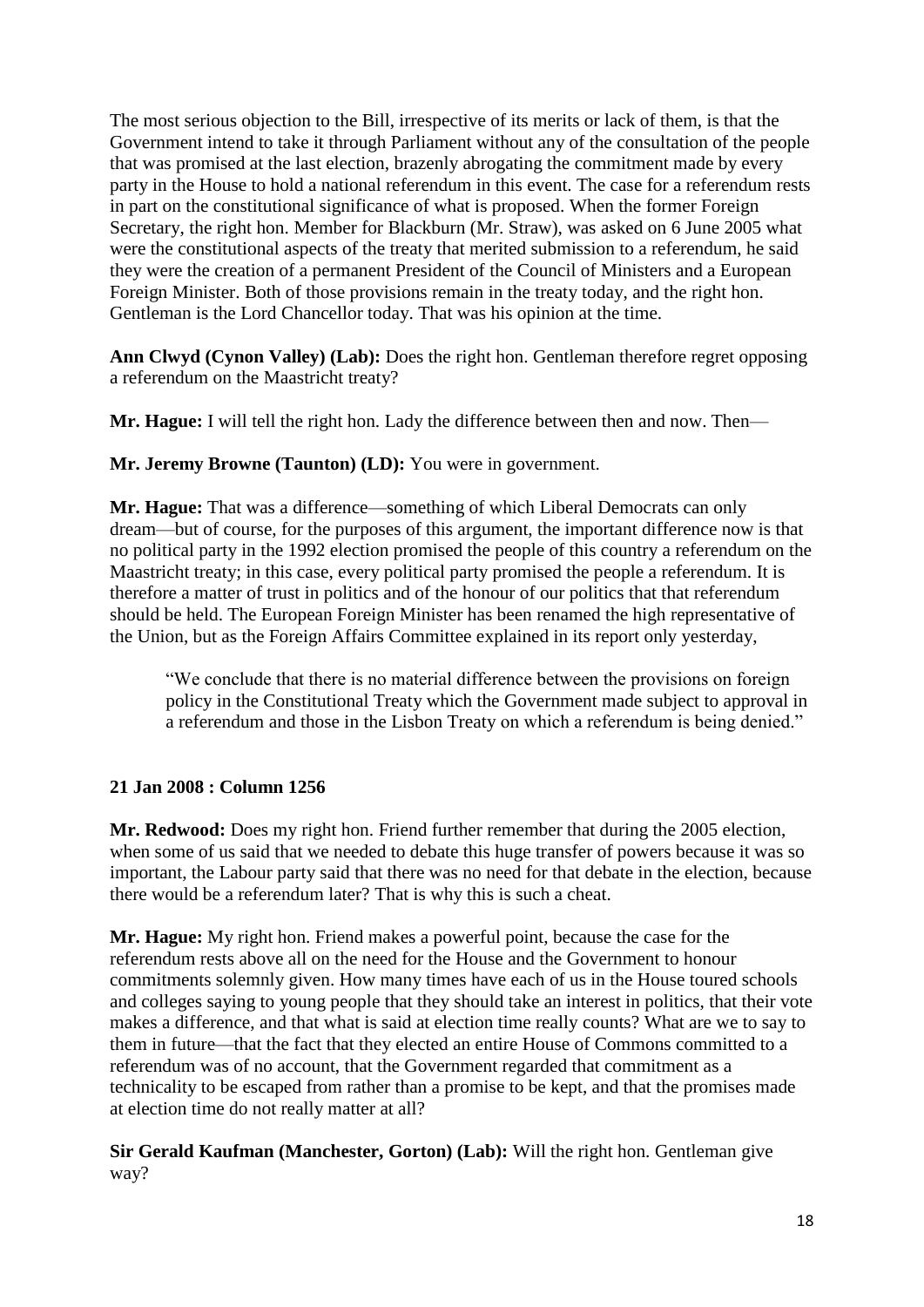**Mr. Hague:** Of course I will give way to the right hon. Gentleman, in a few moments.

Today in our country, the word of Government is less readily believed than at any time in our modern history. Ministers, instead of tackling the apathy and cynicism that that brings, will only add to it with the weasel words with which they try to escape their referendum commitment.

Talking of escaping a referendum commitment, in *The Guardian* of October 2003 I came across an article with the headlines "We need an EU referendum" and "Nothing will damage the pro-European movement more than appearing to have something to hide". It was written by a certain N. Clegg, who went on to become the hon. Member for Sheffield, Hallam (Mr. Clegg) and is now the leader of the Liberal Democrats. [Hon. Members: "Where is he?"] We know that he is not on the plane with the Prime Minister, but for all the difference that he makes to the debate, he might as well be. His article said:

"The real reason, of course, why the government does not want to hold a referendum is the fear that it may lose."

His analysis was right, and it is a pity that the Liberal Democrats do not stand by that analysis today.

#### **Mr. Jeremy Browne** *rose—*

**Mr. Hague:** I see that we have flushed a Liberal Democrat to his feet.

**Mr. Browne:** In 18 years in government, the Conservatives never once had a referendum on Europe. The last time there was a referendum on the European Union I was in primary school, and some Members of the House were not even born. The leader of the Liberal Democrats favours a referendum on whether we are, or are not, in Europe. Why does not the Conservative party back that promise?

**Mr. Hague:** That is apparently the Liberal Democrats' position, and they tried to put it in a reasoned amendment for tonight's debate—but it turned out that it is so

#### **21 Jan 2008 : Column 1257**

crashingly irrelevant to the issue that the amendment was not in order. They therefore have the distinction of having adopted a policy so irrelevant to the debate that they will at no stage have the opportunity to vote for it. Even those in primary school could have worked that one out.

# **Mr. Edward Davey (Kingston and Surbiton) (LD)** *rose—*

**Mr. Hague:** I see that a Liberal Democrat flagship has put to sea.

**Mr. Davey:** There was a vote on that question, through an amendment to the Queen's Speech, but the Conservative party, including the right hon. Gentleman, voted against the opportunity to give the British people a referendum on Britain's membership of the European Union. Does he want to change the position now?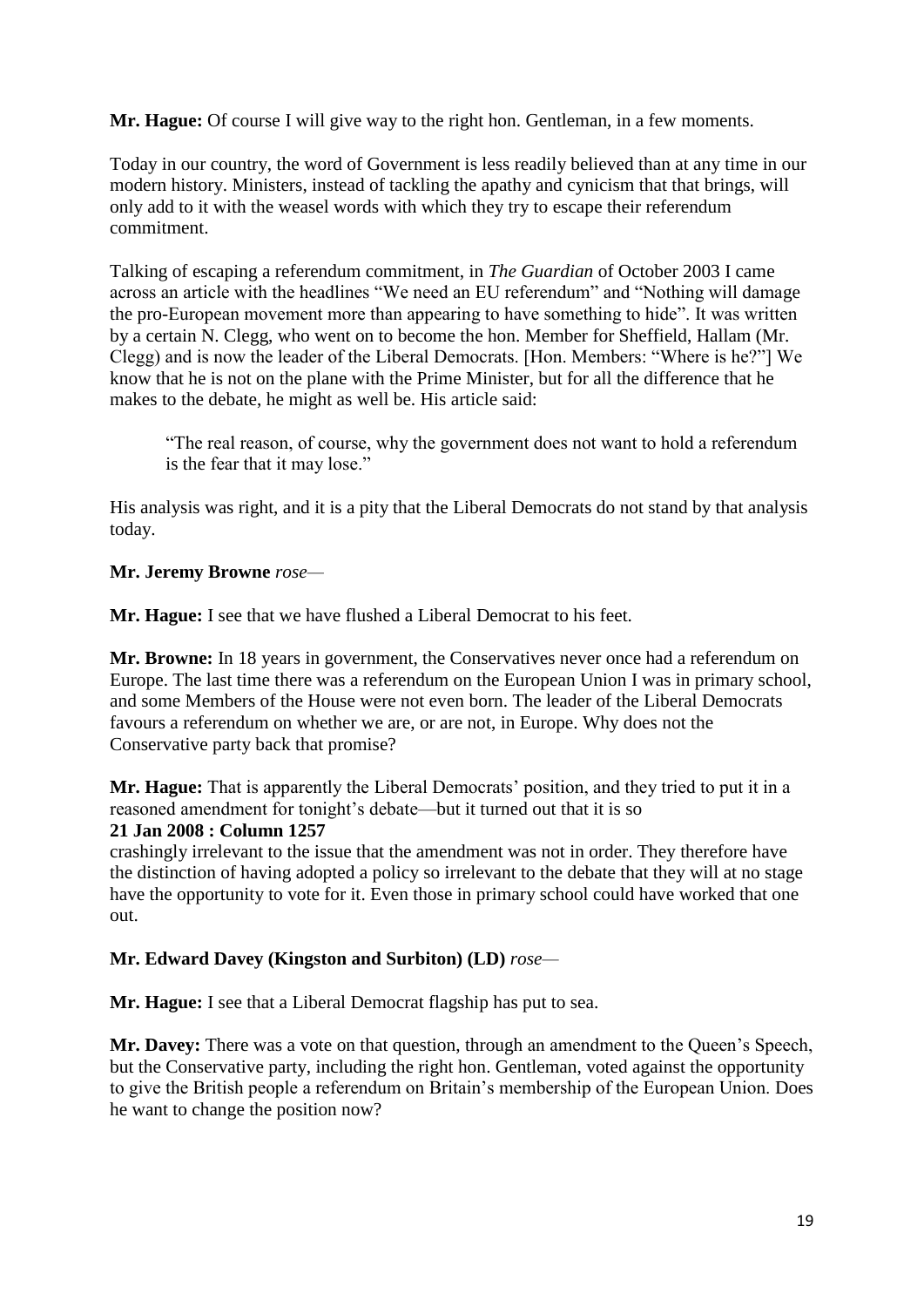**Mr. Hague:** The fact that the Conservative party voted in line with its policy at the end of debate on the Queen's Speech can hardly be an astonishing event. It was noticeable that very few Members in other parties voted with the Liberal Democrats on that matter.

To return to the case against the Bill—

#### **Sir Gerald Kaufman** *rose—*

**Mr. Frank Field** *rose—*

**Mr. Hague:** I promised to give way to the right hon. Member for Manchester, Gorton (Sir Gerald Kaufman), so I must do that first.

**Sir Gerald Kaufman:** The right hon. Gentleman referred to promises made in general elections. Does he remember that he led his party into the 2001 election on the slogan, "X days to save the pound," and is it not a fact that the pound remains safe today—[Hon. Members: "It worked!"]

**Stephen Pound (Ealing, North) (Lab):** Yes, I'm still here. *[Laughter.]*

**Sir Gerald Kaufman:** I repeat: is it not a fact that the pound remains safe today because the right hon. Member for Richmond, Yorks (Mr. Hague) and his exchange rate mechanism colleagues did not get the chance to save it?

**Mr. Hague:** I am sure that we will work out that question in the end. Yes, the Conservative Government did enter the ERM, but I seem to remember that the Labour Opposition and the shadow Cabinet, of which the right hon. Gentleman was a member, were solidly in favour of doing so, so he must not be too abusive about the ERM.

**Mr. Frank Field:** Perhaps it will help the Liberals to nail their colours to the mast if I say that their proposal is rather a good idea. Voters in my area are certainly able to take a referendum with two questions. The first would be on whether they wanted to leave the European Union, and my guess is that overwhelmingly, they would,

#### **21 Jan 2008 : Column 1258**

say no. The second would be on whether they wanted the treaty or constitution, and my guess is that they would say no to that, too.

**Mr. Hague:** It will be hugely cheering for the Liberal Democrat party that somebody somewhere agrees with part of its approach, but that is not a sufficient reason for allowing their policy to be pursued in our proceedings on the treaty. It is certainly our position—and, I think, the right hon. Gentleman's position—that we want to be in the European Union, but we do not want to be taken over by its institutions.

**Mr. Blunkett:** Will the right hon. Gentleman give way?

**Mr. Hague:** I must make some progress in a minute, but of course I give way to the right hon. Gentleman.

**Mr. Blunkett:** I am grateful to the right hon. Gentleman for a very entertaining speech, but surely any Opposition party that aspires to government must answer the following question: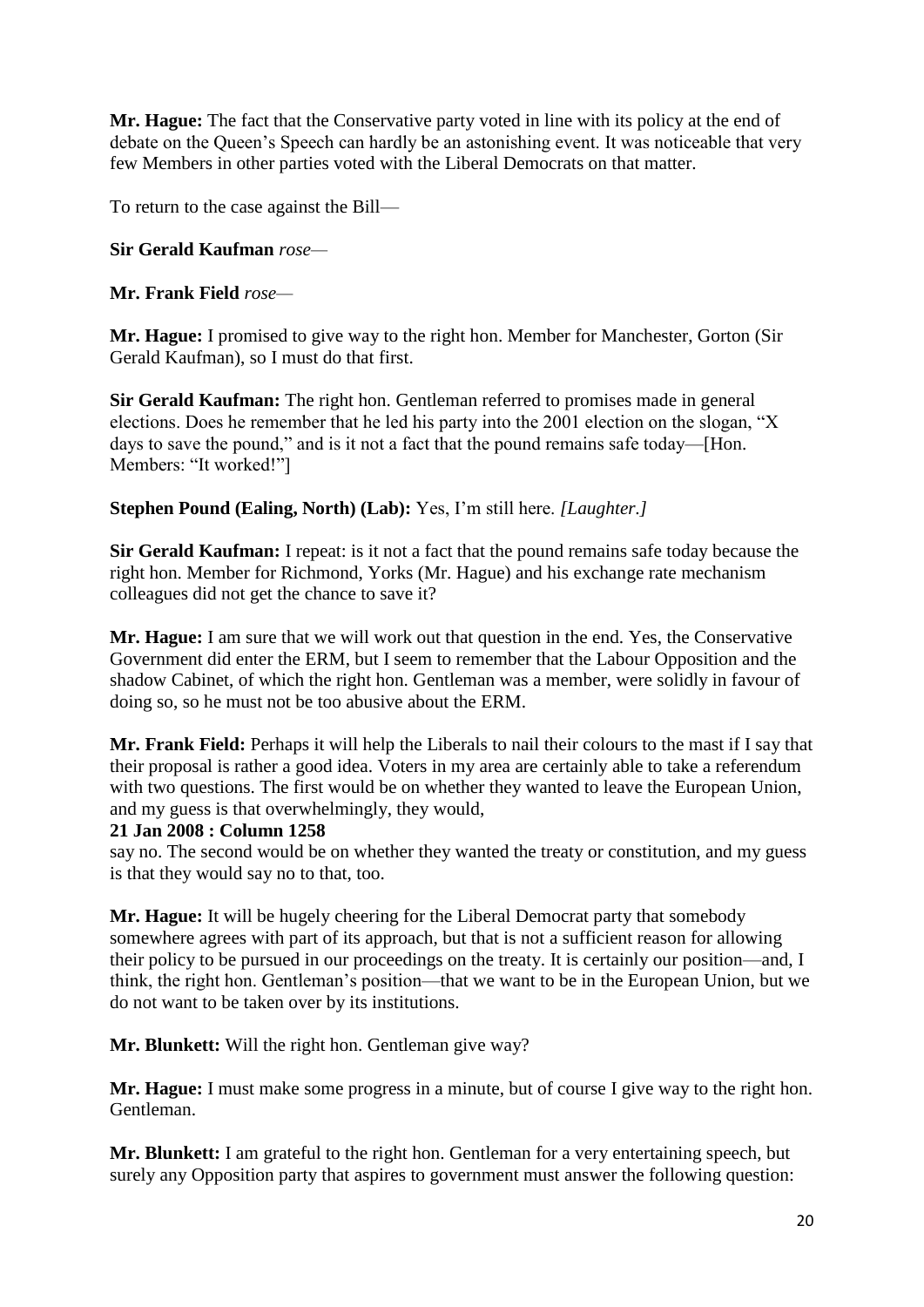given the change that took place following the defeat of the constitution by the French and Dutch voters, and the subsequent return to the table, which led to the protocols and opt-outs negotiated by the Government, what is it that the right hon. Gentleman believes he could achieve through the defeat of the treaty in a referendum, which would lead to our turning to the other 26 European Governments and asking them for something that he has not identified?

**Mr. Hague:** The right hon. Gentleman gives me the cue to carry on with my analysis of the treaty and the Bill, because I want to consider the question of what was changed after the defeat in the French and Dutch referendums. On that occasion, there was one friend of the people of France and Holland who was not given an opportunity to say no, if it wished to do so: Britain should have been given its opportunity to say yes or no.

The Foreign Secretary regularly parrots the only defence available to the Government, which is that the constitutional concept has been abandoned, and that there has been fundamental change. However, he omitted to mention that paragraphs 1, 4 and 18 of the mandate for the treaty set out how almost the entire contents of the draft constitution are to be brought about by changes to existing treaties.

**Nia Griffith (Llanelli) (Lab):** Will the right hon. Gentleman give way?

**Mr. Hague:** No, I must proceed, in fairness to the rest of the House, at least for a little while.

It is surprising that Ministers continue to repeat that line, when the European Scrutiny Committee told them in its report:

"we do not consider that references to abandoning a 'constitutional concept'...are helpful and consider that they are even likely to be misleading in so far as they might suggest the Reform Treaty is of lesser significance than the Constitutional Treaty."

As Giscard d'Estaing, who has already been quoted, put it in June,

"public opinion will be led to adopt, without knowing it, the proposals that we dare not present to them 'directly'."

# **21 Jan 2008 : Column 1259**

He went on to say:

"all the earlier proposals will be in the new text, but will be hidden and disguised in some way."

Perhaps the most disarmingly honest description of what had happened came in that same month from the Belgian Foreign Minister, who said:

"The aim of the Constitutional treaty was to be more readable; the aim of this treaty is to be unreadable...The Constitution aimed to be clear, whereas this treaty had to be unclear. It is a success."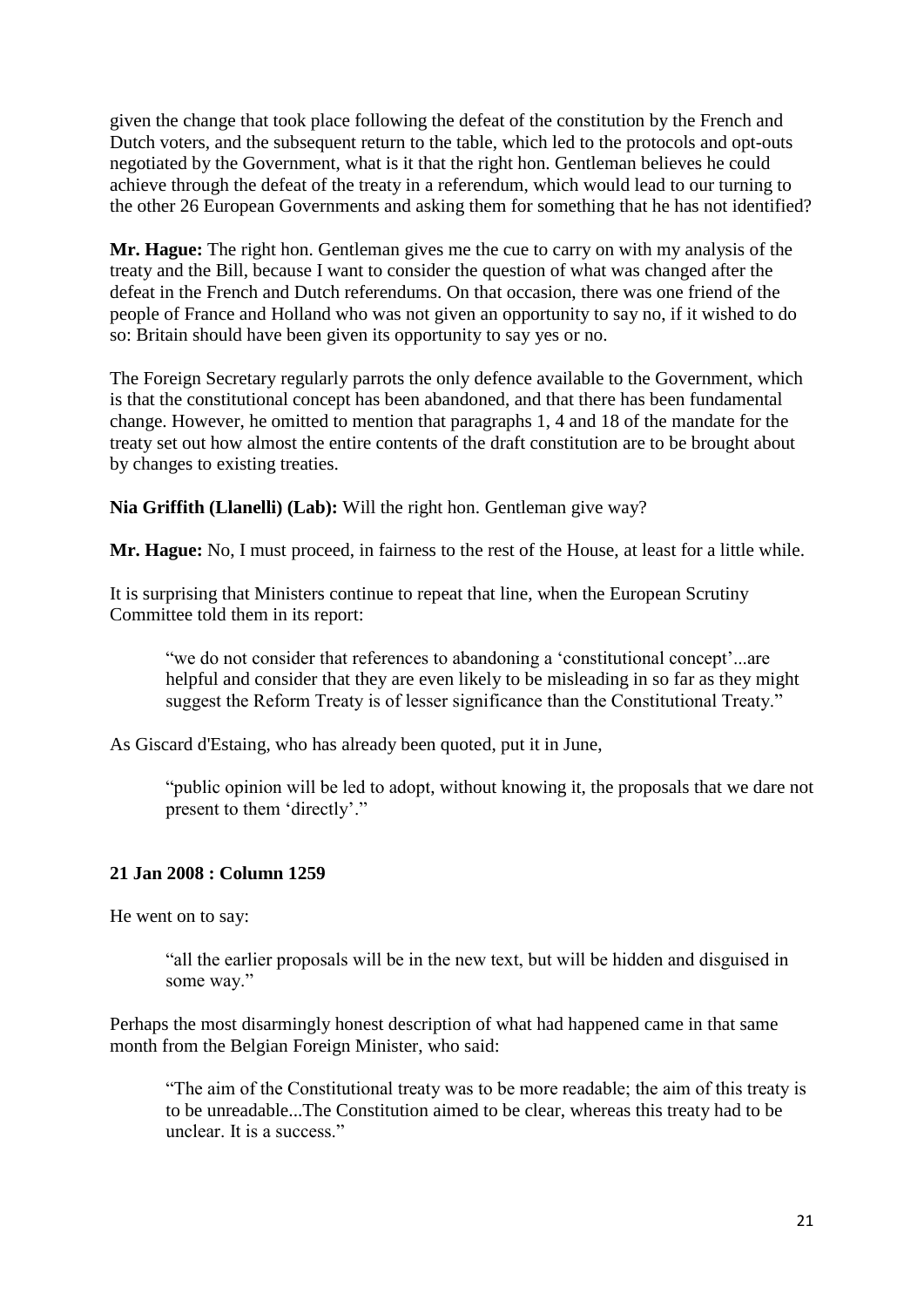Dishonest as the process has been, other European Governments have at least been honest about the outcome. Not so the Government of the United Kingdom, who have persisted in the argument that the treaty is fundamentally different from the constitution. How could an impartial observer assess whether they are fundamentally different or substantially the same? The obvious way is to read the articles of the reform treaty and compare them to those of the constitution—a process undertaken by both the European Scrutiny Committee and the pressure group Open Europe. Both studies demonstrate that the vast majority of the provisions of the constitution are replicated, often word for word, in the reform treaty. According to one count, 240 of the 250 provisions of the constitution are repeated and restored.

All along, the Government have been unwilling to be frank with Parliament about the process and the outcome. Ministers maintained until the middle of June that

"nothing that you could really call negotiations have taken place",

even though we now know that the negotiating sherpas met on 24 January, 2 May and 15 May. Perhaps the Foreign Office officials who went along were just there as tourists. For all the effect they had on the outcome, they might as well have been.

The criticism levelled at the Government's handling of Parliament has been exceptional. The Foreign Affairs Committee found that the 2007 intergovernmental conference mandate was agreed with little scope for UK public or parliamentary debate and engagement. That sets an unfortunate precedent, and is damaging to the credibility of the institutional reform process. The European Scrutiny Committee—we are talking about Committees with a Labour majority—reported that the

"process could not have been better designed to marginalise the role of national parliaments and to curtail public debate."

The story of the Government in the evolution of the treaty has been one of dissembling and deceit. They set out deliberately to break a firm election promise, denied Parliament and the public information about negotiations that were taking place, and refused to publish information that would help Parliament to come to an informed decision.

**Mr. Cash:** Would my right hon. Friend be interested to know that, as I understand it, the legal adviser to the Foreign Office who gave evidence to the European Scrutiny Committee only last month has apparently now been appointed legal adviser to the European Union Committee in the House of Lords?

# **21 Jan 2008 : Column 1260**

**Mr. Hague:** That just shows that the Government have a case to answer. The implications of what my hon. Friend says will be far-reaching.

The process of sustained deception has left us with a treaty with three principal failings. The first is that it is not necessary. A recent study by the London School of Economics concluded that

"the 'business as usual' picture"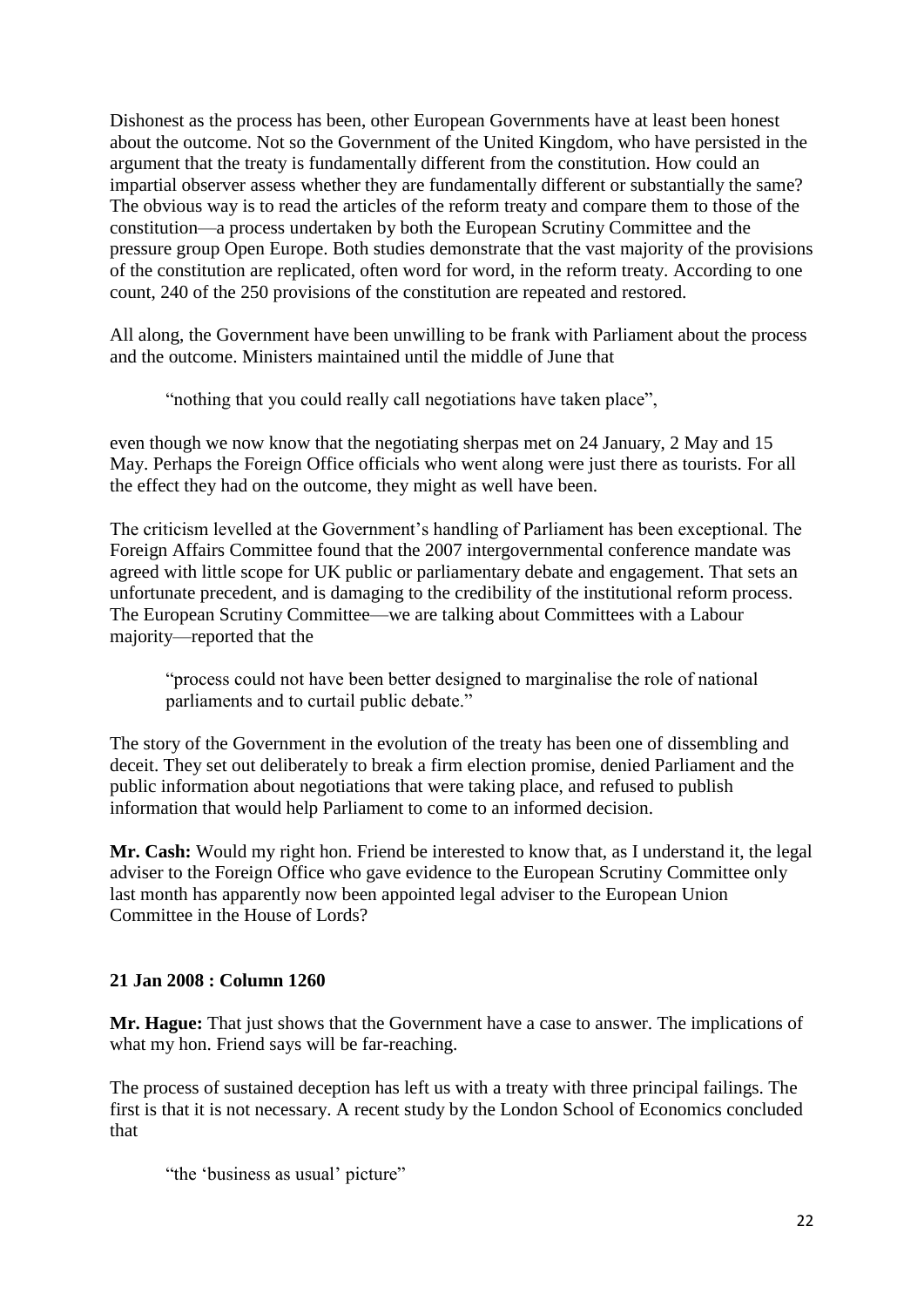of the EU

" is more convincing than the 'gridlock' picture".

The French Europe Minister recently admitted that

"the thing that has most struck me since I took up this job seven months ago is precisely the capacity of an EU of 27 members, and more one day, to take decisions".

The expansion of the EU to 27 members seems to have resulted in a greater readiness to reach consensus, and a decline in the use of the veto. The wholly welcome agreement on climate change last spring is an outstanding example. That the European Union can achieve a great deal by working together on such issues, and by pushing forward a free and genuine single market, is not in doubt. That makes it all the more extraordinary that one of the first aspects of the treaty agreed last June was the downgrading of the EU's long-standing commitment to undistorted competition. That change was secured by the French Government, with British Ministers apparently asleep at the wheel, although a protocol was hastily added to the treaty reaffirming the objective of free competition.

European lawyers have been in no doubt about the implications, saying that

"the excision of the competition principle from the front of the Treaty is a likely to have a number of damaging consequences for EC competition law."

As far as we know, no effort has been made by the Government to restore "undistorted competition" to its rightful position in the objectives of the Union. It is a sad hallmark of the treaty that its provisions result from British Ministers having things done to them, rather than driven by them. The Foreign Secretary has said that the Conservative party is almost alone, apart from the Dutch Animals party, in its opposition to the treaty. We are not: vast tracts of provisions in the treaty have for many years been opposed by the Government themselves. As recently as June, they fought desperately to stop the EU high representative taking the chair at meetings of EU Foreign Ministers, but a provision for such chairmanship is in the treaty.

When it was first proposed that EU member states on the UN Security Council should be obliged to ask the high representative to speak for the whole EU when there is a common position, the right hon. Member for Neath (Mr. Hain), when he was the Foreign Office Minister representing the Government, asked for the entire provision to be struck out. However, it is in the treaty. Ministers argued against the creation of an EU diplomatic service, but now it is there. They argued against the self-amending nature of the treaty, but then gave in; they opposed the election of the President of the Commission by the European Parliament, but then capitulated; they tried to prevent employment, public health, consumer protection and transport networks becoming shared competencies with the EU, but they failed. They said they were

"firmly opposed to establishing an European Public Prosecutor",

# **21 Jan 2008 : Column 1261**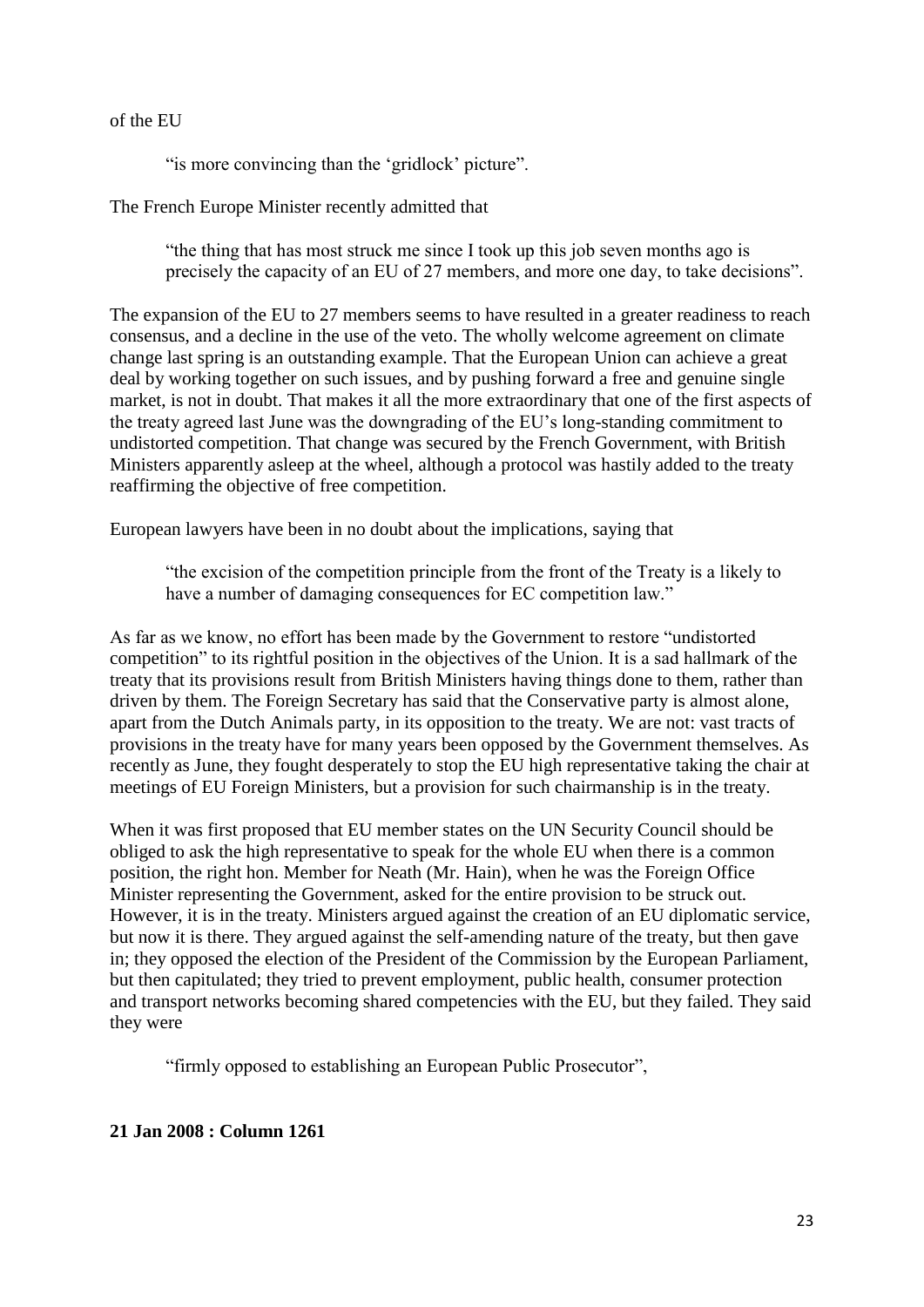but that function is now in the treaty; they insisted that the EU not be given an explicit legal personality, but it is now to be given such a personality; they said that qualified majority voting on proposals made by the European Foreign Minister was "simply unacceptable", but QMV is now there. They objected to the article on the common Union defence policy, but then agreed to it; they opposed the EU having the power to set minimum criminal penalties, but then gave in; they said they would not accept the jurisdiction of the European Court of Justice over the third pillar area of justice and home affairs, but they capitulated on that as well. That is not even an exhaustive list. The Government's motto as the treaty has been created is, "Anything for a quiet life, and never mind the national interest."

**Hugh Bayley:** Because of the nature of interventions, I cannot pick out more than one of the right hon. Gentleman's examples—but why is he so opposed to the single legal identity? It is not a badge of statehood—even the Universal Postal Union has a single legal identity, and the EU already has such an identity—so what is the nature of his complaint?

**Mr. Hague:** The former Prime Minister, Mr. Tony Blair, stood at the Dispatch Box and told the House of Commons that at his insistence, the question of a legal personality for the EU had been removed from earlier negotiations. He felt so strongly about the issue that the Government eventually went with the flow of the argument in Europe, rather than stick up for their view.

Let me move on, given the passage of time. Our next principal objection to the treaty is that it damages the British national interest and weakens democracy by setting up a process of continuing integration beyond the control of the electorate. When Ministers say they are happy to sign the treaty but are opposed to any further political integration after that, they are merely continuing the habit of deception that I detailed earlier. The whole point of the treaty is to create a process of further integration, not to bring a stop to it. As the Italian Prime Minister, Romano Prodi, put it:

"As long as we have more or less a European Prime Minister and a European Foreign Minister then we can give them almost any title".

That is how many other countries see the treaty, but it is not how it is described by the Government. The creation of a permanent President of the European Council, elected for two and a half years at a time by majority voting, is a major constitutional innovation in the European Union, and is intended as such. We are all conscious in this Parliament, or we should be, of the way in which the job of First Lord of the Treasury evolved in Britain, steadily developing a grip over Cabinet Departments previously independent of it, and developing into the post of Prime Minister.

The creation of that job took many years—and the present Prime Minister probably feels that it took almost as long to get round to his turn to hold it. To see how the post of a permanent President of the European Council could evolve is not difficult even for the humblest student of politics, and it is, of course, rumoured that one Tony Blair may be interested in the job. If that prospect makes us uncomfortable on the Conservative Benches, just imagine how it will be viewed in Downing street! I must warn Ministers that having tangled with

#### **21 Jan 2008 : Column 1262**

Tony Blair across the Dispatch Box on hundreds of occasions, I know his mind almost as well as they do. I can tell them that when he goes off to a major political conference of a centre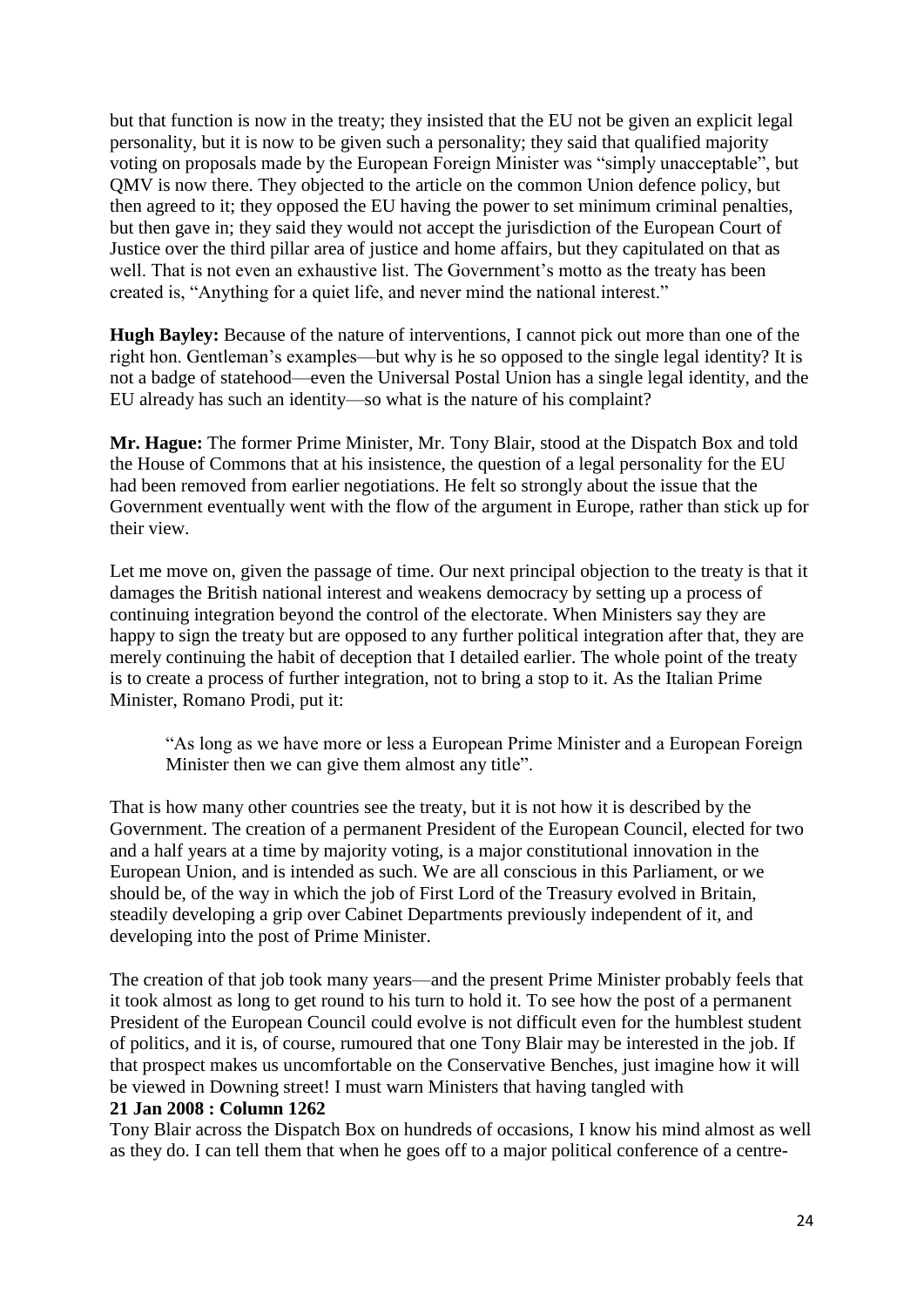right party and refers to himself as a socialist, he is on manoeuvres, and is busily building coalitions as only he can.

We can all picture the scene at a European Council sometime next year. Picture the face of our poor Prime Minister as the name "Blair" is nominated by one President and Prime Minister after another: the look of utter gloom on his face at the nauseating, glutinous praise oozing from every Head of Government, the rapid revelation of a majority view, agreed behind closed doors when he, as usual, was excluded. Never would he more regret no longer being in possession of a veto: the famous dropped jaw almost hitting the table, as he realises there is no option but to join in. Then the awful moment when the motorcade of the President of Europe sweeps into Downing street. The gritted teeth and bitten nails: the Prime Minister emerges from his door with a smile of intolerable anguish; the choking sensation as the words, "Mr President", are forced from his mouth. And then, once in the Cabinet room, the melodrama of, "When will you hand over to me?" all over again.

There is, of course, a serious point to be made. Occupied by someone with the political skill of our former Prime Minister, that post would become, in not so many years, a far more substantial one than the Government pretend. The President would be seen as the president of Europe by the rest of the world, with the role of national Governments steadily reduced and the role of national democracy and accountability steadily weakened. The naivety of Ministers, who think that by signing the treaty they are agreeing to a static constitutional position, is alarming in people with such senior responsibilities. "Ah," they say, "look at the enhanced role of national Parliaments set out in the treaty." If a majority in half the Parliaments in the EU object to an EU measure, they might be able to block it.

Again, it does not take much political analysis to work out that the chances of that mechanism being employed on any regular basis are vanishingly small. It could be used only if 14 different national Parliaments, nearly all of which have a Government majority, defeated an EU proposal, and did so within an eight-week period. We have only to consider that for a moment, as Members of Parliament, to begin to laugh about it. Given the difficulty of Oppositions winning a vote in their Parliaments, the odds against doing so in 14 countries around Europe with different parliamentary recesses—lasting up to 10 weeks in our own case—are such that even if the European Commission proposed the slaughter of the first-born it would be difficult to achieve such a remarkable conjunction of parliamentary votes.

The last defence of Ministers on the treaty is that they have achieved the defence of their red lines. As the hon. Member for Linlithgow and East Falkirk (Michael Connarty), the Chairman of the European Scrutiny Committee, has judged, the red lines "leak like a sieve". The red lines will be much debated over the coming weeks, but the central fact to remember about them is that the Government claimed to have achieved exactly the same red lines when they signed the European constitution and proposed a referendum.

#### **21 Jan 2008 : Column 1263**

That brings me back to our strongest objection of all to the Bill. The Government's contention that the treaty is so different from the European constitution that they are relieved of their promise to hold a referendum is shared by few independent observers, and not even by the members of their own party who have given the most time and commitment to the process. As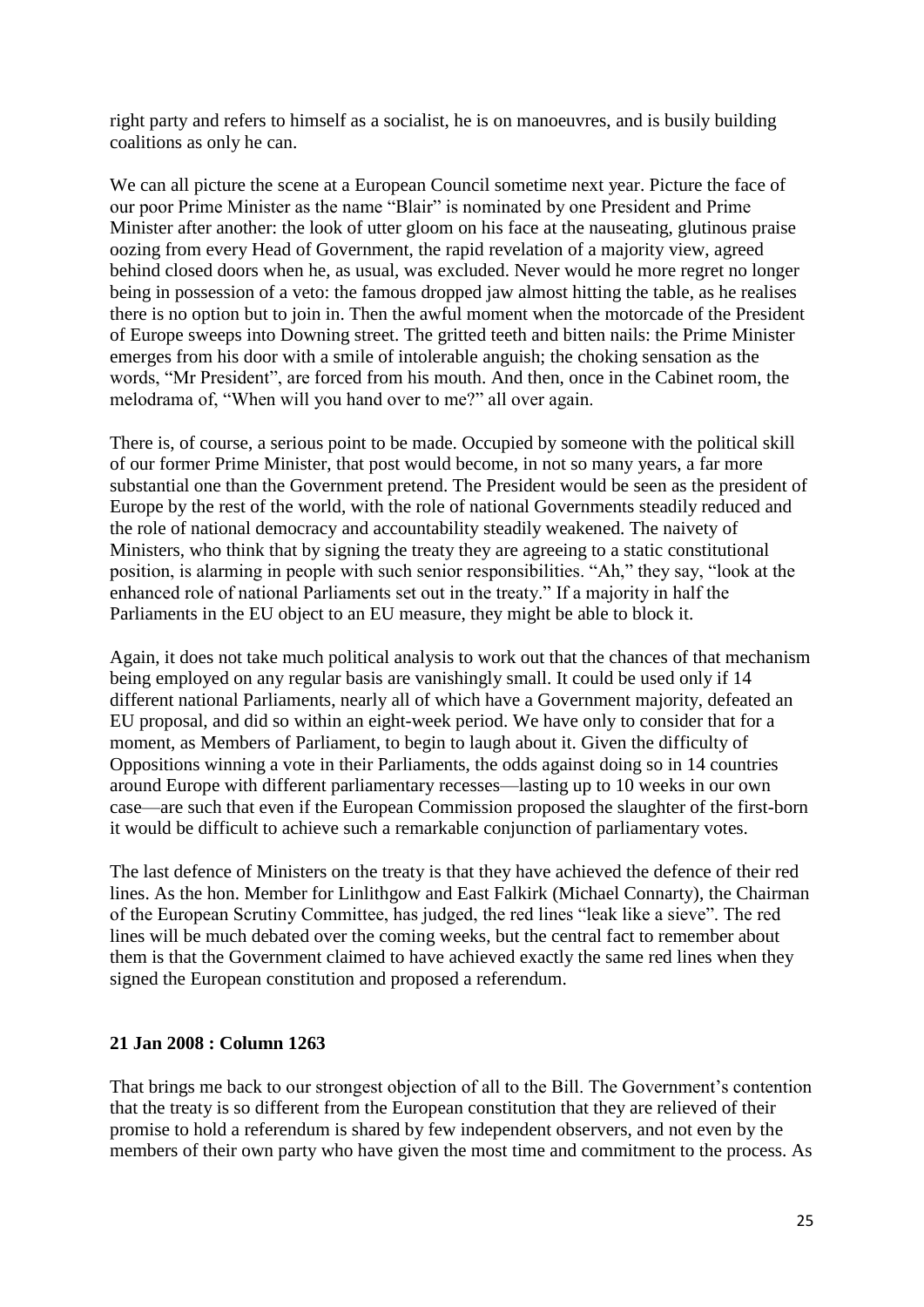the hon. Member for Birmingham, Edgbaston (Ms Stuart) explained to the Prime Minister—I hope that I shall not embarrass her by quoting her:

"sticking to your guns in defence of a patently dishonest position is not leadership, but the soft option, and a cop-out from a specific promise made to voters."

Whatever the niceties of the argument, by no stretch of the imagination is the treaty so different from the constitution as to relieve the Government of their promise. Every survey on the subject has shown that the vast majority in our country would like to have their say. In the words of the Belgian Foreign Minister, the Government are banking on the treaty being too unreadable for people to worry about it. However, the treaty's constitutional innovations are sufficiently sweeping, and its erosion of our national democracy sufficiently serious, that many of us will have no hesitation not only in voting against it, but in voting for a referendum at every opportunity.

**Angus Robertson (Moray) (SNP):** Will the right hon. Gentleman give way?

**Mr. Hague:** No, I shall not give way any more; I am coming to the end of my speech.

All of us must remember that we have no democratic mandate from the voters to agree to the treaty without their approval. None of us told voters that we would agree to a treaty nearly identical to the constitution and ram it through without their being allowed to have their say on it in an election or a referendum.

If the House voted for such a referendum, it would be a magnificent assertion of honour in politics and trust in the nation. If it fails to do so—if it passes the Bill without a referendum it will have connived in the actions of a deceitful and cowardly Government whose actions will have further stained the name and reputation of our politics.

# **Several hon. Members** *rose —*

**Madam Deputy Speaker (Sylvia Heal):** Order. I remind all right hon. and hon. Members that Mr. Speaker has imposed an eight-minute limit on all Back-Bench speeches.

# **6.32 pm**

**Mike Gapes (Ilford, South) (Lab/Co-op):** I want to confine my remarks entirely to the foreign affairs aspects of the treaty. In the past day, there has been some media comment on the recommendations and conclusions of the Foreign Affairs Committee's report "Foreign Policy Aspects of the Lisbon Treaty". I want to place on the record its main recommendations and conclusions, because many of them have not been adequately aired in all the newspaper and other media coverage of the past 24 hours.

The Select Committee's report is comprehensive and no doubt there will be an opportunity for detailed

# **21 Jan 2008 : Column 1264**

consideration of it when the Bill goes to Committee. However, I want to place on the record the fact that as a Committee we believe that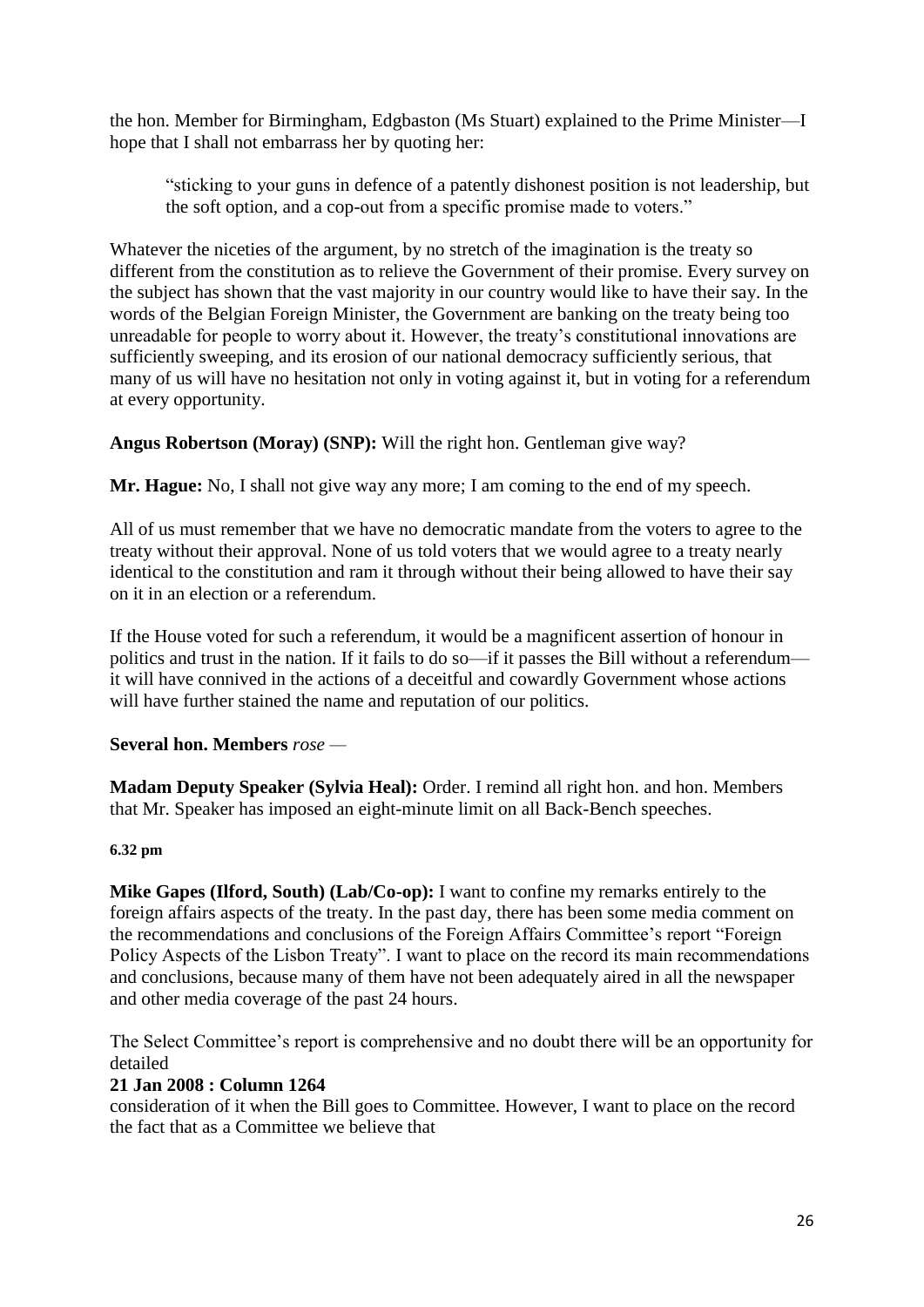"the new institutional arrangements for EU foreign policy created by the Lisbon Treaty have the potential to encourage more coherent and effective foreign policymaking and representation."

That is from paragraph 221. Paragraph 118 states:

"the Common Foreign and Security Policy will remain an intergovernmental area, driven by the Member States. We welcome this."

We also believe that

"the new post of High Representative of the Union for Foreign Affairs and Security Policy"

is there to enact agreed foreign policy and

"has the potential to give the EU a more streamlined international presence and to contribute to the more coherent development and implementation of external policy."

That comes from paragraph 154.

**Daniel Kawczynski:** Will the hon. Gentleman give way?

**Mike Gapes:** No. I have only eight minutes and I want to make some progress.

Paragraph 220 states:

"the creation of the post of High Representative for Foreign Affairs and Security Policy, and of the European External Action Service, represent major innovations in the EU's foreign policy-making machinery."

It goes on to say that the new post and service do not

"risk undermining the Common Foreign and Security Policy's intergovernmental nature".

However,

"the Government is underestimating, and certainly downplaying in public, the significance of their creation."

I therefore welcome the fact that today the Foreign Secretary started to make the positive case for the proposals. I personally believe that more should have been done last year, before the intergovernmental conference in June and again before the intergovernmental discussions in October, to explain things to the public and Parliament. The Committee is critical—I do not resile from that—of the fact that we were not in the loop last June, when those issues were under consideration. However, that does not mean that the treaty proposals should be opposed, and I should like to make a number of other points on that.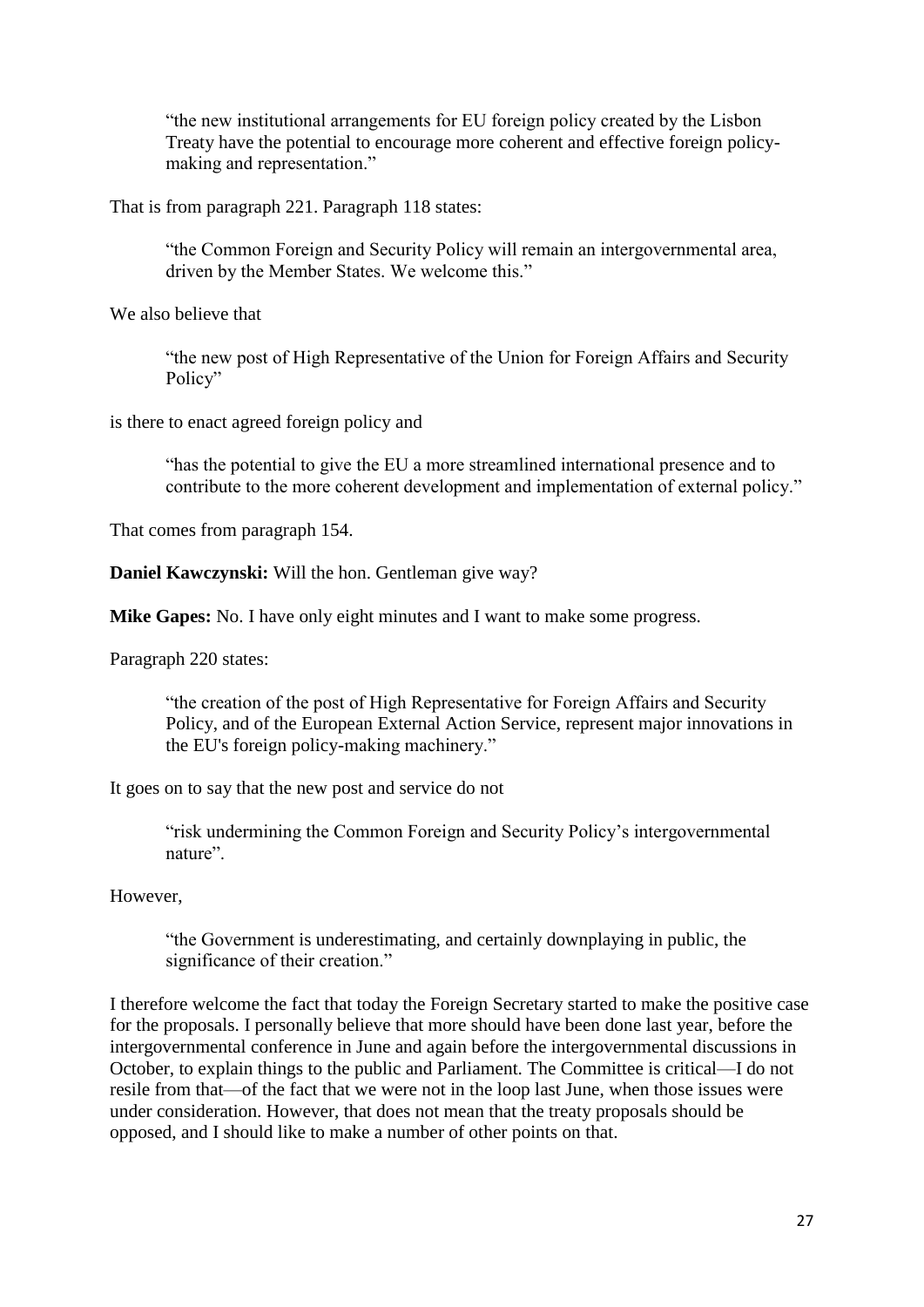The Lisbon treaty raises concerns about how the post of high representative for foreign affairs and security policy could work. The Committee wants more information about that as we fear that the relevant individual, whoever they are—whether Mr. Solana or a successor—could face work overload because of the large burdens of foreign policy representation, chairing Council of Ministers meetings and having a role in the Commission. That issue needs to be considered in some detail.

In addition, as has already been mentioned, the Lisbon treaty provides for the high representative to speak at the United Nations Security Council. However, as our report states in paragraph 157, that

"will make little difference to current practice. It will not undermine the position of the UK in the United Nations system nor the UK's representation and role as a Permanent Member of the Security Council."

# **21 Jan 2008 : Column 1265**

The reshaped role of the President of the European Council has already been mentioned. We believe that that

"could help to generate consensus among EU leaders and lead to greater continuity in the chairing of the European Council. However, we are concerned by the current degree of uncertainty which surrounds the role and by the potential for conflict with the High Representative in representing the EU externally."

However, we need more information about how that will work in practice.

There is also the question of how the external action service will work. We believe that it may reduce

"duplication between the Council Secretariat and the Commission"

and facilitate

"the development of more effective EU external policies, operating in parallel with rather than as a substitute for national diplomatic services."

We also believe that the service offers the opportunity for

"a greater intermingling of national and EU personnel and careers."

However, we are concerned about how that will work in practice and we want to be sure that British Foreign Office officials seconded to the service see it as a good move in their career development. They should be able to come back to our Foreign and Commonwealth Office and have a proper representative role. We want working for the service to enhance career prospects.

Finally, we believe that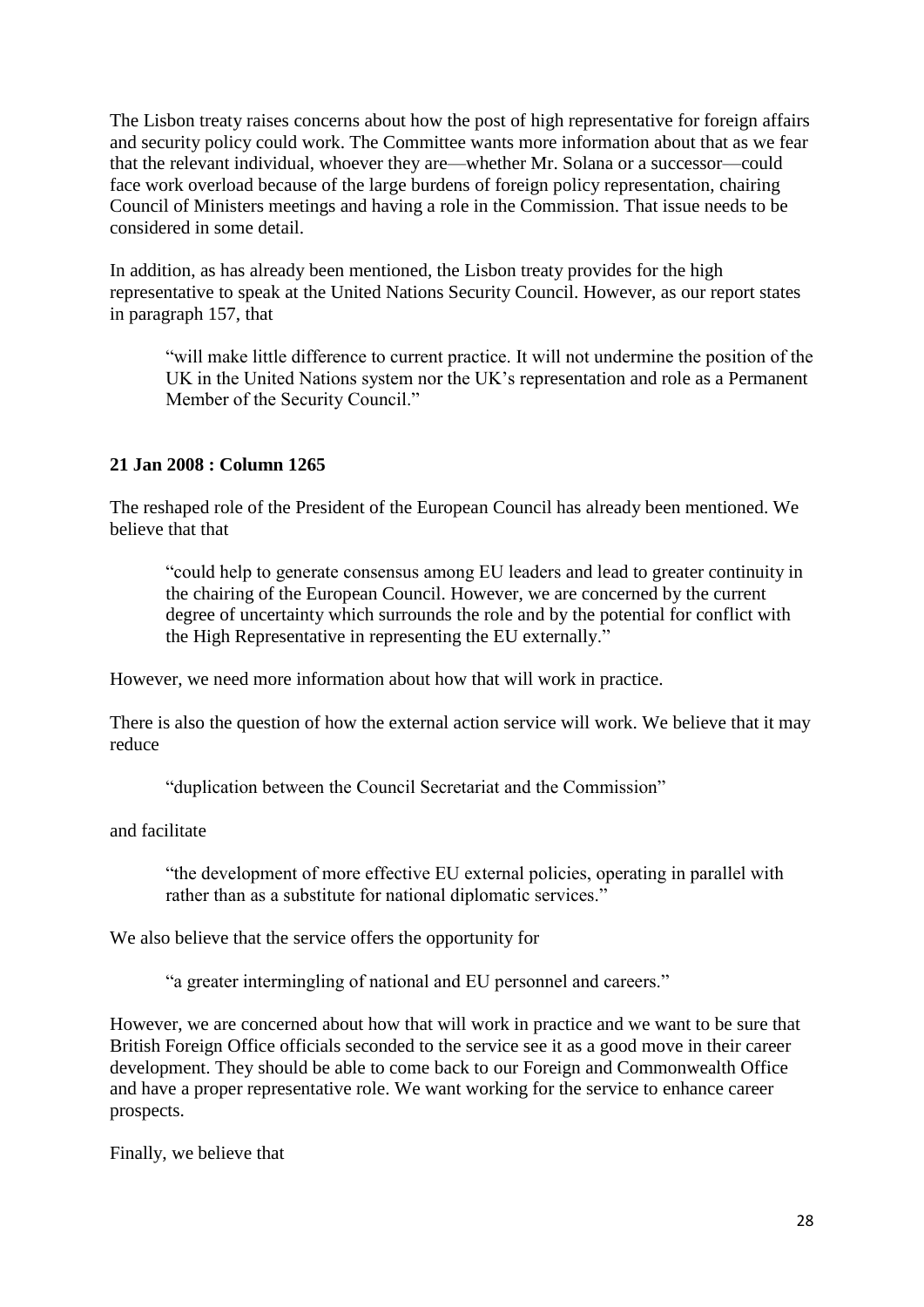"the Commission's loss of the right to make Common Foreign and Security Policy proposals is welcome because it represents an important assertion of the intergovernmental nature of the Common Foreign and Security Policy."

We all want more effective co-operation and co-ordination between the European Union's 27 member states. However, there has been ambiguity about how the foreign and security policy works because of the role of the Commission. The treaty clarifies that issue: it makes it explicit that the policy is intergovernmental. It moves current Commission staff away from the Commission and puts them under the high representative, who is accountable to the Council of Ministers.

The process is therefore clearly intergovernmental and will work only if very competent people are in those jobs. We need to ensure that high-level people are appointed and that highlevel people from our own Foreign and Commonwealth Office play a role in the process. In that way, when the treaty is adopted by the 27 member states next year, and when it begins to come into effect in 2009, we will be sure that British personnel and influence are at the heart of the new European Union foreign and security policy structures—not marginalised as, sadly, they would be if some Members of the House had their way.

#### **6.39 pm**

**Mr. Edward Davey (Kingston and Surbiton) (LD):** The hon. Member for Ilford, South (Mike Gapes) and his Committee have given an analysis that confirms that the Lisbon treaty keeps foreign policy on an intergovernmental basis but makes changes to the institutional workings that will enable British foreign policy to be more effective. The hon. Gentleman concentrated on what is actually in the treaty. The Conservatives objected to the speech by the Foreign

# **21 Jan 2008 : Column 1266**

Secretary, who addressed what is actually in the treaty, not the mythical monsters that some Members of this House wish to conjure up. His main argument was that the Lisbon treaty's prime purpose is to improve how the enlarged European Union works. We agree.

The truth is that the Lisbon treaty is, to quote Lord Howe, "entirely sensible"—so much so that very few political parties in Europe oppose it, besides the rag-bag of parties to which the Foreign Secretary referred. Currently, the Conservatives are in the European People's party in Strasbourg, but not one other member of the European People's party agrees with the Conservatives. Perhaps the Conservatives are going to leave the EPP—we do not know; they seem unsure about it—but they have indicated that, if and when they do so, they want to work with the Czech ODS party, which, interestingly, is in favour of the treaty and against a referendum on it.

**Mr. Redwood:** Will the hon. Gentleman tell us whether his party is going to rat on its promise of a referendum by abstaining or by voting against a referendum? The people should know, and I hope that they turf out all the Liberal MPs who have misled them on this issue.

**Mr. Davey:** We are proposing a referendum—on Britain's membership of the European Union. I will deal with the question of the referendum in detail towards the end of my remarks, when I will argue that the Conservatives' position is the one that is less in keeping with their manifesto promise.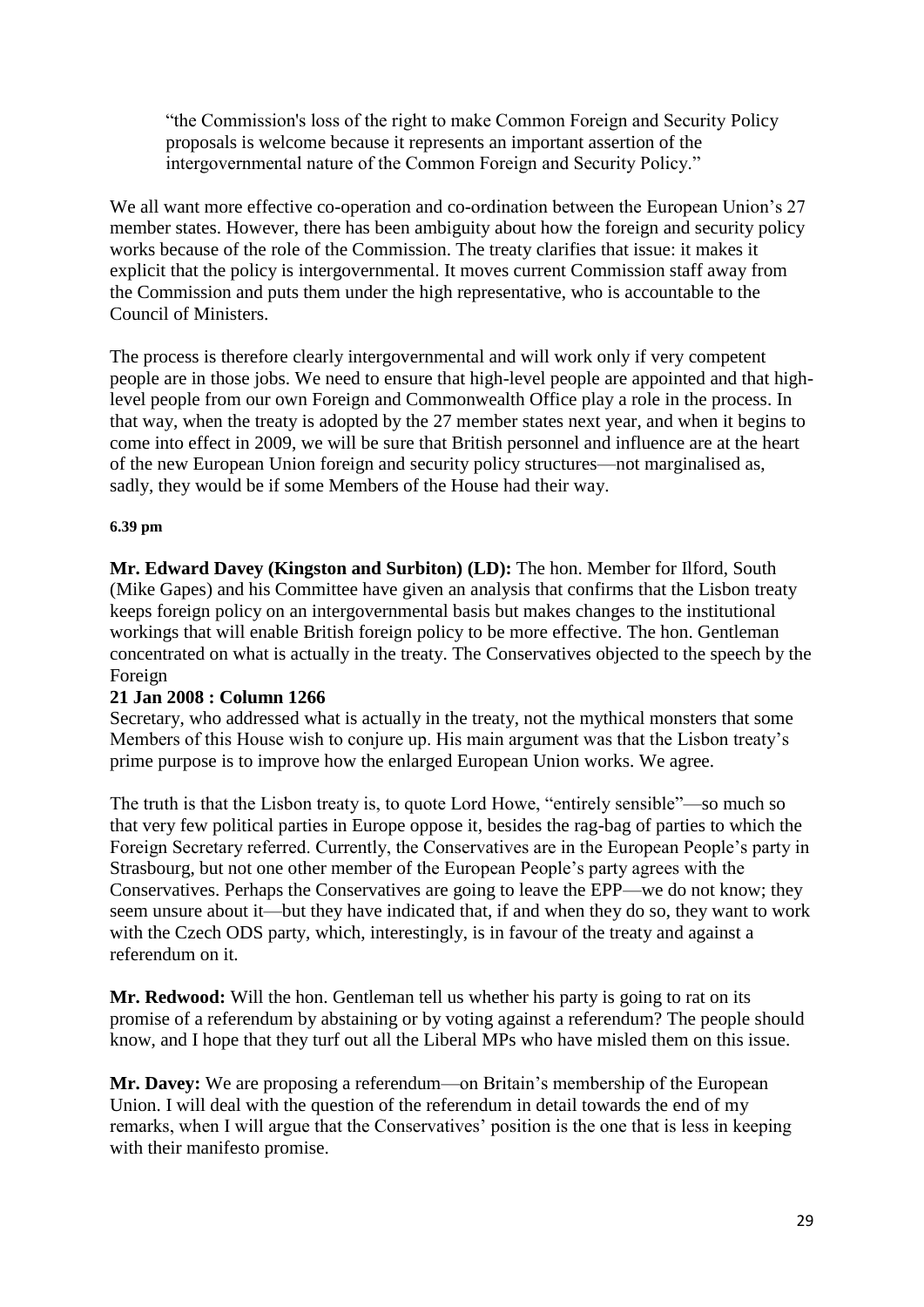The case made by the right hon. Member for Richmond, Yorks (Mr. Hague)—that the treaty is unnecessary and somehow threatens the sovereignty of the United Kingdom—is frankly absurd. An EU of 27 member states, and growing, cannot operate on the same basis as one that only just served the needs of an EU of 15 states, so arguments for trimming the bureaucracy and making the institutions less cumbersome should be self-evident.

**Ms Gisela Stuart:** I would be grateful if the hon. Gentleman could help me, because I am getting slightly confused. We used to be told that we needed this in order to enlarge from 15 to 24, and then even further, but now that we have had a few years of 27 working quite well, where is his argument that we need this for the EU's further working?

**Mr. Davey:** Many people in the EU and in this House believe that we need a treaty to try to ensure that the enlarged Union continues to work better, because there are areas that have not worked so well in the past. I am interested in the hon. Lady's position on many of these issues, because in March 2004 she was against a referendum on the constitutional treaty, whereas now she is in favour.

#### **Ms Stuart** *rose—*

**Mr. Davey:** The hon. Lady has voted in this House against a referendum on the constitutional treaty.

**Ms Stuart:** On a point of order, Madam Deputy Speaker. If a Member is accused of having taken a particular position, is it not incumbent on the accuser to provide the evidence for that?

# **21 Jan 2008 : Column 1267**

**Madam Deputy Speaker:** The point in question is a matter for debate rather than a matter for the Chair.

**Mr. Davey:** If the hon. Member for Birmingham, Edgbaston (Ms Stuart) checks the voting record on 30 March 2004, she will find that she voted against a referendum on the constitution.

**Mr. Greg Hands (Hammersmith and Fulham) (Con):** Will the hon. Gentleman give way?

**Mr. Davey:** No, I want to make a little progress.

Liberal Democrats argued during the parliamentary scrutiny of the Amsterdam and Nice treaties that those treaties did not go far enough to prepare the EU for enlargement because they failed to streamline the EU's institutions and to make the EU more accountable and transparent. We therefore naturally welcome the treaty and will vote for the Bill's Second Reading.

To be fair to the right hon. Member for Richmond, Yorks, the main intellectual thrust of his speech was that the treaty was unnecessary, and he deserves an answer on that point. He argued that the EU has worked quite well since the 2004 enlargement—the point made by the hon. Member for Birmingham, Edgbaston—and seemed to be relying on some academic work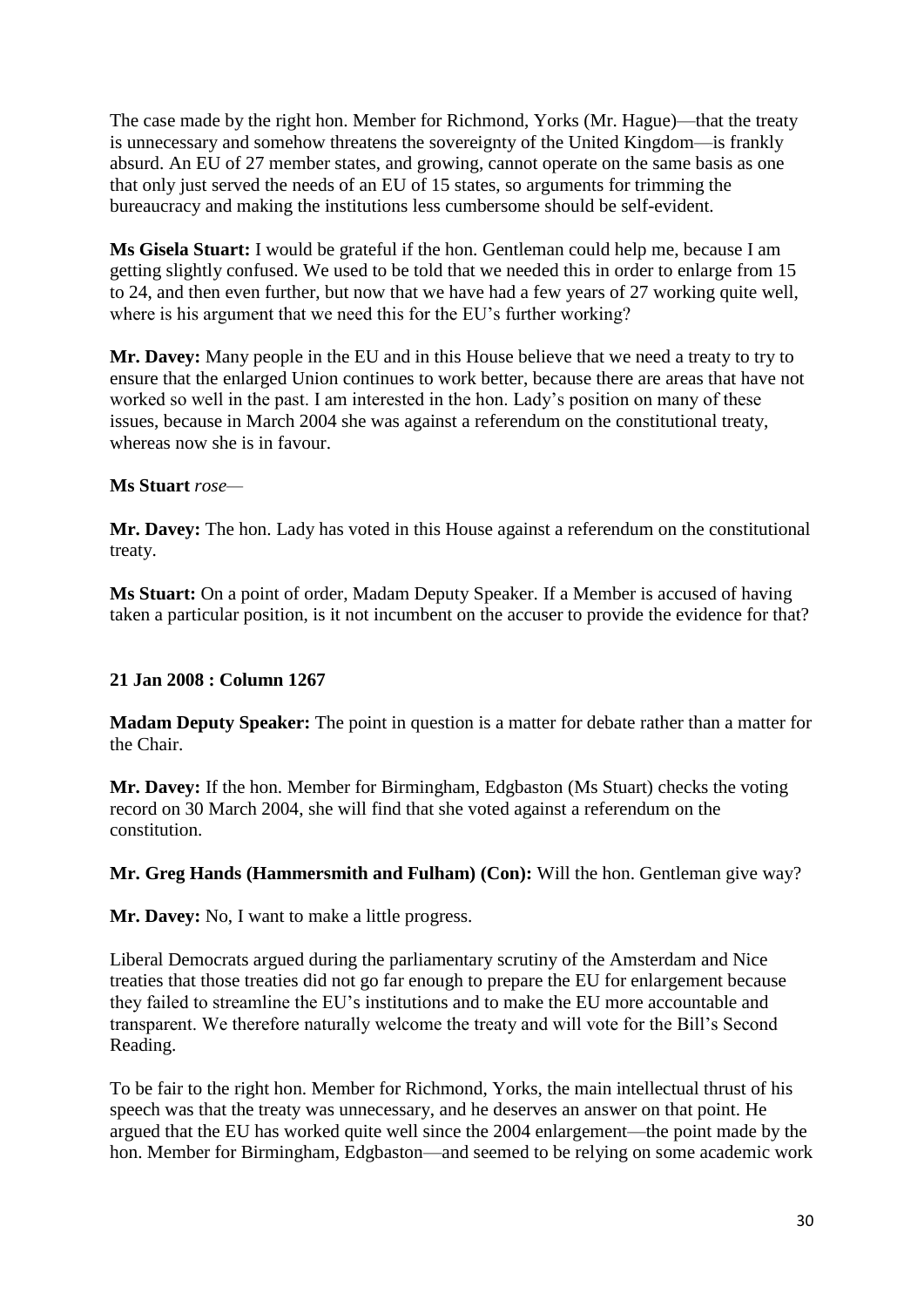that has been released recently. I have to tell him that I have read that work and spoken to the authors, and they do not draw the conclusions that he claims.

Let us take Professor Helen Wallace. She does say in her paper that the EU has not suffered from gridlock owing to enlargement, and she does say that non-treaty reforms have helped, yet she is absolutely clear that the treaty reforms are needed to develop the EU in areas that have long proved difficult, including foreign policy co-operation and immigration, and that reforms making the EU more accountable and transparent are good in themselves and ever more necessary in an enlarged and growing EU. Moreover, the right hon. Gentleman is in no position to say that enlargement does not need Lisbon given that he led the opposition to Amsterdam and Nice, without which enlargement would not have been possible. The Conservatives remain in the most ludicrous position of any political party in Europe—always willing the enlargement end and always opposing the enlargement means.

Members wanting to vote against Second Reading have a tough case to make, based on what is actually in the Bill and in the treaty, for they are, in my view, voting against the national interest. A treaty that increases the UK's voting power in the Council of Ministers is in the national interest. A treaty that allows this Parliament, working with other Parliaments, to have EU proposals reviewed and, indeed, stopped is in our interests. A treaty that, for the first time, sets out the right and the process for a member state to secede from the EU can hardly be said by Eurosceptics to be against the national interest. More positively, a treaty that, for the first time, explicitly makes one of the EU's objectives tackling climate change must be in all our interests. A treaty that makes the EU more accountable and responsive to citizens, voluntary groups and civil society as a whole, with citizens' initiatives and a new requirement for the EU's institutions to engage with the public, must be in the interests of the public.

# **21 Jan 2008 : Column 1268**

The Conservatives are in the faintly ridiculous position of voting against a reduction in the number of EU Commissioners, against the EU being able to dispatch aid more effectively to parts of the world devastated by natural catastrophe, and against making it easier for countries to co-operate on the exchange of information about sex offenders. Is that what they are against?

**Mr. Richard Shepherd (Aldridge-Brownhills) (Con):** If the hon. Gentleman is so confident about the arguments that he advances, why does he not get confirmation from the people by pursuing the proper course that his party promised—that there would be a referendum on these matters?

**Mr. Davey:** The hon. Gentleman has been true to his word throughout, because he has voted with the Liberal Democrats for our proposal for a referendum on Britain's membership of the EU. I agree that that is what we should really be doing if we are going to be true to the previous policy of a referendum on the constitutional treaty.

**Daniel Kawczynski:** Will the hon. Gentleman give way?

**Mr. Davey:** No.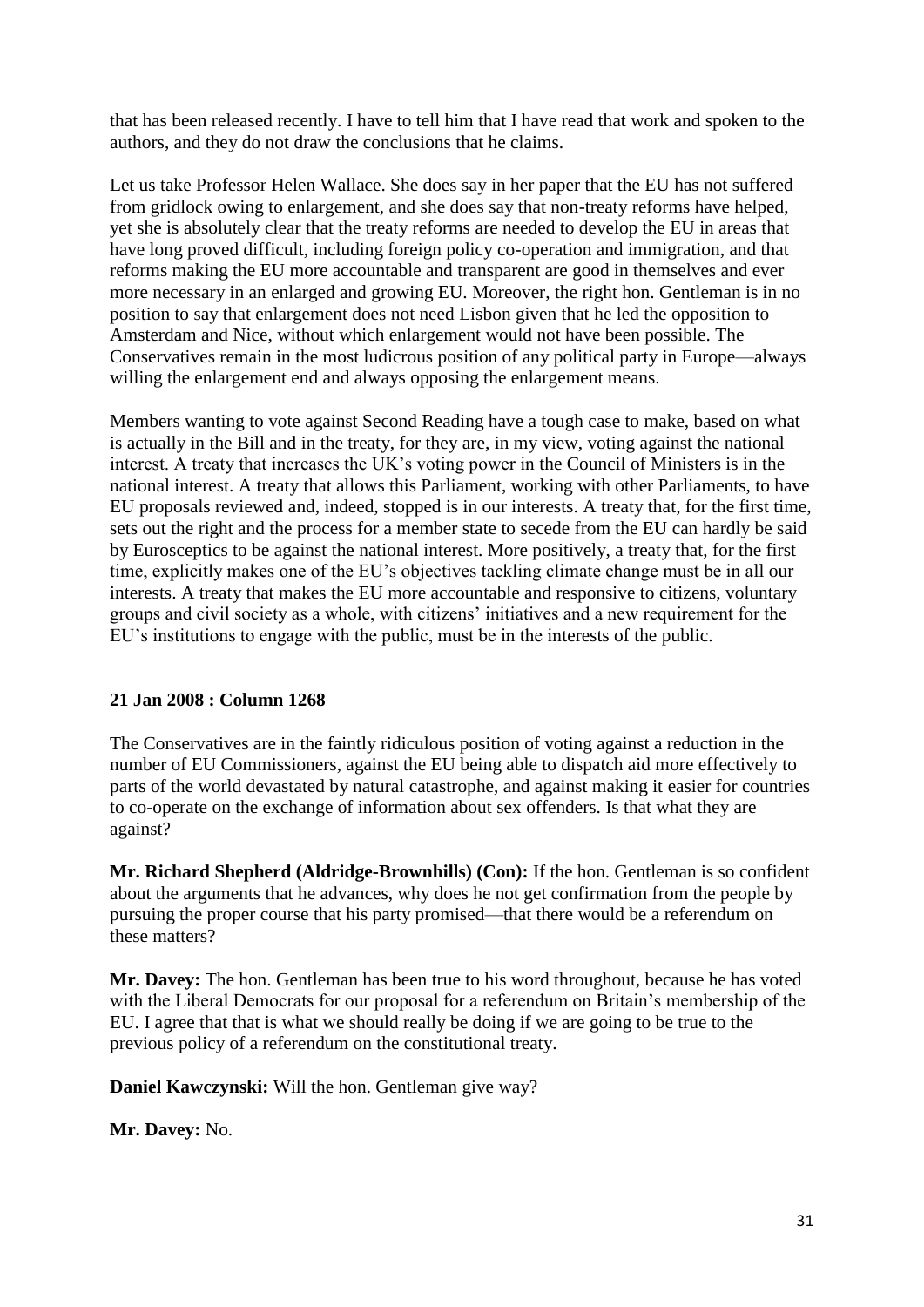What all those examples illustrate is the continuing problem of the modern Conservative party—sensible measures rejected because the word "European" is associated with them. The speech by the right hon. Member for Richmond, Yorks was an attempt to make his party's viscerally anti-European position seem presentable, but while he and his party leader are unable to say publicly that they are happy to remain in long-term working with German and French colleagues in the European People's party—the party of Chancellor Merkel and President Sarkozy—few in Europe will take them seriously. Republican presidential candidate, Senator John McCain, observed about the Conservatives that he hoped

"they would appreciate the support they received from the EPP"—

**Daniel Kawczynski:** On a point of order, Madam Deputy Speaker. The role of Opposition parties is clearly to oppose the Government and to—

**Madam Deputy Speaker:** Order. That is not a point of order for the Chair. The hon. Gentleman may well have the opportunity to put his point later in the debate.

**Mr. Davey:** Let us remember that the hon. Gentleman voted against a referendum on Britain's membership of the European Union, and denied his constituents that vote. I was quoting the presidential candidate for the Republicans, Senator John McCain, who was observing— *[Interruption.]*

**Mr. Jeremy Browne:** On a point of order, Madam Deputy Speaker. Is it in order for the hon. Member for Shrewsbury and Atcham (Daniel Kawczynski) to describe my hon. Friend the Member for Kingston and Surbiton (Mr. Davey) as a traitor?

**Madam Deputy Speaker:** Order. I did not hear the hon. Gentleman use that expression, but there is a considerable undercurrent of conversation going on in this Chamber. If that word was used, he would have been out of order.

# **21 Jan 2008 : Column 1269**

**Mr. Davey:** For the third time, I will try to quote Senator John McCain. He observed that he hoped the Conservatives

"would appreciate the support they received from the EPP when they were wandering in the wilderness."

**Mr. Hands:** Will the hon. Gentleman give way?

#### **Mr. Davey:** No.

The problem for the Conservatives is that by opposing yet another sensible European treaty, they seem to many foreign observers to be still in the wilderness—a place where Britain's influence on international affairs simply could not be exercised. That is why the Foreign Secretary was right to make the positive case for the European Union.

**Geraldine Smith (Morecambe and Lunesdale) (Lab):** The hon. Gentleman makes a number of positive points about the treaty. I support it because it will improve matters.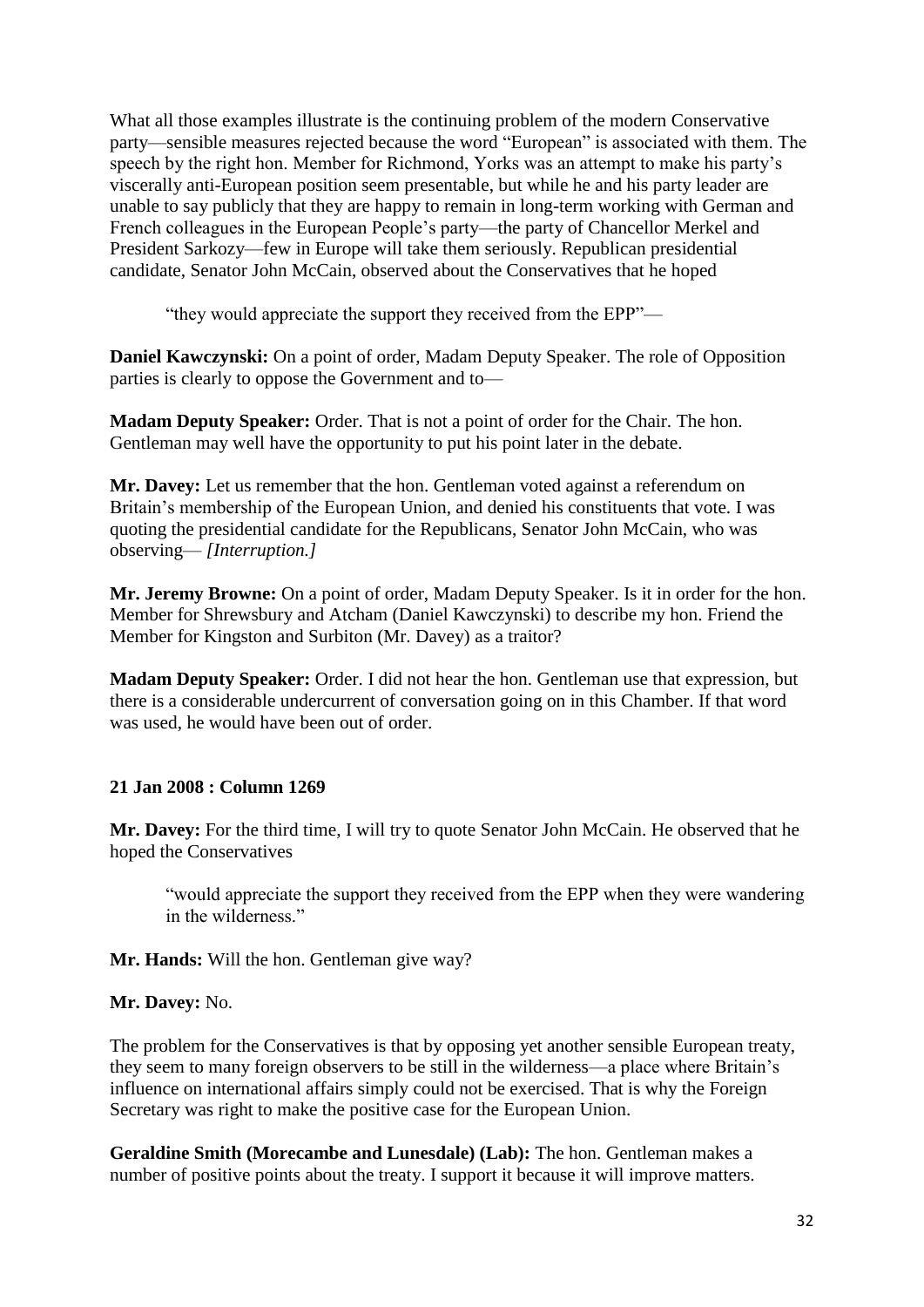However, what is fuelling the desire for a referendum is the fact that no one under the age of 50 has had a chance to vote on our membership of the EU. People see a continuous progression towards political, economic and social integration, and I do not think that that can be sustained indefinitely without addressing the democratic deficit.

**Mr. Davey:** I totally agree with the hon. Lady. She has made a case for the Liberal Democrat position on a referendum on Britain's membership of the European Union.

The case for the EU is there, both in the history books and in the well-known future challenges for our country and our world. Fifty years ago, would anyone have predicted decades of peace in northern Europe, such that the very idea of war between millennial adversaries has become unthinkable? Forty years ago, could we have hoped for the ending of the dictatorships that littered southern Europe? Thirty years ago, would anyone have predicted the reunification of Europe, with communism finished and democracy taking root in central and eastern Europe?

I do not seek to credit the European ideal or Union alone with those achievements, but equally, to deny a central role for the EU in our modern day and in our future peace and prosperity is historically illiterate. When we look ahead to climate change, to the fight against terrorism, to defeating internationally organised crime and to meeting the global economic challenges, I frankly find it inconceivable to believe that we would be better equipped without the EU, and without a strengthened EU.

That is the challenge for our Prime Minister. He talks sensibly about a global Europe. He describes himself as a pro-European realist. He sets out an attractive agenda, beyond Lisbon, of completing the single market and focusing Europe on enterprise, innovation and skills. Yet he seems to go out of his way to lose friends and lose influence in Europe—from snubbing the other 26 EU leaders at the signing of the Lisbon treaty, to the provocation of calling a European economic summit in London at the end of this month to which only France, Germany and Italy have been invited. The Foreign Secretary has been put in an **21 Jan 2008 : Column 1270**

impossible position, trying to build alliances and partnerships throughout the EU, while the Prime Minister cuts across him.

It is good to sign new trade deals with China, but when it comes to the crunch, who should be our closest and strongest allies? It is surely those countries that are democracies, that abide by the rule of law and that respect human rights. Indeed, it is through the power of the EU collectively that we are far more likely to influence China on the road to liberal democracy. It is time that the Prime Minister learned to love the EU and see it for what it really is, outside the broken kaleidoscope of Mr. Murdoch's editorial rooms.

Having made the case for the treaty and for the EU, let me come to the issue of referendums. Do we support a referendum on the Lisbon treaty? As my immediate predecessor as foreign and commonwealth affairs spokesman, my hon. Friend the Member for Berwickshire, Roxburgh and Selkirk (Mr. Moore), said in this House:

"In our judgment, the changes made to create this amending treaty have altered its constitutional significance, so we should not hold a referendum on it."—[ *Official Report*, 12 November 2007; Vol. 467, c. 430.]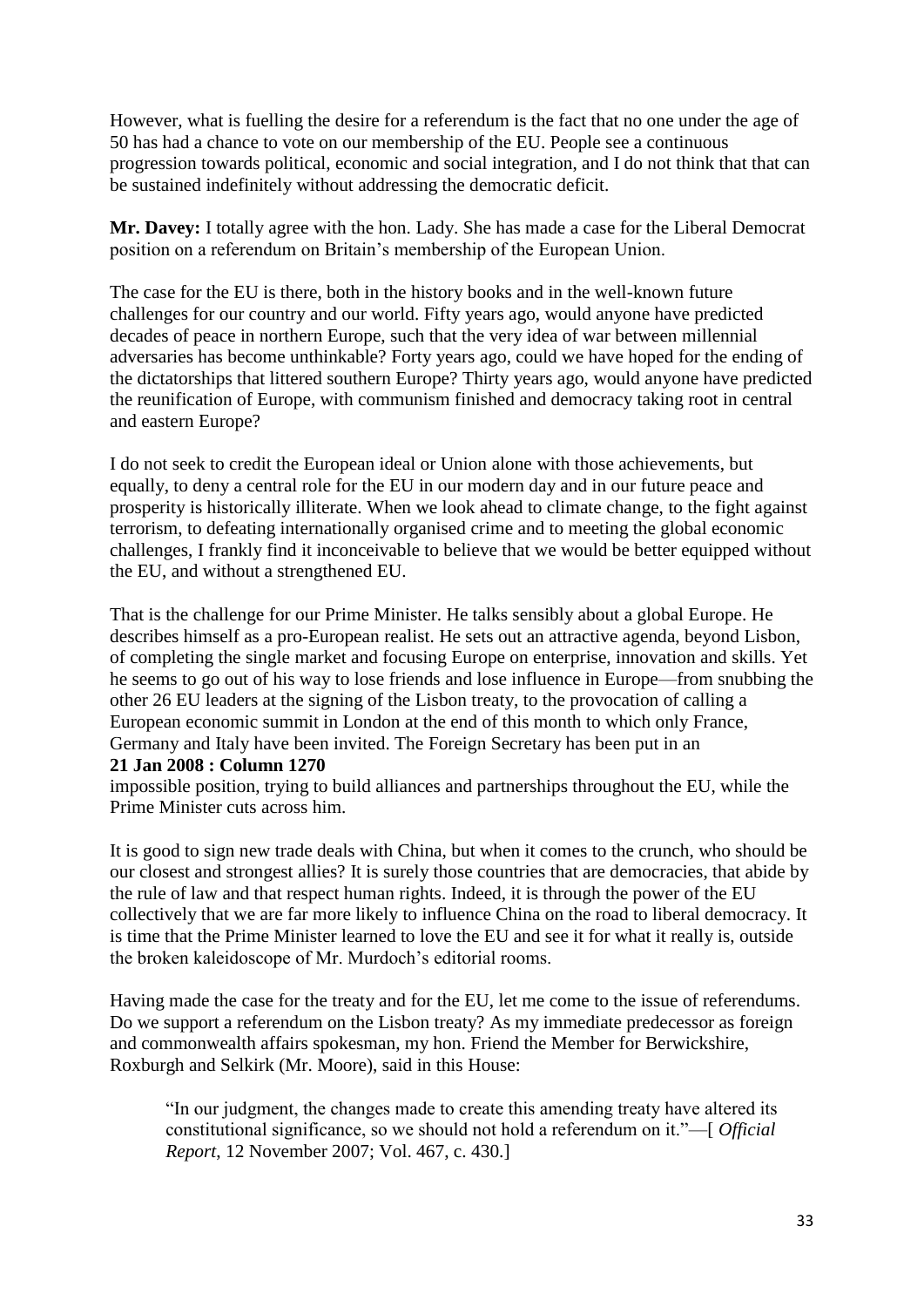I share his view. Instead, we argue for a different referendum—a referendum on Britain's membership of the European Union. Let us face it: a referendum on any EU treaty would become a referendum on the UK's continued membership. Let us not have that debate by proxy on a treaty referendum. Let us have a debate that people want by asking a straightforward in or out question.

**Ms Stuart:** If the hon. Gentleman believes that the treaty is so good and so incredibly defensible—at one stage he would have put it to the people, but he now feels it should be an in or out question—why does he not take up the offer made by my right hon. Friend the Member for Birkenhead (Mr. Field) and agree to a referendum with two questions? One would be on the treaty, and the other on continued membership.

**Mr. Davey:** Because, unlike the hon. Lady, I think that the constitutional treaty is rather more significant than the reform treaty, and that there are differences between the two. There are significant differences between the two treaties in terms of content. Lisbon is not a constitutional treaty; it is an amending treaty, which has profound implications.

**Mr. Jenkin:** I am grateful to the hon. Gentleman for giving way. We all know why the Liberal Democrats have adopted this position. It is because they want to be able to say in their manifesto at the next election that they voted for a referendum at some juncture, when in fact they are denying themselves the opportunity of voting for the only realistic referendum on offer. That is a mean, grubby, typical Liberal Democrat trick.

**Mr. Davey:** If the hon. Gentleman had had the guts to vote with his colleagues for our amendment in the debate on the Loyal Address, we might have been able to get the referendum that the British people actually want.

I was talking about the differences between the two treaties.

# **21 Jan 2008 : Column 1271**

**Mr. Ian Davidson (Glasgow, South-West) (Lab/Co-op):** Will the hon. Gentleman give way?

**Mr. Davey:** The biggest difference of detail—

**Hon. Members:** Give way!

**Madam Deputy Speaker:** Order. The hon. Gentleman clearly is not prepared to give way at this moment.

**Mr. Davey:** The biggest difference in content undoubtedly concerns justice and home affairs. By securing an opt-in provision in relation to EU co-operation on policing and criminal justice, the Government significantly changed the force of the treaty as it applies to the UK. That ought to be accepted by all parties. I also believe that there is a real difference in how the charter of fundamental rights now applies to the UK, which the protocol, declaration and other treaty amendments have achieved. I know that that is contentious, but I am sure that we will debate it at length in the Committee of the whole House.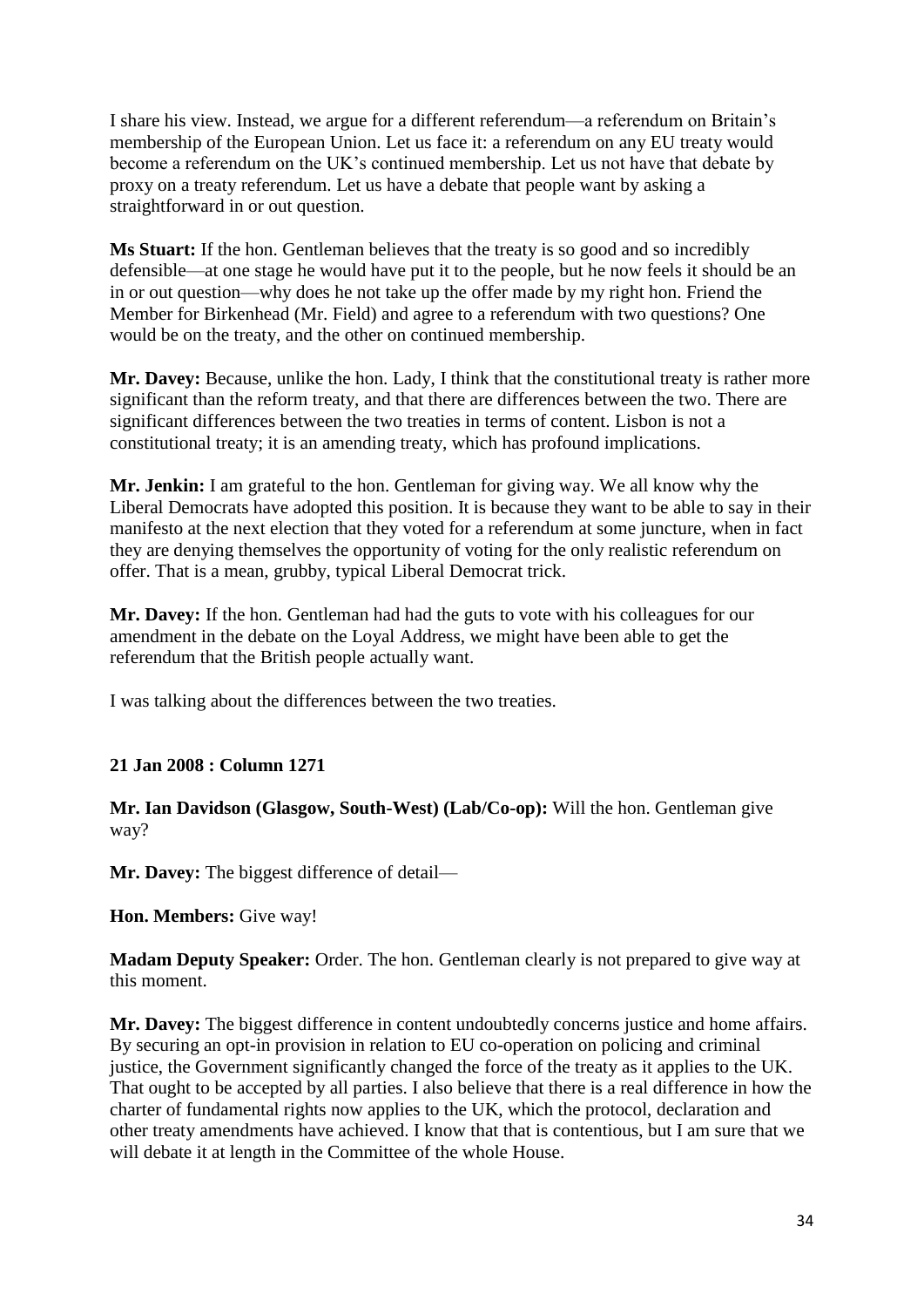The most significant differences between the two treaties lie in the constitutional terms of those treaties. While Lisbon is just another amending treaty making a number of important, if modest, reforms, the constitutional treaty was something quite different. It abolished all past treaties, to replace them with one document: a new constitution. I believe that people have passed over that point and failed to grasp its significance. The Labour Member of the European Parliament, Richard Corbett, has it right when he points out that the DNA of mice and human beings is 90 per cent. the same—it is just that the remaining 10 per cent. is quite important. It is the same with the difference in nature between Lisbon and the constitutional treaty: the 10 per cent. difference moves one from a mouse of an amending treaty through to a fully evolved constitution.

A referendum on the constitutional treaty would therefore effectively have been a referendum on the whole of the EU—Rome, the Single European Act, Maastricht, Nice and Amsterdam. It would have been about the complete constitution.

**Mr. Heathcoat-Amory:** Surely treaties should be judged by their practical and legal effect. That is why two Select Committees of this House, which included Liberal Democrat members, concluded that in practical and legal substance the two treaties are the same. Why does the hon. Gentleman not accept that?

**Mr. Davey:** The right hon. Gentleman failed to deal with my point that the constitutional treaty would have created a completely new constitution. The reform treaty is an amending treaty. If he cannot understand that, I really despair.

I shall quote the right hon. Member for Richmond, Yorks who said, when talking about the constitutional treaty, in 2006:

"the fact that it was a constitution, not simply a treaty—would have revolutionised the EU."

For once, he was right. That is why he ought to recognise that what the Liberal Democrats are saying now, in our proposal for a referendum on EU membership, is far closer to a referendum on the constitutional treaty than the Conservatives' paltry offering.

#### **21 Jan 2008 : Column 1272**

We believe that the British people have been denied a say on Europe for too long—on all the treaties and on the cumulative effects of all the changes. Unlike the Conservatives, who denied them a vote on Maastricht, we think that the people should speak. As a party that is strongly committed to the European Union, we want to offer the people the referendum that they really want. I hope that the House will allow a substantive amendment to the Bill to that effect so that we can begin to settle the European question and to draw the poison of anti-European feeling from the British body politic for a generation.

#### **7 pm**

**Michael Connarty (Linlithgow and East Falkirk) (Lab):** The process that seems to have been generated tonight has added a number of things to the debate that have not been present so far. One such addition was the overall argument proposed by the Foreign Secretary that,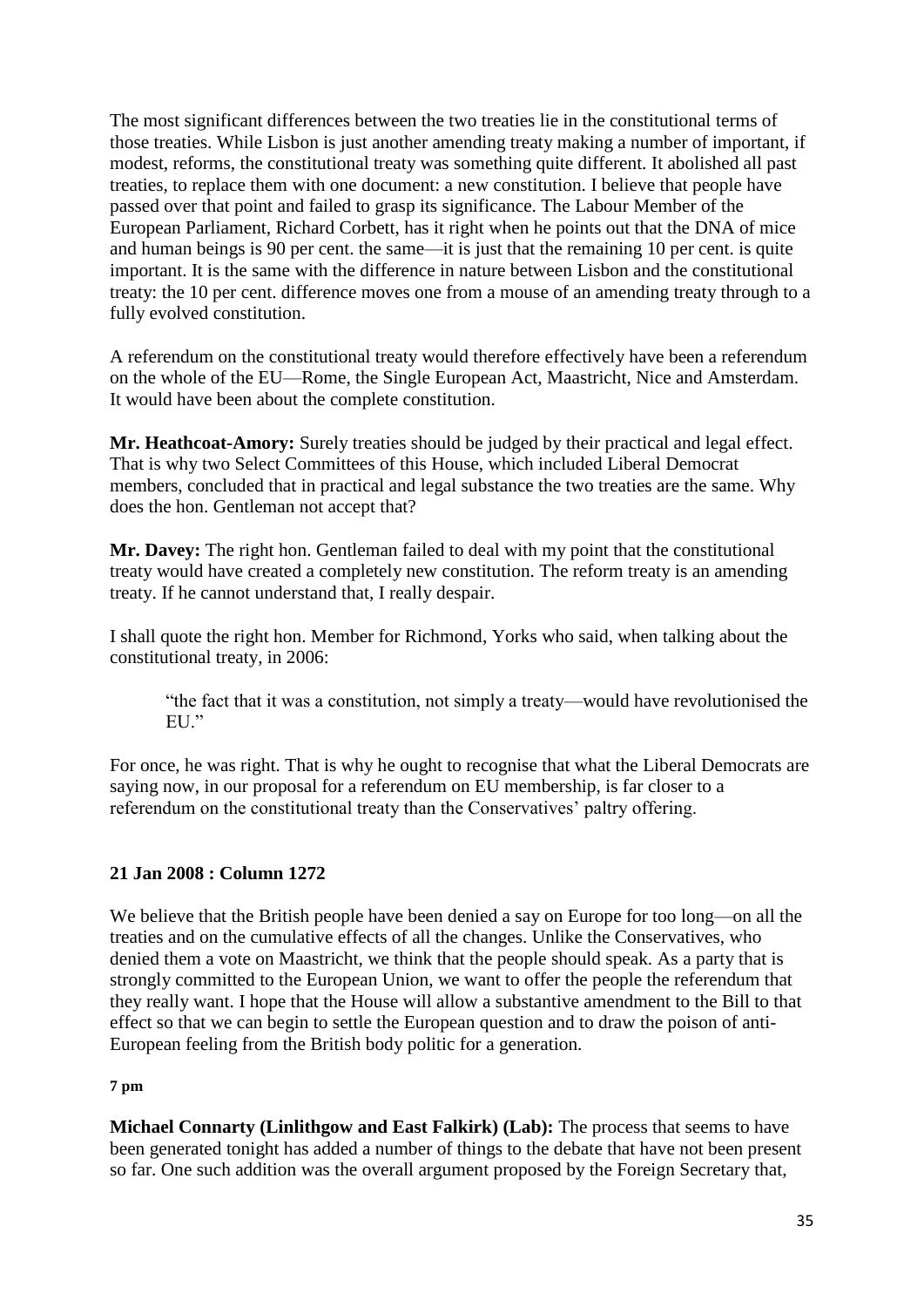despite all the other arguments, he supports the measure because it will improve the working of the EU. That is echoed again and again when I speak to representatives from other countries. It has certainly, I have no doubt, improved the tenor of the debate in the House of Commons. Not only has it improved the humour, which I have found to be most welcome among the genuine and manufactured emotions that such debates always generate, but we will also have 10 days of debate on the policy areas covered by the treaty and the EU. That means that the UK Government will have the chance to give their view on those policy areas as well as the actions that they want to take. That will be welcome. If that is the sum of the positives that the European Scrutiny Committee generates for the Government, that is reward enough.

The treaty of Lisbon will bring a solution to the institutional problems; there is no doubt about that, because the treaty agreed before that one was inadequate. The treaty of Lisbon will create a smaller Commission, which everyone welcomes, and a more balanced voting pattern in Council, with a better voting balance for the UK. It will bring in double majority voting on the qualified majority vote, which is also welcome.

The treaty will introduce a five-term presidency. People keep calling it a permanent presidency, but it will cover five six-month periods, creating a two-and-a-half-year presidency with a maximum of two terms. I welcome the fact that someone will be appointed who is not a member of the Commission and whose loyalty will be to the European Council and the Governments who sit on that Council.

The treaty will also introduce an EU high representative for foreign and security policy. Unfortunately, that person will also be a Commission vice-president and, oddly enough, the chair of the Foreign Affairs Council. I would have thought that the Foreign Affairs Committee might have said that it was a step too far to give that person, who is really a Commission member, the chairmanship of a Council of Ministers. That person will also be given the right to speak in the UN and to sign on behalf of the EU when all 27 countries are unanimous. I spoke today to people from Hungary and to their Foreign Secretary. It made sense to them, and to the representatives of most of the small countries in the 27, to have such a person who speaks on their behalf and gives them more priority. As my hon. Friend the

#### **21 Jan 2008 : Column 1273**

Member for Ilford, South (Mike Gapes) said, that will not take away any power from the two permanent members of the UN Security Council—France and the UK—which was rumoured to be one of the problems that some had with the proposal.

The main aim of the treaty is a final move to what is called the Community method, which people must consider again and again. The preferred Community method of policy making is QMV in the Council with amendment rights and co-decision making by the European Parliament, enforcement by the Commission and final appeal not to the courts in people's own lands but to the European Court of Justice. That is the new heart of the treaty. It is a new settlement, a more European settlement and a more Eurocentric settlement. That is not to say that I oppose that. We must accept that that is where Europe is going. We must either be there, influencing Europe in that format in the future, or we must walk away. There is no middle ground. We are choosing tonight. I shall vote for this treaty, because I believe that we should be moving into the centre ground.

The Foreign Secretary is a bit like King Canute, who is much maligned, because he set out to demonstrate that the tide could not be held back. My right hon. Friend has shown today that he, too, believes that the tide cannot be held back. Unfortunately, I believe that the ebb tide—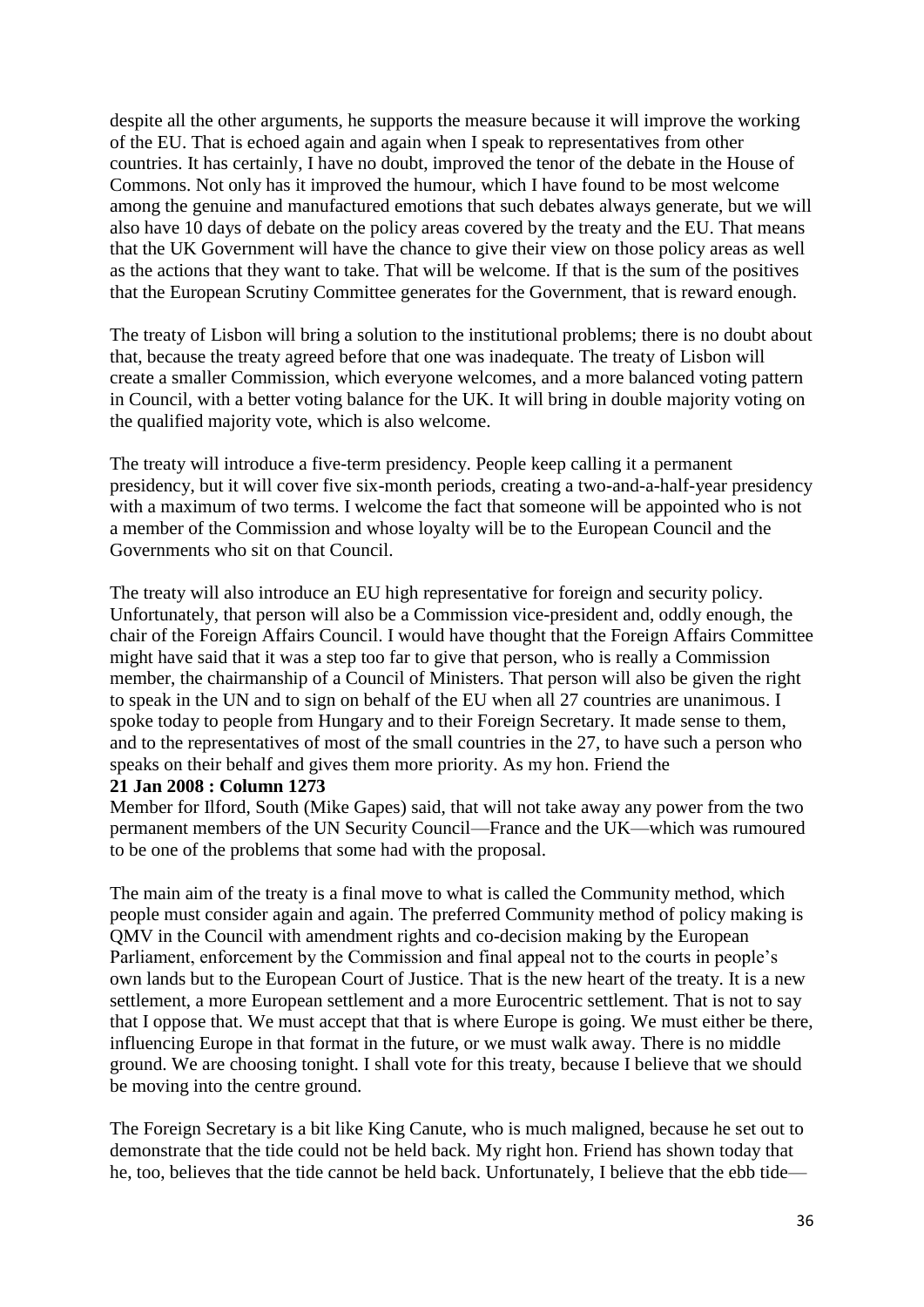people must accept this—will take the centre of power away from this Parliament to Brussels. There is no doubt about that. At present, before the Lisbon treaty goes through, the balance of power is held between the Commission, the UK Government in Council and that derived from the scrutiny of the UK Parliament. That balance is similar in each member state. Eventually, because of unanimity, it is possible to appeal to the UK courts to judge how the power should be applied. After the treaty is up and running, and after the five years that it will take to erode—or to leak—the red lines that we have set on all the areas that we have opted into, the balance will be between the Commission, national Governments in Council and the European Parliament.

The role of national Parliaments will be massively diminished. In fact, as recently as December it was suggested by European parliamentarians from a number of parties at a Future of Europe conference, that our Parliaments' role will be to try to influence the European Parliament, so that it can make the appropriate amendments to what comes out of the Council. As Chairman of the European Scrutiny Committee, I am not prepared to accept that.

**Angus Robertson:** As a fellow member of the European Scrutiny Committee, I am grateful to the Chairman for allowing an intervention. I want to raise the question of member state Parliaments and the role that they might play in a subsidiarity early-warning mechanism. He knows as well as I do that it is almost impossible to hold Governments to account within an eight-week window, which is how the mechanism is supposed to work. How does he imagine that that will ever be made to work across 27 member states, many with two parliamentary Chambers? It is not merely a question of one initiating the process.

**Michael Connarty:** I shall come to that. It is part of the main points with which I want to conclude. Those are interesting matters, which should be taken seriously

#### **21 Jan 2008 : Column 1274**

by Parliament. Much has been said tonight, not only by the Foreign Secretary but by others, that suggests that there will be more influence for civic society—that was the plea—or a citizens' referendum. The reality is that at the Future of Europe conference a colleague of the hon. Member for Kingston and Surbiton (Mr. Davey), who sits with the Alliance of Liberals and Democrats for Europe, said, "Just accept it. The orange and yellow cards are worthless. They will never work.". The Commission, I have to say, had been saying similar things for some time.

It is worth mentioning that although Maastricht made greater changes, the Lisbon treaty represents a more significant point in our relationship with Europe. Its significance might not be as great as that of Maastricht—and especially of the social chapter—but this treaty is the tipping point. It is the point at which we will begin to adopt the European Community method on most matters, apart from tax and social security, and in a number of respects—perhaps most of them—in common foreign and security policy. In most other things, we will move into a situation where we will have QMV, where the Commission will administrate and where the European Court of Justice will judge.

Many comments have been made about the passerelle clause. Some people have said that if we mention that clause, people will go to sleep, but let us tell people what it is about. We have defined it as a gangplank. I coined the phrase because it is a bit like walking the plank. When a passerelle clause has been passed over—when it has been voted that the Council should go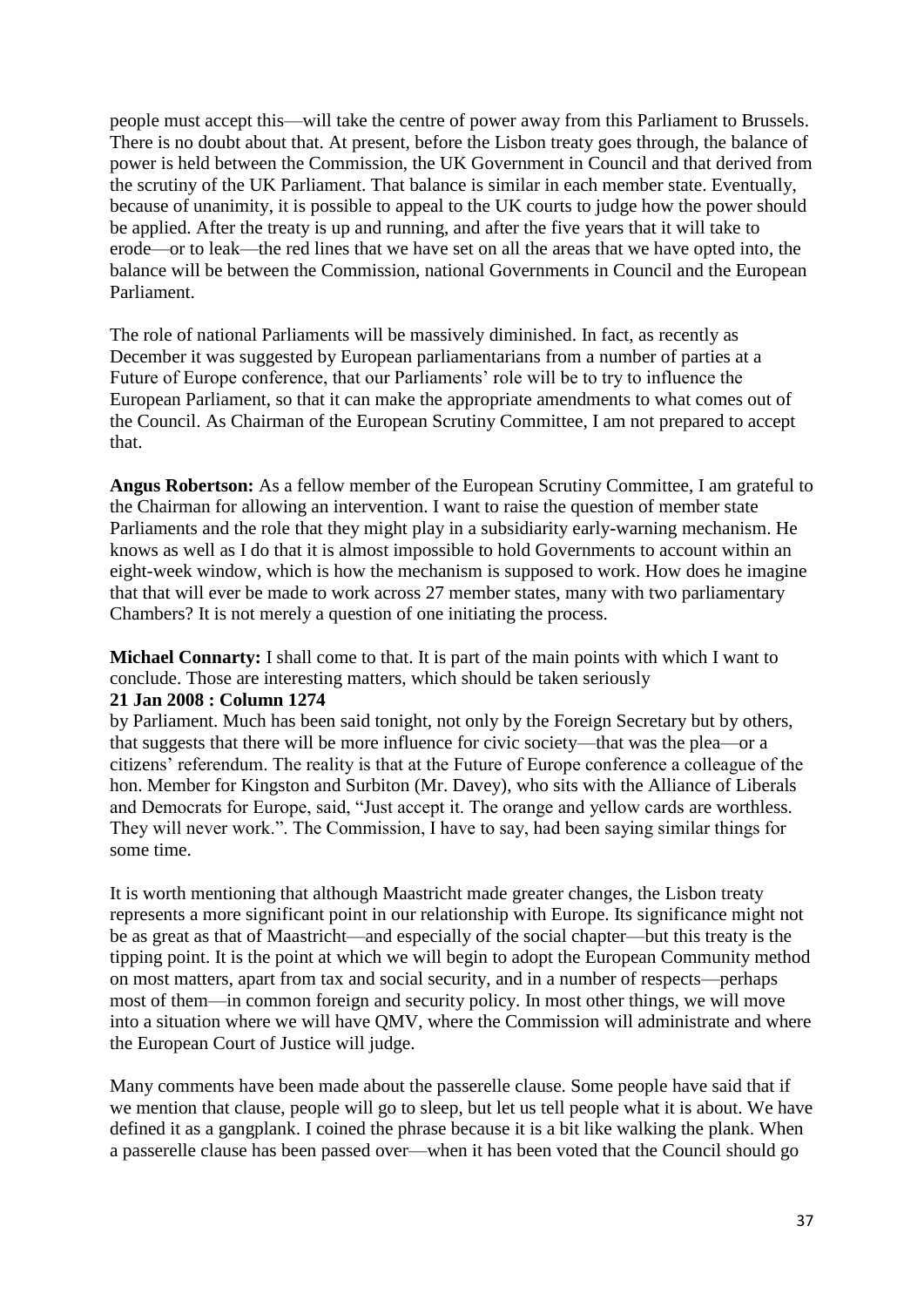from a veto to QMV—it is like walking off a plank. There is no way back: the veto has been given away, and it cannot be got back. The Council has moved to a new way of working.

There are passerelle clauses in respect of common foreign and security policy—many of them are in the treaty sections that we have signed. We will have to decide whether we will move to the new method of decision making or try to hold on to what we have. We have to do that by withdrawing from our agreements.

On the involvement of the national Parliaments and passerelle clauses, I want the Government to make it clear how we are given the powers that the Prime Minister said that we would have. He said in the Liaison Committee, in reply to me, that the clauses that change the decisionmaking process in European Council meetings of the Heads of Government from unanimity to qualified majority voting would only be enacted after a vote on the Floor of the House of Commons. I want to see that clearly spelled out at some time during these debates.

Let me turn to the subject of the opt-outs—or opt-ins.

**Ms Gisela Stuart:** Will my hon. Friend give way on that point?

**Michael Connarty:** No. I shall not take another intervention, as I am conscious that people want to speak.

I have asked the Prime Minister and the Foreign Secretary several times to explain how the opt-out arrangements will happen under protocol 10. The Foreign Secretary told us in his evidence to the European Scrutiny Committee that there are 70 to 80 areas that we have opted into already where we will need to make a decision

# **21 Jan 2008 : Column 1275**

at some time to opt out or opt in under the Community method. The point is, will it be done by stealth in the Council or will it be referred to this Chamber at all? That must be clarified in order for us to have any sense that that Government are keeping faith with us.

My last point is about the operation of the trigger mechanism. For the yellow card, 33 per cent. of countries are required to object and for the orange card 55 per cent. of countries must object. How do we signal our view? We believe that the European Scrutiny Committee or some other Committee of the House should have the right to trigger the process immediately, in consultation with the devolved Assemblies and Administrations. Are the Government prepared to give us that power and some control over subsidiarity?

# **7.9 pm**

**Sir Malcolm Rifkind (Kensington and Chelsea) (Con):** It is right that there should be great passion in the House about Europe because Europe and Britain's role in it is one of the great issues, for not only us but the rest of our continent. The question is not whether we should be in the European Union but the sort of Europe that we wish to develop and whether Britain can be comfortable in it.

The House is being asked to determine two matters today. The first is the referendum and the second is whether the treaty, regardless of the referendum, deserves the House's support. The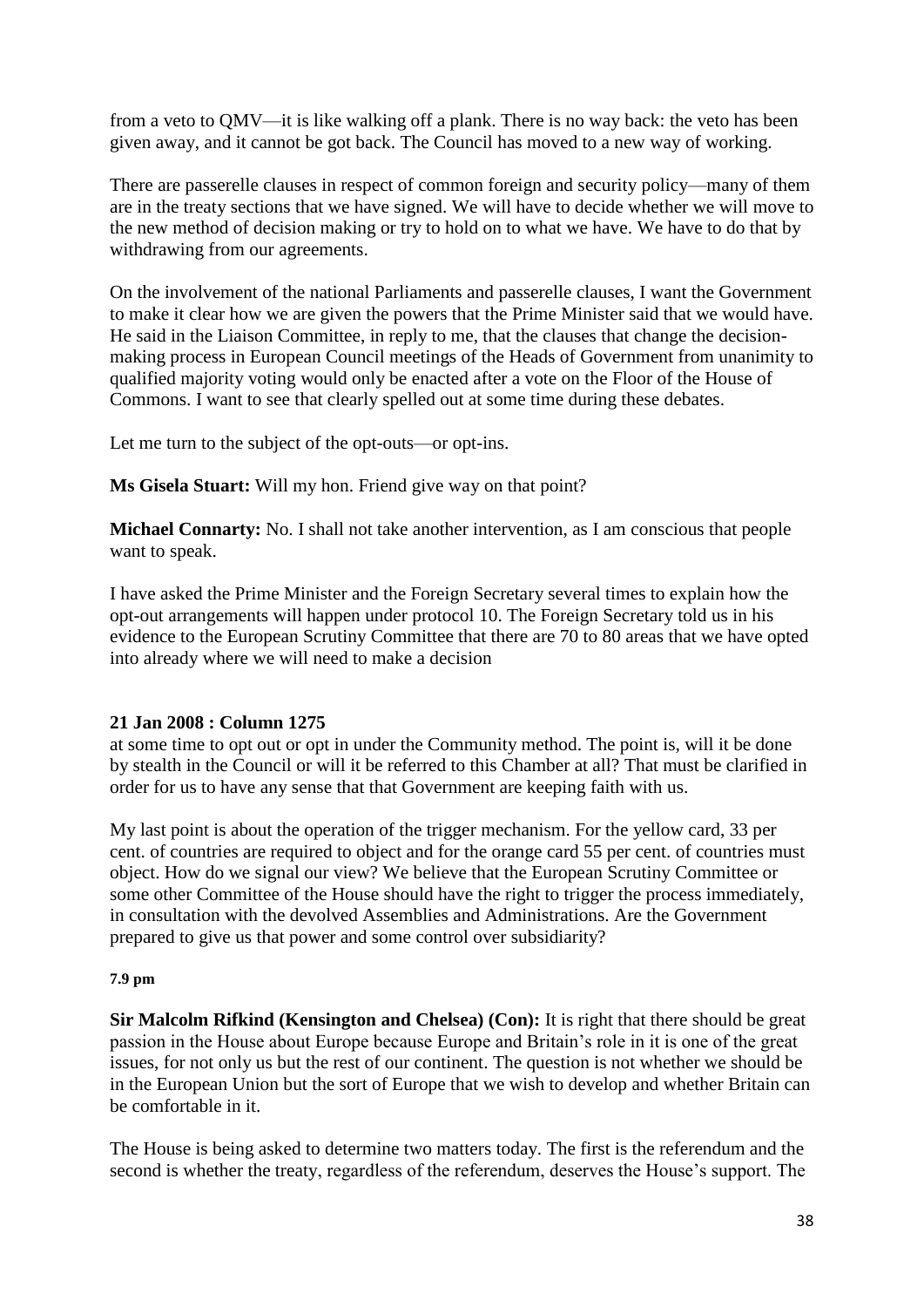Foreign Secretary's attempt to create a new explanation for why the Government committed themselves to a referendum is unconvincing. The former Prime Minister, Tony Blair, made it clear that he believed that the people should have their say on such an important matter. The Government's fear of losing such a referendum has made them change their position. It is not a question of the legitimacy of the treaty if there is no referendum, but of severe damage and erosion to the public's faith in Government.

However, the second matter is far more difficult—indeed, more difficult than some of the speeches have suggested. The question whether a treaty deserves our support is usually expressed in absolute terms. Many hon. Members are happy to describe themselves as hardline Eurosceptics, who would be content for the country to leave the European Union and would oppose any treaty, whatever its terms. Others are instinctively sympathetic to whatever emanates from the EU and want to be positive towards it. For what it is worth, I describe myself as a moderate Eurosceptic. I am against the single currency and many of the EU's aspirations. I have therefore tried to consider the matter objectively and ascertain whether the criticisms of the treaty have substance or are exaggerated.

The criticisms have some substance, but not as much as is often suggested. If, for example, one considers whether there is significance in going from a treaty to a constitution or a constitution to a treaty, the critics are right that 95 per cent. of the documents are exactly the same. However, I am delighted that the treaty is no longer described as a constitution. Although calling it a constitution did not make the EU a state, it nevertheless disclosed a state of mind that wished to move Europe in that direction. When the document

#### **21 Jan 2008 : Column 1276**

was called a constitution, included a proposal for "a Foreign Minister" and referred to flags and anthems, it contained all the paraphernalia of a state or state in the making. Although the treaty is not substantively different, I welcome the change in terminology.

To those who disagree, let me say that I remember debates in the House when the European Assembly was becoming a Parliament. It was argued that the word "Parliament" was significant, regardless of any other change of powers. It is important to make such distinctions. The European Court of Justice may have to interpret the significance of the document one day. If it is a constitution, the court could grant it the same significance in overruling other legislation as the Supreme Court in the United States would grant to the US constitution.

The proposal for a president is unnecessary. It is not an absolute requirement and I would be happy if it was not there. However, I refuse to accept that it has the sinister implications that are sometimes suggested. The person concerned will be a President of the European Council and his powers will be substantively the same as those that the President of the European Council has held for several years. He will be appointed for two and a half years, and therefore undoubtedly have more influence. However, he will be more like a President of Switzerland than a President of the United States. He will be an ambassador. Perhaps Tony Blair would be an adequate choice because, as with his current job in the middle east, the President of the European Council will argue the views of other people. In the case of the European Union, that would be the view of Governments in the organisation.

I do not believe that a high representative is necessary, but most people should welcome the combination of two jobs—that of the External Affairs Commissioner and that of the high representative.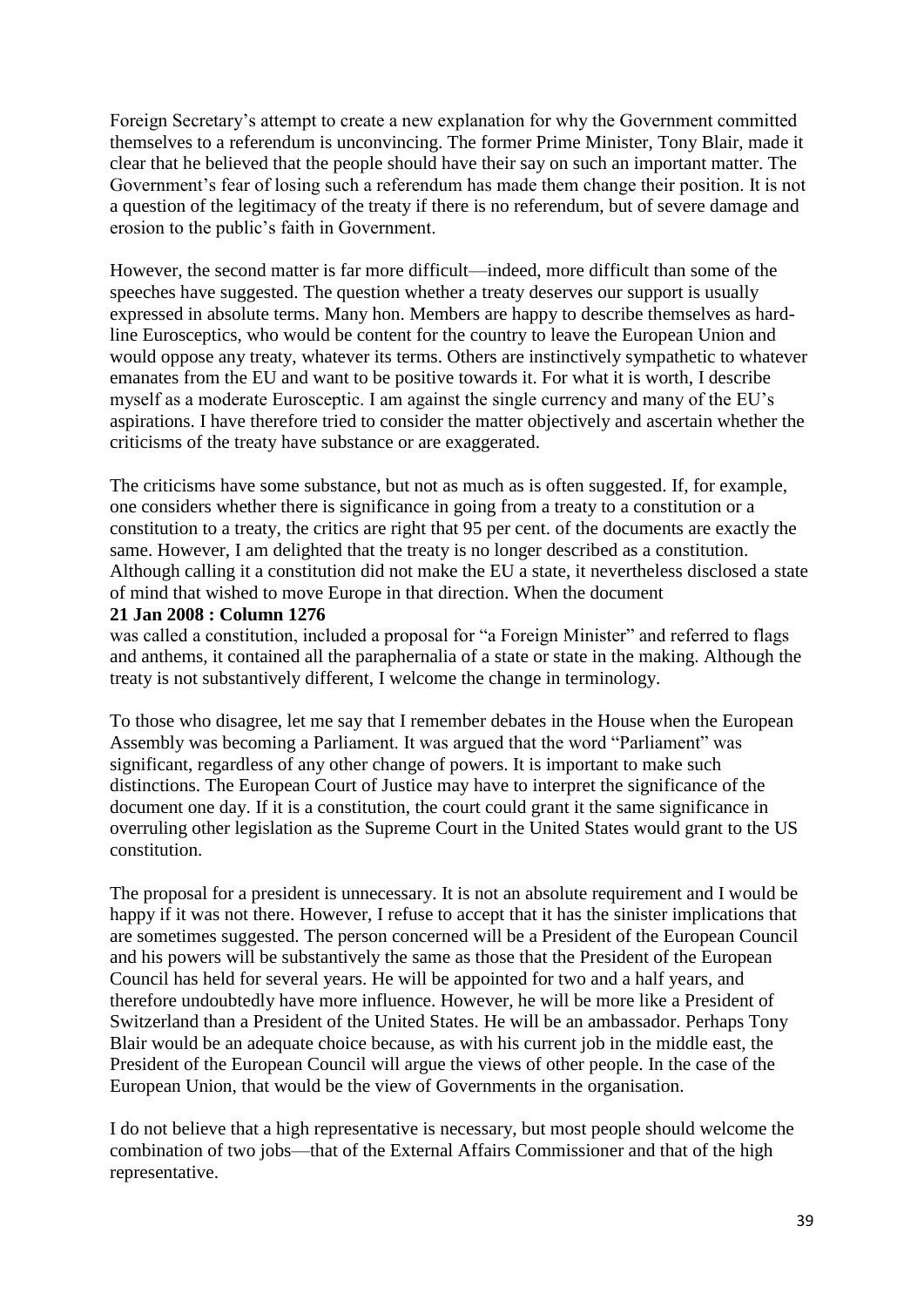I set myself a fundamental test. If the proposals are accepted, would the British Government—whoever are the Government—be prevented from initiating British policy in the most crucial matters, which affect our national interest? If the terms had been in effect some years ago, would we have been unable—for good or ill—to go to war in Iraq against the wishes of most of the other countries of Europe? Would we have been able to defend our interests in the Falkland Islands or pursue our policy on other aspects of foreign policy? Only if the answer to those questions is no can we pass the rather dramatic judgment that is sometimes expressed. I am not keen on some aspects of the powers, but we should get them into proper perspective if we are not to do ourselves a disservice.

However, the most significant aspect is the opt-outs that the Government have negotiated, if they are watertight. The Government have a long way to go to prove that they are watertight. If they can do so, the facts that the charter of fundamental rights will not be justiciable and that we will not be bound by justice and home affairs matters unless we so wish, are important.

**Michael Connarty:** If the right hon. and learned Gentleman refers to the evidence that the Foreign Secretary gave to our Committee, he will realise that my right hon. Friend made it clear that there is no opt-out from the charter of fundamental rights. It was never claimed to be an opt-out.

### **21 Jan 2008 : Column 1277**

**Sir Malcolm Rifkind:** I accept that it is an opt-in, but that has—or is claimed to have—the same practical effect on the fundamentals.

My point is wider than the importance of such measures for justice, home affairs and the charter of fundamental rights. If we are to have a long-term future in the new EU, it can be only on the basis of a EU that accepts what is often described as variable geometry: different member states determining for themselves the amount of integration that they are prepared to accept. I can live with our membership of the EU because we are moving in that direction, not because I have a naive belief that many in the EU will not continue to strive for a federal outcome—I have no doubt that they will. As long as we in the UK are not forced to follow them, I can live with our membership.

We are not in the single currency and we are not in Schengen. If it can be demonstrated that the charter of fundamental rights will not be justiciable and cannot, therefore, overturn our national law; if we can make decisions about justice and home affairs; and if member states have a similar right to decide for themselves the parts of future proposals for integration that they are prepared to accept, we should find that sort of EU acceptable and be prepared to live with it.

I make this sober point to my colleagues: we are a party that remains committed to our membership of the EU. That means that, if one is a member of a European Union with 27 member states, conclusions will occasionally be reached that we do not like. Compromise is required because that is the nature of any international organisation. That should be acceptable to us in the context of our sovereignty and national interest, if we can opt out and decline to be part of the process on issues to which we attach great importance. That is the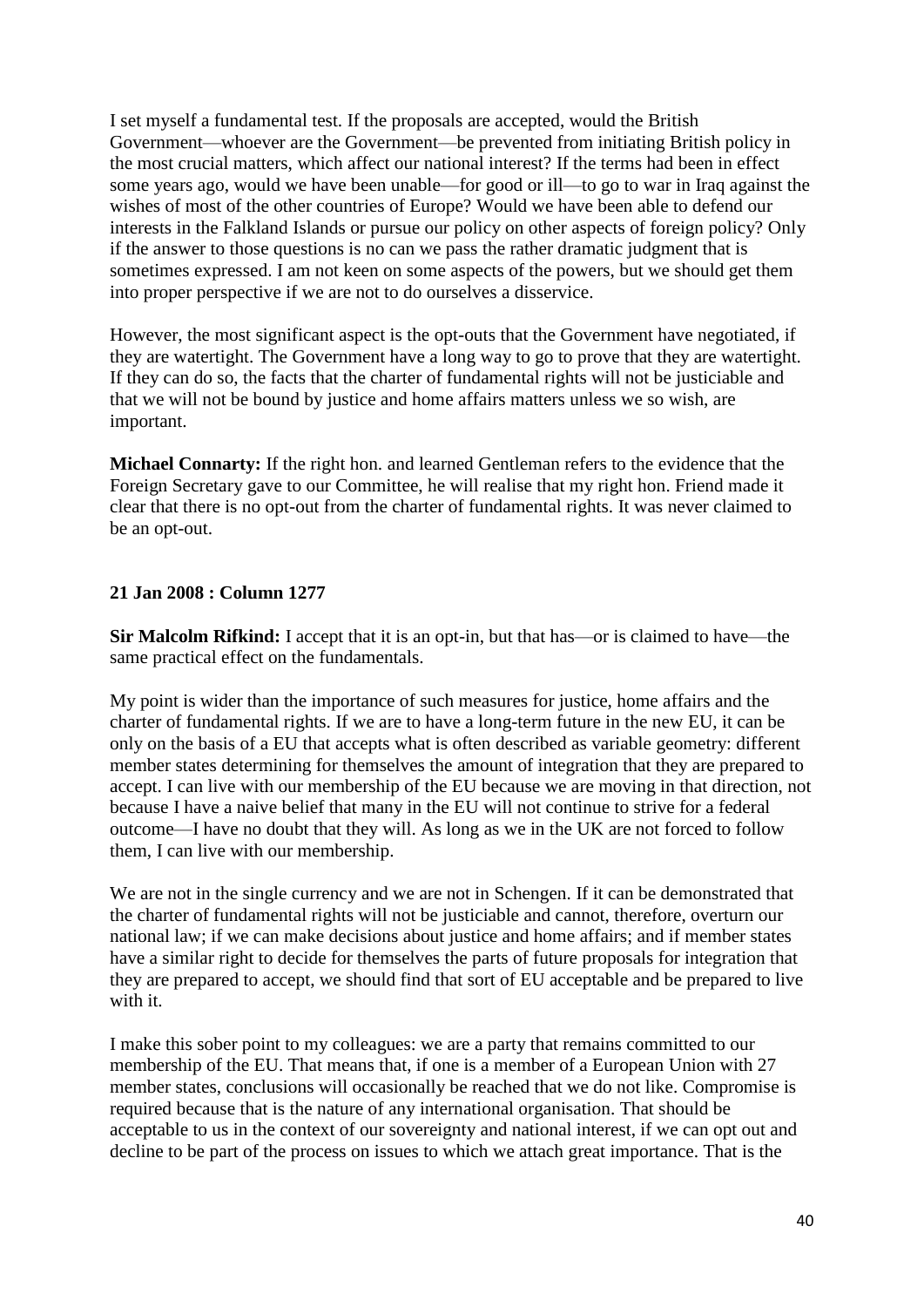way that the EU is evolving. If—it is a big "if"—the treaty will move us further in that direction because of the opt-outs or opt-ins, we should welcome it.

The Government are acting in bad faith on the referendum. Regardless of the merits of the treaty, they made a promise to the British public and it is foolish and against their interests to deny that. They make themselves look petty, mean and unconvincing by doing that.

On the wider question of the treaty, we should be critical of those aspects that we do not like—I have not had time to refer to many elements that I personally do not like—but we do ourselves no service and do nothing to support our interests if we exaggerate the problem. The Government have much work to do.

#### **7.18 pm**

**Ms Gisela Stuart (Birmingham, Edgbaston) (Lab):** I am pleased to follow the right hon. and learned Member for Kensington and Chelsea (Sir Malcolm Rifkind) because he started with the important point about the labels that we give people for their attitude towards Europe. We do not have the language to describe those of us who broadly agree with cooperation between European Union member states that goes beyond pure trade relationships but also make critical assessments. We immediately jump to calling people Europhobes or Europhiles or Eurosceptics. Just for the record, I find fault with the treaty and with the organisation, but I

#### **21 Jan 2008 : Column 1278**

absolutely refuse to be labelled as a bad European or a Eurosceptic by anyone for that reason. I will take no lessons from anyone about that.

That leads me on to why we need to consider the substance of the treaty. I am extremely grateful to my hon. Friend the Member for Linlithgow and East Falkirk (Michael Connarty), because he started to describe the consequences of some of the provisions in the treaty and to explain what will happen. People might like it or not like it, but we need to start saying what is within the treaty.

I suggest that those on our Front Bench should look a little at the history of how we ended up with this piece of legislation, which started life with the Laeken declaration. The treaty started because there were perceived to be two problems in the European Union. One was to do with its bureaucratic efficiency—at that stage, by the way, a review was needed for enlargement, so let us park that one for the moment, because enlargement happened. The second and much more fundamental problem was a disengagement from the institutions by the people of Europe and the loss of the kind of democratic legitimacy that people had hoped for when we started direct elections to the European Parliament. In reality, all that happened was that fewer and fewer people either turned up for elections or related to the institutions.

Someone then came up with an answer—a constitution. That treaty—the constitution—was continuously changed. The French rejected it, and we started giving it different names, but we should waste no time today asking whether the treaty is the same as the constitution. It is a bit like Heinz baked beans: with more than 57 varieties, we know what the thing is in essence, and in essence it requires democratic legitimacy from all the people in the member states of the European Union.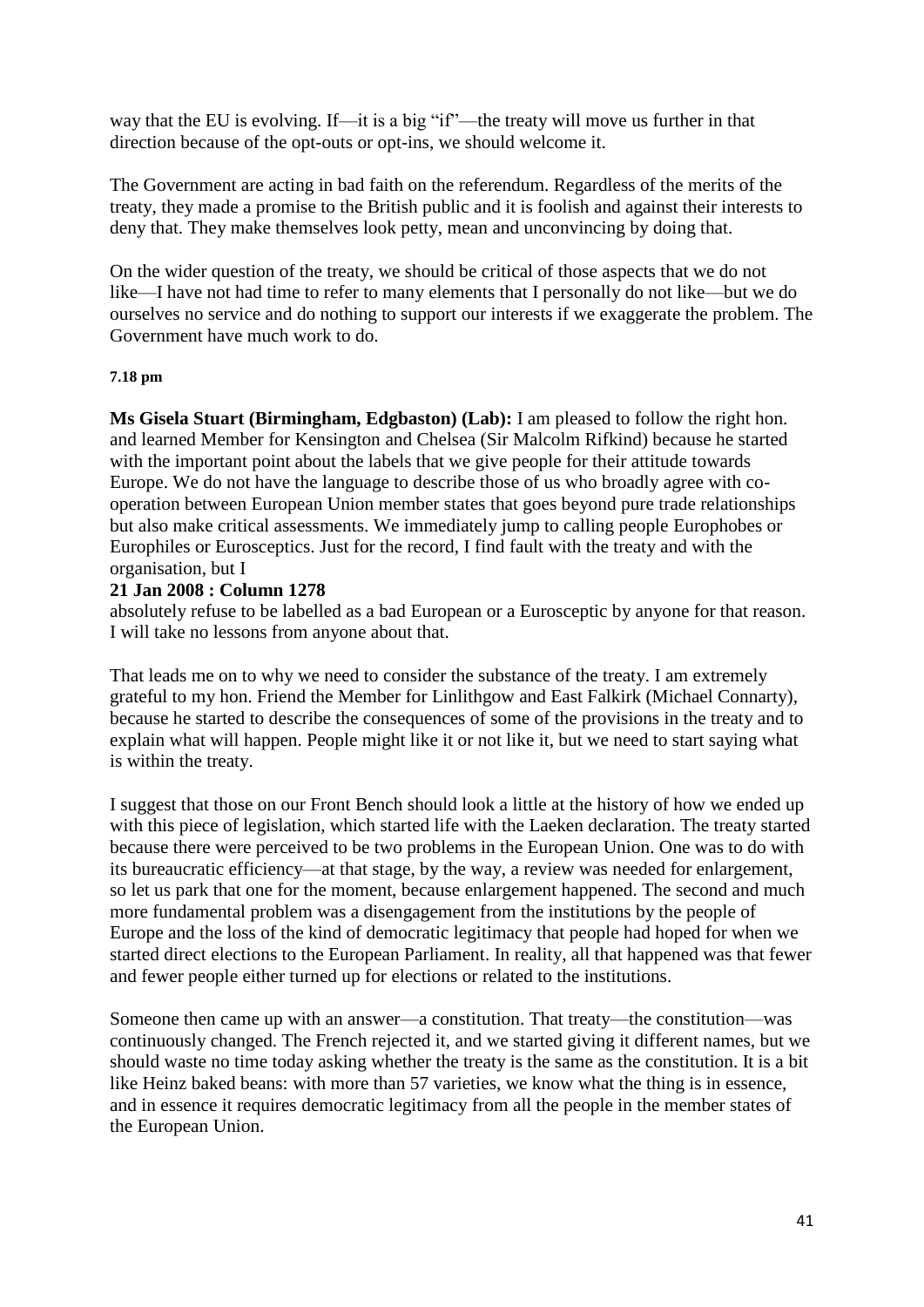**Kelvin Hopkins (Luton, North) (Lab):** I agree with what my hon. Friend has been saying. Does she agree that that disengagement is potentially dangerous, as was illustrated strongly by the French and Dutch referendums, where the elites and the political parties all recommended a yes vote and the people voted no? That disengagement could undermine democracy in Europe.

**Ms Stuart:** Indeed, and that leads on to the referendum. When our then Prime Minister promised a referendum in 2004 on the new package of changes to the European Union, he did not do so for constitutional reasons; he did so because it was the right thing to do. The second point about that is that this Labour Government, more than any other Government, have used referendums to settle certain questions—we used one in Scotland and Wales, and we even used one to decide whether Birmingham should have an elected mayor. The notion that using referendums undermines parliamentary democracy therefore does not sit easily with those on our Treasury Bench. Given that we had a promise about the use of a referendum, and given that one of the most fundamental problems in the European Union is a disengagement and a lack of democratic legitimacy, I cannot for the life of me understand why our side is reneging on its promise.

Even though I am not surprised, neither can I understand what the Lib Dems are doing. They are the most pro-European party when they are here at Westminster,

# **21 Jan 2008 : Column 1279**

but when they go back to their constituencies, especially to some seats with fishing communities, they might as well be to the right of the UK Independence party. Now, rather than honouring what is a question on the treaty, they are asking, "In or out?" To me, that is using blackmailing, bully-boy tactics, which for a mature democracy is a sign of real intellectual and political poverty. If the Lib Dems really think that we should be asked, "In or out?" please let them go and ask that question, which is a perfectly legitimate question.

That takes me back to my opening remarks. It is perfectly possible to wish to be a member of the European Union, but to find significant fault with the treaty, which may be sufficient for people to say no. However, the fundamental argument about democratic engagement is this. Our Parliament and other national Parliaments are not being given more real powers; we are simply being given more information. We are being given a mechanism that, as any Committee that has considered it or anyone who really thinks about it will know, is completely and utterly ineffective. This mechanism requires two thirds of a national Parliament to arrive at a view opposing that of their own Government. However, this House, for example, has no tradition of being given a mechanism for arriving at a view opposing the Government. The Government can always whip anything through.

For that reason, if those on the Treasury Bench are serious about some of the changes, I urge them to consider, for example, one of the Foreign Affairs Committee's recommendations, which was that rather than having a vote, should there be further extensions to qualified majority voting, there should be primary legislation, which would be required to pass through both Houses. Let those on the Treasury Bench look at how this House could scrutinise things with much greater power or at what the European Scrutiny Committee said about who should trigger the mechanisms.

At the end of the day, however, if we are really serious about restoring democratic accountability and faith in the political process, about bringing people closer to the European Union and about what the Foreign Secretary said in his opening remarks—I wrote this down;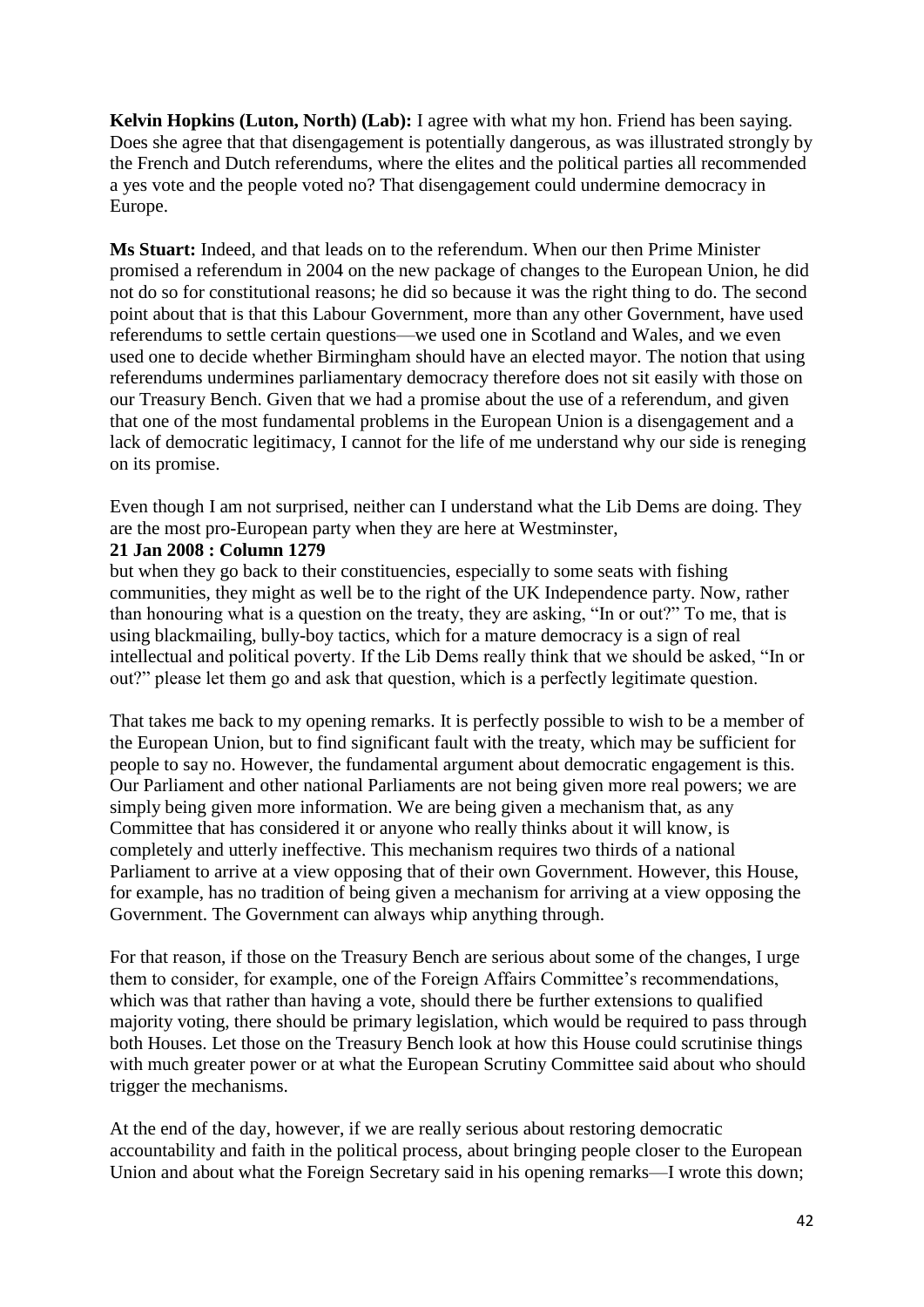he said, "This is good for Europe and it is good for Britain"—when he prayed in aid the NSPCC, the bishops and so on, how about praying in aid the people of this country? If the treaty is good, let us go out and ask them. Then the Foreign Secretary will have a mandate and an endorsement, which could not be undermined by any successive Government, of whatever shade. Let us ask the people and have faith in them.

#### **7.26 pm**

**Mr. Kenneth Clarke (Rushcliffe) (Con):** I am in favour of the ratification of the treaty of Lisbon, so I shall be supporting the Second Reading of the Bill. I am also totally opposed to the whole idea of a referendum on this or similar treaties. Referendums are not part of our British constitution, and I regret the fact that they are in constant danger of becoming such.

My views should come as no surprise to anybody—I am sure that they do not—as I spoke and voted accordingly on the 2004 treaty that was originally put forward. I am astonished to find, three years later, that

### **21 Jan 2008 : Column 1280**

we are having such an agitated debate. As we have had a general election since, I am one of the few Members of the House who fought the last election on the basis that I am now putting forward. It is true that my party's manifesto said differently, but no person who follows politics in my constituency can conceivably have imagined that I supported that part of the manifesto. Indeed, I was quite clear about that to the very few people who bothered to raise the subject with me—I have received six or seven letters on the subject in the past five years. I therefore feel no sense of a lack of democratic legitimacy in putting forward my view.

**Mr. Heathcoat-Amory:** Surely my right hon. and learned Friend can have no principled objection to a referendum, because he was a member of a Government who agreed to have one if Britain should ever join the single currency. Indeed, that is now the established position of all the political parties. If it is right to have a referendum when we export monetary policy, surely it is also right to have one if we are contemplating exporting our political powers.

**Mr. Clarke:** I can reassure my right hon. Friend that I personally regard myself as bound by the commitment, which I was persuaded by the then Prime Minister to enter into, that we would have a referendum on the single currency. My right hon. and learned Friend the Member for Kensington and Chelsea (Sir Malcolm Rifkind) took part in persuading me and the now Lord Heseltine to agree to that, but I have frequently said, and I repeat now, that it is the biggest mistake I have ever made in my political career.

I have consistently argued and voted against referendums on the European Communities Acts, the Single European Act, the Maastricht treaty, and the treaty of Amsterdam and so on. I am quite sure that had a Conservative Government remained in office after 1997 and had we negotiated a treaty of the kind that eventually came to pass in Lisbon, we would not even have contemplated having a referendum. We were always consistent in the past, and I remain consistent now.

**Mr. Gummer:** Does my right hon. and learned Friend not agree that, had the Lisbon treaty been negotiated by the right hon. Baroness Thatcher as she negotiated the Single European Act, she would have come back to the House and claimed it as the kind of treaty for which we ought to vote? There would have been no referendum on the matter, and we would have marched into the Lobby at her side.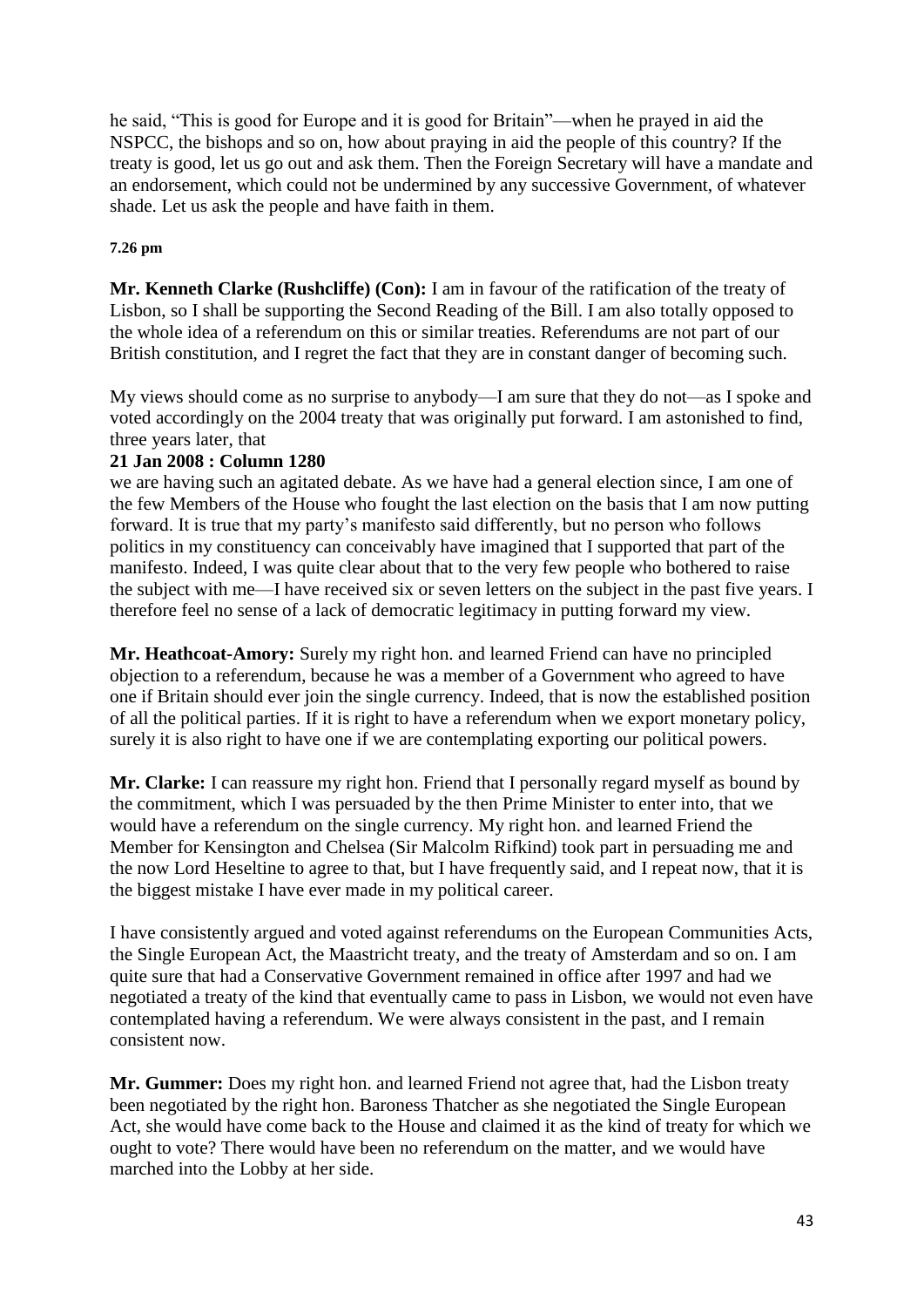**Mr. Clarke:** I regret having to turn my back on one of my oldest personal friends in the House. I agree with him entirely: we would have wished to have negotiated this treaty following the enlargement of the Community. Mrs. Thatcher always regarded referendums as instruments that were useful to dictators and others who wished to get round Parliament.

I want to ask myself how we got into this situation. I now find myself in the Chamber surrounded by people who are wildly agitated about the question of a referendum when actually a majority of them went through the last election saying that they wanted a referendum on this subject. I am afraid that I blame the previous Prime Minister. He entirely shared my view of referendums on

### **21 Jan 2008 : Column 1281**

European treaties. Indeed, he told me so when I had a conversation with him on the subject. More importantly, however, he told more important people than me that he was against holding a referendum—most particularly, President Chirac, whom he assured that he would not have a referendum.

I now move into theory, rather than reporting what Tony Blair told me, but I am quite convinced that the only reason that he startled me, and most of his own party, by completely changing his position on this question was that he had had conversations with Mr. Rupert Murdoch. With the approach of a general election, he was absolutely desperate—as new Labour Ministers, for some curious reason, always are—to have the support of *The Sun,* and a deal was done that he would hold a referendum on this treaty, which, for some reason, he was confident that he would win, in exchange for Murdoch not turning *The Sun* against him at the election. I do not regard that as the basis for a great move forward in the British constitution.

I personally think that referendums are a way of weakening Parliament and getting round parliamentary authority on key issues of this kind. I have never accepted that they should be the way forward. For example, the House should vote this evening that it is in favour of the Bill and of the treaty. If we were then to hold a kind of organised opinion poll in which the right-wing press would seek to achieve the result that it wanted, and if ratification of the treaty were defeated, would we all be expected to come back to the House and vote against our judgment of the national interest in line with the result of the referendum? And who on earth is going to tell us what to do in the circumstances that would follow that? That is a question to which I hope briefly to turn in a moment.

I am not remotely impressed by the absurd argument that the treaty is different from the last treaty, although I welcome some of the changes. That is a theological nonsense from people who regret having got themselves into this position and are now trying to get out of it. They are at least now moving to a better position. Nor do I agree with all this red line nonsense as a way of describing the negotiations. It has been a mistake made by British Governments over the years to present their European policies as though they are always going to Brussels to fight demons, and to achieve great victories by beating off threats to our interests. The fact that every Prime Minister since Edward Heath has used that approach to describe such negotiations is one reason why the public have turned so Eurosceptic over the years.

Instead of going through the pantomime of refusing to sign a treaty—that he had negotiated and agreed to—in the company of the other Government leaders, the present Prime Minister should have concentrated, as should the previous Prime Minister, on presenting the public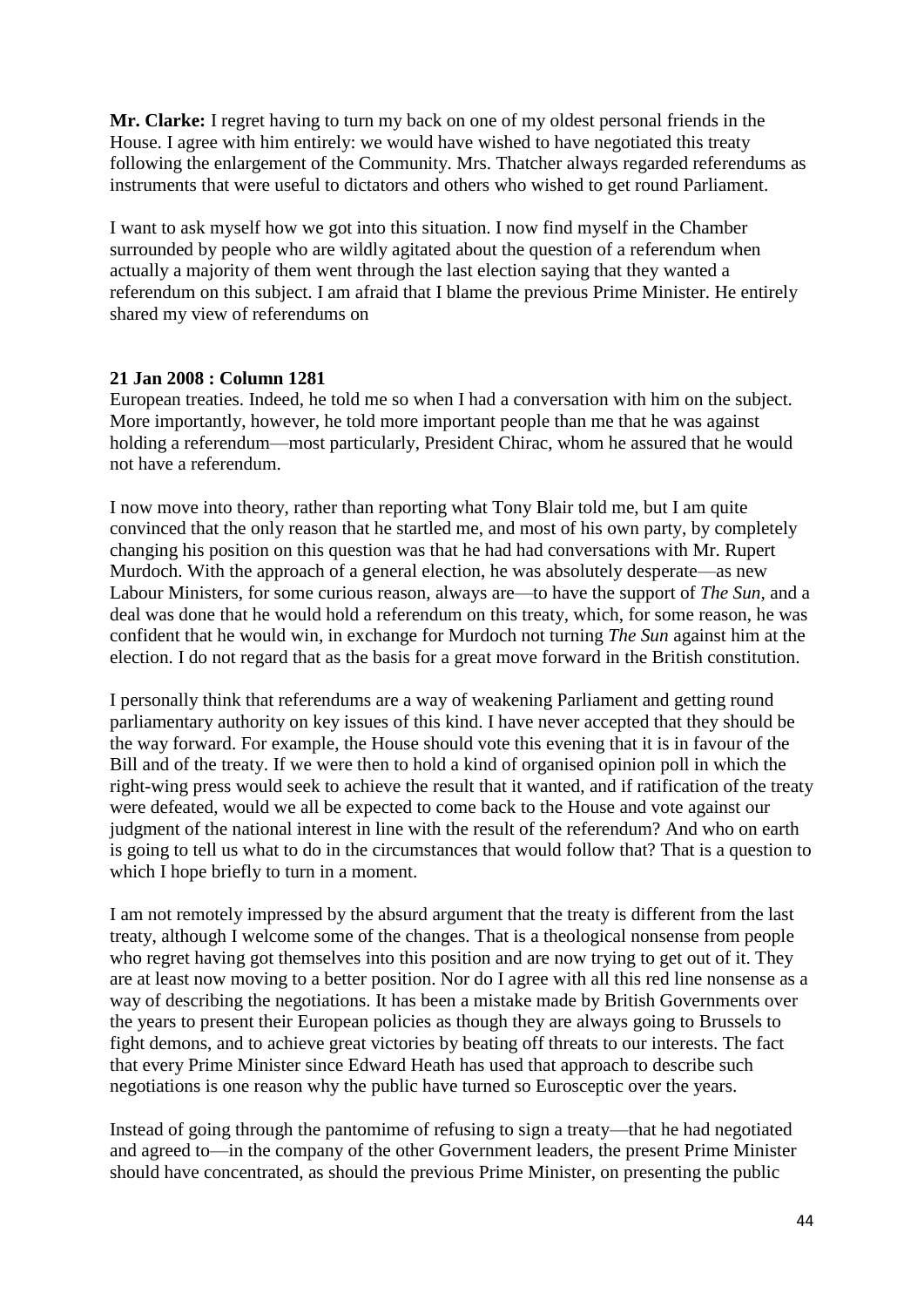with his argument on why he had negotiated and signed the treaty, and why he believed that it was in the British interest to ratify it. Instead, he followed inglorious precedents by trying to pretend that he was not really there at the time when the document emerged, which is no way to sell it.

I am pro-European, as everyone here knows, and I will not labour my reasons for so being. Pro-Europeans should support a treaty that will improve the workings of the present institutions. I am persuaded that it is no

### **21 Jan 2008 : Column 1282**

longer essential that an enlarged Community should have to have the new treaty, but the mechanisms for decision making in the Union will be very much improved if we adopt it, compared with what we have at the moment. For that reason, I support it.

I am in favour of the new arrangements for the presidency. It is nonsense to suggest that the President of the European Council will be some kind of giant political figure, as my right hon. and learned Friend the Member for Kensington and Chelsea has just said. I actually think that the new arrangements will be an improvement on the six-monthly national presidencies. Now that we have 27 member states, the present system would involve the Head of Government of each member state coming along once every 13 or 14 years with an agenda for the next six months. All too often, such agendas are aimed at domestic political opinion. Under the new system, we shall have some consistency.

I believe that having one foreign affairs spokesman, rather than two, is an improvement. The new arrangements are perfectly satisfactory because they confirm the intergovernmental nature of foreign policy making. I am all in favour of having a smaller Commission. That is essential and long overdue, although I am amazed that it has been achieved. The new treaty actually strengthens the power of the Councils of Ministers—accountable to Parliaments—at the expense of the Commission. I would have been worried if things had gone too far in that direction, because we need quite a strong Commission to keep the European institutions functioning. However, a smaller Commission is long overdue. I also approve of the improvement of the qualified majority voting system.

I also believe that, although I supported the original treaty, there were real problems with the precise status of the charter of fundamental rights. I was alarmed that quite sensible employers and a number of trade union leaders appeared to believe that a re-statement of the undoubted right to strike meant that, somehow, the European Court was going to reopen all our trade union law. I always thought that that was barrack room lawyer nonsense, but—although I have been rude about the red lines—the changes that have been made between the Giscardian treaty and the present one represent an improvement that clarifies the situation and should put those arguments to rest.

Why do I take this view, when I find myself surrounded by colleagues who take quite alarming views? At least no one has yet gone as far as *The Sun*, which has declared to its readers that this treaty, if ratified, will result in the end of Britain as an independent state. I have heard that argument used against the European Communities Act 1972, against the Single European Act and against Maastricht. My right hon. and learned Friend the Member for Folkestone and Hythe (Mr. Howard) used it against the Amsterdam treaty. It is less likely to be true in this case than it ever was in any of the previous ones. People will conclude that we are going to lose control of our foreign policy, for example, only if they believe that the European Union is some kind of organised conspiracy in which the other 26 member states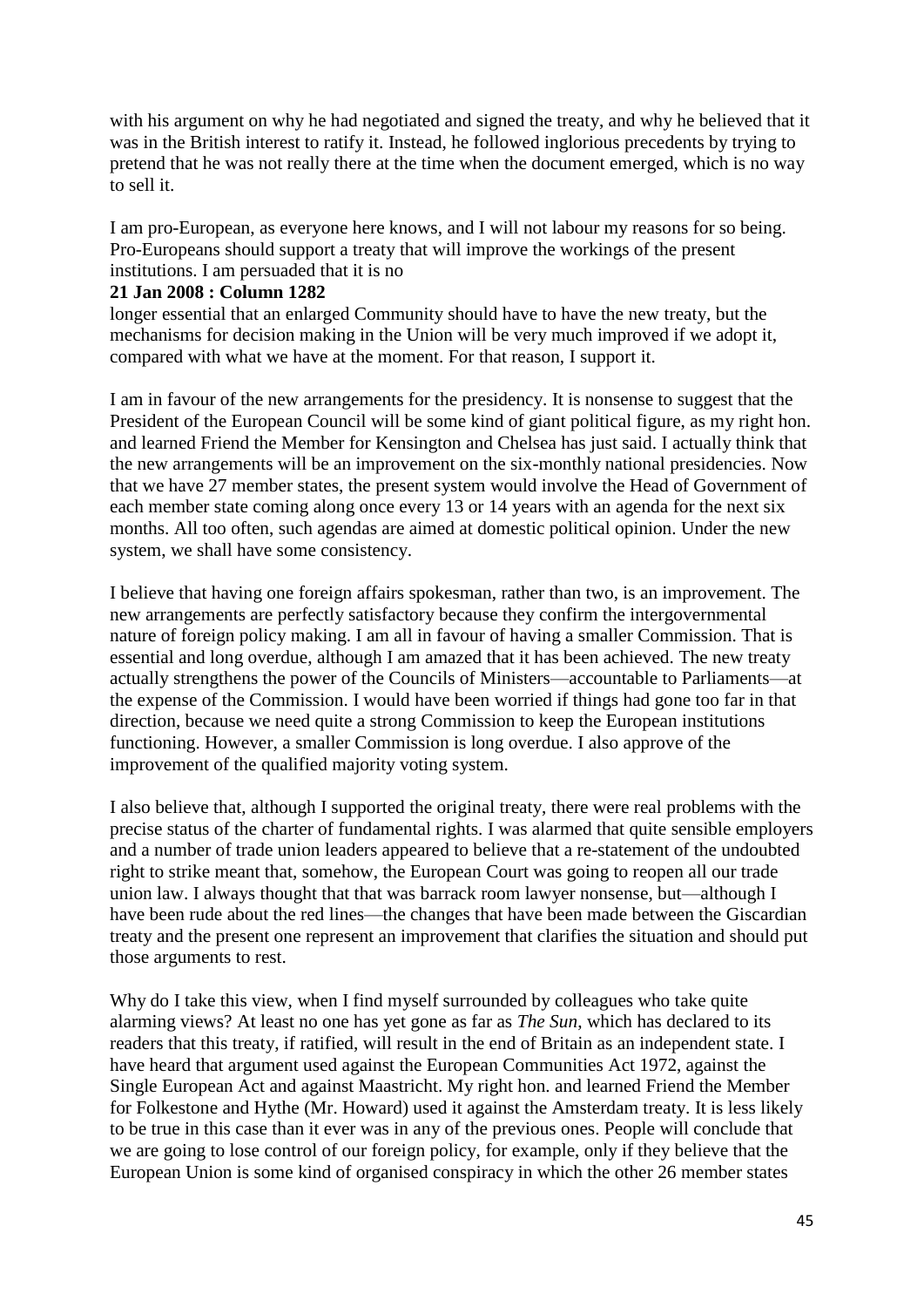are prepared to sacrifice their sovereignty in order to destroy ours. I do not believe that, and I therefore support the Bill.

### **21 Jan 2008 : Column 1283**

#### **7.37 pm**

**Frank Cook (Stockton, North) (Lab):** Perhaps I should remind the House that although I am a simple soul, I am not stupid. I was soft enough, however, to allow myself to be persuaded to chair the Joint Committee of the House of Lords and House of Commons when our delegates to the Convention were bringing back their reports to the House. So I have some knowledge of this matter, albeit slightly second hand. That is why I found the tone of the original protestations that prefaced the debate today somewhat hollow. With the exception of the delegates who came back to present their reports, I do not think that the Committee ever saw more than six Members of this House. They would get up and make a statement, then get out as soon as they could. Alternatively, they would take advantage of the first Division in the House to go down and vote. I am sure that they did vote, but they certainly did not take the trouble to return to the Committee. We therefore found ourselves with a plethora of Members of the other place who were prepared to discuss these matters, but we did not get much feedback from this Chamber. I have therefore found today's protestations somewhat false.

However, I welcome the comments of the right hon. and learned Member for Kensington and Chelsea (Sir Malcolm Rifkind). He put his finger on what this is really about. This is only the Second Reading debate, so these proceedings will go on for some time. The right hon. and learned Gentleman said that the debate was about two decisions: one on a referendum, and one on the treaty. Anyone who has been in the Chamber throughout today's proceedings will know that we have spent at least two hours, probably more, discussing a referendum. Only in the last three speeches have we been able to get down to the nuts and bolts of the treaty—the essential matter that we should be discussing.

I am at a loss to know why we should have this problem with the referendum. Residents of Norton in my constituency told me that they wanted a parish council, so I told them to have a referendum, which they did. They knocked on doors—but only on the doors of people who wanted a parish council, so they were disbarred for not allowing anyone to vote against it. However, the residents of Billingham had a lot more sense: they knocked on all doors, and got a resounding yes. They now have a parish council. Fine.

We had a referendum on having a north-eastern regional assembly; every door was knocked on then, but we ended up with a resounding no. I seem to recall that Hartlepool and Middlesbrough had referendums on whether they should elect a mayor. They both received yes answers, though the one voted in a monkey and the other a policeman. Stockton had much more sense in its referendum, saying that it did not want an elected mayor anyway. Then there was Scotland, which acquired an Assembly; as did Wales, but it had a referendum in which only half the people participated, and only half of those said they wanted a Parliament.

We have already used referendums, as I have shown, so why do we not just agree to have one, which would allow us to save all the time we have wasted on debate tonight? We could get into Committee, discuss the details of what is and is not in the treaty and achieve some sort of sensible resolution, without all the wasted breath. Ironically, while I am for a referendum, I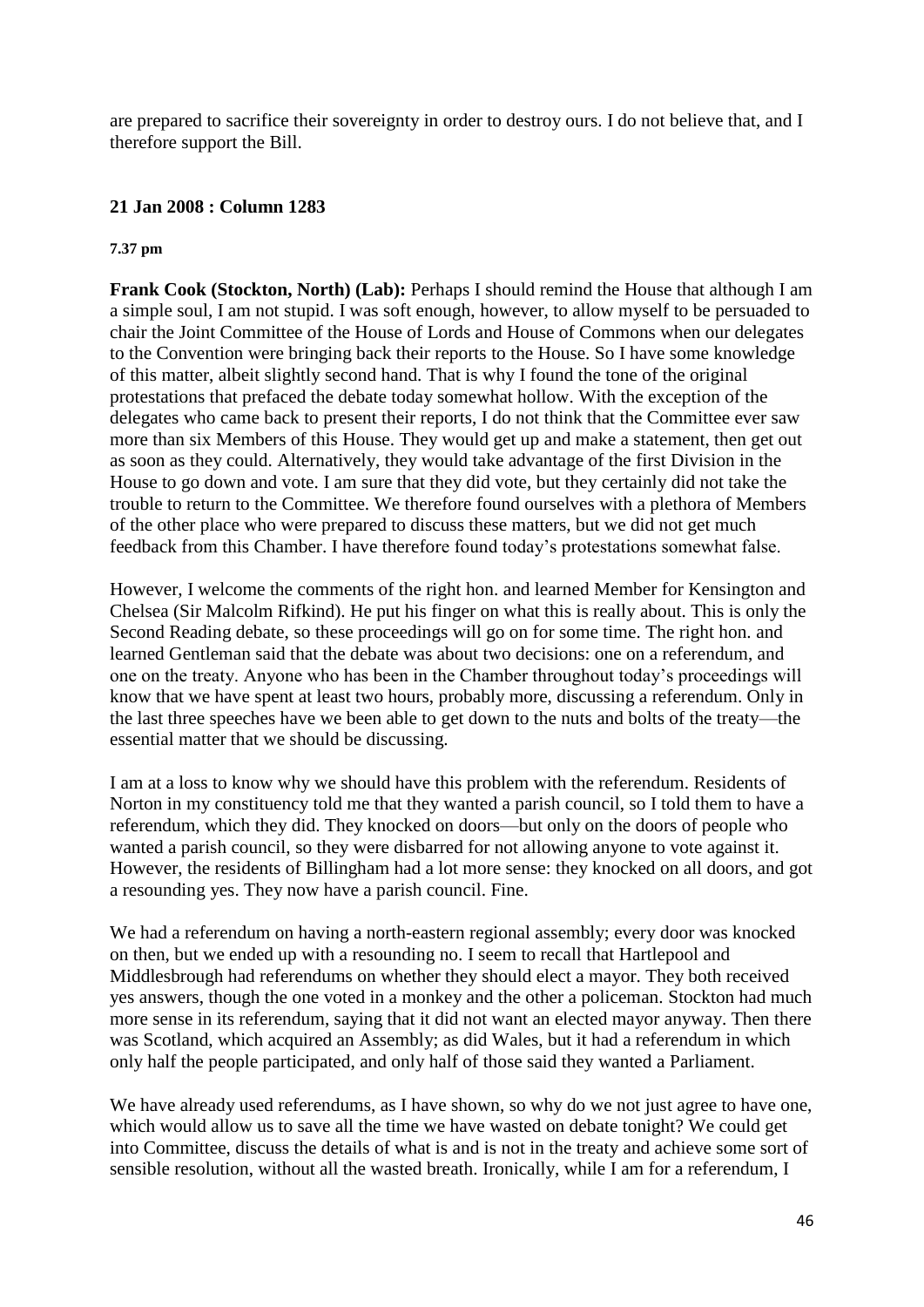#### am

### **21 Jan 2008 : Column 1284**

also for the treaty. I shall vote for it on the basis that it is an improvement, moving towards regularisation and providing a more disciplined approach when an increasing number of nations are trying to work together. I therefore appeal to my Front Benchers: for heaven's sake, reconsider having a referendum. If they did, three quarters of the people on the Conservative Benches would have nothing left to say.

### **7.41 pm**

**Rev. Ian Paisley (North Antrim) (DUP):** I was thinking earlier of the night I sat here when the United Kingdom joined the European Union, or whatever one wants to call it. Members spoke very solemnly and seriously and many of them were laughed at when they described what the European Union would eventually look like, but their prophecies have all been fulfilled. I remember one Member saying that we were going to lose our fishing rights, and they laughed at him, yet we have lost our fishing rights. When the United Kingdom went into the Common Market, as it was called, we had the majority of the fishing grounds, but we were soon left with none.

The hon. Member for Linlithgow and East Falkirk (Michael Connarty) made a good point when he said that we should look into the future and try to find out what is really going to happen. There is no doubt that the power of this Parliament, as we know it today, is going to be removed. We have seen it in the past, and we were told that these things were all good for us. I believe in nations coming together, pooling their various views and offering help for the good of each one, but when it comes to a dictatorship where ordinary people do not have a say on what is done, we lose out completely.

**Mr. Redwood:** Given that the devolved Governments of Northern Ireland and of Scotland wish to have this referendum, cannot they use their powers and devolved money to hold referendums at least in those two parts of the United Kingdom in order to show up the Government and give England a real cause for anger?

**Rev. Ian Paisley:** I wish I could answer yes to that, but I cannot because there are some money limitations and we do not have the authority so far—but we are discussing that matter at the moment. If Northern Ireland wants to express a view on this, I feel that it should be entitled to do so within this United Kingdom. Even if it is only a consultative thing, it does not matter, as the people will be given the opportunity to express their views. I think that Scotland may like to do the same, but I would not dare to speak for Scotland, even though my mother was a Scot from Morningside in Edinburgh.

I sat in the European Parliament for a very long time. As we look to the future, it is sad to see that people's ambitions to do something for Europe have been set aside and that tonight we are spending time debating whether the people of the United Kingdom are allowed to say yes or no. That is the real purpose of this debate. It is simple. Then, if they are allowed to say yes or no, it is settled. The people speak and if we are democrats, we have to bow to what they say. The people may do something that we may not admire, but that is democracy. We must hear what the people have to say.

# **21 Jan 2008 : Column 1285**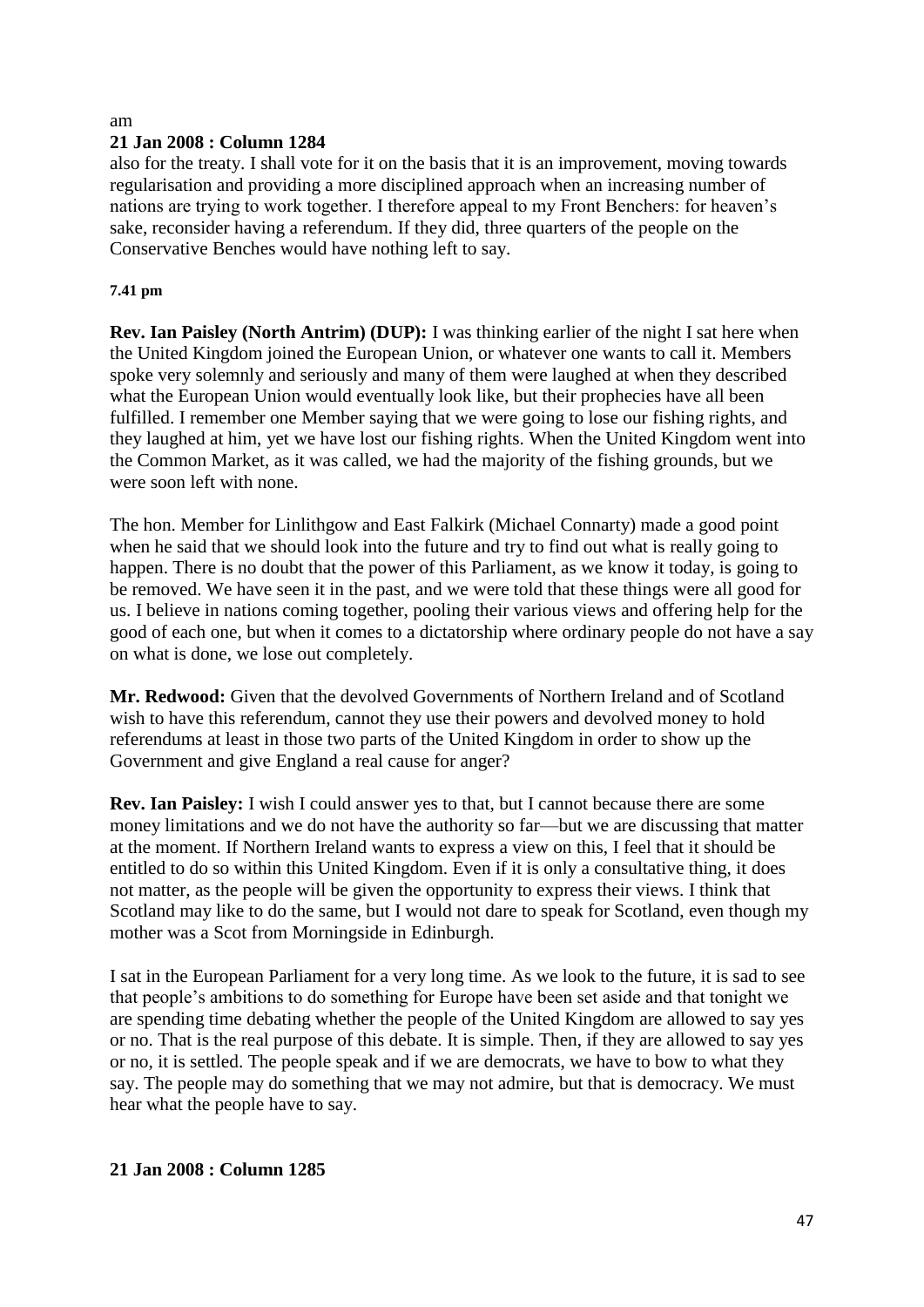From where I stand and as I look at it, I do not want to be an enemy of Europe. I know that because when I go abroad to sell Northern Ireland, I know how much we need the help and friendship of the rest of the globe. I want to be a friend of Europe, but I also want to be a good friend of my own country and I want to stand up for the principles that made our country great in the past and that can make her great again. As I go around the world, I find many people looking to the United Kingdom. They say, "Yes, you folks succeeded in many ways"—and so we did—and I trust that we will succeed again as a nation.

I believe that the Government should look very carefully at the question of the referendum and they should not be so hasty. After all, they were converted to it originally, back in 2005, when we heard that it was

"a good treaty for Britain and for the new Europe".

It was said that it would be put to the British people in a referendum and that the Government would "campaign wholeheartedly" for a yes vote to keep Britain a "leading nation in Europe". It was Labour that argued for that. Indeed, Mr. Blair himself said that we should not reject the treaty, only to bring it back with just a few amendments to have another go at it, yet that is exactly what the Government are now attempting to do. Those are their own statements and I could repeat many more.

I also mention the French President, who at a closed meeting in Europe said that he could not win a referendum. He prophesied that Gordon Brown could not win it either. He said that we would just have to hold out on this referendum. According to a survey conducted by the EU itself, only 39 per cent. of the people of Britain are reckoned to be in favour of EU membership, and that is not the majority of the people. That can be tested. The Government would be wise to think again. It is no skin off anybody's nose to lose an election. The person who loses an election had the guts to put his views and to say, "Here's what I believe. I want you to endorse it." I have fought elections and lost them, and fought elections and won them. We should have our finality in the ballot box and let the people speak.

#### **7.49 pm**

**Mr. Mark Hendrick (Preston) (Lab/Co-op):** The reform treaty is not about making the European Union more powerful or creating a European state; it is about making the Union of which we are already part more manageable and effective. With 27 countries already in the Union and more queuing to join, it is essential that the EU institutions function better.

Many Members have spoken about a referendum, but there is a great deal of substance in the treaty to speak about. The commitment to a referendum, however, was based on the European constitution—the constitutional treaty. We now have an amending treaty. A constitution would have replaced all existing treaties, effectively refounding the European Union, but the reform treaty does not do that. Therefore, it is not a constitution. The mandate for the intergovernmental conference in October spells that out:

"the Constitutional concept, which consisted in repealing all existing treaties and replacing them by a single text called 'Constitution', is abandoned".

Nor does the reform treaty surrender any vital powers over issues of sovereignty. We retain national control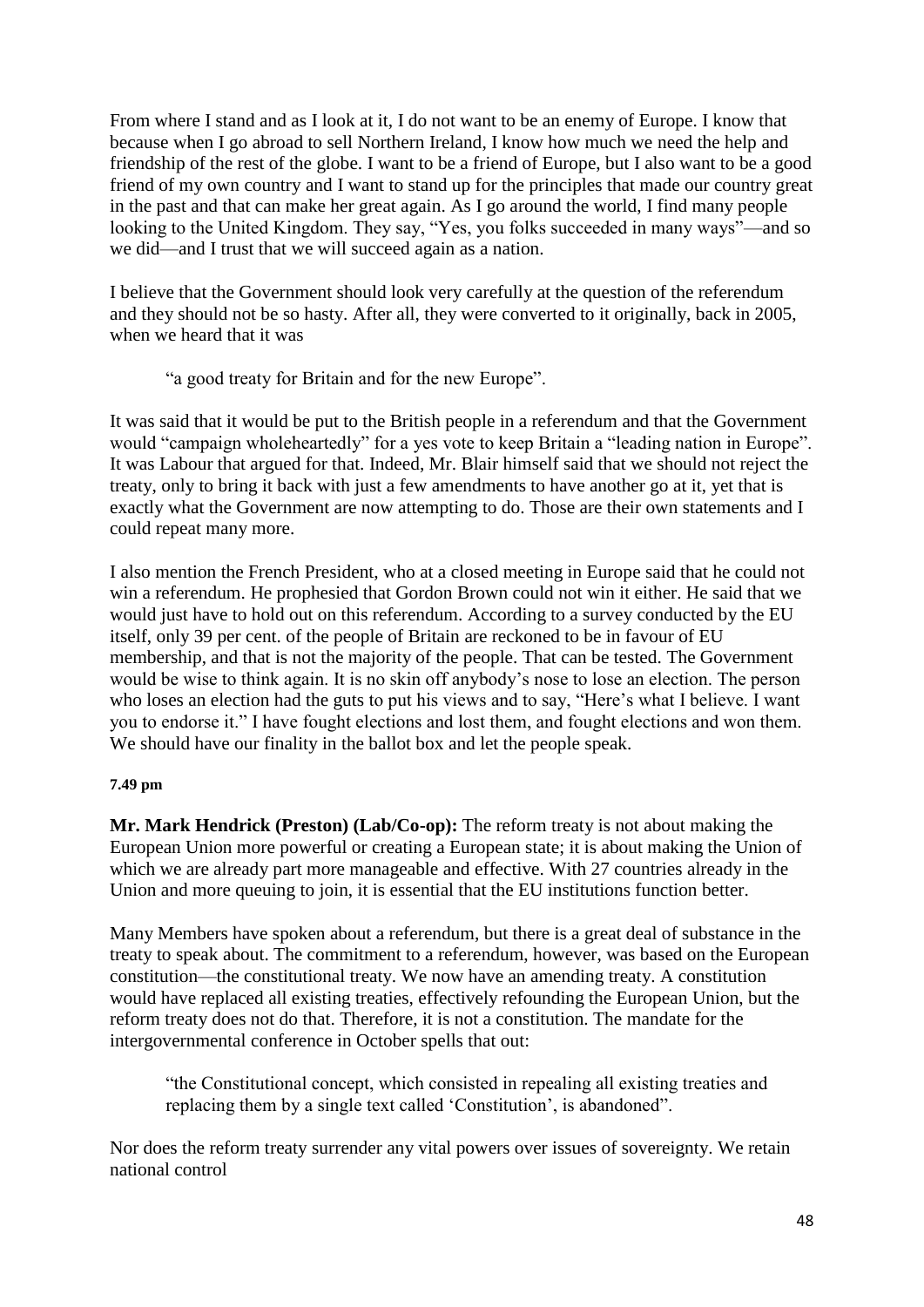# **21 Jan 2008 : Column 1286**

over justice and home affairs, social security, tax, foreign policy and defence. The treaty is much less significant, as colleagues have said, than the Single European Act signed by Margaret Thatcher, and the Maastricht treaty. We did not have a referendum on those treaties or any others.

**Daniel Kawczynski:** What consideration has the hon. Gentleman given to serious concerns about the treaty expressed by the trade unions?

**Mr. Hendrick:** The right hon. and learned Member for Rushcliffe (Mr. Clarke) answered that point earlier, in that it was presented as something that it was not.

**Kelvin Hopkins:** My hon. Friend has just rather dismissed the view of the trade unions. Is he not aware that the TUC voted by a substantial majority for a referendum last September, and voted against the constitutional treaty in the previous year?

**Mr. Hendrick:** My hon. Friend knows very well that the unions are now on board with the treaty and do not oppose it.

Much has been made of the similarity between the reform treaty and the constitution, but there have been many changes. Unlike the constitution, the reform treaty contains no symbols of statehood, such as provision for a flag or an anthem; it includes an explicit provision for EU competences to return to member states if countries agree; it makes no reference to the primacy of EU law; it strengthens the powers of scrutiny for national parliaments; it keeps the common foreign and security policy in a separate treaty; it adds two declarations confirming that all member countries see foreign policy as the responsibility of member states; it contains new clear language excluding European Court of Justice jurisdiction over CFSP affairs; it contains a UK-specific legally binding protocol on the charter; and it states for the first time that national security is the sole responsibility of member states.

Under the reform treaty, the European Council will have a full-time chairperson or President. European leaders will choose a President for up to two and a half years. The present system whereby a member state has the presidency for six months might have worked with 12 or 15 states, but with 27 member states it becomes unworkable: smaller countries struggle with the overwhelming task of running a complex agenda; bigger countries mix up national priorities with the EU interest; and rotation means too little follow-up. The President of the Council will be appointed as the servant of the leaders of national Governments and the purpose is to strengthen the Council of national Governments in relation to other EU institutions; and that is similarly the case with the high representative. The EU's national leaders, not the president, will take all the final decisions when they meet together.

Increasingly, the concerns of British citizens lie outside our borders. The challenges of climate change, international terrorism and economic migration mean that international relations can no longer be separated from our day-to-day lives.

**Angus Robertson:** The hon. Gentleman will be aware that the EU reform treaty enshrines fisheries as an exclusive competence of the European Union. Will he explain what advantages that will bring to fishing communities?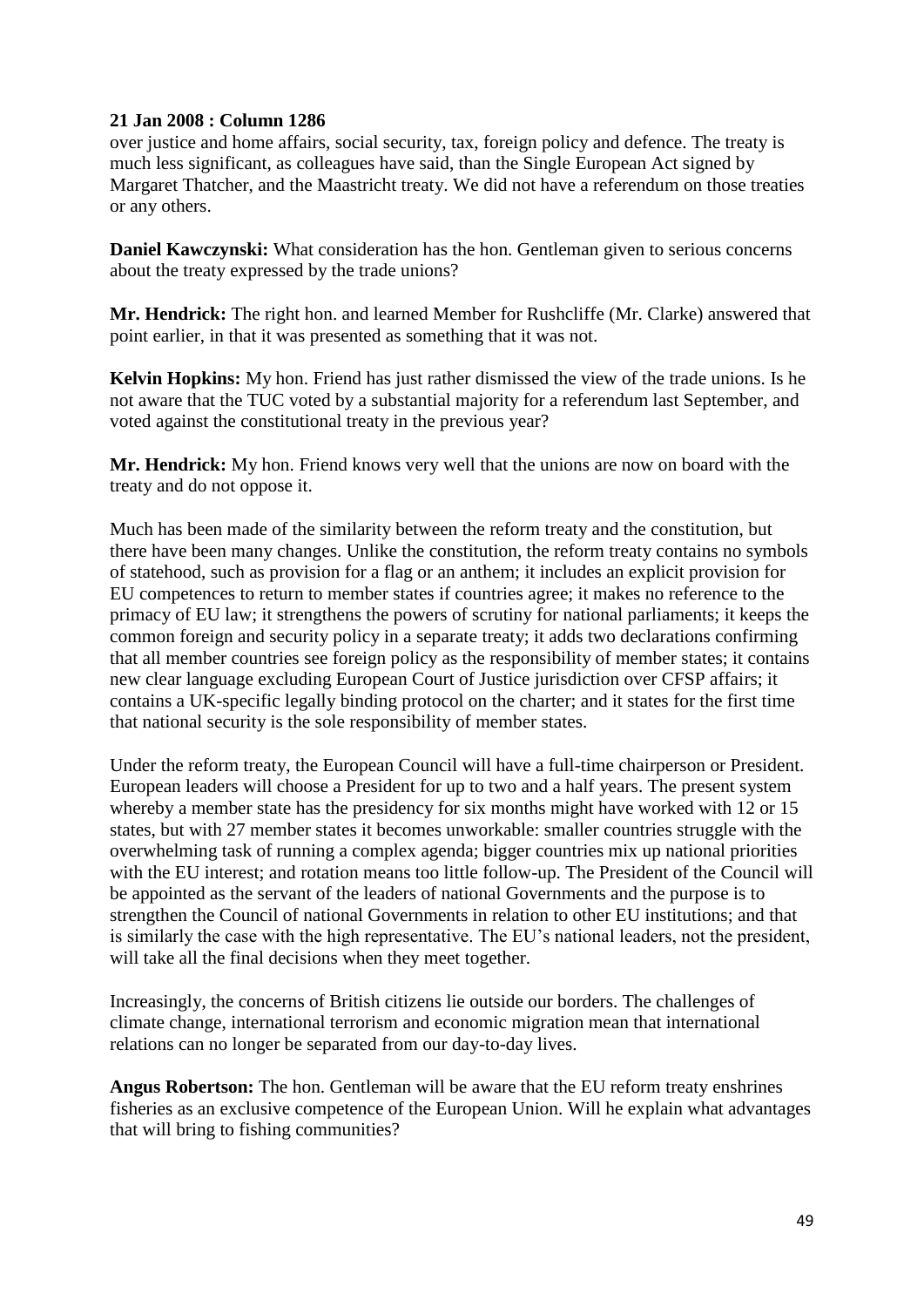### **21 Jan 2008 : Column 1287**

**Mr. Hendrick:** There is no change. The situation is as it is now— *[Interruption.]* I must continue; the hon. Gentleman has raised the issue several times.

The reform treaty will merge two external affairs posts, giving the EU a more effective foreign policy unit and a clearer voice internationally. The reform treaty includes a declaration signed by all 27 members that specifies that the new EU position will not affect member states' ability to conduct their own foreign and defence policy. As is the case now, the European Council, acting on unanimity, will set the strategic interests and objectives of the Union. The Council will then task the high representative to take forward activity or make proposals.

The Council of Ministers currently takes decisions under the complex triple majority voting system of the Nice treaty. The reform treaty's double majority system is fairer and clearer. It will give countries with larger populations more weight. That is in the interests of the UK, which will have 29 votes in the Council, which is the same number as Germany, Italy and France. Under the new system, a measure will pass if it is supported by 55 per cent. of member states provided that they represent 65 per cent. of the population of the EU.

Most decisions in Europe are already taken by majority vote. Prime Ministers from Margaret Thatcher onwards have supported the move to qualified majority voting because it stops smaller countries blocking legislation that is beneficial to the UK, for instance on the single market. While the Council always tries to reach consensus, QMV will allow quicker voting in a Union of 27 states. However, the UK has retained the right to opt out of decisions on major issues of policy such as justice and home affairs, which is a major difference from the constitution.

To enforce the principle of subsidiarity, the reform treaty will, for the first time, give national Parliaments the right to challenge a piece of European legislation. If a third of national Parliaments object to a proposal, the Commission must consider whether to maintain, amend or withdraw it. If a majority of Parliaments object to a proposal and the Commission still wants to press ahead with its proposal, the European Parliament and the Council will have to consider both sides of the argument before reaching a decision.

The reform treaty will therefore revitalise and improve the way in which the EU works. That is undoubtedly in the UK's interests.

**Mr. McGovern:** Will my hon. Friend give way?

**Mr. Hendrick:** I shall not give way further.

It is worth remembering that the UK is a member of the EU because, in certain areas, we get better results than if we were to act alone. Without the EU, Britain would be poorer. As a trading nation, we rely heavily on membership of the EU single market of 480 million consumers. More than 3 million British jobs and 60 per cent. of our trade would be directly affected. It is therefore crucial that we continue to engage in the EU and that we develop the leading role that we play in setting its agenda.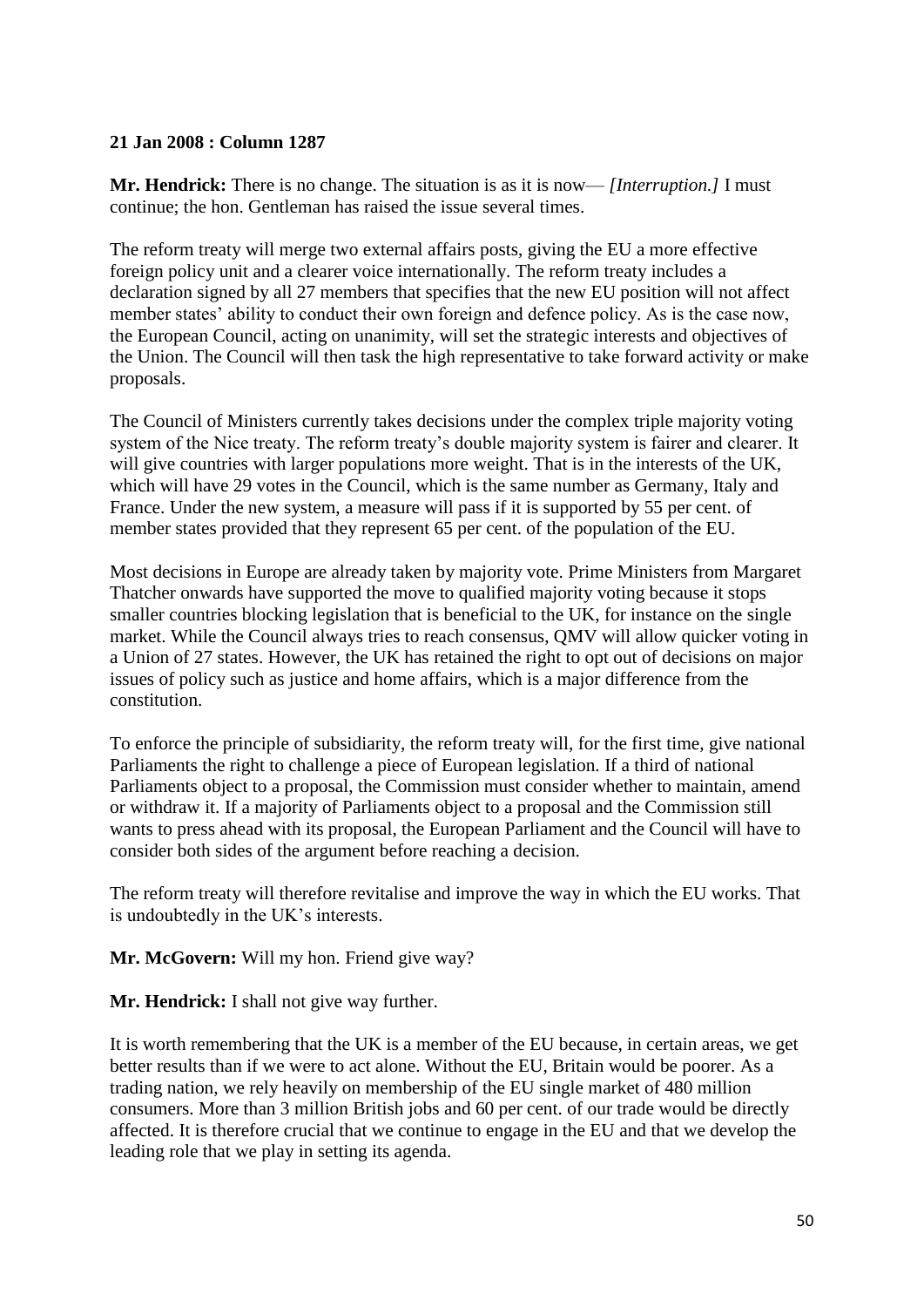Angela Merkel said recently that it would be impossible to imagine the EU moving forward without Britain. It is easy to see why. The UK has demonstrated its importance

# **21 Jan 2008 : Column 1288**

in many ways: on climate change and energy; on security and defence; and on Africa. As a result of Britain's special relationships with the United States and now with China and India, given the Prime Minister's recent visits, that influence has been enhanced. Those connections will ensure that the UK will always have influence in Europe. This treaty is good for Britain, good for the country as a whole, and good for the European Union.

#### **7.59 pm**

**Mr. Charles Kennedy (Ross, Skye and Lochaber) (LD):** For some of us, this debate and what it presages impart a degree of nostalgia. Those of us who went through the nightmare experience of Maastricht and the ratification process—I was a Europe spokesman for our party at the time—are returning, 15 years later, to something that may be similar but which we hope will not be too similar, in political drama and the hours involved.

I have two recollections from that period. One is of the emergence of the so-called night watchmen. Some are still with us, fellow survivors. I think of the hon. Member for Stone (Mr. Cash), who is sitting at the back of the Chamber now, and of others such as Sir Teddy Taylor, the up-and-coming young right hon. Member for Chingford and Woodford Green (Mr. Duncan Smith), and Jonathan Aitken. The procedures of the House at the time meant that we sat literally throughout the night. My other recollection is of emerging, blinking, into the morning to observe the passage of the seasons as the process unfolded over the months and months that it took. I think that parliamentary procedures have changed for the better since then. Let us hope that the general tenor of our discussion over the coming weeks will also have improved over the intervening decade and a half, and that we do not experience another debate in which the indefatigable meets the interminable.

I do not want to make my brief speech in any particular party political context, because that has already been done. I want to say a few words in the context of my position as president of the European Movement, an all-party organisation that also contains many individuals of nonparty political affiliation.

**Mr. Hands:** Before the right hon. Gentleman leaves the subject of party politics, will he be helpful and give us an explanation of the Liberal Democrat policy? He has said that the party is in favour of an in-or-out referendum, but that it is opposed to a referendum on the treaty because it is afraid that it will become an in-or-out referendum. Is he in favour of an in-or-out referendum or not?

**Mr. Kennedy:** The experience of all political parties suggests that when former leaders are asked to interpret policy on behalf of their successors they are rarely helpful to anyone, least of all the successor in question. None the less, my sense of parliamentary duty leads me to try to be helpful.

My answer is simply this. I voted for a referendum over Maastricht, for example. At that point our number were split almost 50:50, and the split was almost generational. Those who, like me, had not been around at the time of the previous referendum were enthusiastic about the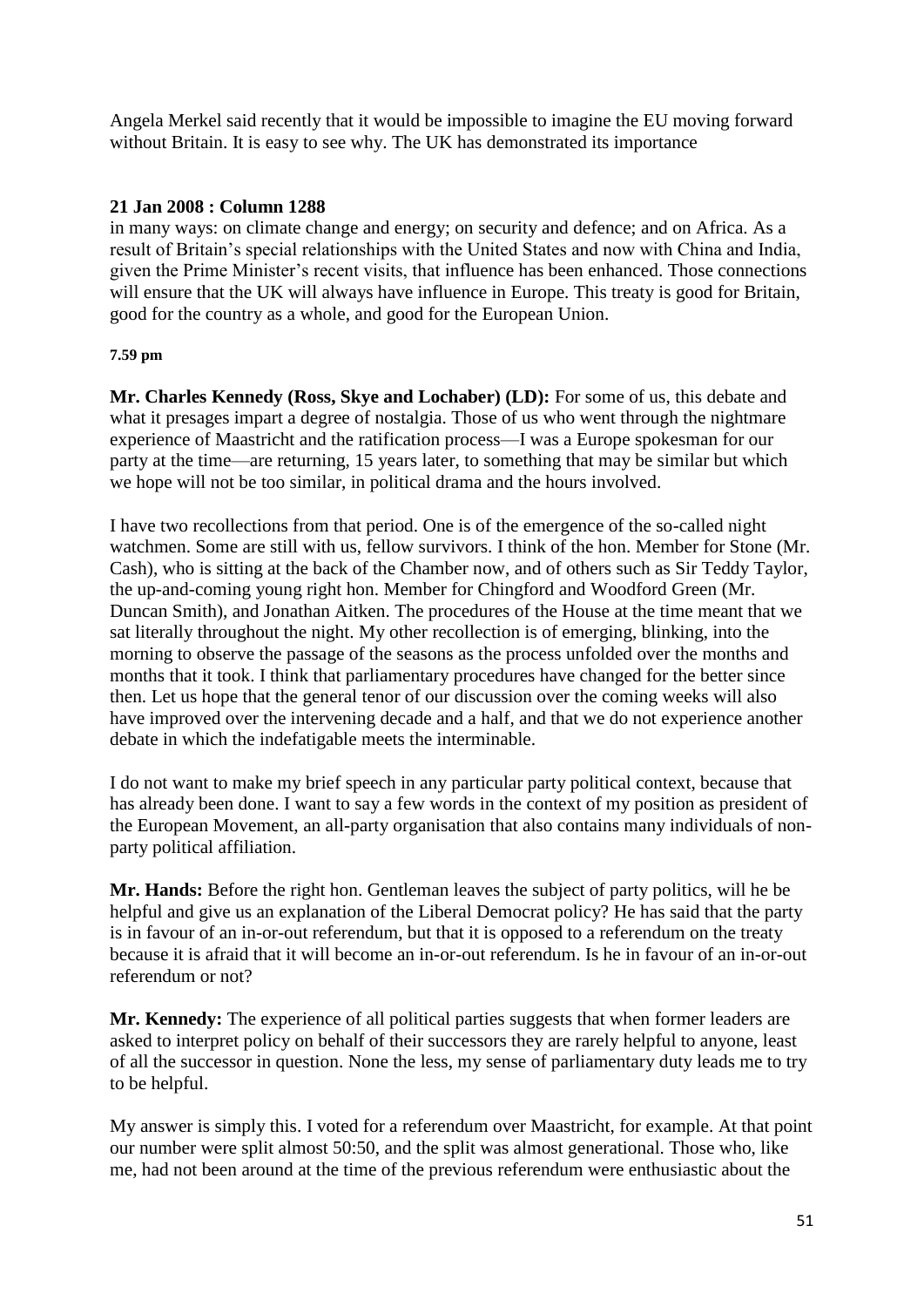idea, while those who had—people such as

**21 Jan 2008 : Column 1289**

David Steel, Russell Johnston and Bob Maclennan—were definitely not. It was an interesting gauge at the time.

I have always taken the view that, at some point in British politics, there must be a further redefining referendum on the European issue. What form it might take and on what hook it might have to be hung, whether it be Maastricht, a single currency or the original prospect of a constitution which has now evolved—I use that word to be as neutral as possible—into the treaty revision in Lisbon, a referendum to lance the European boil one way or another in British politics cannot be averted indefinitely. Indeed, I am surprised that it has not happened already.

To pick from the comments of the right hon. and learned Member for Rushcliffe (Mr. Clarke) about discussing some of these matters during his private conversations with Tony Blair in the run-up to the last election, I remember having equivalent, separate private conversations along similar lines, when the then Prime Minister was trying to persuade me, as Liberal Democrat leader, to get the Liberal Democrats out of their stated position of favouring a referendum on the principle of a single currency. I said that I was not at all minded to do that, because I thought that it was the right policy and so did my colleagues. He said "But you do realise, Charles, that if we had a referendum the French would not touch it, the Germans would not want anything to do with it, and it would paralyse my entire Government for six months?" That was in the run-up to a period during which he decided to invade Iraq, which, I would suggest, paralysed his Government for a hell of a lot longer than six months. It is remarkable how the arguments can change.

I think that there will have to be a referendum. I also think that, whatever the issue, the argument will evolve, as many arguments have—they did when we debated Maastricht, and I suspect that they will again over coming weeks as the hours wear on and tempers become frayed—into, essentially, the question "Are you in and engaged with Europe, or are you disengaged and therefore effectively stepping back from Europe?" That is why I think that the position we are advocating in that respect is consistent and honest.

**Mr. Davidson:** Will the right hon. Gentleman give way?

**Mr. Kennedy:** I am very short of time, but I like the hon. Gentleman. He is good entertainment value, and we will look to him in hope over the coming weeks.

**Mr. Davidson:** I thank the right hon. Gentleman, but surely he was guilty of gross exaggeration when he suggested that the Liberal Democrats were split 50:50. It was more like 6:6.

Will the right hon. Gentleman clarify something for us? If I show him my motion, will he show me his? Can we hold both referendums together? I am quite happy to vote for us to stay in Europe if he is prepared to vote for us to abandon the treaty.

**Mr. Kennedy:** Even I, in my parliamentary and leadership dotage, can recognise that as not being a very good deal from either a personal or a Liberal Democrat point of view. I think I will pass on it, but I will refer it to the leader of my party.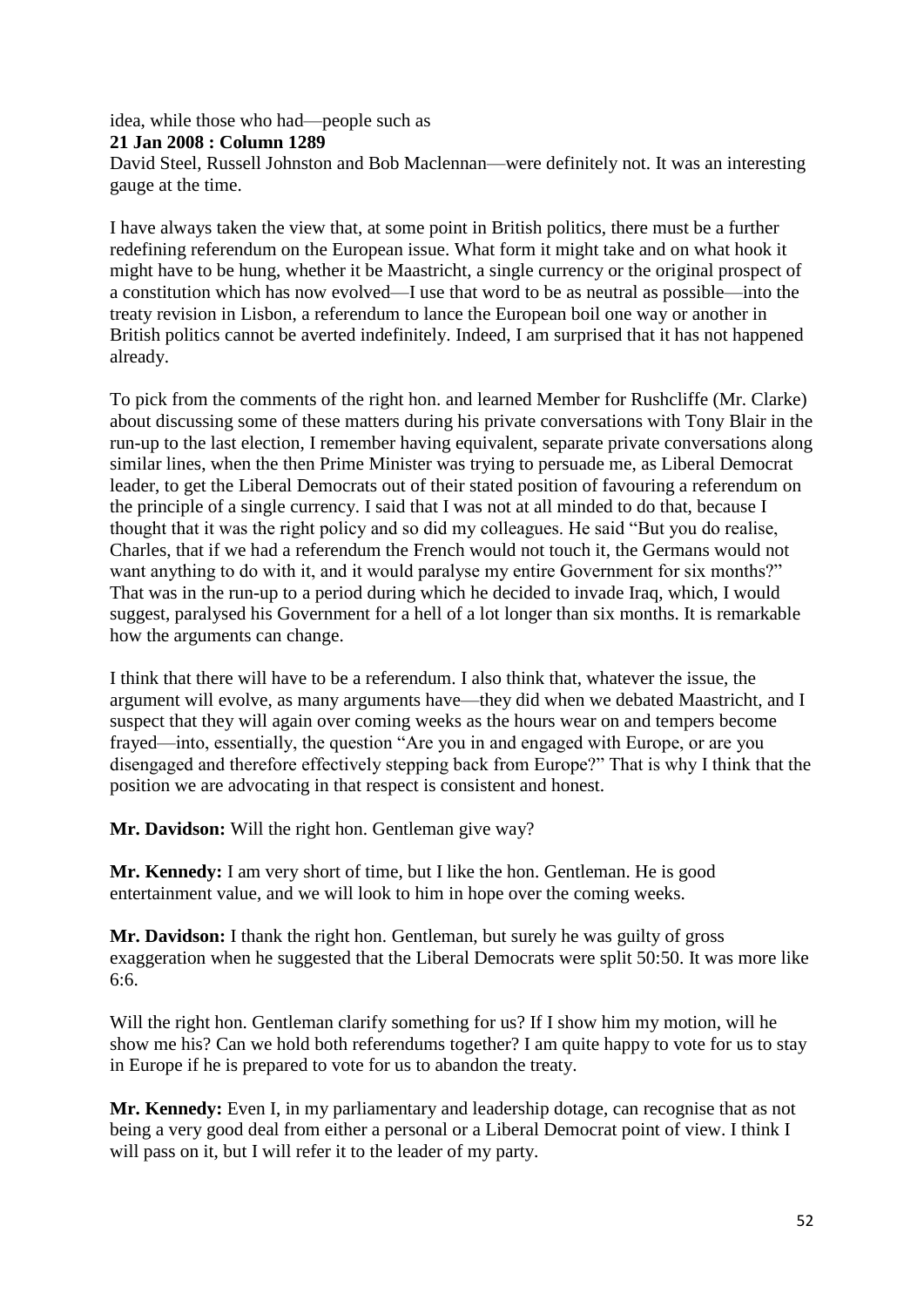#### **21 Jan 2008 : Column 1290**

It seems to me that there are just three big points of principle that should lead us to vote for the Bill's Second Reading—as my party will—and to want the treaty to come into being and subsequently into operation. As the Prime Minister has said, that will enable us as a country to go beyond Lisbon and get on with the job of Europe, under the revised mechanisms envisaged here.

First, there is the issue of enlargement. Whether or not the present mechanism would lead to gridlock, as many fear—myself included—I think that everyone will acknowledge that it can be improved, and that the treaty offers a mechanism for such improvement. We hear concerns, expressed today with characteristic wit by the right hon. Member for Richmond, Yorks (Mr. Hague), about the accrual of power that can take place in certain positions in institutions at European Union level. Talk to people in and around the Commission—talk to the Commissioners themselves—and what do they say about the Cabinet style of Commission government? They say that the larger the Commission becomes—the more Commissioners there are—the greater is the propensity for items on the agenda not to be addressed properly, and to be referred back to the Commission President. There is a steady accrual and centralising of power in his office, simply because of the sheer growth in the size of the Commission. That office cannot be kept in check to the extent that is healthy and necessary, which is why the relevant provision in the treaty is so important.

The second issue has already been touched on. Whether we call this a treaty or a constitution—I am not into the semantic argument—I have always told my friends of Eurosceptic outlook that they are the people who should be most emphatically in favour of some codification of the responsibilities of the institutions of Europe, the rights of redress of the citizens of Europe when they are dissatisfied with those institutions, and ultimately, if they take the most profoundly Eurosceptical view, the right of a nation state to have an agreed legal mechanism enabling it to withdraw from Europe. What we have before us provides that mechanism, and it therefore seems to me that the sceptics more than anyone else, if they chose to pursue a different argument from the one that they have pursued, could commend much of the treaty revision.

Thirdly, it depends on how we see our position in the world. Everyone agrees now, since the end of the cold war and all the rest, that we live in a multipolar world. As one who is both a pro-American and a pro-European, I do not think that the British position vis-� -vis the United States or Europe is an either/or, and I hope that it never becomes that. However, whether there is a continuation of the style and substance of the present Bush presidency, which I hope does not happen, or whether the new president is a Democrat—and I am under no illusions there either—the fact remains that we cannot hope as an individual country to influence the direction of global United States foreign policy to the extent that we can as full top-table participants in the European Union. That is the choice that is increasingly opening up for our country, and I hope that this treaty provides a way of developing it through the foreign policy process that it will put in train with a view to the future.

My final point is on a matter that the Minister for Europe knows about only too well—as might the

**21 Jan 2008 : Column 1291**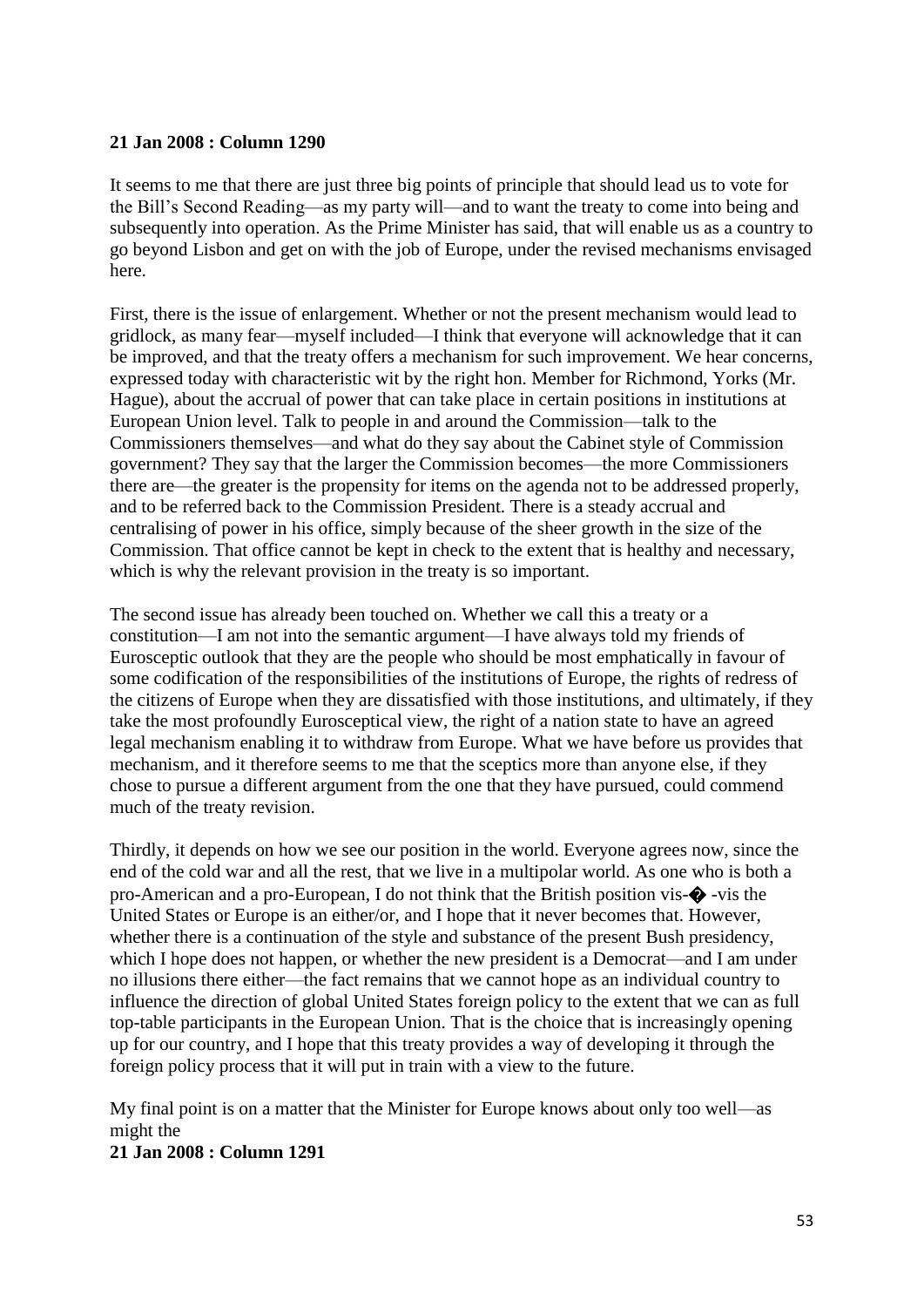Foreign Secretary, who made a commendably pro-Europe speech, unlike some Government Members. Let us use language accurately to commend the treaty.

#### **8.10 pm**

**Mr. Doug Henderson (Newcastle upon Tyne, North) (Lab):** The hon. Member for Kingston and Surbiton (Mr. Davey), spokesman for the Liberal Democrats, referred in his contribution to the modern Conservative party, but I do not know quite what he meant by that. That said, we heard some interesting speeches from Conservative Members. The right hon. and learned Member for Rushcliffe (Mr. Clarke) made a typically well thought-out speech outlining his particular, very progressive views, which have not changed over the years and which put Britain in the right context within Europe. We also heard a speech from the right hon. and learned Member for Kensington and Chelsea (Sir Malcolm Rifkind), who described himself as a mild Eurosceptic. When he said that, I looked at the faces of some of his colleagues, and when he sat down having finished his speech I think they were thinking that he is not quite the mild Euro-sceptic he had claimed to be, as his views seem to be a lot nearer to those of the right hon. and learned Member for Rushcliffe.

The right hon. Member for Richmond, Yorks (Mr. Hague), who spoke from the Conservative Front Bench, helped to clarify in my mind the nature of the modern Conservative party. It was clear that he could not command his party behind his position, and that there were too many influential members of the party who had taken a thoughtful and independent view about the role of Britain in the European Union. He made an excellent speech in technical terms, and it was very humorous in his usual fashion, but he expressed the views of the old Conservative party back when he led it, when he used many foreign policy wickets to bat against the EU, believing that that reflected the view of the British people. He got caught out then, and I predict that if the Conservative party continues on that track, it will get caught out yet again.

**Kelvin Hopkins:** The old Conservative party that I remember got us into the EU or Common Market in the first place, and it also got us into the Single European Act, the exchange rate mechanism and signed us up to Maastricht. That was the old Conservative party. The current party is rather different.

**Mr. Henderson:** I remember an older Conservative party that was colonialist and imperialist and wanted to impose little England principles throughout the whole of the world; it depends on what historical time perspective we relate to.

The issues before this House tonight are very straightforward. If a Member is to vote against the treaty, they must be convinced and be able to demonstrate that it is against Britain's interests, and if they have any commitment to the European ideal of keeping peace, stability and economic prosperity in Europe, they must also be able to demonstrate that it is against Europe's interests.

# **21 Jan 2008 : Column 1292**

**Mr. Elliot Morley (Scunthorpe) (Lab):** Will my hon. Friend give way?

**Mr. Henderson:** I think I have given way enough, as I know that other Members wish to speak.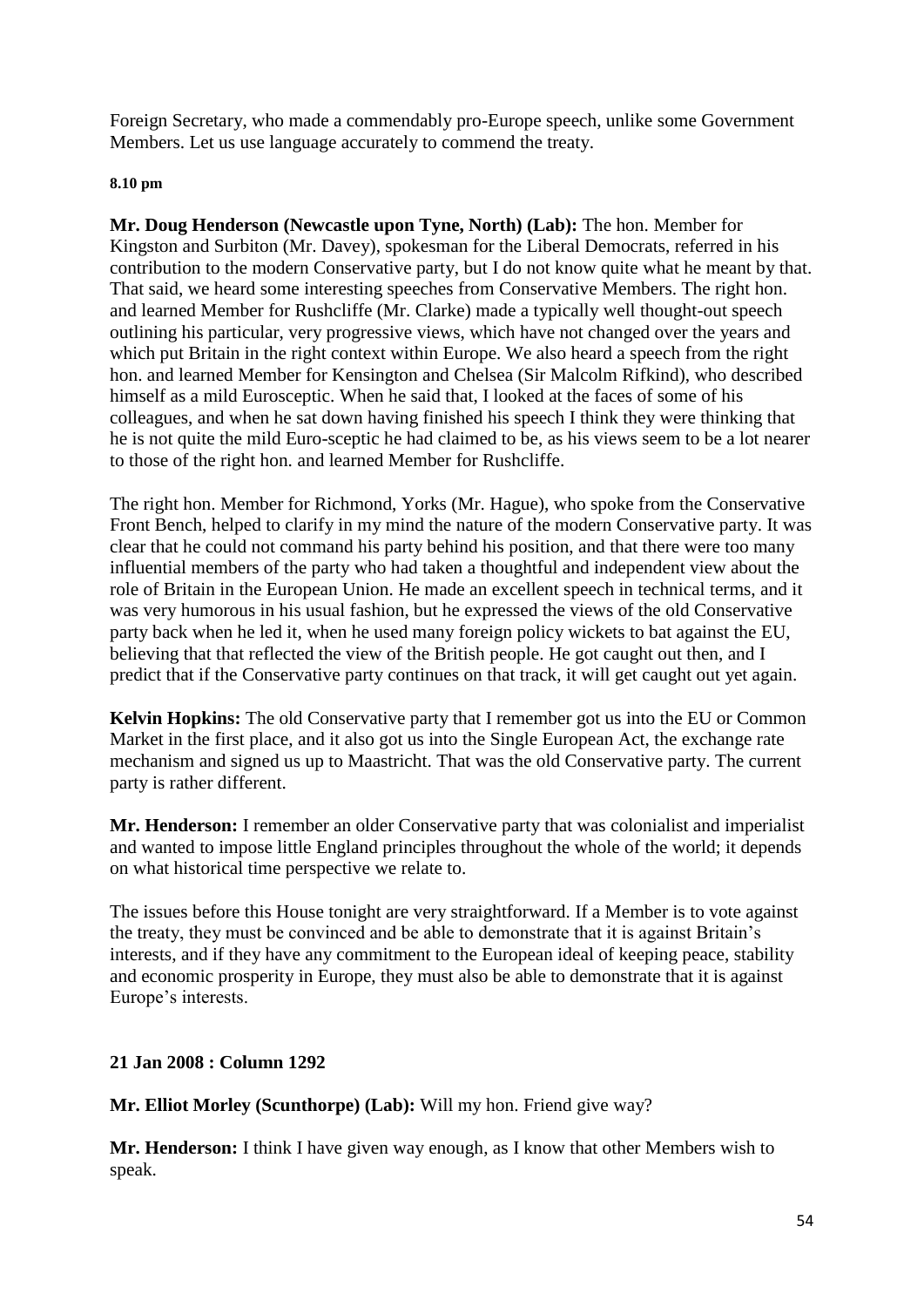Let us take the test of Britain's interests. If a Member believes that Britain should be a modern, progressive European state and, as the right hon. Member for Ross, Skye and Lochaber (Mr. Kennedy) said, that it should be able to speak convincingly in a European context even sometimes after having spoken to the Americans, it must be credible in its relationships with the other EU partners. We must be credible on economic policy, on the single market, on the environmental issues—which most Members would probably agree can only be resolved internationally—and on foreign and security policy. The red line in that area is important as I believe the British people want to be able to have a distinction on foreign and defence policy, but in terms of most of the current challenges we face in the world we have no option but to work with, not against, our EU colleagues. We have to work with them, and we will not be able to have influence unless we have credibility. The treaty passes the British test of having a modern Britain in Europe.

Is it the right treaty for Europe? If a Member wishes to vote against it on that basis, they must be able to demonstrate that it would cause more damage in Europe than it would cause benefit. The treaty's proposals are reasonably modest. They help to bind the EU together, and to establish a stronger relationship with the larger EU countries, which is demonstrated in the new regulations on voting powers that will come into place. It is also important that those countries feel a common bond with the new, emerging states. There has been agreement on that. If we look at the responses of the emerging states in the EU at the various Councils where these matters have been discussed, it is clear that they more than anyone else agree— Poland, perhaps, excepted, although it has also come round—that this is an important contribution to moving forward and to helping bind them into what they believe the EU is about. They want to be part of an EU that seeks to live in peace and stability. They want to have a demonstrable say in foreign affairs, and to have a sensible economic system that allows enterprise and growth but also looks after social concerns. When I visit the new countries, those are the issues that they say are important to them. If Members believe that that is the case, they have no case to argue against the treaty on the grounds that it is not in the interests of Europe.

The treaty is in the interests of Britain and Europe, but there are other questions that must be resolved, such as the referendum. I must admit that I was not initially enthusiastic about having a commitment to a referendum. Now the question is whether there is a difference between the constitutional proposition that was initially put forward and the treaty. That relates to what the original constitution and the treaty have to say about security policy and the role of the nation state. Those are important points, which we might address in more detail in Committee. However, the basic issue is that the constitution brought together the previous treaties and established a constitutional basis for the future of Europe so that if anyone wanted to amend it, they knew what they were amending. It was a

#### **21 Jan 2008 : Column 1293**

fundamental constitution that would bind together the EU countries. The treaty is not that; instead, it represents the same kind of development that came about as a result of the Amsterdam and Nice treaties, and it is of far less consequence than the Maastricht treaty, whose impact was much more fundamental.

Should there be a referendum? I know we will come on to that in our 20 days of consideration. If the treaty is different from the constitution, the commitment that the Government gave does not carry forward to the treaty. Therefore, it is proper that this House should say, "Setting that aside, is it valid for us to allow the British people a referendum on the treaty that is currently before the House?" If it was not valid to have a referendum on the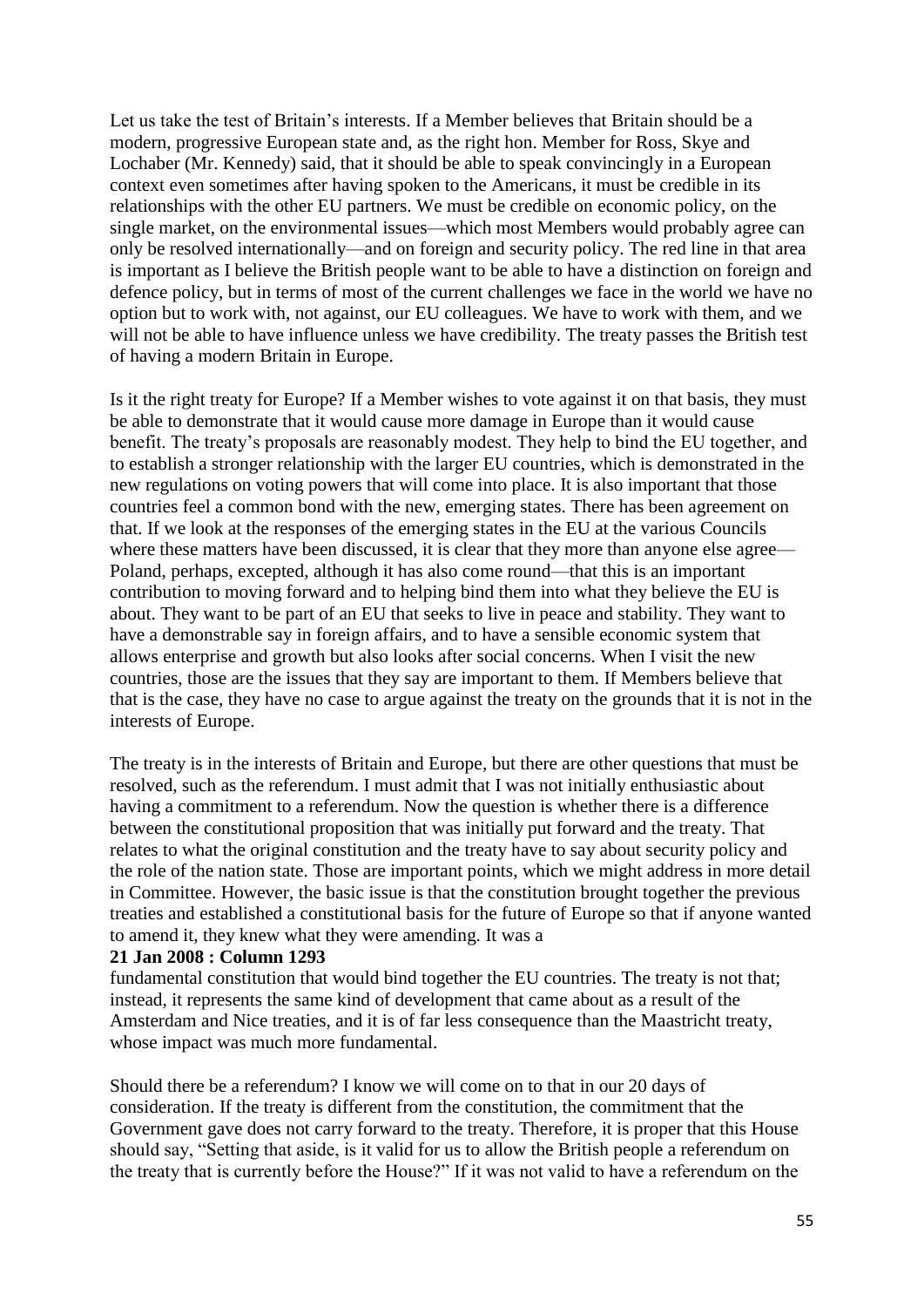Maastricht treaty all those years ago, what is the case for having one now? In anyone's calculation, this treaty is far less significant than the Maastricht treaty. If we have a referendum on this treaty, the EU will become ungovernable in the future should other countries want to have referendums on every single development and change that the EU must make in order to bring itself up to date with whatever are the issues of the day.

The House should support the Second Reading, and I see no case for a referendum.

#### **8.19 pm**

**Mr. William Cash (Stone) (Con):** When the Second Reading goes through tonight, as we assume it probably will, the European caravan will move on and my right hon. and learned Friend the Member for Rushcliffe (Mr. Clarke) and a number of others will doubtless cheer, but the issue of principle is clear. We should oppose this treaty because it undermines this country and its voters, it was pushed through by deceit in the first place and it was rammed through by the Whips.

The Government pretend that they are drawing red lines. Tony Blair, whose last defiant week in office was dedicated to his potential future as President of Europe, had the last laugh on the Prime Minister as he substituted Europe and his own potential supremacy in place of that of his former Government. The red lines have as much chance of holding back the tide of European law as King Canute had when he predicted that it would be possible to hold back the sea.

I see an avalanche of European laws in the European Scrutiny Committee week after week. It is like a tsunami of the kind clearly predicted by Lord Denning in those legal cases so many years ago.

**Mr. Morley:** I do not think it fair to say that there is nothing of benefit in this treaty. The House has heard, for example, the child protection benefits in terms of development. Most importantly, it contains big environmental improvements in sustainable development and climate change. How can the Conservative party be taken seriously on the environment when it is prepared to vote against those improvements in the treaty?

**Mr. Cash:** It is because the issue of principle, for me at any rate, on this Second Reading is whether the articles of this treaty should be implemented into United Kingdom law or whether they should be renegotiated,

# **21 Jan 2008 : Column 1294**

and where the boundaries should be between the European Union and the UK as regards our freedom, our democracy and our daily lives. The treaty, merging all the existing treaties into a new European Union, is a fundamental change, whatever the Foreign Secretary may say. It merges those treaties with the mass of accumulated functions since 1972 and would, combined with the new type of primacy that that has imported, transform the constitutions of Europe and the United Kingdom.

**Bob Spink:** My hon. Friend referred to an avalanche of EU law. I wonder whether he is aware of this quote from Jacques Delors, the former EU president. He said: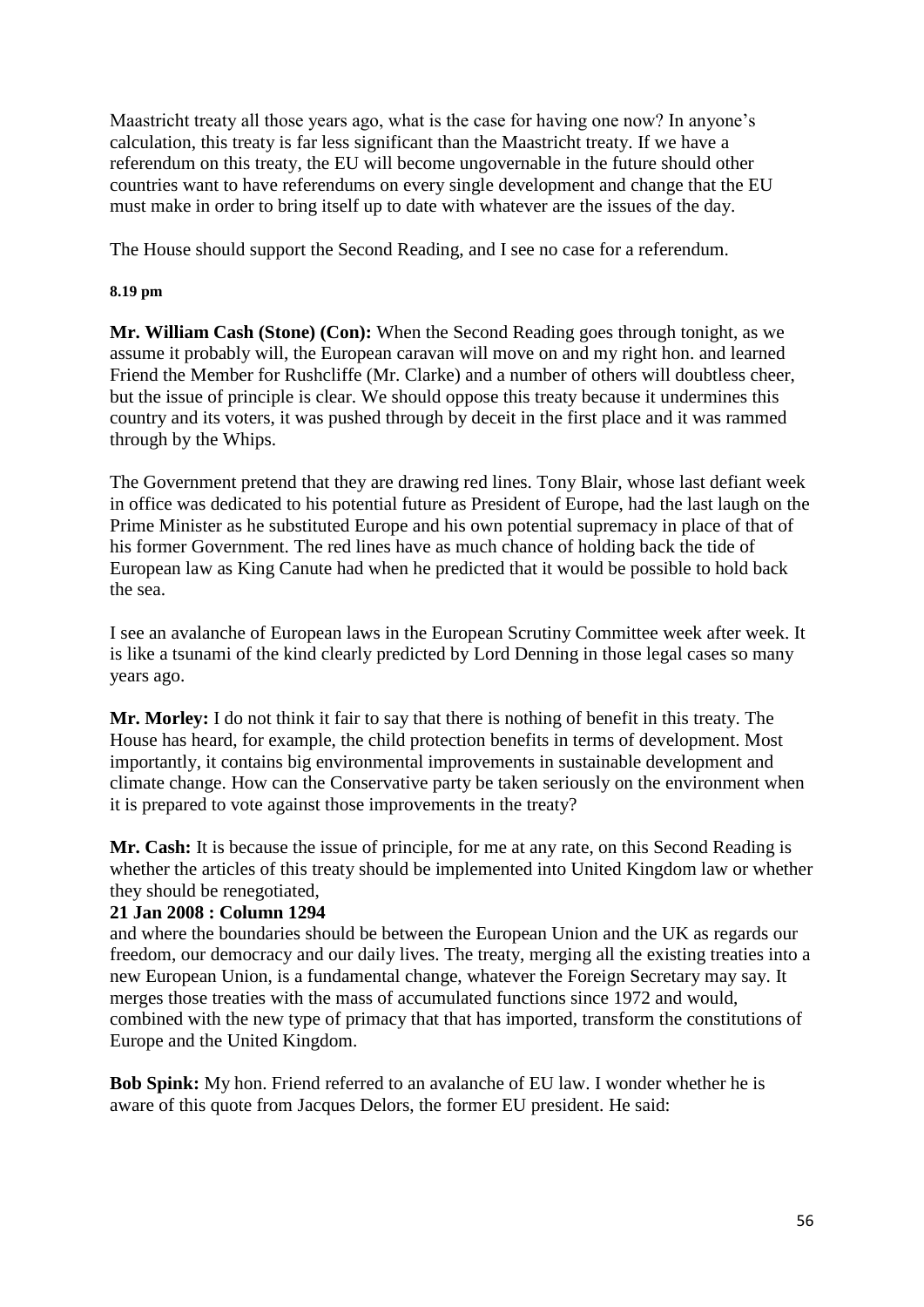"Up to 80 per cent. of legislation is of Community origin. I am afraid some national parliaments will wake up one day and their outraged reaction will place obstacles in the way of progress towards European Union."

Does my hon. Friend think it time that we brought that day forward?

**Mr. Cash:** I certainly believe that we must renegotiate the treaties.

This treaty is more important than the Maastricht one. We have waited and seen for far too long. We must stop this caravan and send it back. The issue in Committee will be to decide which articles of the treaty must be renegotiated. The Government must be put to the test, and we must use the time available to be direct and effective in this battle.

Today is not exclusively a debate about a referendum, essential though that is in the national interest. A referendum is the solution to the issue of principle, because political parties, Parliament and much of the media have for so long failed to give proper time and attention to the issue, in the context of the European Union, of the great democratic principle of who governs us and how.

I am delighted that the Conservative party and its new leader are firmly behind a referendum. The Labour party was right in 1975—the Foreign Secretary should take the smile off his face—as indeed was Tony Blair on his commitment on the original constitutional Bill, persuaded into it as he was by the present Prime Minister and Secretary of State for Justice. To their shame, they have reneged on both matters. The issue is a matter not only of law, but of policy, economics and sovereignty. It is about the impact on the daily life of every person in this country, in virtually every area of policy. It deals with questions relating to schools, hospitals, public services, local and central Government—through the control over the economy—defence, foreign policy, immigration, business, law and much else besides.

The Government stand indicted for their broken promises on not only the referendum, but the red lines and the charter. They also stand indicted on their claims for the success of the European Union—the European Union does not work. Indeed, just this morning we heard the Prime Minister praising our historic ties with India, which, generally speaking, are justified, particularly since democracy has taken root in that great country. However, is the European Union to dictate our economic relations with India? Why should we not develop our own special relationship with India, building on the best of the past and on economic co-operation, and promoting our common resource of

# **21 Jan 2008 : Column 1295**

the English language, as we could elsewhere in the Anglosphere world and the Commonwealth based on free trade and co-operation? Trade with other European nations is important and can contribute to that process, but it cannot do so with the European Union as a single legislative entity with legal personality, and certainly not with the current customs union.

If the holding of a referendum is so important—it is because of the fundamental change involved—it cannot be abandoned merely because the Labour Whips force the treaty on to the statute book. The Leader of the Opposition is right to say that we cannot allow matters to rest if, as is more than likely, a referendum is not won tonight or in Committee. He is right to concentrate on a referendum now and to vote directly against the Bill. He would also be right to commit to a post-ratification referendum in due course, as I urged in my recent early-day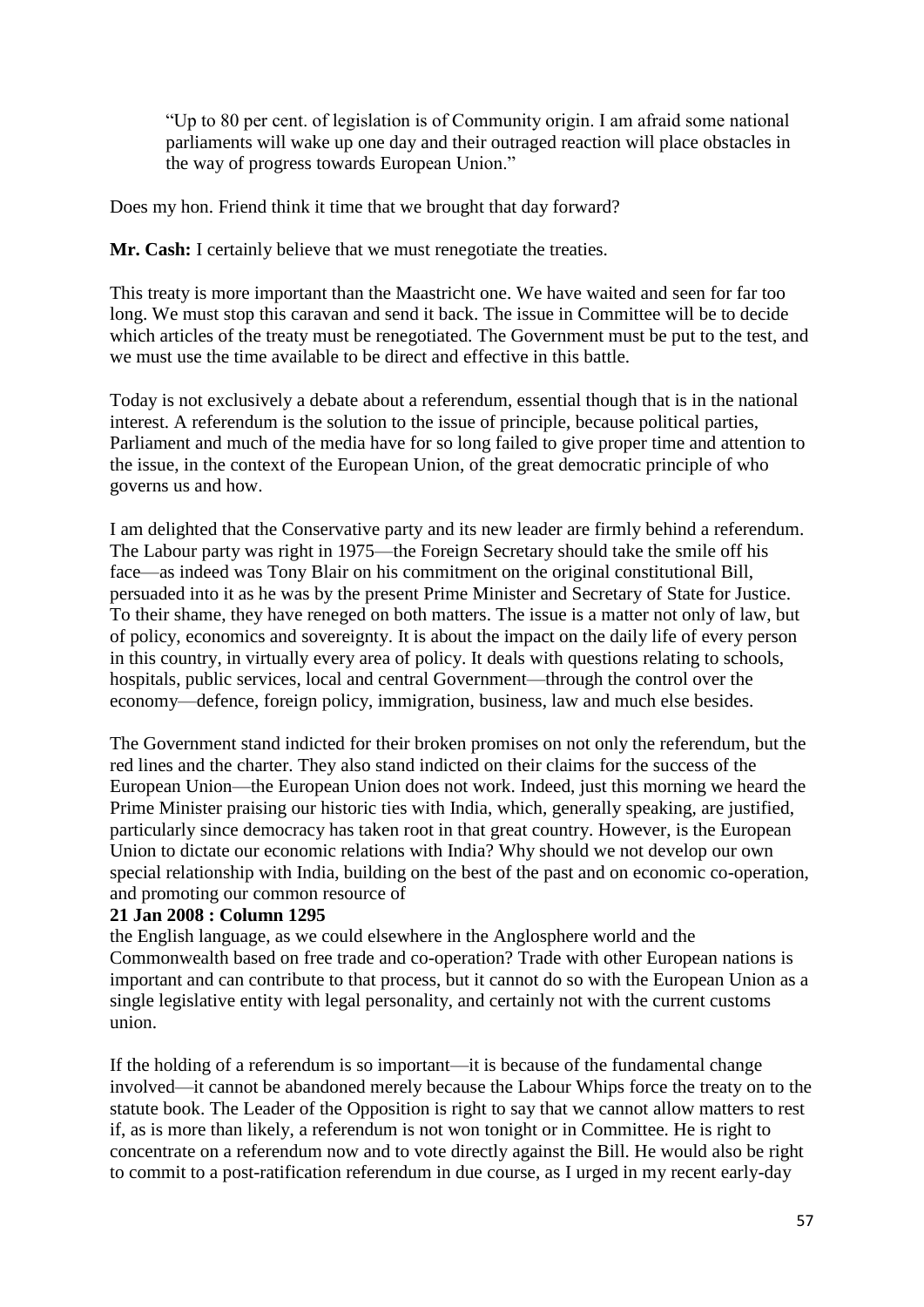motion, which has the support of more than 40 colleagues from the Back Benches alone. That is because a vote born out of deceit on the issue of who governs must be put right. If this Parliament is to be trusted, the people must have their say and Members of Parliament must have the humility to realise that.

If the call for a referendum is defeated during the course of the Bill's progress, a referendum in any event will have to be proposed in our manifesto and implemented under a Conservative Government, whether or not other member states have ratified. If France and the Netherlands, not to mention Ireland, Denmark or Harold Wilson in 1975, can with impunity reopen negotiations and reverse decisions already taken, as we have so many other times with other treaties over the centuries, so too can the United Kingdom under a new Conservative Government. We must argue for this in the country with passion and conviction.

This treaty is a European manoeuvre. It was concocted by the Eurocrats, by Germany and by France, and by the betrayal of this country by this Government. Some 70 per cent. of those who have recently been asked said that they wanted these merged treaties renegotiated into an association of member states. As Churchill said in Zurich in September 1946:

"We are with Europe but not of it. We are linked but not combined. We are interested and associated but not absorbed."

That is the line we should take.

I put it to the House that in Committee we must demonstrate how much we must leave out of the treaty, which merges the existing treaties, so that we can form a reasoned basis for proposing a proper renegotiation of each sphere of policy and principle contained in the existing treaties, and insist on trade and co-operation in Europe, but not European government. I am not speaking nationalism, but the national interest. Our involvement in global trade must not be determined by European government claiming falsely to speak with one voice.

Others have spoken—rightly—of foreign policy, the European presidency, the legal personality and over-regulation, as well as of the red lines and other vital matters, but I conclude with a plea for the supremacy of Parliament, upon which all other matters turn. In amendments to another Bill, whipped in both Houses recently, the Conservative party has already adopted

# **21 Jan 2008 : Column 1296**

my proposal to override the European Communities Act 1972 and therefore, above all, to require the United Kingdom judiciary to obey that latest law. The supremacy of Parliament, which, I point out to the Foreign Secretary, includes authorising a referendum—something that itself enhances parliamentary authority—must be affirmed in the text of the Bill, because the treaty seeks to infuse the European Union into our constitutional and legal framework, so as to leave little or nothing on which the voters can maintain freedom of choice in our democracy for which so many have fought and died. We must amend the Bill and erect a legislative redoubt that will ensure that the Bill and the treaty, if it were to pass into law, would guarantee the Bill of Rights and parliamentary supremacy, notwithstanding the European Communities Act 1972.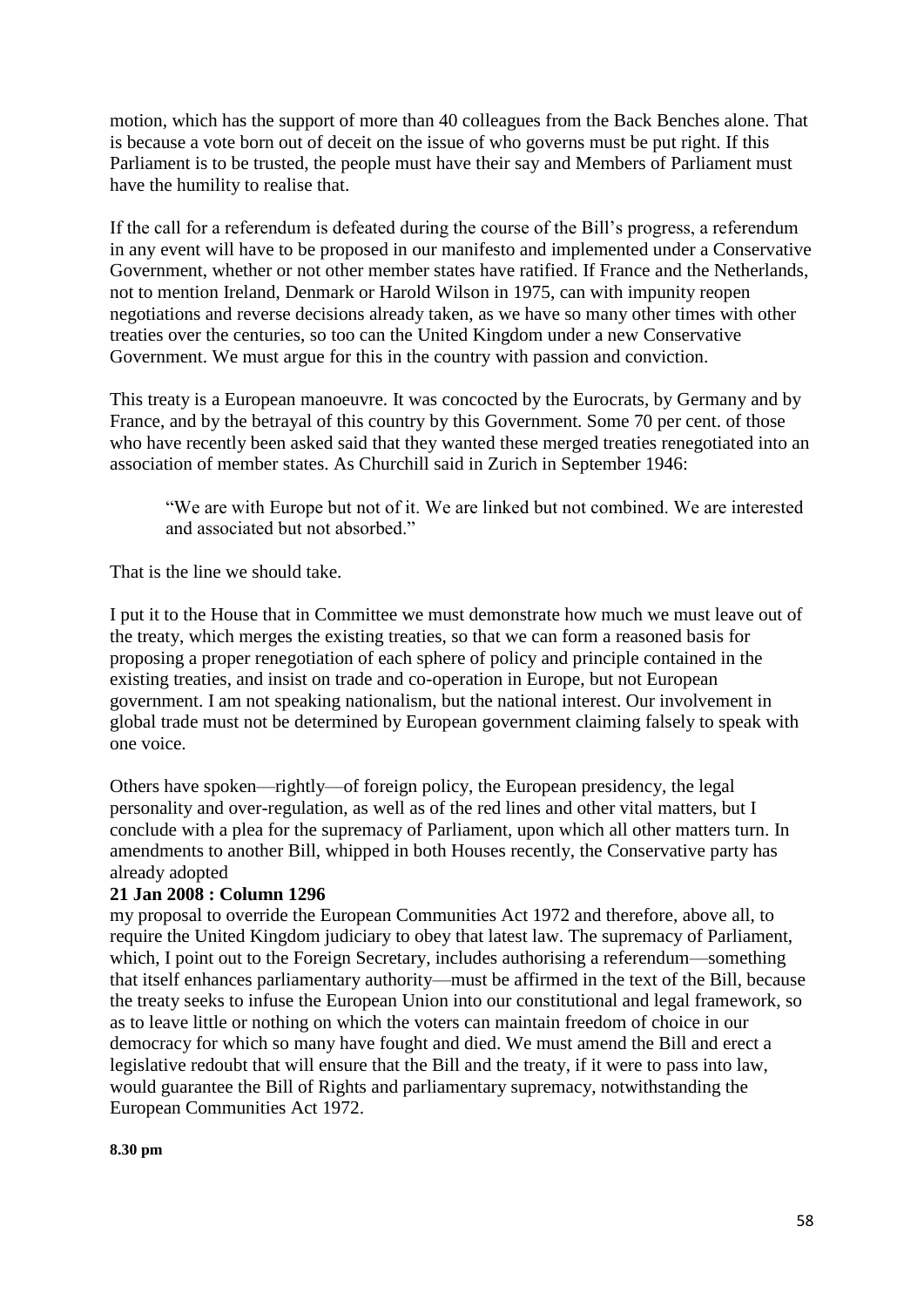**Mr. Austin Mitchell (Great Grimsby) (Lab):** I will not even try to follow the speech of the hon. Member for Stone (Mr. Cash)—I could not—but if this debate is a foretaste of the 20 days to come, it is a very gloomy foretaste indeed. We have heard a couple of excellent speeches, from the Opposition Benches unfortunately. The right hon. Member for Richmond, Yorks (Mr. Hague) gave a brilliant speech and although our former Prime Minister is angling to become President of the European Union, the right hon. Member for Richmond, Yorks still has prospects as president of the Oxford union—he could keep the flag flying there.

The former Chancellor, the right hon. and learned Member for Rushcliffe (Mr. Clarke), made a fascinating speech. Euro-enthusiasts on the Labour Benches were saying, "I wish I could have given that speech". It was honest and entertaining; I did not agree with much of it, but it was certainly effective.

However, most of the debate has not risen above arguing that if we pass the treaty it will advance motherhood, apple pie, animal welfare, the environment, child care, the NSPCC, bishops and the war on dandruff, and ensure the regular return of library books. Enthusiasts for the treaty say that anybody who is against it—as I am—automatically wants the destruction of Europe. I think the right hon. Member for Ross, Skye and Lochaber (Mr. Kennedy) said that, but it just ain't true. We should not trade caricatures in that way.

My position is clear. I do not want the treaty because it would advance a European superstate, which I do not like. I want a referendum on the treaty as a matter of principle, because we are being asked to abdicate from the power given to us as MPs by the people—power to take decisions on their behalf. If the people want to do a thing, we take the decision. If we can no longer do so because the power has been transferred to Europe, that is no longer democracy; we are incapable and the institution of Parliament is weakened. That is the reason both for holding a referendum and for opposing the treaty.

We have run into the nether reaches of the debate, which is when I always speak, so it is good that the Foreign Secretary is still in the Chamber listening to the arguments. The treaty takes us further towards a superstate. The Foreign Secretary told us that the treaty was not a constitution and that the seven years of travail, which I thought were about a constitution, were

# **21 Jan 2008 : Column 1297**

in fact about institutional reform. I do not believe that. Ninety per cent. of the treaty is the constitution that emerged from the long travails in which my hon. Friend the Member for Birmingham, Edgbaston (Ms Stuart) played such an important part. The treaty has not been changed by the red lines, because they were there before.

If European leaders such as Angela Merkel and Bertie Ahern tell us that the treaty is the same as the constitution, if Giscard d'Estaing tells us that it is the same as the constitution but cleverly disguised, if it looks like a constitution, smells like a constitution and reads like a constitution, as far as I am concerned it is a constitution. We do ourselves no good by saying that it is not a constitution but a completely different document—it is not.

It is said that diplomats are honest men sent abroad to lie for their country. Well, I do not want Foreign Secretaries to be honest men kept at home to tell untruths about the European Union. That is effectively what has been happening. I do not say "lies"; I say "untruths". Perhaps I should call them Euro-truths, because that is about the same level of accuracy.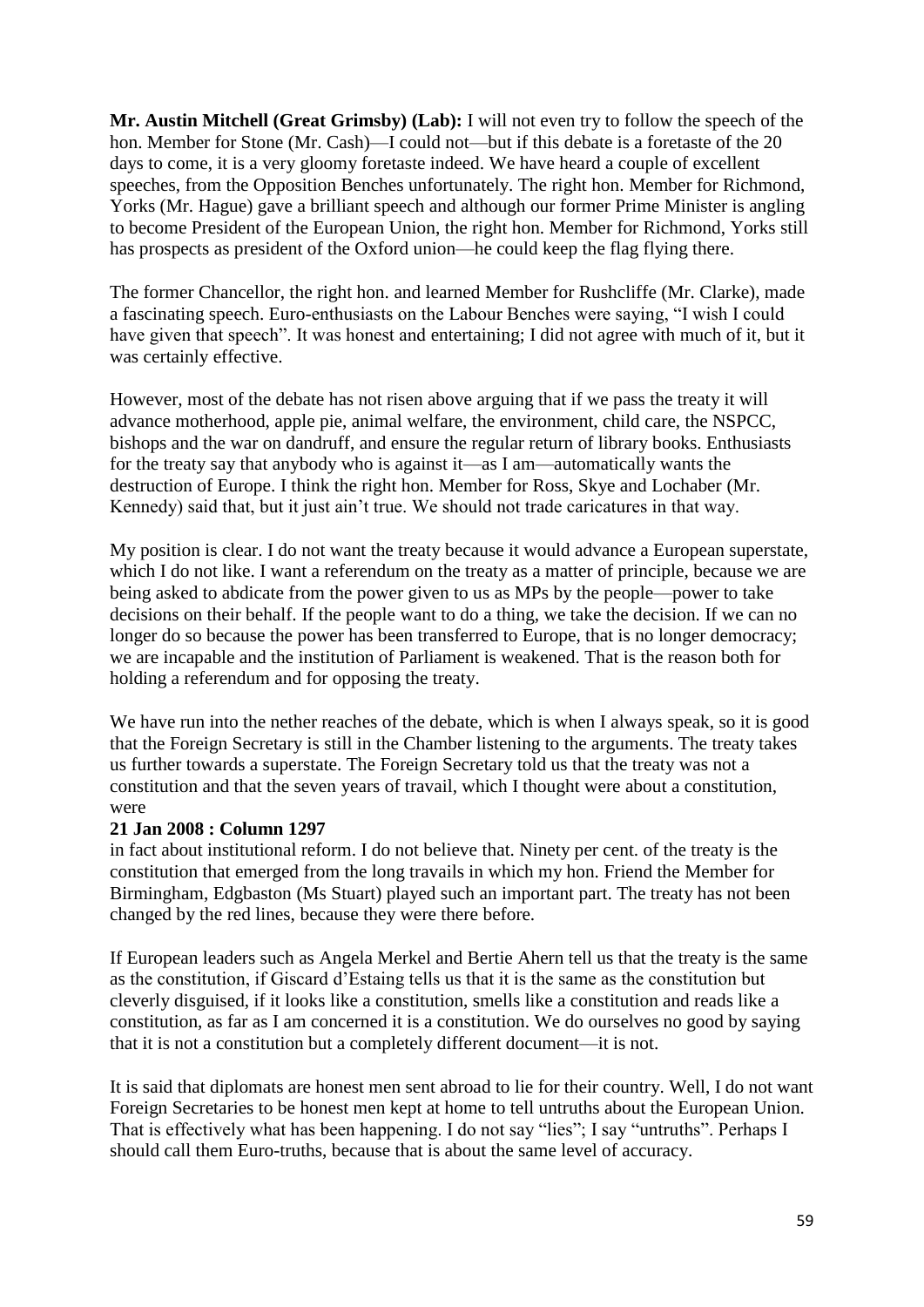I looked pedantically at the "Shorter Oxford English Dictionary". It is a very big volume; I nearly ruptured myself getting it down from the shelves. It says:

"Constitution...3. a decree, ordinance, law or regulation...6. the mode in which a state is constituted or organised...7. the system or body of fundamental principles according to which a nation, state or body politic is constituted and governed."

Whether we call it a treaty or a reheated Euro-dog's dinner, the document has all those characteristics. It is therefore effectively a constitution.

It is no good telling us that black is white. We are already viewed with suspicion by the great mass of this country's electorate, who think that politicians lie, who automatically distrust anything that comes from a Department and disbelieve it, and who tell us that they do not believe a word that we say. So it is no use telling us that black is white, when it manifestly is not. That does not encourage any respect for Europe, for the constitution or for the institutions of Government.

So let me apply the Paxman test—nothing to do with underpants. To paraphrase the Paxman test—I would apply it to many in the European Union—why is that untruthful person of uncertain parentage telling me what I believe is not true? I can answer that test: Europe is saying that this is not a constitution but a treaty, because in its view, a treaty does not need a referendum. Our Government are telling us that the treaty does not need a referendum, because they know that they would lose. It is as simple as that, and we must be honest about it.

I found the Liberal Democrat position absolutely extraordinary. The Liberal Democrats want a referendum on something entirely different from the constitution, but that just shows that their love for Europe is greater than their love for democracy. I have always thought that that was their view anyway, so it is no great revelation.

# **Jo Swinson (East Dunbartonshire) (LD)** *rose—*

**Mr. Mitchell:** It would be honest to say that we do not want a referendum because we fear that we would lose. We should admit that, because in doing so, we would be saying that the constitution and the advance of European union is a construct of the elite that must be foisted on the people, who cannot be trusted to vote

### **21 Jan 2008 : Column 1298**

on it, to have a say on it or to give their views on it, and I do not want to have to say that to the people.

# **Kelvin Hopkins** *rose—*

**Mr. Mitchell:** I would rather not give way, because I am inevitably grinding slowly to a conclusion.

It is true that I do not want to build a European superstate. In that superstate, we would be like Mrs. Rochester in "Jane Eyre"—the mad person in the attic—and why would we be in that situation? Because the people do not like it; because the people do not want it; because the people feel that they are not being consulted; and because the people feel that it is being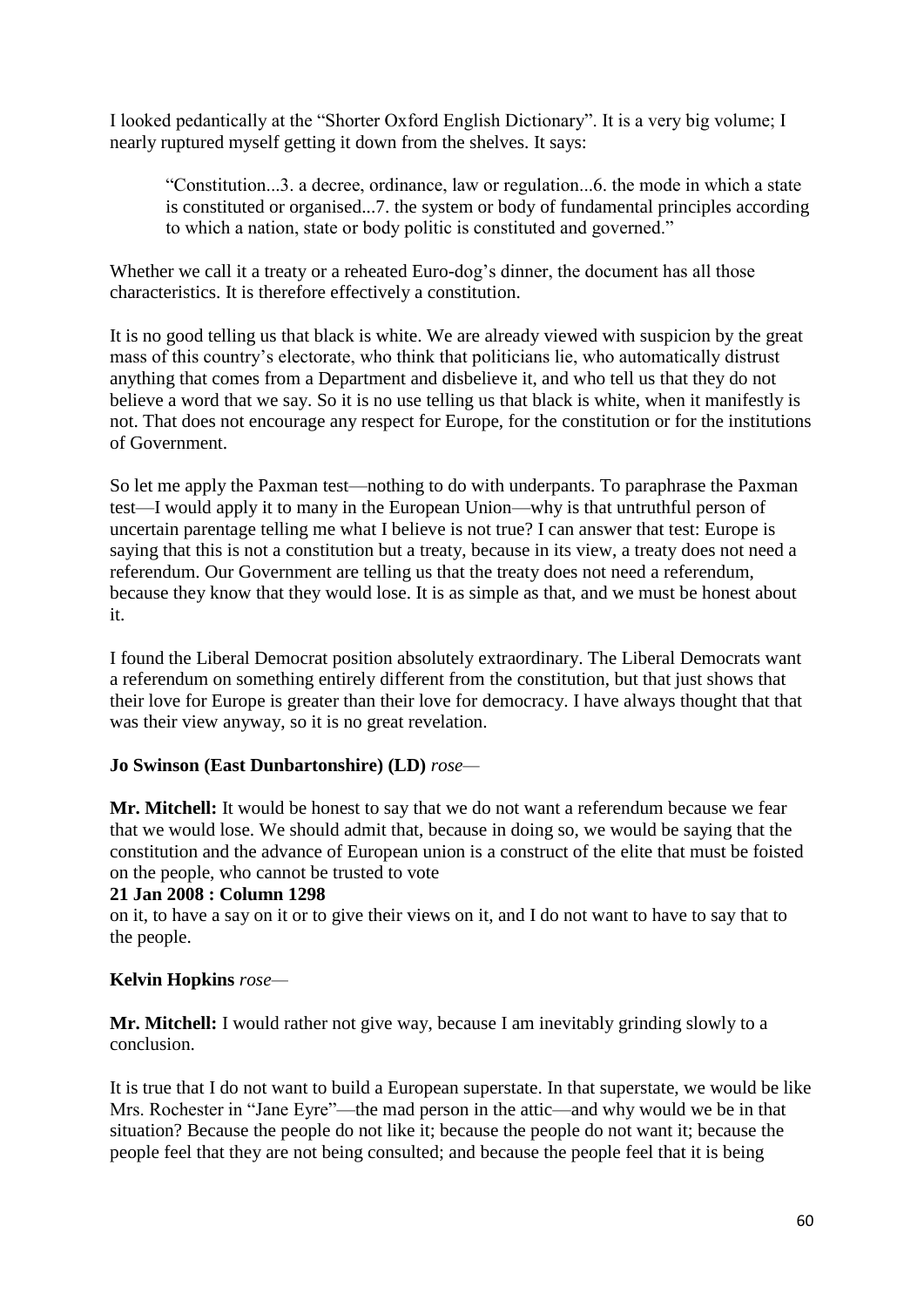imposed on them. If we pass the treaty without a referendum, we will encourage all those feelings.

#### **8.37 pm**

**Mr. David Heathcoat-Amory (Wells) (Con):** The hon. Member for Great Grimsby (Mr. Mitchell) correctly identified one of the issues at the heart of the debate: whether the House is entitled to give away powers irrevocably, when those powers ultimately belong to the people whom we represent.

The other big problem is that the European Union is in something of a crisis. That was identified seven years ago, when the reform process was launched. Heads of Government, meeting at Laeken in 2001, recognised the very deep public disillusionment with the European Union and did not request but instructed the European Union to become more democratic, simpler and closer to its citizens. But as I know, because I was at the Convention on the Future of Europe, those instructions were ignored. Instead, the process fell victim to the iron determination of the European Union institutions not to give up their powers but to centralise them further at the expense of member states. I witnessed that; I predicted that it would fail, and it did, at the hands of the French and Dutch electorate. But instead of lessons being learned, the crimes were repeated.

Two reports—one from the European Scrutiny Committee and the other from the Foreign Affairs Committee—describe well how the German presidency was not told to draft a treaty last year; it was actually told to produce a report for further discussion. However, it exceeded those instructions, which were given at the previous European summit, and drew up a draft treaty, the text of which was shown to member states only on 19 June, two days before the start of the European summit that approved the treaty. Since then, no change or amendment of any sort has been possible. We had only that two-day window in which to try to influence the result and measure the text against the instructions, which were to ensure simplicity and democracy.

The Foreign and Commonwealth Office—that once-great Department—meekly assented to that compressed timetable, although it was completely unnecessary to do so, as we had a veto over the whole process. The scandal is that simultaneously, there were repeated assurances that the public would be brought alongside, consulted and engaged. The presidency conclusions of last June say:

"The European Council emphasises the crucial importance of reinforcing communication with the European citizens, providing full and comprehensive information on the European Union and involving them in a permanent dialogue."

# **21 Jan 2008 : Column 1299**

How can we have permanent dialogue with the European Union when it produces a draft treaty only 48 hours before it is agreed? It is a totally two-faced procedure, and it is a scandal that the House and the Government went along with it. Of course, the reason is obvious: the Government never had the slightest intention of consulting the people. That was done in France and Holland, which said no, and the Government are not going to make that mistake.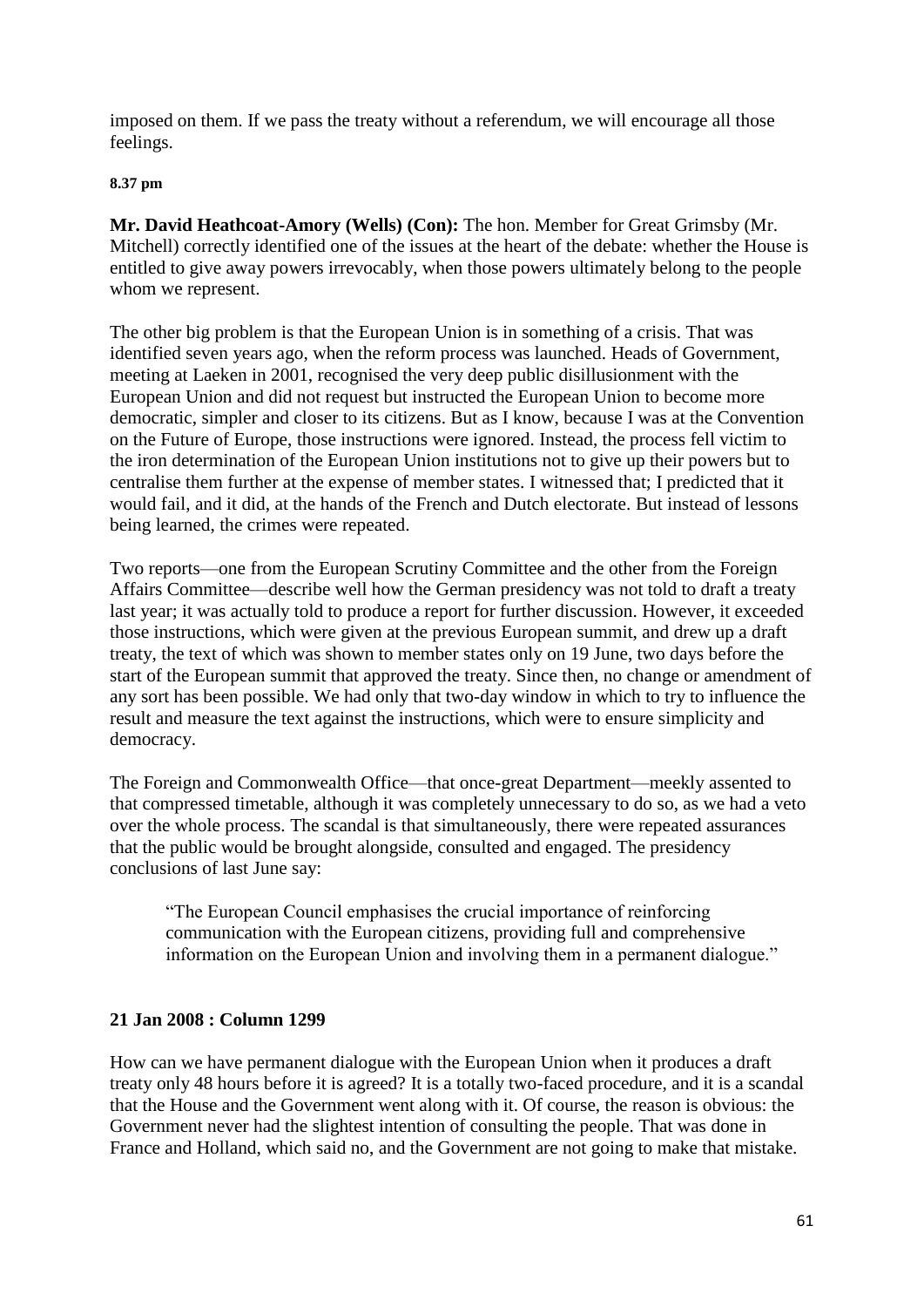This is the last treaty on which any public vote will be possible, because it now becomes selfamending. Never again will it be brought before the intergovernmental conference, and never again will it be put to a referendum. That is why the treaty is incomprehensible. The position is not, "The treaty's complicated, so we can't ask the people"; the treaty is complicated because the European Union knew that it had been relieved of the obligation to simplify it for our voters and our electorate. That is why it resorted to the old process of drawing up legal texts by politicians and lawyers for other politicians and lawyers.

If one reads the text of the treaty, as I had to, one can see that we are talking about an entirely unreformed European Union. It remains one of the most old-fashioned organisations in the world—centralised, harmonised, and obsessed with standardisation and over-regulation. It is completely out-manoeuvred by the rest of the world. For example, no other group of countries on earth has followed the European Union in becoming a customs union. Instead, they have all gone down the route of free trade agreements, which achieve the same circulation of goods and people, without binding member states to a trade policy about which they can do nothing, and which prevents them from helping the poorest countries on earth through bilateral agreements.

The EU is entirely an old-fashioned structure, unreformed in every respect. Another example of that is its budgetary policy. The European Union budget is a byword for waste and inefficiency. In the Convention on the Future of Europe, amendments were tabled to try to reform the budget. I tabled some, but I got no help whatever from the Government representative, the then Europe Minister, the right hon. Member for Neath (Mr. Hain), who clearly had trouble with money even in those days. Since then, and for the 13th year, the European Union accounts have been rejected by the auditors. Only last week we saw the pitiful spectacle of the Chief Secretary to the Treasury raising our contribution to £5 billion a year, net. We have no idea how that money is spent.

More policies and powers are being loaded on to the creaking edifice. Criminal justice is just one example, and it goes to the core of what Parliament does in defining penalties and punishments on behalf of the people whom we represent. The treaty marches right into that territory: the red lines that are supposed to protect it are entirely insecure, as is shown by the Select Committee report. The key point is that the treaty is irreversible: if a future Government want to try to retrieve those powers, or if they want a different policy on criminal justice, immigration, asylum and policing, that will be impossible, as we will have exported those powers irreversibly.

# **21 Jan 2008 : Column 1300**

A change of Government will therefore mean nothing. Democracy will die, because people will not vote. Why should they vote at a general election for a party that promises to change our immigration or criminal justice policies, when it is impossible for it to do so? There is only solution—to ask the people. Ultimately, it is not our powers that we are discussing but the powers of the people we represent. We cannot give away those powers without their consent. We promised to consult them in national referendums, and the very least that Parliament can do is keep its promises.

#### **8.45 pm**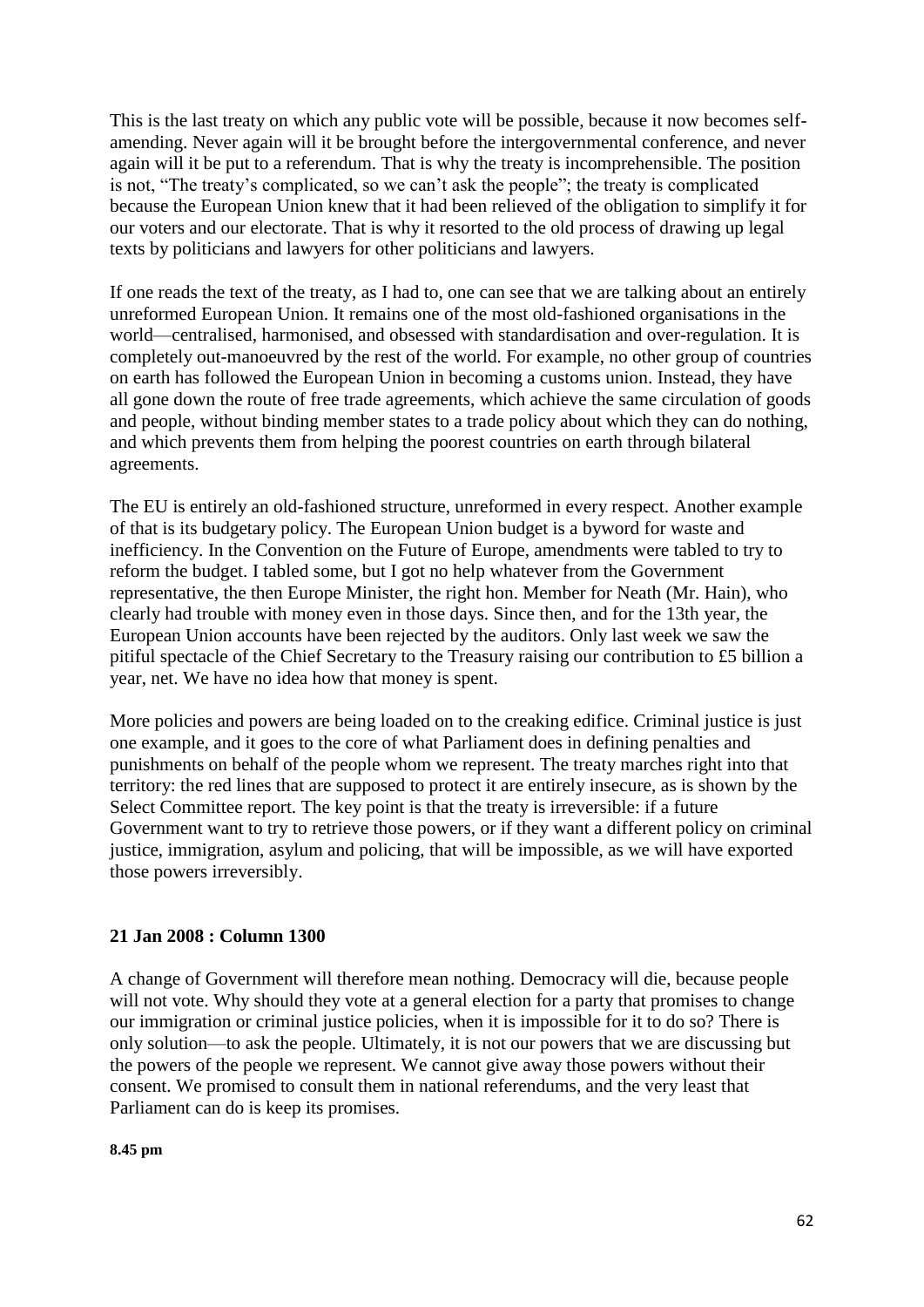**Graham Stringer (Manchester, Blackley) (Lab):** The right hon. and learned Member for Kensington and Chelsea (Sir Malcolm Rifkind) defined the debate perfectly, when he said it was about not only whether we support the Lisbon treaty but whether we should have a referendum on that question. Those are the two issues before us, and the referendum is of much more importance than the Lisbon treaty, because more than 600 right hon. and hon. Members stood in the last election on manifestos promising to hold a referendum. I fully recognise that a small number of Members, such as the right hon. and learned Member for Rushcliffe (Mr. Clarke), have made their views robustly clear to the electorate. I absolve the right hon. and learned Gentleman of any commitment to vote for a referendum, because he was honest with the people who elected him. If we do not hold a referendum, however, there are more than 600 right hon. and hon. Members to whom the same does not apply.

We must remember that debate on what was then called the constitutional treaty was expunged from the 2005 general election campaign, because every party said that it would hold the debate when there was a referendum. I cannot remember a single major discussion on the television about the subject. That is the most important issue, because it is about honesty and integrity, and about democracy in the House.

In the time I am allowed, I shall quickly go through the issues. My right hon. Friend the Foreign Secretary said that this was a change treaty, but he is more or less on his own in saying so. If one met most of the Presidents and Prime Ministers of European states, the people who drafted the constitution, or Select Committee members, one would find that they all said that there was no real difference between the Lisbon treaty and the original proposals in the constitution. I would even ask the Whips, because they tried to persuade me to vote in support of Second Reading on the basis that such a measure appeared in our manifesto. The only treaty in the manifesto was the constitutional treaty, which, wearing another hat, they say has changed. The Government are confused on the issue, as are the Opposition.

Some of the analogies used to justify the measure are bizarre. The hon. Member for Kingston and Surbiton (Mr. Davey) knows as little about genetics as he does about politics. Just because there is only a 1 per cent. difference between our DNA and that of a chimpanzee or a bonobo does not mean that there is a 3 or 4 per cent. change between the constitutional treaty and the Lisbon treaty and thus a difference between the two measures. The difference is that bonobos do not write

#### **21 Jan 2008 : Column 1301**

treaties or compose music. The fact is that what is left in the Lisbon treaty does almost exactly what the original constitutional treaty would have done.

**Jo Swinson:** I appreciate the hon. Gentleman's generosity in giving way—unlike the hon. Member for Great Grimsby (Mr. Mitchell). Does he not accept that as far as there is debate about Europe in our constituencies—in the pubs of Britain—it is much more on the substantive issue of whether we should be in or out of Europe than on the intricacies of the Lisbon treaty?

**Graham Stringer:** I agree that there is dissatisfaction about Europe, and I agree with the former leader of the hon. Lady's party that some time or other there will have to be a real debate with the public, when such issues are voted on. I would be happy to vote on both the treaty and the in-or-out issue, at any time.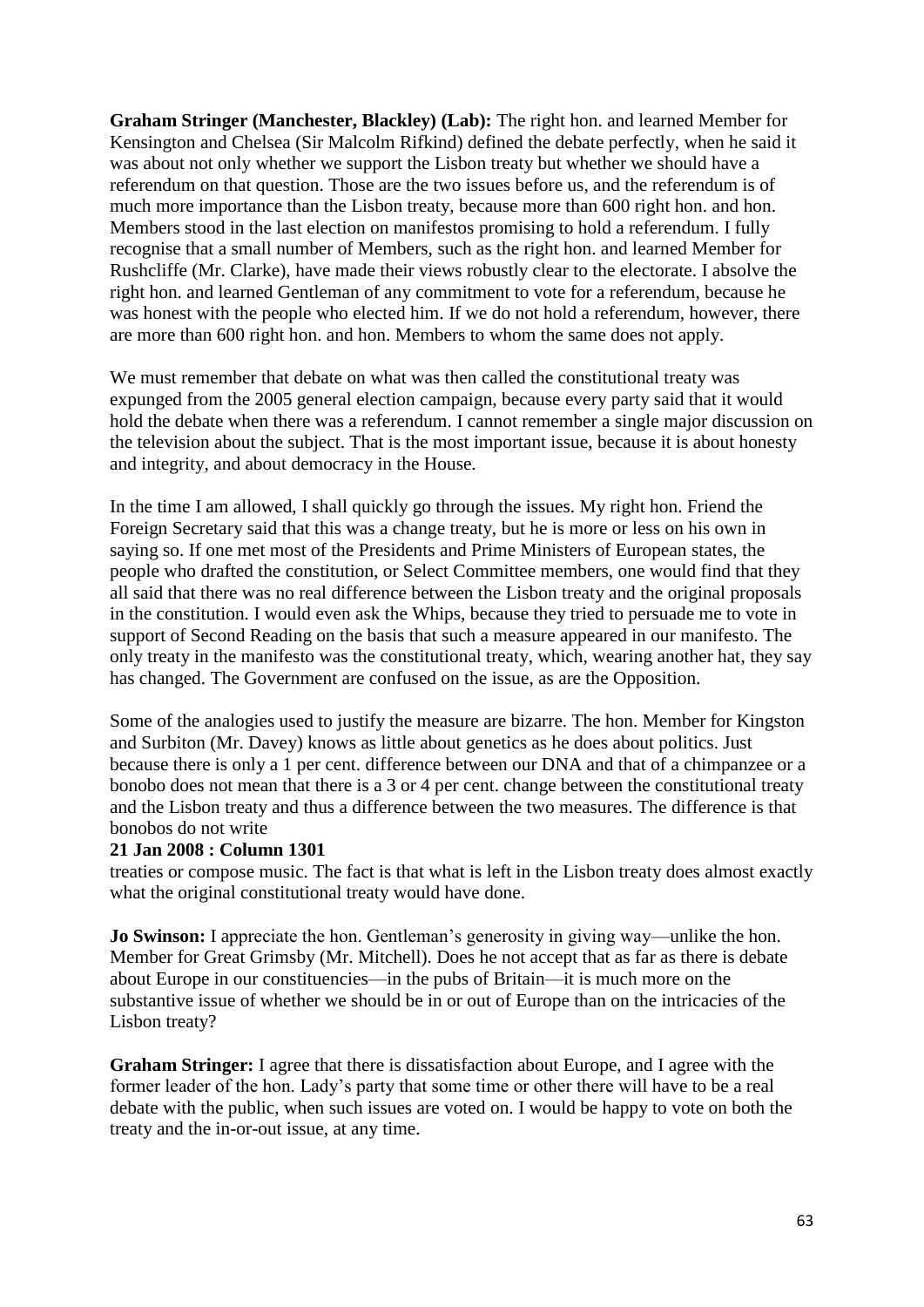The second reason given is that the House does not do referendums. That was the position 30 or 40 years ago. I have not added up how many referendums there have been in this country in the past 10 years, but we are well into double figures; they are now a well recognised part of the constitution.

The third reason given for going along with the treaty is that it does not change very much, and without it the European Union would not work very well, so we need it because it will help make the EU more effective. As a member of the Transport Committee, I have looked seriously at how the EU has bulldozed through the Galileo project. It seems to me that the EU works very effectively at the moment, and that if it is looking for priorities, it should put the common agricultural policy right before dealing with the details of the Lisbon treaty.

I have listed the arguments that have been put publicly. However, my hon. Friend the Member for Great Grimsby (Mr. Mitchell) is right to say that the private discussions are along these lines: "We can't have a referendum; it would damage the Government, because they, and the Labour party, would lose it." I say to members of my own party who hold that point of view that the electorate might well reject the Lisbon treaty—but if that is true, what are we doing putting it through anyway? It is much more damaging to the integrity of politics if we promise people something at election time and do not carry it through later.

Many of my right hon. and hon. Friends agonise about why turnout is going down at local and general elections. All sorts of gimmicks are considered; they look to electronic voting and changing voting days from Thursday to Sunday, for example. The most important factor, however, is whether when we get elected we carry out the commitments we made when talking to the electorate at election time. The commitment to a referendum was given by more or less all the parties in the House, and the electorate can reasonably expect it to be carried through.

Another reason given is even more shameful: "People don't care. How many letters have you had on this issue?" I have not had many, but when I talk to people, when they stop me in supermarkets, they show that they do care about the issue. It is not at the front of their minds, as it is of ours, all the time, but they know that a commitment will not be carried through.

# **21 Jan 2008 : Column 1302**

Another reason is whispered in the Tea Room and elsewhere. It is that people do not understand; the issue is too complicated for electors to grasp, and they are not up to it. Apparently, they are up to electing hon. Members, but not to understanding the Lisbon treaty. I ask all right hon. and hon. Members who really believe that to use their communications allowance to write to their electors to tell them that they are not up to understanding the Lisbon treaty. I believe that my electors understand what the treaty is about, and would welcome a vote both on the Lisbon treaty and on whether to stay in or leave the European Union.

Yet another reason given—sometimes publicly, sometimes privately—is that the real issue is about whether to stay in or out. That has some credence. There is an appetite for debate among the electorate as to whether we should be in or out of the EU; I would want to stay in, as it happens.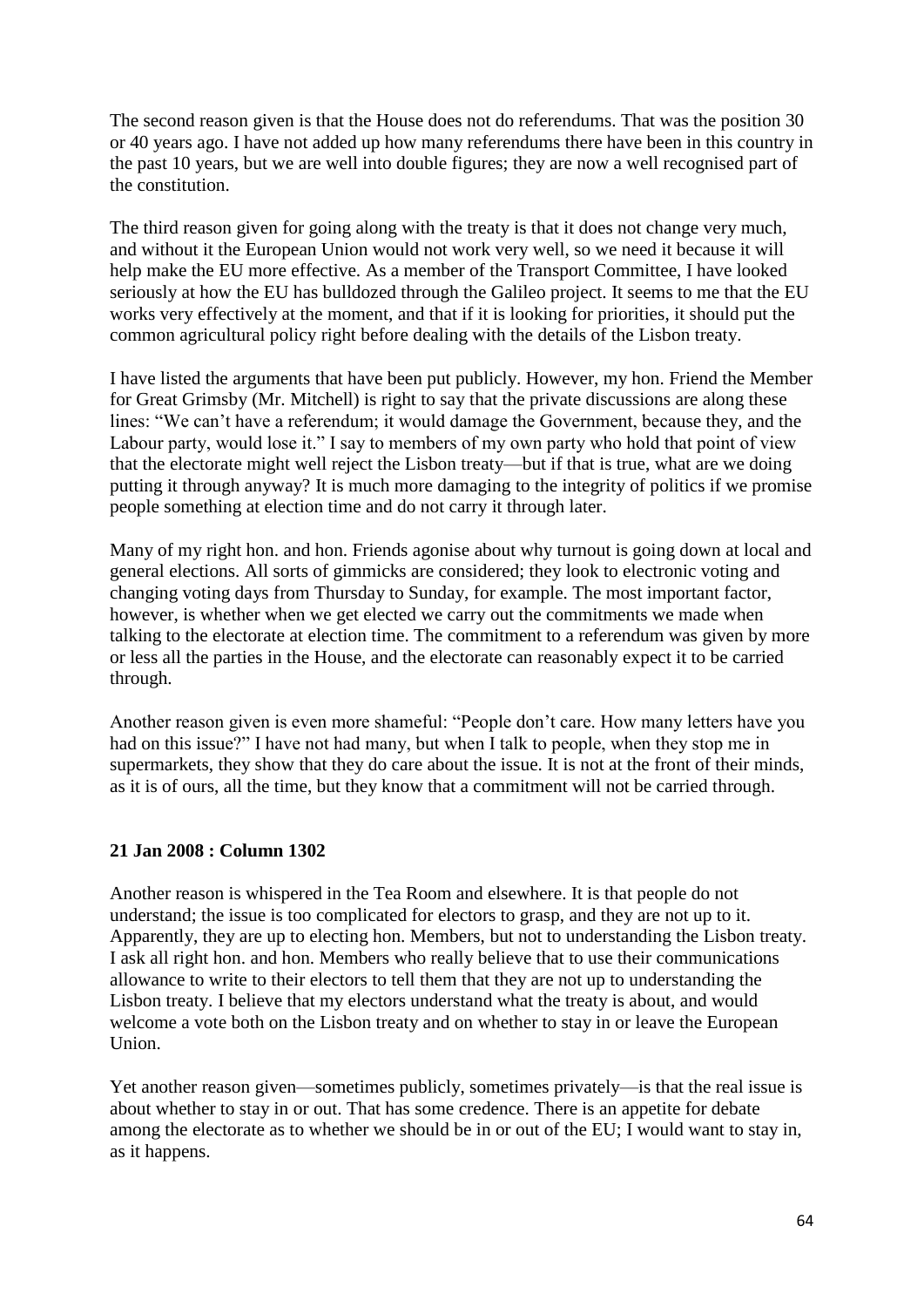One would not get through a first-year undergraduate course in philosophy by being asked one question and then moving on to a completely different question. We promised people a vote on what was then the constitutional treaty and is now the Lisbon treaty. It is healthy in a democracy for the electorate to be sceptical about their politicians and to question and wonder about what they are doing. When that scepticism turns to cynicism because they no longer believe their politicians, there is a real danger of damage to the democracy that we all support.

# **Several hon. Members** *rose —*

**Mr. Deputy Speaker (Sir Michael Lord):** Order. Before I call the next hon. Member, may I say that as an awful lot of hon. Members are still seeking to catch my eye, and some are clearly going to be disappointed, it would be helpful if Members could try to take a little less than the eight minutes that are allowed.

#### **8.55 pm**

**Mr. David Curry (Skipton and Ripon) (Con):** I shall vote for the Bill and the treaty tonight. It is always a difficult matter to find oneself in a very small minority on an issue that engages one's party with a great deal of passion. I suppose that if I look back on what has really animated my political life, it has been the desire to see the United Kingdom engage thoroughly with Europe. It has been a fairly stony path, and I have to say that I see no positive conclusion yet. I shall vote for the treaty very much despite the Government, not because of them—particularly given that, of the two very amusing Front-Bench speeches, at least the one by my right hon. Friend the Member for Richmond, Yorks (Mr. Hague) was intentionally so.

Too often, the treaty is treated as a religion. The European Union is not a religious issue but a political one. It is not the Book of Revelations, nor is it the Book of Job. Different Members treat it as if it is either a wonderful document with biblical certainty, or nothing but a long chapter of lamentations—but it is neither of those.

I am not very interested in the extent to which the treaty resembles the old constitution. Of course, countries that voted for the old constitution will think that it is the same thing, while those that were against it have every interest in showing that it is something

#### **21 Jan 2008 : Column 1303**

different. What matters, as my right hon. and learned Friend the Member for Kensington and Chelsea (Sir Malcolm Rifkind) said, is how bankable the various red line opt-ins and opt-outs are, because what is different, if they hold, is Britain's range of obligations under the treaty. It is the same treaty, in stark terms, but Britain's obligations are not the same as they were under the original constitution.

We should judge the treaty on the very practical ground of which we have been proud in British politics: does it work? It may not be impeccable, but will it make things better, and does it contain hidden bear traps? The whole argument in this debate has really been about not whether it is intrinsically good or bad but whether there is something hidden in it that will push us inexorably towards a different sort of Europe. Since this is the 400th anniversary of Milton's birth, perhaps I can quote a line from "Paradise Lost"—

"Present fears

Are less than horrible imaginings",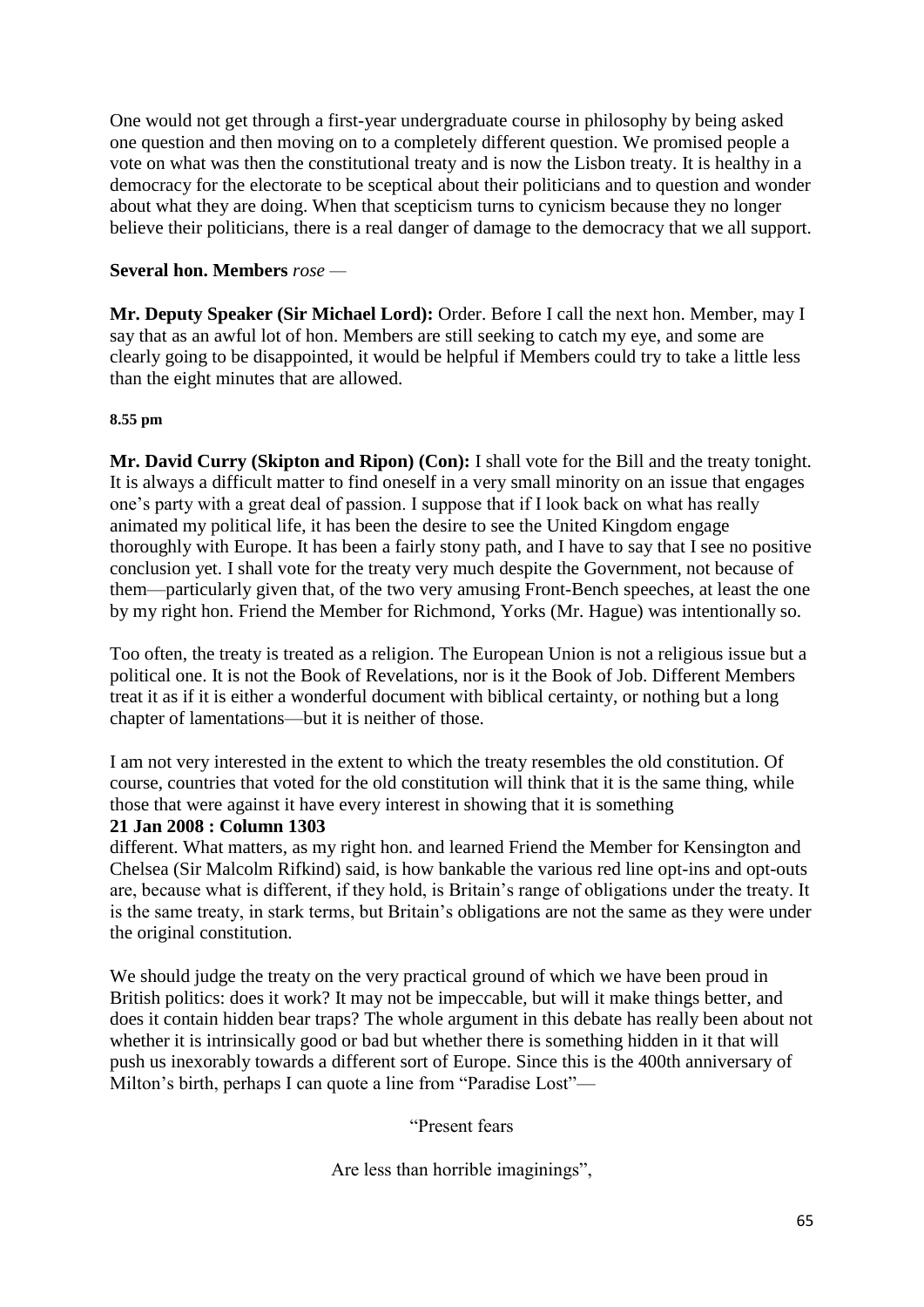which is probably the motto of the Eurosceptics.

The treaty flows from enlargement, which was a huge political victory. It is worth remembering that the enlargement of the European Union was the biggest and most dramatic peaceful shift of population and power in Europe since the decline of the western Roman empire 1,600 years ago. The changes give us a better chance of dealing with the new agendas that are pressing upon us, which have constantly been repeated in the debate—climate change, population movement, competitiveness and terrorism. They do not guarantee it—that is a question of political will—but institutionally, they make us better able to respond positively if member states can summon up the will.

Most aspects are commonsensical. The so-called permanent president of the Council is perfectly sensible; rotation is a pretty daft idea. The foreign policy high representative will certainly improve co-operation. The fact that President Putin has just signed a gas deal with Bulgaria illustrates the extent to which the European Union needs to get its act together faced with the Russian state. As for qualified majority voting, it is worth remembering that it delivered one of the greatest British triumphs in the European Union—the single market. Mrs. Thatcher would never have delivered the single market without qualified majority voting; it was the instrument that delivered that huge British success story. I simply do not believe that some covert agenda will overwhelm either Britain's ability to state her interests or, for that matter, her identity.

I would probably christen the opt-outs or red lines the "Wellington clauses", because they always remind me of the Duke of Wellington's thin red lines at Torres Vedras during the Peninsula war, where, very conveniently, the enemy was the French—an attitude that has rather endured, I have to say. When the impact of things such as population movement, which flows from climate change, hits the United Kingdom, I wonder whether we will eventually see the case for greater policy co-ordination and integration. The treaty is a pretty modest one. It does not compare with the Single European Act or Maastricht, but the consequences of failure would be huge. We are four years on from the French referendum **21 Jan 2008 : Column 1304**

veto and the Dutch veto. It is a huge matter for the United Kingdom, and huge for Europe.

I am not persuaded by the case for a referendum. We are rightly concerned with the decline of Parliament and its subservience to the Executive. That is the subject of almost eternal debate. Frankly, I can think of no greater way of accelerating Parliament's decline than to move to voting by plebiscite, for three reasons. First, the liberal and tolerant society in which I believe would be put at risk if we moved to government by plebiscite. Secondly, plebiscite is almost invariably an instrument against change. Thirdly, it is a lethal weapon in the hands of the Executive. As a parliamentarian, I do not believe in any of those three things. There may be once-in-a-lifetime changes—the single currency would be one—that are appropriate matters for a referendum, but not this relatively modest treaty.

We do need a pretty long respite from institutional change, but equally, there is a huge opportunity for Britain if it can overcome its habitual and, if I may say so, consensual response of baffled equivocation to any initiative that comes from Europe. That is why I said earlier that my political life had been in many ways animated by the desire to see Britain engage with Europe. Political and personal reasons lie behind that concern and preoccupation. I said that I had travelled on fairly stony ground; I hope that I may yet see, once this treaty is out of the way, the United Kingdom deciding that we should actually—in the old-fashioned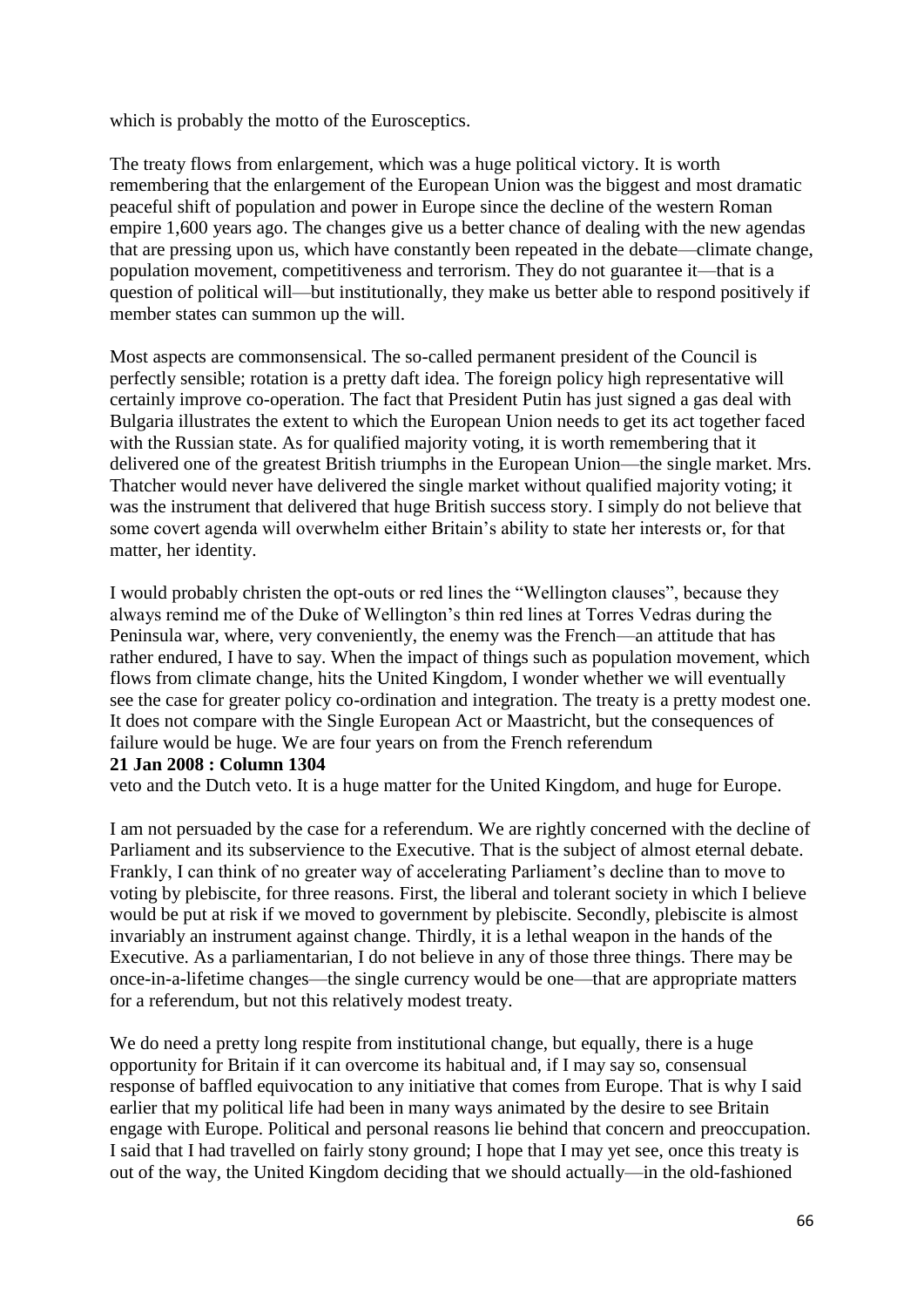Yorkshire expression—get stuck in to our relationship with Europe, because there are huge benefits to be gained from a Europe that is in many ways more sympathetic to the UK's world view than it has been for many years.

I shall vote for this treaty. I shall not, when the opportunity comes, vote for a referendum. It will be with great sadness, because of the position of my party, but with the understanding that tolerance of views that are privately, personally and passionately held has always been understood in this House, and it is in that spirit I shall vote in the way that I feel I must.

### **9.2 pm**

**Mr. Ian Davidson (Glasgow, South-West) (Lab/Co-op):** Obviously, I rise with some disappointment about the fact that my amendment was not put before the House, but it is interesting that that amendment, which had so many people behind it—a rainbow coalition that united a variety of parties and individuals, far more so than the average Italian coalition represented a widespread current of opinion that should not go unnoticed. Hopefully, that coalition will continue and build.

There are a number of sensible changes, which I support, in the treaty. I regret in many ways that we have had debates, as we usually do on Europe, that are so polarised between black and white: the question is posed as absolutely for or absolutely against. The Government have deliberately sought to paint so many European debates as being between themselves moderate, sensible and wanting to get on with business—and those who want to withdraw, who are seen as the equivalent of flat-earthers, some of whom I saw the other day were compared with those who believe in

# **21 Jan 2008 : Column 1305**

Nazi conspiracy theories. I do not think that that sort of political discussion is sensible or illuminating, and we should not continue with it.

**Daniel Kawczynski:** The person to whom the hon. Gentleman refers is the Minister for Europe, who, in interviews with the media, made rather obscure references to that posing the same danger to us as Nazi Germany, and to letters that he had received. It was scaremongering from the Minister for Europe.

**Mr. Davidson:** Gosh, that is an interesting point, which will now be noted in *Hansard.*

On balance, I find myself against the treaty. One of the most significant speeches, for me, was made by my hon. Friend the Member for Linlithgow and East Falkirk (Michael Connarty). His speech showed why he supported the treaty, but he said that he saw it as a tipping point. To a great extent, I see it as a tipping point, too. I object to the centralisation that it will bring into effect.

I regret that the Liberals in particular have chosen to hang themselves on the hook of saying, "Here is a question. We want to answer a completely different one." It is noticeable that hardly any of them are in the Chamber at the moment. They seem to take the view that they can simply avoid the question and hope it goes away, and that if they ask other questions, such as, "Are you for or against cracked pavements?", people will overlook the fact that they appear to have no observations on the matter. It is fair to say that only 20 per cent. of Liberals have a clear view on cracked pavements; the others regard the subject as too political and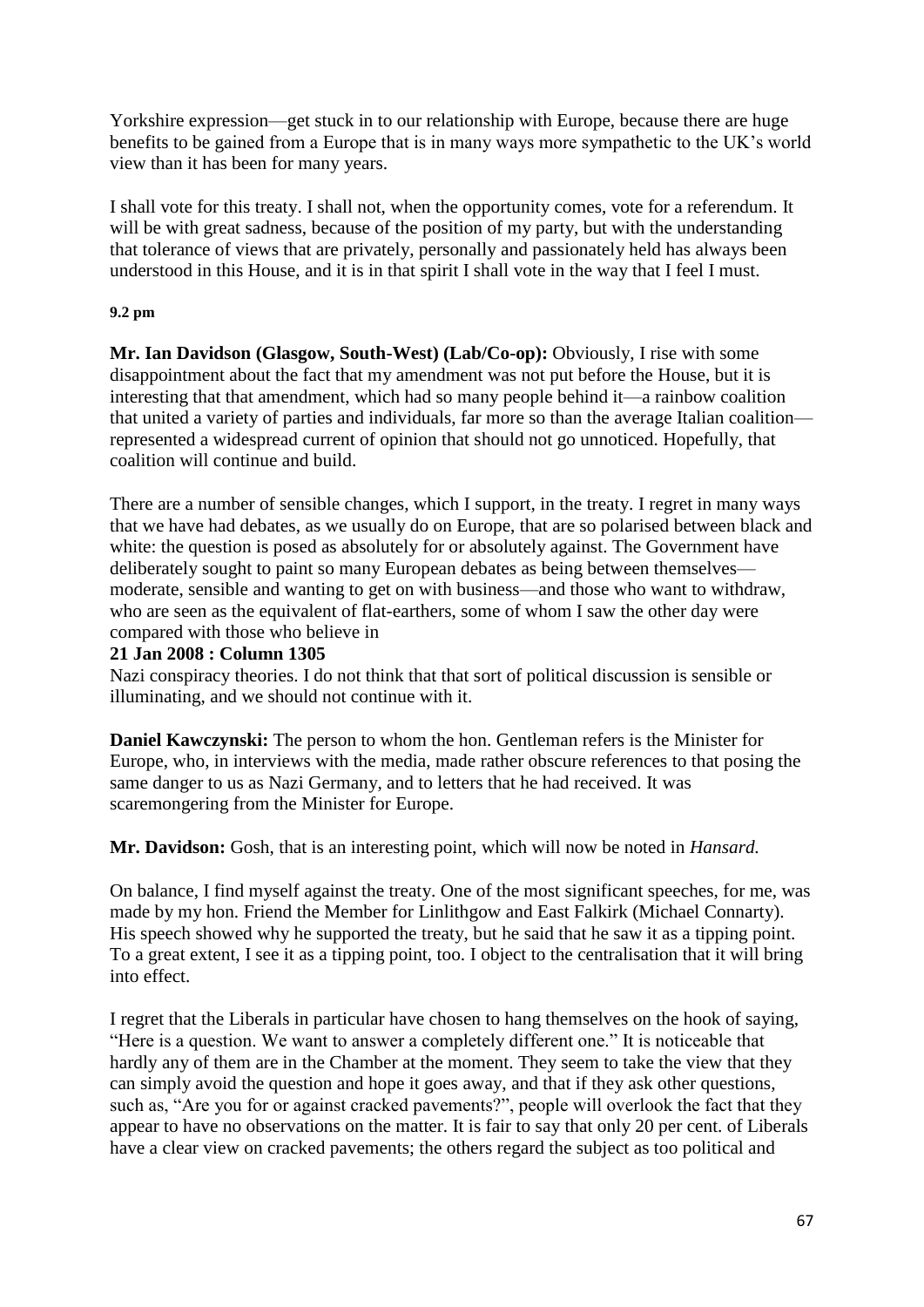would rather discuss whether buses should run on time. Even on that, as I understand it, the party is split.

There are questions about whether we should have a referendum that have not been answered. I am not necessarily obsessed by the question of referendums in all circumstances, but we promised to hold one. It was in our manifesto. It is unequivocally clear that we promised a referendum on these questions. The sole reason that we are not having a referendum in Britain is that the European political elite have learned from the lessons of France and Holland. They have learned that if they do not want people to give them the wrong answer, they should not ask them the question. Let us not forget that the Portuguese wanted a referendum, confident that there would be a yes vote. However, they were leaned on by Britain, France and some other European leaders not to have a referendum because it would cause embarrassment to this country in particular and would enhance the pressure for a referendum. For Britain to have pressed another country not to have a referendum because it might be embarrassing somewhat undermines the case that a referendum is not necessary.

I remember when those in my party had that long conversation with themselves and refused to listen to the public, and when many of those who are now ardent Blairites were ardent Bennites. I disagreed with the same people then as I do now. We had that conversation while ignoring the electorate. We are ignoring the electorate on this matter, to our grave danger. The circumstances are significant.

Let me return to the Liberals; I always enjoy doing so in these circumstances. Does anybody remember Nick Clegg? He used to be the Liberal spokesman on foreign affairs and moved a motion at the Liberal Democrat party conference in 2005 that said:

#### **21 Jan 2008 : Column 1306**

"Any proposals which involve significant change in the relationship between the Union, the member states and its citizens should be approved in Britain through a referendum<sup>"</sup>

*[ Interruption. ]* Yes, he did say that, and the motion was carried. I sometimes wonder what happened to that Nick Clegg, because he also—

**Mr. Deputy Speaker:** Order. It is customary in the House to refer to hon. Gentlemen by their constituencies, not by their names.

**Mr. Davidson:** I am sorry, Mr. Deputy Speaker, but I was not sure whether he was the same person. I should refer to him as the hon. Member for Sheffield, Hallam (Mr. Clegg). In an article in *The Guardian*, the hon. Gentleman referred to the Government being afraid to hold a referendum. He wrote:

"The real reason, of course, why the government does not want to hold a referendum is the fear that it may lose... It is the same fear that led Peter Hain to camouflage the constitution with comic inaccuracy as nothing more than a 'tidying up exercise'... Nothing will do more damage to the pro-European movement than giving room to the suspicion that we have something to hide, that we do not have the 'cojones' to carry our argument to the people".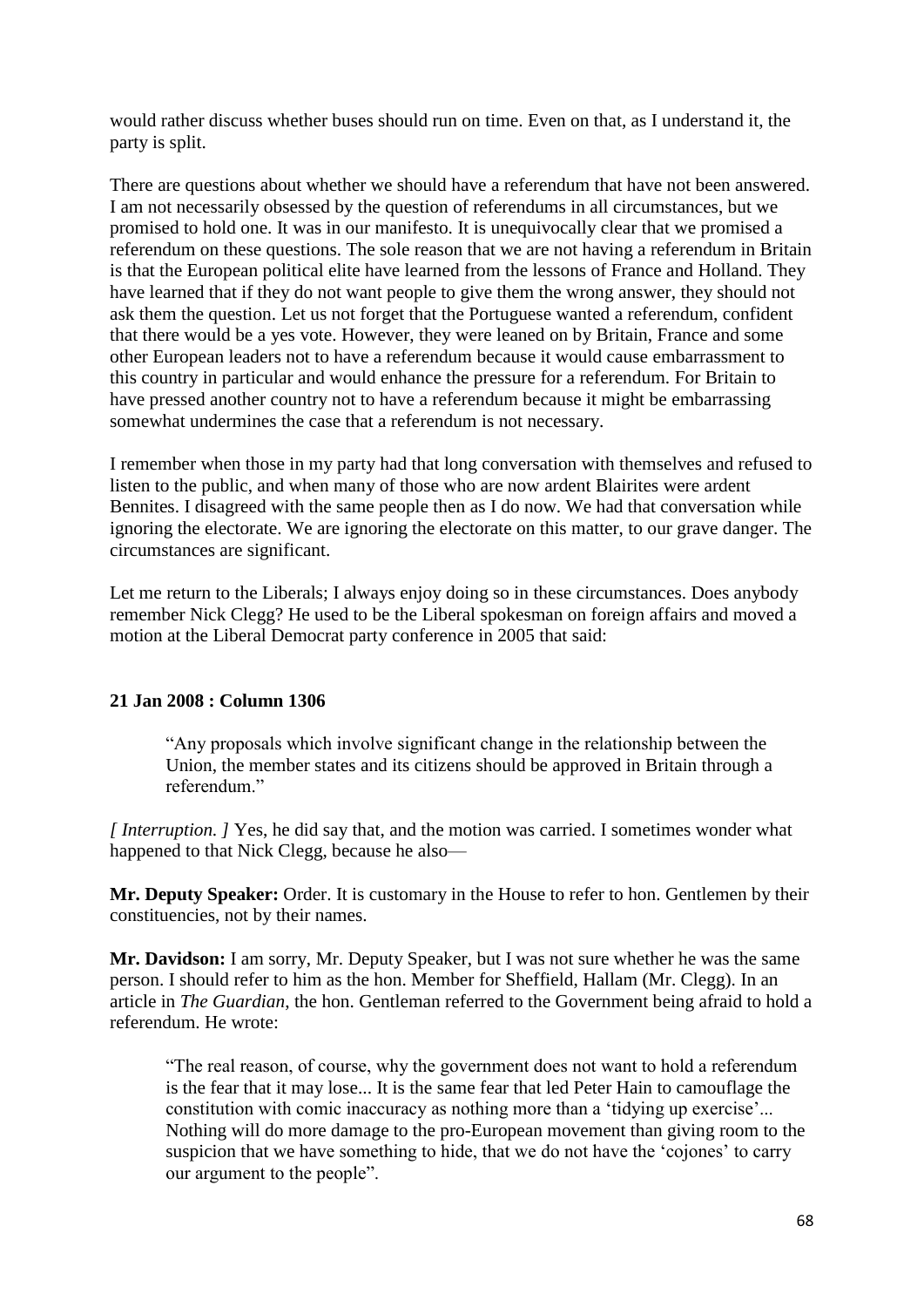I understand that "cojones" is Spanish for a rude word. That demonstrates to me that the Liberal Democrats can talk balls in many languages—and, indeed, frequently do so.

**Mr. Deputy Speaker:** Order. I will not ask the hon. Gentleman to withdraw his remarks, but he should remember that there is a difference between accepted parliamentary language and good taste.

**Mr. Davidson:** I will try to pronounce the word adequately next time. I am sure that many of my colleagues do not understand the original Spanish.

The Government clearly promised a referendum. The second element of our debate is whether the constitution and the treaty are the same. At 11 o'clock this morning, we were issued with the consolidated text of the EU treaties, as amended by the treaty of Lisbon. If it looks like a constitution, smells like a constitution and has the weight of a constitution, it is a constitution. The last line of the document states:

"Printed on paper containing 75 per cent. recycled content."

In my view, a greater percentage is recycled. Government efforts to present the treaty as entirely new are akin to fitting a new set of tyres on a car and claiming that it is a new car. We all know that it is the same thing all over again. The public know that, too, and denying it undermines my party and our credibility as elected politicians.

Although I find a lot to support in the treaty—I am especially happy about multi-speed Europe, asymmetrical progression and so on—I am not convinced that the Government's red lines will hold. The Government must prove that they will hold, because I fear that they will be undermined by an activist European Court of Justice.

I end with the point that the Government have prayed in aid several organisations, many of which receive money from the European Union, and should declare an interest. Oxfam said to me:

"Oxfam has no stance on whether or not the EU treaty is adopted or whether or not there should be a referendum—these issues are outside our competence and mandate."

# **21 Jan 2008 : Column 1307**

#### **9.12 pm**

**Mr. John Redwood (Wokingham) (Con):** If the motion is passed, it will be a bad day for trust in British politics and for those of us who want self-government and democracy in our country strengthened. Ministers insult the intelligence of not only the British people but Members of Parliament. It is obvious to anyone who reads the document that it is largely the old constitution. It is obvious to anyone outside the House that a Member who was elected in 2005 on a promise to hold a referendum on the proposals should vote tonight to do that.

I find it heroic to the point of being bizarre that many Labour and Liberal Democrat Members of Parliament, who were elected in 2005 on small majorities, want to be with the Government in tearing up their promise to the electors to grant them a referendum. It is especially bizarre given that the Conservative party is so much higher in the polls than it was in 2005 and their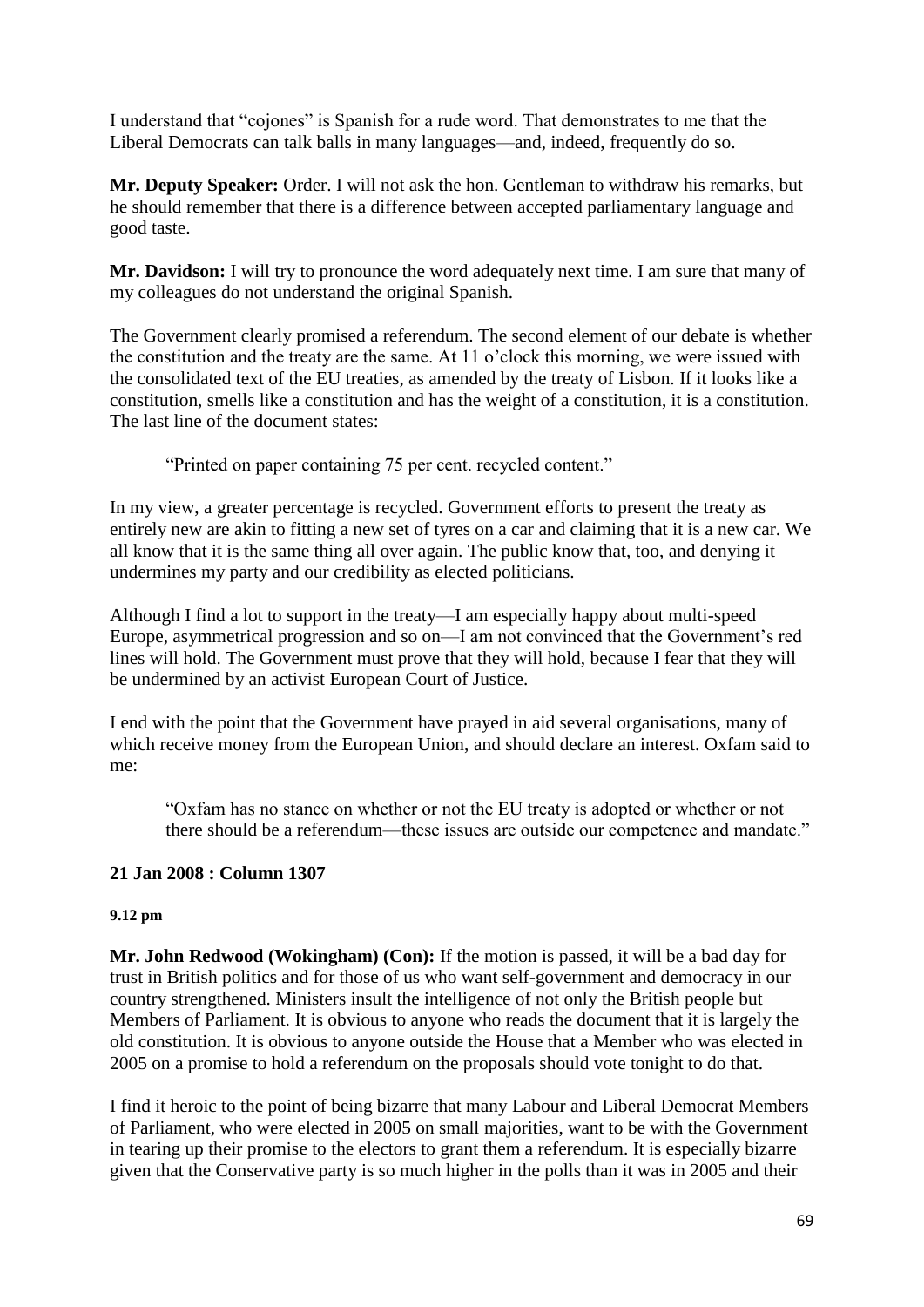parties are lower. It is bizarre, given that local content in elections is increasing rather than decreasing. It is odd, given that most Members of Parliament, when interviewed separately, agree with me that they need to do everything possible to build trust and confidence with electors because their party is so unpopular, that many should wish tonight to take action that implies that they intend to snub their electors and make it more likely that the 1,000, 2,000 or 3,000 electors whose support they need to retain will go another way in an election.

Ministers have forgotten, if they ever knew, that only one in five of all voters voted for the Government in 2005. They have forgotten that the Labour party polled even fewer votes in England than the Conservative party did in 2005, a year in which the Conservative party polled very badly. Ministers have forgotten that twice as many people decided not to vote at all in the 2005 general election as voted for the Government, because many of them had no trust in politics already. So how on earth can Ministers argue the indefensible tonight and tell their Back Benchers that it is for the good of their cause that they must snub the electors, tear up their promise and destroy what little trust remains in the Government by saying that there must be no referendum?

Looking at the situation from a party political point of view, my party welcomes the Government's position, because it makes it more likely that we will win those seats. However, as a democrat and as someone who believes that trust in politics desperately needs to be restored, I am unhappy to see both the Lib Dems and Labour in such a strange mode.

As someone who believes that we have already lost too many powers to govern ourselves in a democratic way through Parliament and this Chamber, I am worried to see 60 vetoes on major policy areas being tossed away by the draft proposal, and to see Ministers now accepting that foreign policy and criminal justice will become part of the EU proper in a way that, under the European Court of Justice, will gradually reduce and limit powers. I am also worried to see Ministers pretending that they have protected their so-called red lines, when they have retreated at every conceivable turn.

There was an easy way of preserving our right to self-government in crucial areas such as tax and benefits, foreign affairs and criminal justice, and that

#### **21 Jan 2008 : Column 1308**

was to keep the veto. It did not require great powers of oratory or persuasion, or the building of great coalitions. All that Ministers had to do on our behalf was to veto giving away the veto. It was terribly simple—they had the power, and they willingly and negligently decided to give it away. As a result, if the treaty goes through, our country cannot be sure that we will remain in charge of our own affairs even in those vital areas of foreign policy, criminal justice, and taxation and benefits or that we will be able do what the electorate wish us to do, by keeping our election promises.

The surrender of those powers will be another way in which trust in our politics will be undermined. Already people do not trust politicians in the House, because in so many cases we are unable to do what we say we will, as European laws and regulations prevent us. That will now happen on a much bigger waterfront if those powers are truly surrendered and the Bill goes through.

**Daniel Kawczynski:** Will my right hon. Friend give way?

**Mr. Redwood:** I will not, because other hon. Members wish to speak.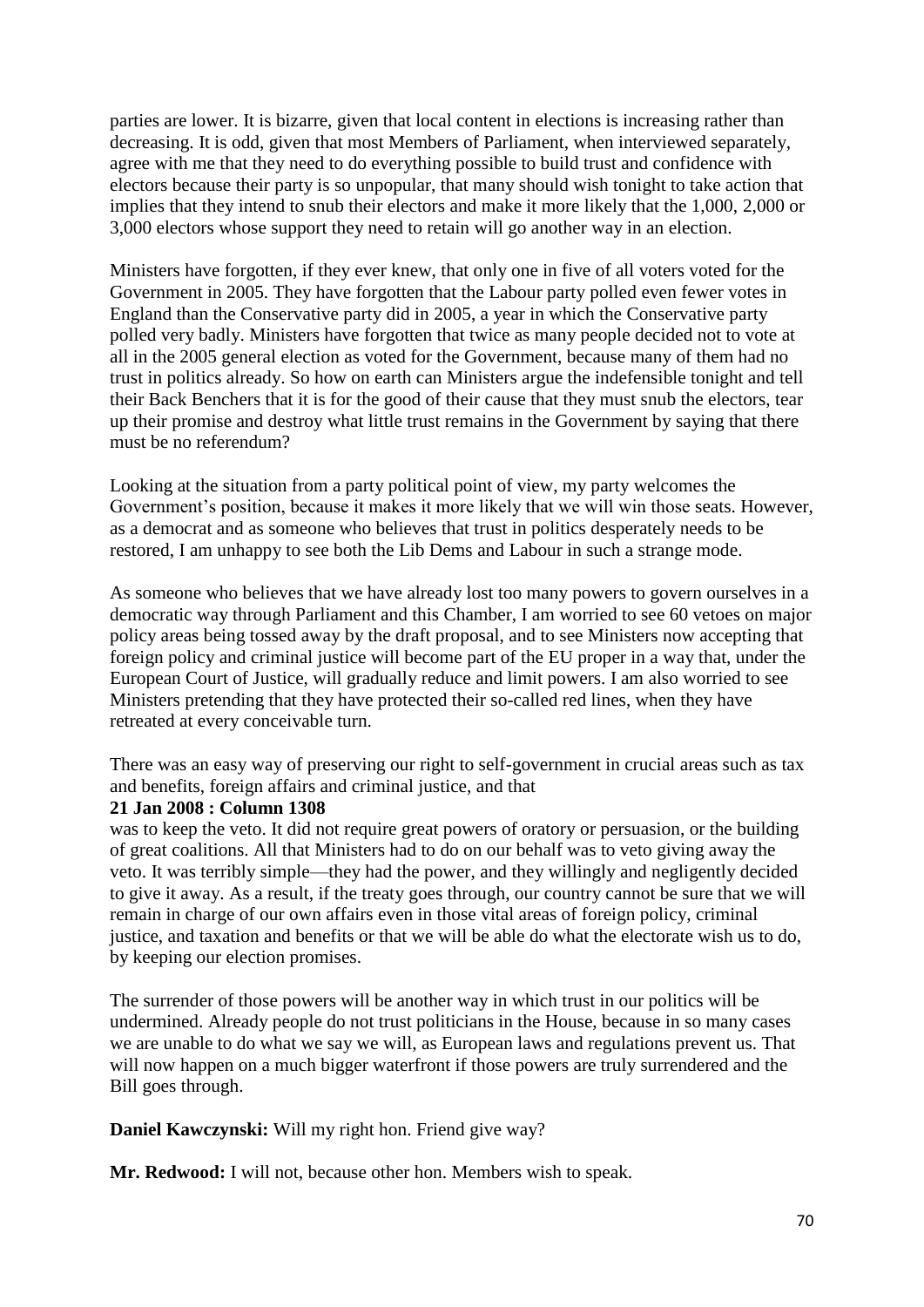I urge the House tonight not to surrender those powers but to strike a blow to restore trust in politics, and to show the public that we are prepared to stand up to an over-mighty Executive, who do damage to us but give in at every conceivable opportunity in Europe. That is what is destroying politics. We need to start restoring trust.

### **9.17 pm**

**Mr. Roger Godsiff (Birmingham, Sparkbrook and Small Heath) (Lab):** Like other right hon. and hon. Members, I supported the Labour party's 2005 manifesto commitment to have a referendum on the EU constitution. Some 240 clauses of the amended treaty are the same as the ones in the EU constitution. The 10 that are different relate to symbolic elements, as the Danish Prime Minister said.

I listened to what the Foreign Secretary and the Liberal Democrat spokesman said. I believe that the Foreign Secretary is an honourable man, but there are other honourable men and women who spoke on the issue after the treaty was agreed. Angela Merkel, the German Chancellor, said:

"The substance of the constitution is preserved. That is a fact."

Jose Zapatero, the Spanish Prime Minister, said:

"We have not let a single substantial point of the constitution treaty go...It is, without a doubt, much more than a treaty. This is a project of foundational character, a treaty for a new Europe."

Bertie Ahern, the Irish Prime Minister, said:

"90 per cent. of it is still there...these changes haven't made any dramatic change to the substance of what was agreed in 2004".

**Mr. John Hayes (South Holland and The Deepings) (Con):** Will the hon. Gentleman give way?

**Mr. Godsiff:** I hope the hon. Gentleman will forgive me, but time is pressing.

Astrid Thors, the Finnish Foreign Minister, said:

"There is nothing from the original institutional package that has been changed."

# **21 Jan 2008 : Column 1309**

I have said that I believe the Foreign Secretary is an honourable man. I also believe that the four other people whom I have mentioned are honourable. However, they cannot all be right. If the amending treaty is adopted, there will be a further transfer of power from Westminster to Brussels, as the Chairman of the European Scrutiny Committee—who is not here at the moment—has made clear. This will add to the half of UK legislation on business, charities and the voluntary sector that already originates in the European Union.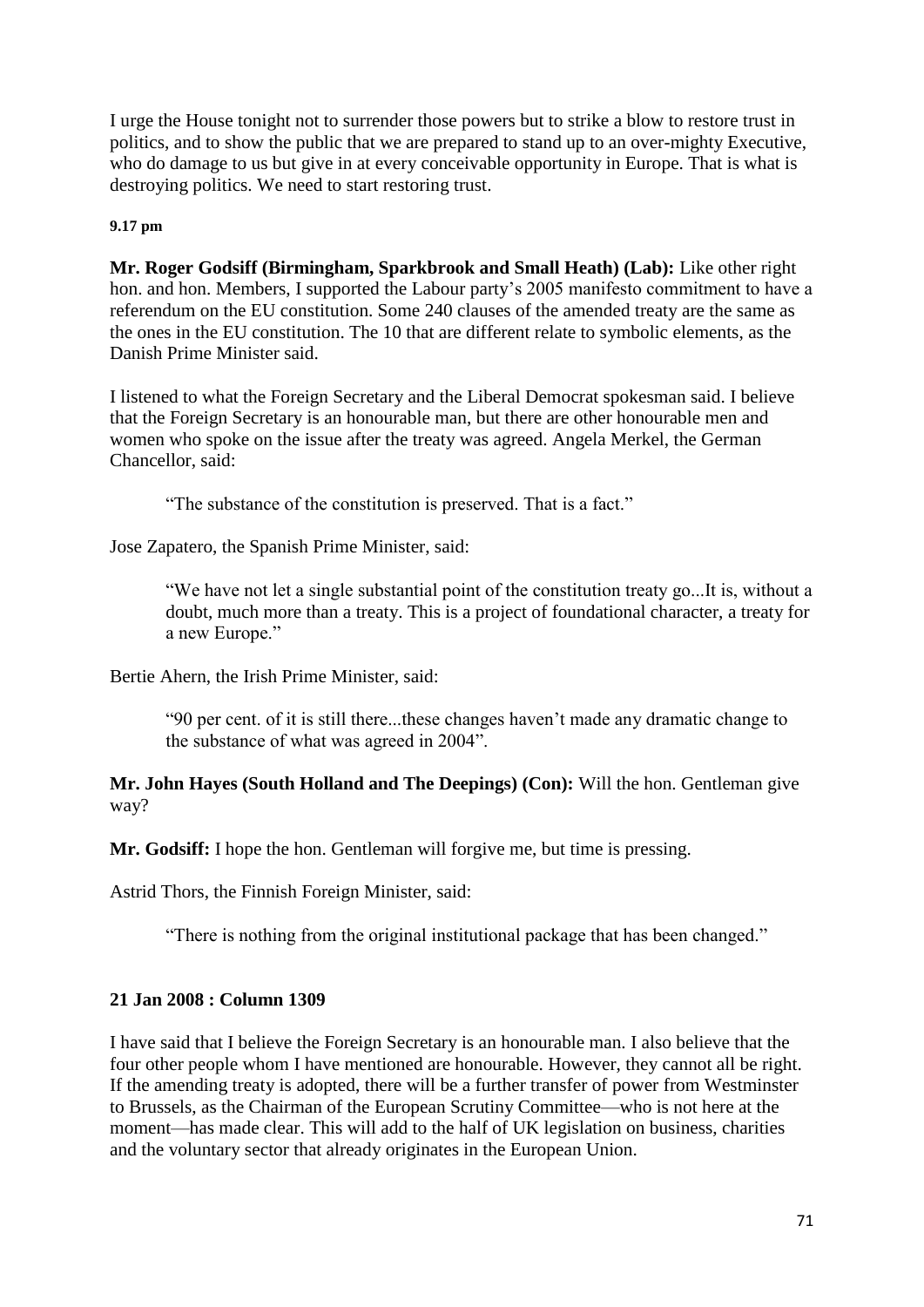**Mr. Redwood:** Does the hon. Gentleman accept that one of the problems is that more matters will come under the European Court of Justice? It is an activist Court that is always increasing the federal power, so many more things will be at risk, whatever Ministers might promise.

**Mr. Godsiff:** The right hon. Gentleman makes a good, valid point.

It has been suggested that, unless we adopt the amending treaty, the EU will be prevented from fighting climate change. However, it already has plenty of powers in areas such as environmental policy. The EU does not need a constitutional treaty to fight climate change. It simply needs to develop policies that work, and to have the political will to pursue them.

It is easy to label anyone who does not support the amending treaty as anti-European, and to say that referendums are somehow un-British. As my hon. Friend the Member for Birmingham, Edgbaston (Ms Stuart) has pointed out, however, Labour Governments have quite rightly held referendums in the past, including those on Welsh and Scottish devolution and, back in 1975, we had a referendum on whether the UK should remain a member of the Common Market. Furthermore, even staunch supporters in the media, such as *The Observer*, believe that there is justification for the people of this country giving a vote on this issue. In an editorial on 2 September last year, it said:

"The treaty is indeed a purely technical document. But it salvages the political heart of the constitution—streamlined voting, a strengthened European presidency and diplomatic service. So the symbols have been dropped, but the political charge continues apace. What legitimacy can it have without a public vote?"

Some supporters of the amending treaty try to make out that the changes in it are insignificant. On 25 June last year, in his last House of Commons comment on Europe, our former Prime Minister, Tony Blair, gave us one of his great one-line quotes. When referring to bringing together the staff of the Commission and the European Council, he said:

"Are we to have a referendum on an open-plan office?"—[ *Official Report*, 25 June 2007; Vol. 462, c. 26.]

That is a great quote, but if all this is about is an open-plan office, one wonders why his friend, Mr. Sarkozy, is promoting our former Prime Minister to be its manager, and why our former Prime Minister is alleged to be seriously considering such a prospect.

The argument about the future of Europe is not, in my opinion, about whether the United Kingdom stays in or leaves; it is about the sort of European Union we want. Do we want a federation—a united states of Europe? I do not believe that that would be in the long-term interests of the people of this country or of Europe. Or do we want a confederation of independent states working for common objectives?

# **21 Jan 2008 : Column 1310**

**Mr. Hayes:** The hon. Gentleman is making a persuasive case. Does he agree that the difference in this debate is not between those who believe in an intergovernmental Europe, as he and I do, and those who believe in sacrificing our freedoms to a European superstate? Rather, the difference is between those who want legitimacy expressed through the will of the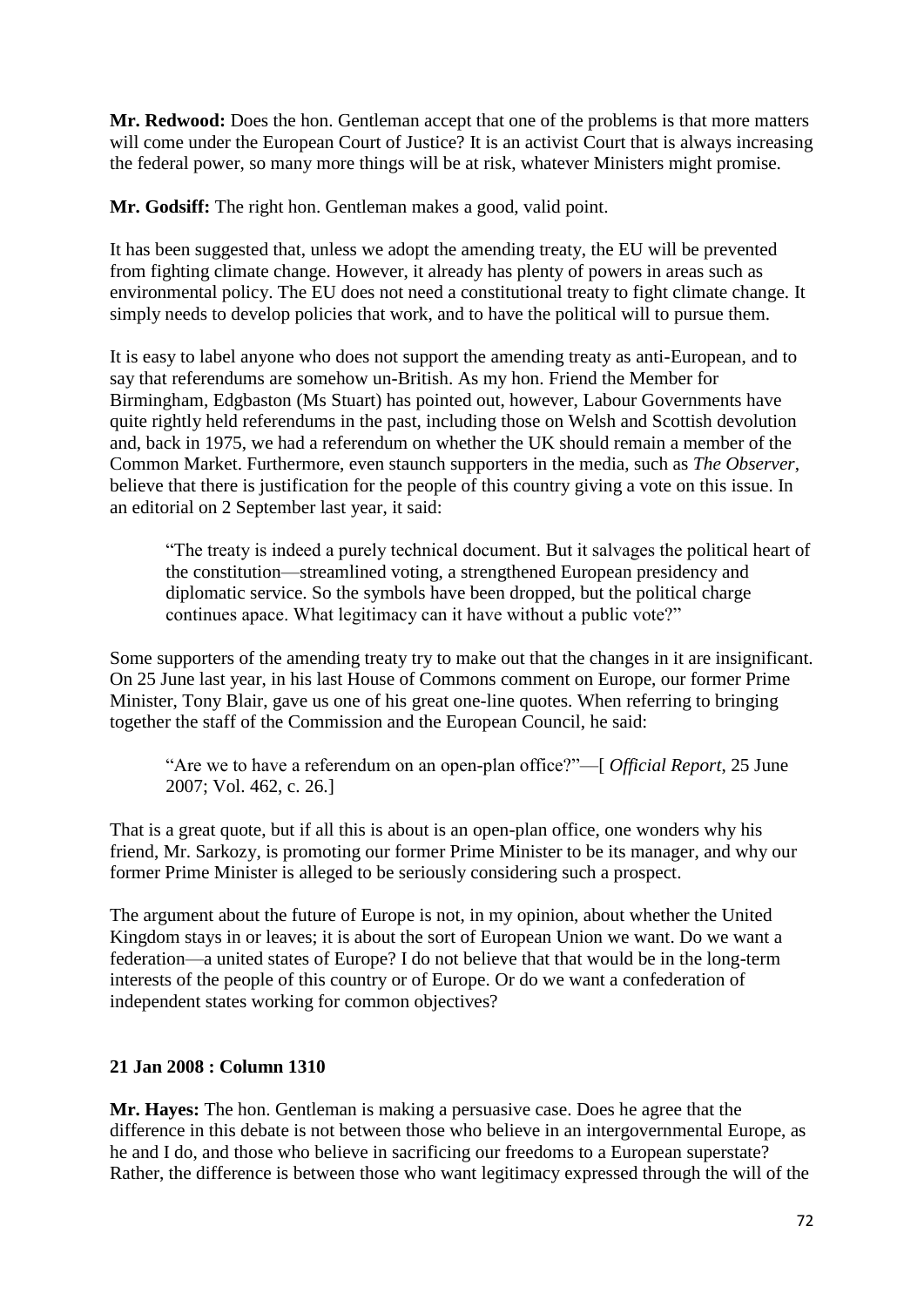people and those who are simply prepared to disregard that and, frankly, to be dishonest about the full ramifications of the treaty.

**Mr. Godsiff:** The hon. Gentleman makes his points powerfully and I shall make a further comment about that in a few moments.

What I want to see is a confederation, but I believe that the amending treaty as it stands is a further step towards a federation—a united states of Europe. However, let me make this point clear: if that is what the British people want, so be it. What I believe is very wrong is to deny the British people an opportunity to have their say. They were promised a referendum by all the major political parties at the last election and I regret to say that, without a commitment to that from those on the Front Bench tonight, I will not be able to support the Bill.

### **9.25 pm**

**Mr. Ian Taylor (Esher and Walton) (Con):** I have only a few minutes, so I will be brief. As I have never supported the concept of referendums, I am in no confusion about that issue. The matter before us tonight is not really about whether there should be a referendum, but whether the treaty is beneficial to the United Kingdom.

I was saddened by the Foreign Secretary's opening speech. It is not that he said anything with which I particularly disagreed; what saddened me was the tone he adopted, which echoed the tone of the Government's approach, who have sought to reassure people that somehow this awfully threatening issue can be defended by a series of red lines or other qualifications that the Government have proposed. The public out there are unsurprisingly confused when it comes to understanding why the treaty is a good thing. I shall vote for the treaty tonight, because I believe that it is a good thing, but I hope that the Minister for Europe will explain to others the treaty's benefits to our country and why it will help us to influence what is about to happen in Europe and to meet some of the challenges ahead better than would be the case without it.

That brings me to the brilliant speech by my right hon. Friend the Member for Richmond, Yorks (Mr. Hague), whose eloquence almost tempted me to agree with him. But then I suddenly thought that a brilliant speech before the House does not enable us as a party to influence the very leaders of other countries whom we will need to have on our side if we want to make the changes we desire to the character of the European Union. That is the fundamental weakness of my own party's position—it wants to be in Europe, but it really does not like it and it tells others that it does not like it. We are then rather surprised that others do not want to do what we want to do in the European Union.

This treaty provides several key developments. It is a shame that the EU is not more united on foreign policy,

# **21 Jan 2008 : Column 1311**

so if the treaty persists in allowing that to happen, it is all to the good. Given the problems we face in dealing with Russia at the moment, we need more rather than less unity. It is also important to address energy issues, so if the treaty enables us to do so, that, too, is a good thing. Speaking as a former Minister who did business at several Council meetings, qualified majority voting is, by and large, a good thing because it overcomes the opposition of any one member country.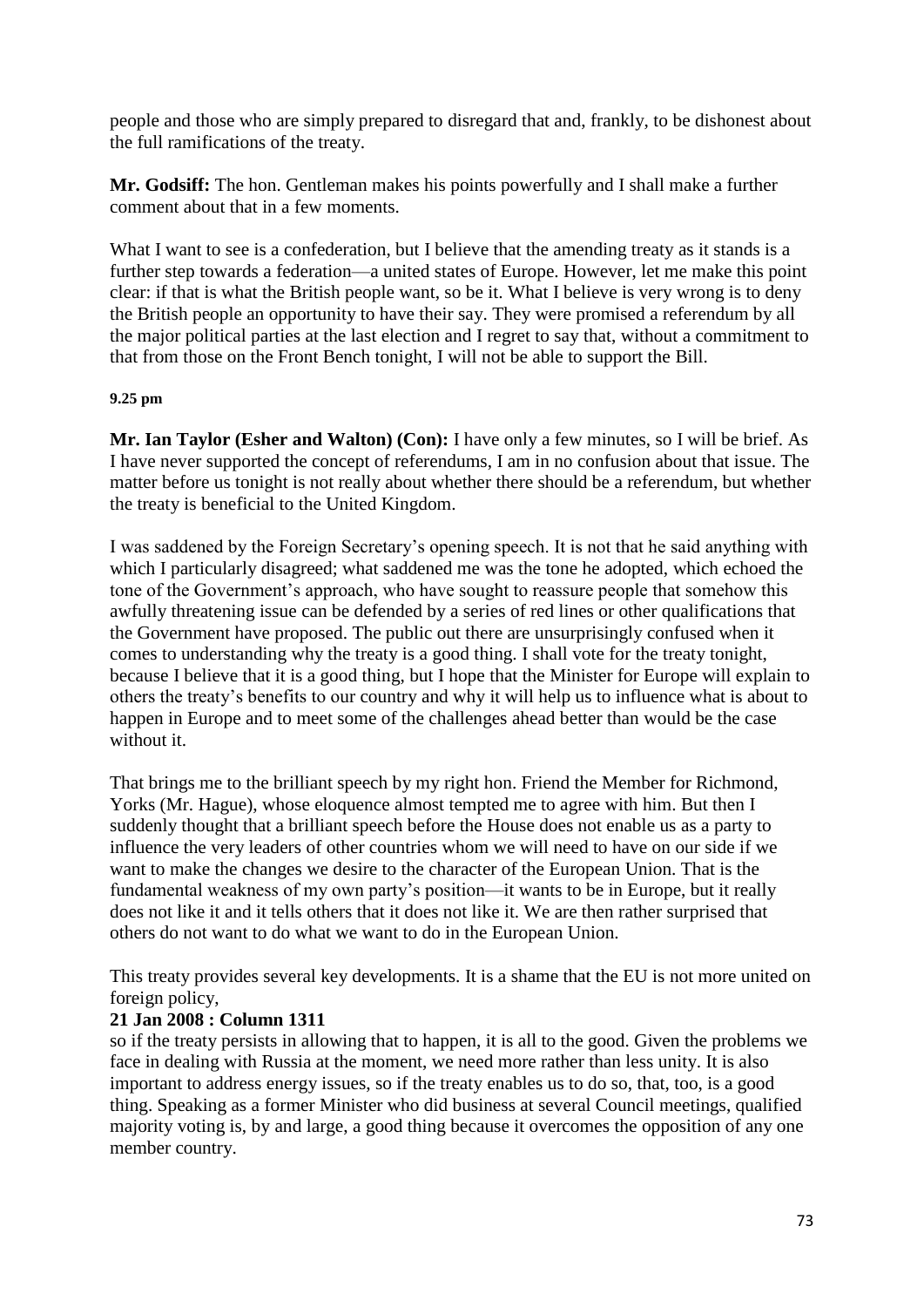Will the Minister for Europe please address some of those advantages so that the British people understand that if one wants to stay in the EU, one must make it work much more effectively? It is of no benefit to the EU that there is a weak Commission, and a weak Commission is likely to persist if, as further enlargement takes place, measures to introduce a leaner version—for example, the treaty would reduce the number of commissioners to 18 are not introduced. It is vital that we have someone in the EU who can represent the decisions that the nation states have made, so it is good to appoint a President for that purpose. It is very important to have greater consistency in foreign policy, particularly in the middle east, so if the EU nations have agreed on a policy, we need someone to represent those nations.

In my view, the British public have not even begun to understand that this treaty brings benefits to the UK and enables the UK better to express itself. What we must do now is ensure that the leaders of other countries realise that our vision of Europe, as one that is more liberal, more open and more interested in global trade and global environmental questions, is worth taking a lead on. In order to take a lead, however, we must convince those countries that we believe in the institutions created in the European Union. I will support the Government tonight, but I hope that they will subsequently be more enthusiastic about the tasks ahead.

#### **9.29 pm**

**Mr. Mark Francois (Rayleigh) (Con):** This has been a lively and at times passionate debate, in which we have had, I think, 22 speeches from both sides of the House, as well as a number of interventions, ranging in style from that of my right hon. Friend the Member for Wells (Mr. Heathcoat-Amory) to that of the future bishop of Rhondda, who is unfortunately no longer with us and conducting evening prayers. I am also interested to see that we have just been joined by the Prime Minister's right-hand man, Mr. Ed Cojones, who can pass back to the Prime Minister our disappointment that he is not here to vote on these matters tonight.

The greatest contrast, however, was between the two opening speeches. Without wishing to be malicious to the Foreign Secretary, anybody watching the debate from outside would most certainly have concluded that my right hon. Friend the Member for Richmond, Yorks (Mr. Hague) should be speaking for Britain on the world stage.

Tonight, the House is being asked to begin the ratification of a treaty that hands over major powers from this place to the European Union, and that is, in

#### **21 Jan 2008 : Column 1312**

effect, the old European constitution under another name. To escape their solemn manifesto commitment of a referendum, the Government must subscribe to the fiction that the two documents are really different, a position described by *The Economist* as "a farce".

**Mr. Hendrick:** Will the hon. Gentleman give way?

#### **Mr. Francois:** In a moment.

Just in case any Members of the House have not had the opportunity to read through all 291 pages of the English version of the Lisbon treaty, let me summarise briefly how that has been achieved.

Article 1 of the Lisbon treaty carries forward large elements of the constitution and inserts them directly into the treaty of Maastricht. Article 2 of the Lisbon treaty does exactly the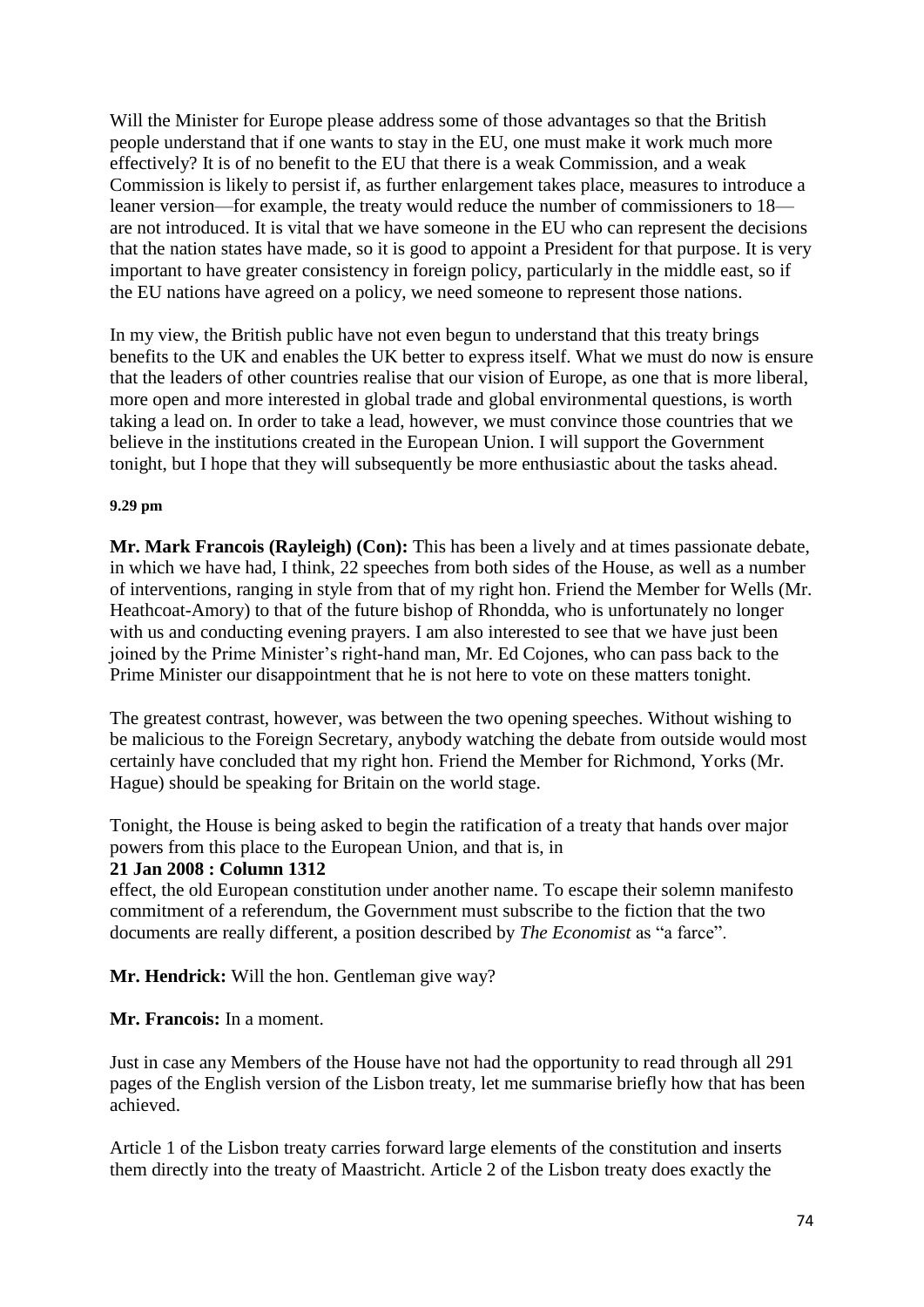same for the other remaining key powers in the constitution by inserting them into a renamed treaty of Rome. The format might have been modified, but the substance is almost exactly the same. That is why the Labour-led European Scrutiny Committee, whose Chairman made a powerful contribution this evening, conducted a detailed comparison of the two texts and concluded that they are "substantially equivalent", and that to argue otherwise is "misleading".

Only this weekend, another Labour-led Committee, the Foreign Affairs Committee, which also undertook a detailed examination of the foreign policy aspects of the two documents, concluded:

"There is no material difference between the provisions on foreign policy in the Constitutional Treaty which the Government made subject to approval in a referendum and those in the Lisbon treaty on which a referendum is being denied."

I will now give way to the hon. Member for Preston (Mr. Hendrick), who also promised electors in his constituency a referendum on the constitution.

**Mr. Hendrick:** I promised a referendum on a constitutional treaty, not on an amending treaty. In my contribution, I gave a long list of differences between the two treaties. As for what is substantively the same, if the hon. Gentleman means the replacement in the previous constitution of "ecu" with "euro" and "European Community" with "European Union", what is the big deal?

**Mr. Francois:** I shall come on to demonstrate further that the two treaties are effectively the same. I thank the hon. Gentleman for his stunning input to the debate.

Despite the two Labour-led Committees—

# **Mike Gapes** *rose—*

**Mr. Francois:** I see that the Chairman of the Foreign Affairs Committee wants to intervene, but he will have to bear with me for a moment.

Despite those two Labour-led Committees concluding that the two documents are effectively the same, the Government still plough on regardless, arrogantly denying the people of this country the referendum that they solemnly promised in the first place. I now give way to the Chairman of the Foreign Affairs Committee.

**Mike Gapes:** The hon. Gentleman has referred to what he described as the Labour-led Foreign Affairs Committee, and has quoted part of our extensive

### **21 Jan 2008 : Column 1313**

report published yesterday. May I also refer him to the decisions that were taken in producing that report—one by nine votes to two and the other by eight votes to three—to reject a referendum on the treaty?

**Mr. Francois:** I refer the hon. Gentleman to his own report, which discusses elements of the document and says that one foreign policy aspect

"is unlikely to be beneficial to the UK's position in the EU."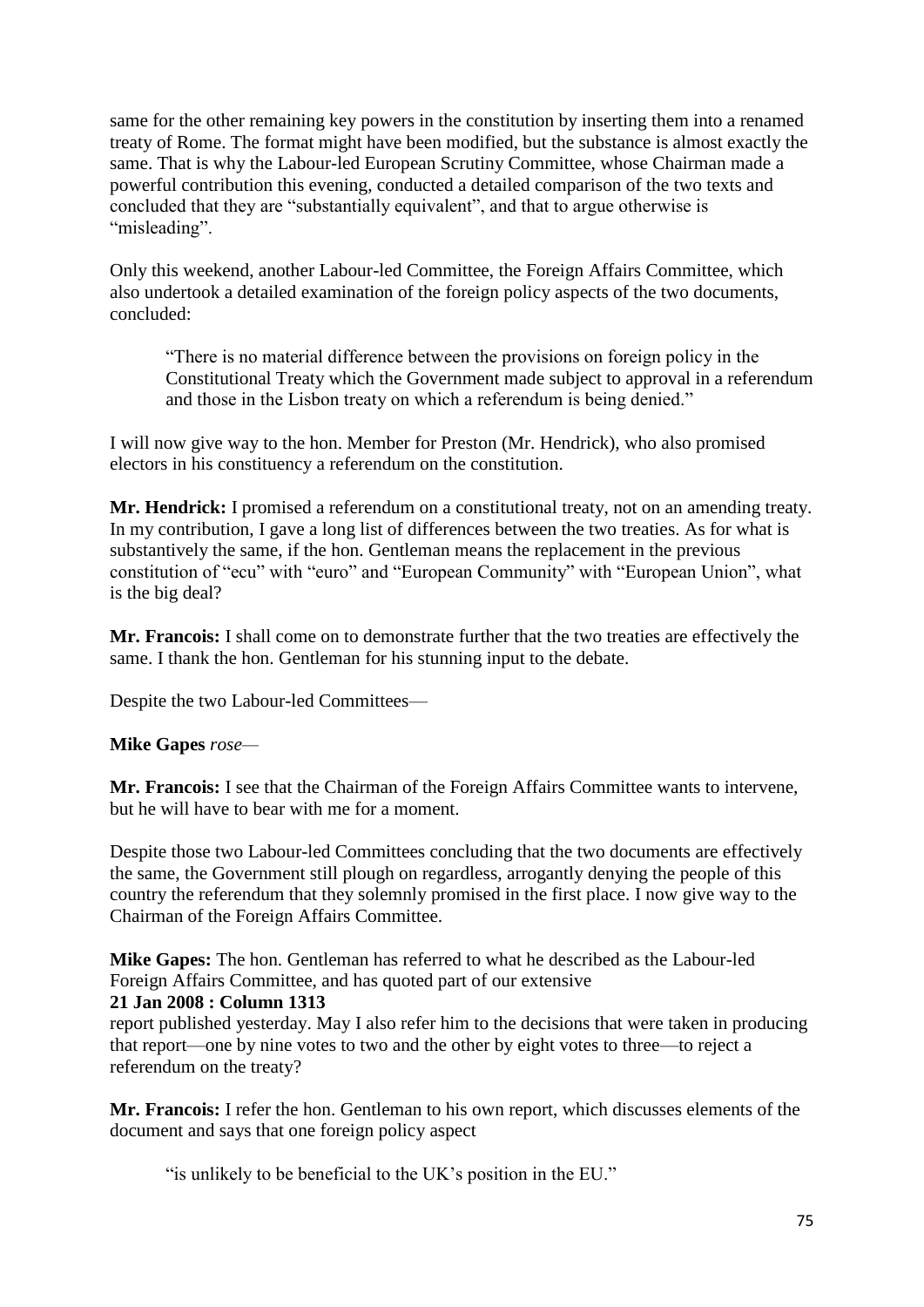It then says

"We recommend that the Government should publicly acknowledge the significance of the foreign policy aspects of the Lisbon Treaty."

Those are not my words; they are the words of the hon. Gentleman's report.

The Foreign Secretary has a problem. A whole range of other European Union leaders have an inconvenient tendency to tell their own electorates just how similar the two documents are. Bertie Ahern, the Irish Prime Minister, said that they were 90 per cent. the same. The Spanish Foreign Minister said that they were 98 per cent. the same. The Spanish Prime Minister literally went one better, and said that they were 99 per cent. the same. Valery Giscard d'Estaing—back in November, before someone whispered in his ear—told the "Today" programme that when the two were compared,

"it's just another presentation and combination of presentations but the text is word to word the same one."

Even within the Labour pantheon back home, the cracks are beginning to open wider. Bob Crow— *[Laughter.]*

**Mike Gapes:** Bob Crow!

**Mr. Francois:** A trade union leader— *[Laughter.]* Hang on. A trade union leader, who is not exactly a regular dining companion of my hon. Friend the Member for Stone (Mr. Cash), said:

"The only thing that has changed is removing the word constitution and references to the flag and anthem, which will clearly remain in place anyway. If our new listening Government does not give us a vote, its credibility will be in tatters."

Lord Jones of Birmingham, in an example of typical plain speaking, revealed the truth when he said simply:

"This is a con to call this a Treaty. It's not, it's exactly the same, it is a constitution".

Even the Prime Minister, who seeks to dragoon his Back Benchers through the Lobby tonight in favour of this treaty—although, because it is Lisbon, he of course will not be here—knows full well that this is the constitution by another name. In fact he has referred to it as such on several occasions, even in the company of Bertie Ahern, who is granting the Irish people the say that the people of Britain are being denied.

**Daniel Kawczynski:** Will my hon. Friend give way?

**Mr. Francois:** Very briefly.

**Daniel Kawczynski:** My hon. Friend mentioned Bob Crow. He will be aware that the TUC has passed resolutions in favour of a referendum on this issue. Labour Members are betraying the TUC through their stance tonight.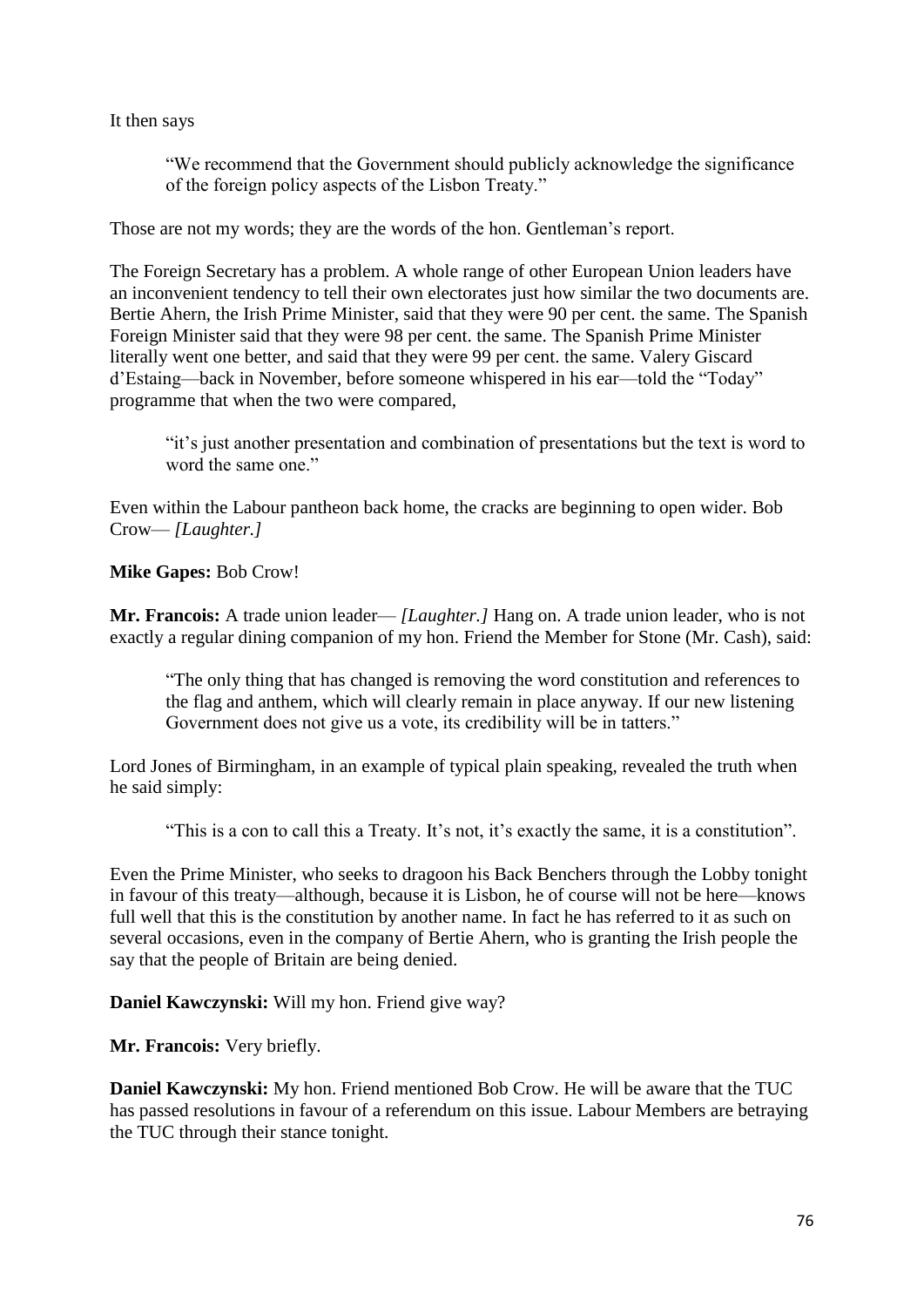### **21 Jan 2008 : Column 1314**

**Mr. Francois:** My hon. Friend has pre-empted me. I will come to the trade unions in a moment.

The Government have comprehensively lost the argument that the two documents are different. Hardly anyone in the media and less than 10 per cent. of the public believe them on that point. It is, to coin a phrase, patently obvious that the emperor has no clothes, but still the Government have to maintain this desperate pretence; and, crucially, they are asking every member of the House to suspend all independent judgment and become complicit in the deception tonight.

Under pressure, the Government fall back upon their supposed red lines—which in any case are almost exactly the same as they were in 2005, when we were promised a referendum. However, the European Scrutiny Committee, in two detailed reports, examined the Government's red lines and found them wanting. The Committee's Labour Chairman, the hon. Member for Linlithgow and East Falkirk (Michael Connarty), told the BBC's "Today" programme that they would "leak like a sieve"—and that at the end of an examination that took some two months.

Not only do the red lines fail to protect our sovereignty; as clause 6 shows, the treaty carries forward from the original constitution the new so-called "simplified revision procedure". That is the "ratchet clause", which means that in future individual vetoes could be surrendered for ever after a brief debate on a simple House of Commons motion. If the Bill is passed tonight, we will table amendments in Committee to strengthen the protection, so that no veto can be given up under the auspices of the Bill itself without primary legislation being required.

The Government's reaction to all this amounts to crude scare tactics. In the weekend press, the Foreign Secretary described opposition to the treaty as an "extreme position", but the people of France and the Netherlands voted against the constitution in 2005, and no one called them "extreme" as a result. As the polls consistently show that three quarters of the British people want a referendum on this treaty, is the Foreign Secretary calling three quarters of our electorate extreme? If he is, his colleagues in marginal constituencies might not thank him for that judgment.

The trade unions, which voted overwhelmingly for a referendum on the Lisbon treaty at the TUC conference last autumn, might well not thank him either. Let me read out the words of Paul Kenny, the general secretary of the GMB, who proposed the motion. He said:

"The GMB is not an anti-European union. The GMB is not an anti-Labour union...If there is disenchantment with Europe, blame the lack of political vision of MPs but don't blame the trade unions for reminding politicians of their promises to the British people".

That motion was carried overwhelmingly.

Labour's manifesto for the 2005 general election was clear about the constitution. It said: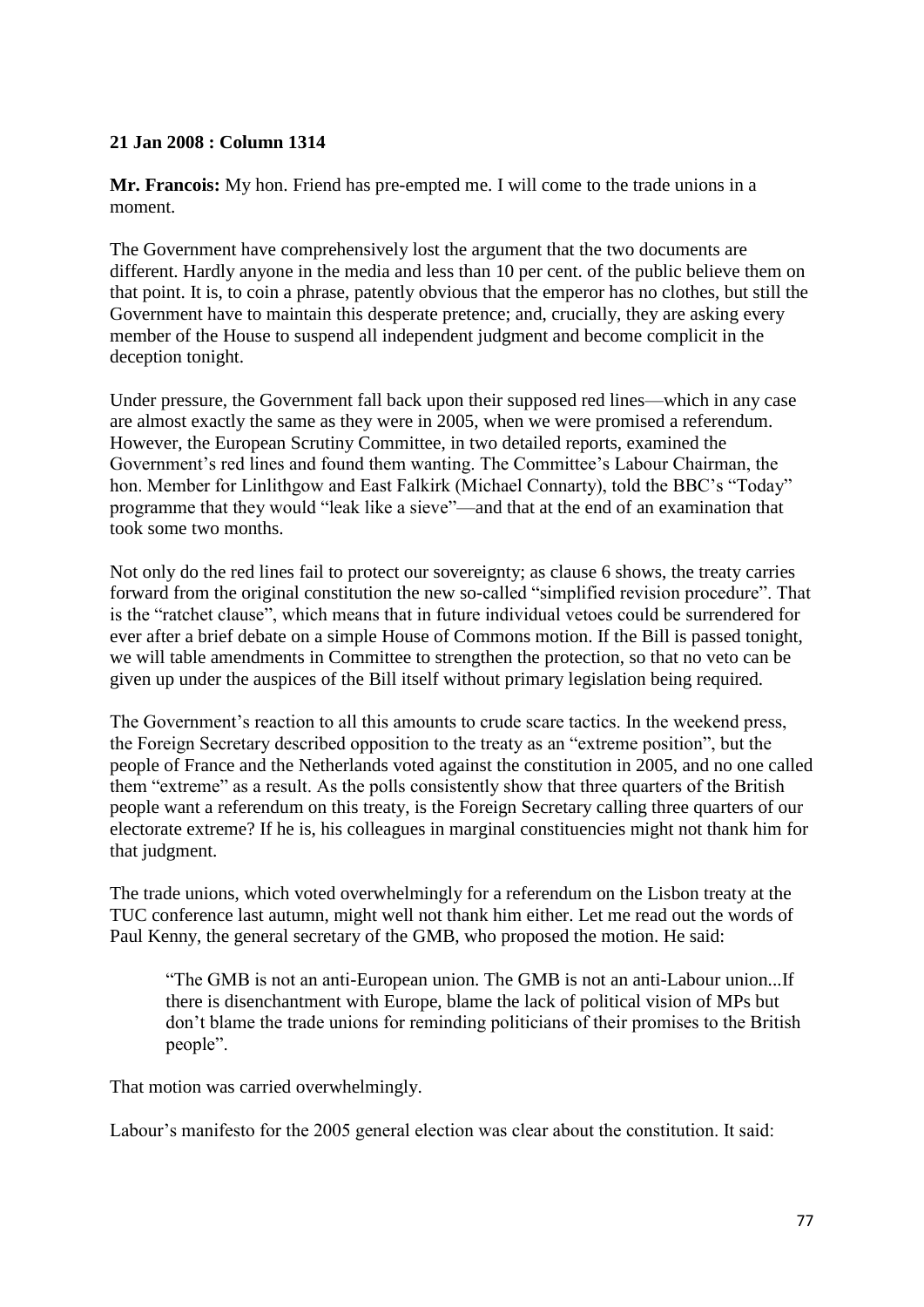"We will put it to the British people in a referendum and campaign wholeheartedly for a yes vote".

The Prime Minister said just before taking office that he regarded honouring that manifesto as "a matter of trust" with the British people. Given that, how can any Labour MP who votes to give this Bill a Second Reading go back to their electorate—or, indeed, their constituency Labour party—and look people squarely

### **21 Jan 2008 : Column 1315**

in the eye when they will have betrayed the manifesto on which they were originally elected to this House?

The Government's wriggling on this issue has been matched only by that of the Liberal Democrats, whose Members are present in force tonight—all three of them. Their 2005 manifesto commitment was equally clear. It stated:

"We are clear in our support for the EU constitution, which we believe is in Britain's interest—but ratification must be subject to a referendum of the British people".

Liberal Democrat support for such a referendum goes back even further than that, however. As my right hon. Friend the Member for Richmond, Yorks pointed out, when the new leader of the Liberal Democrats—whom I congratulate on his forthcoming promotion to the Privy Council—was still an MEP he wrote an article for *The Guardian* in which he argued forcefully for a referendum on the EU constitution. He said—and I hope I get the pronunciation right—that:

"Nothing will do more damage to the pro-European movement than giving room to the suspicion that we have something to hide, that we do not have the 'cojones' to carry our argument to the people."

I am afraid that the Liberal Democrat spokesman this evening was rather confused. At one point, he argued that what we needed was an in-out referendum on Europe, and then, a few minutes later, he said we could not have a referendum on the EU constitution—on the Lisbon treaty—because he claimed that that would represent, effectively, an in-out referendum on Europe. That was the argument he put to the House. I say to him and his colleagues, when the Division bell rings in a few minutes' time, let us see exactly what cojones the Liberal Democrats have and which Lobby they go through.

That brings me to one further argument against giving the Bill a Second Reading. Leaving aside all the technicalities of the treaty—the ratchet clause, the red lines, the collapse of the third pillar—every Member knows from their postbag that, despite the work we all put in every week, support for politics and politicians is diminishing. Will voting for this Bill improve that situation or make it worse? Will it bolster or weaken our authority as an institution in the eyes of an increasingly sceptical public if we surrender even more of our remaining powers without public consent and on the basis of a con that is plain for all to see? Even if the Government were somehow to force the Bill through the Commons on a three-line Whip, I believe the best they can hope for is a pyrrhic victory. They might regard that as a short-term advance, but it could turn out to be something of a strategic defeat in respect of the long-term attitude of the British people towards the European Union; and because of the way it had been done, it could only serve to undermine the credibility of the House in the eyes of the people who sent us here.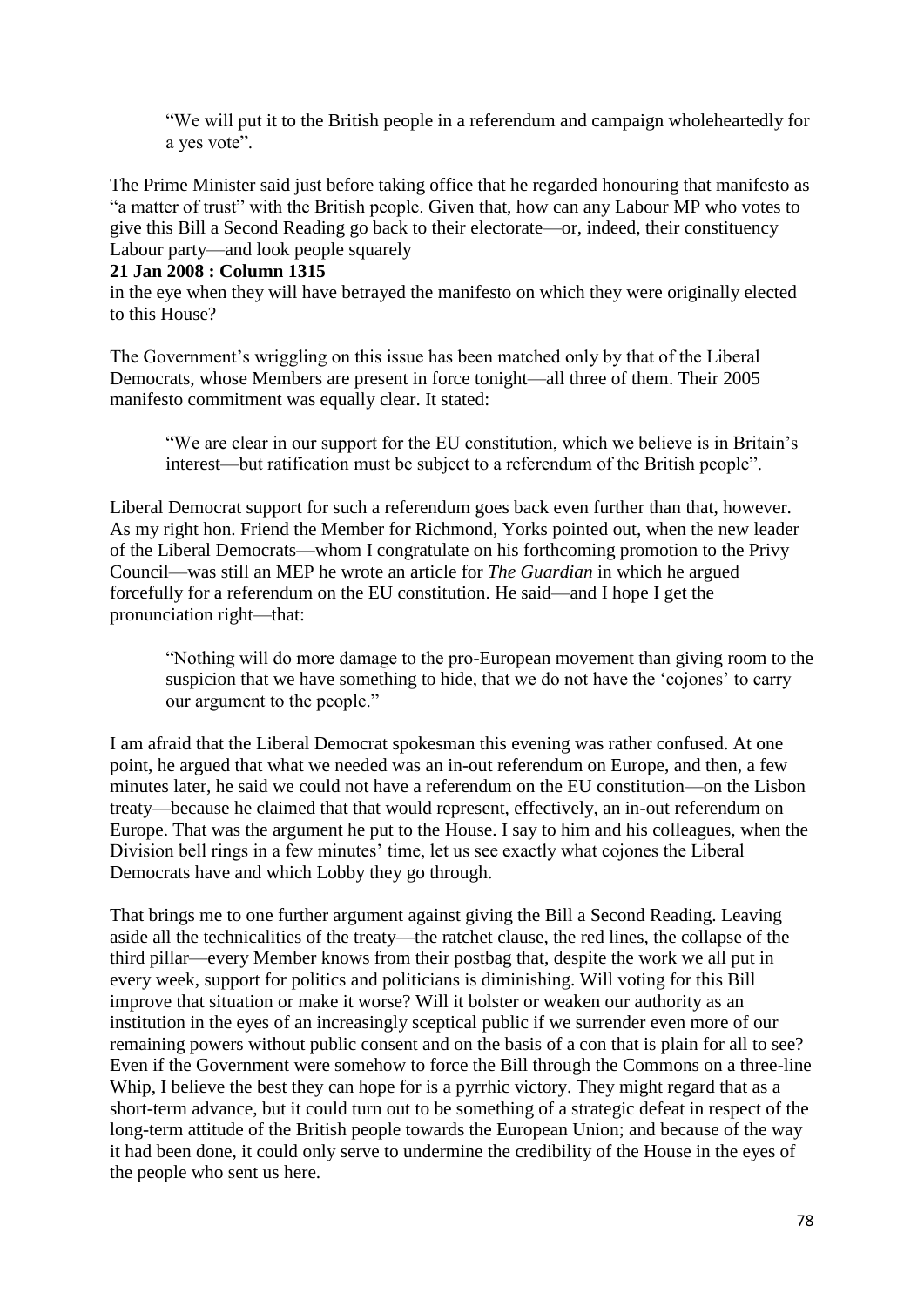Every Member is ultimately accountable to their electors for how they cast their vote. We shall ensure that voters in every Labour and Liberal Democrat constituency are made well aware of how their Member votes on this treaty. Members on both sides of the House should consider that the Government have completely failed to convince the media and the British

#### **21 Jan 2008 : Column 1316**

people that this treaty is anything other than the constitution under another name—they have also failed to convince the majority of Labour Back Benchers deep down in their heart of hearts.

We are the guardians of the people's liberties *—[Laughter.]* Labour Members may laugh, but we are. The powers vested in this House belong ultimately to the people. In a sense, they are not ours to give away—certainly not without a democratic mandate and definitely not on the basis of a false premise. Let us reject this Bill and defend the interests of the British people, unless and until they are allowed to decide the matter.

### **9.45 pm**

**The Minister for Europe (Mr. Jim Murphy):** Today's proceedings have been the start of a long debate. I am looking forward to spending more time with the hon. Member for Rayleigh (Mr. Francois) than with my wife, although that enthusiasm was dimmed when he quoted Bob Crow at me. The day when this Government take policy advice from Bob Crow is the day when we are unquestionably destined for opposition. The evening when the hon. Gentleman cites Bob Crow as a policy adviser is the evening when he confirms that his party is destined to stay in opposition.

We have listened to almost two dozen speakers. We heard different views from different sides of the House. We heard contributions from the eminent Chairmen of the European Scrutiny Committee and the Select Committee on Foreign Affairs, my hon. Friends the Members for Linlithgow and East Falkirk (Michael Connarty) and for Ilford, South (Mike Gapes). Both Chairmen eloquently and in detail explained to the House yet again that both those Committees rejected the proposition that the reform treaty should be put to a referendum of this country—that is clear indeed.

The analysis underpinning so many of this evening's speeches is that the world is changing, and continues to change, at an incredible pace, and that Europe has changed for ever. Across the world the pace of economic, cultural and political globalisation is unsurpassed in our history. In Europe, we are no longer a front line in the old balance of power politics. We celebrated the collapse of the Berlin wall, whose destruction helped to build a stronger Europe.

The treaty, which we will discuss for the weeks ahead, reflects the fact that Europe's structures have not kept pace with that global and European transformation. Britain joined a European Community of six members. Europe's rules were subsequently adjusted to take account of a membership of 10, then 12 and then 17 member states, but they are inadequate for a European Union of 27 countries. This treaty makes some sensible improvements.

**Mr. Redwood:** The one thing that we are told is different about the treaty as opposed to the constitution is that the flag and the anthem have been dropped. Can the Minister promise us that we will no longer see the flag and hear the anthem?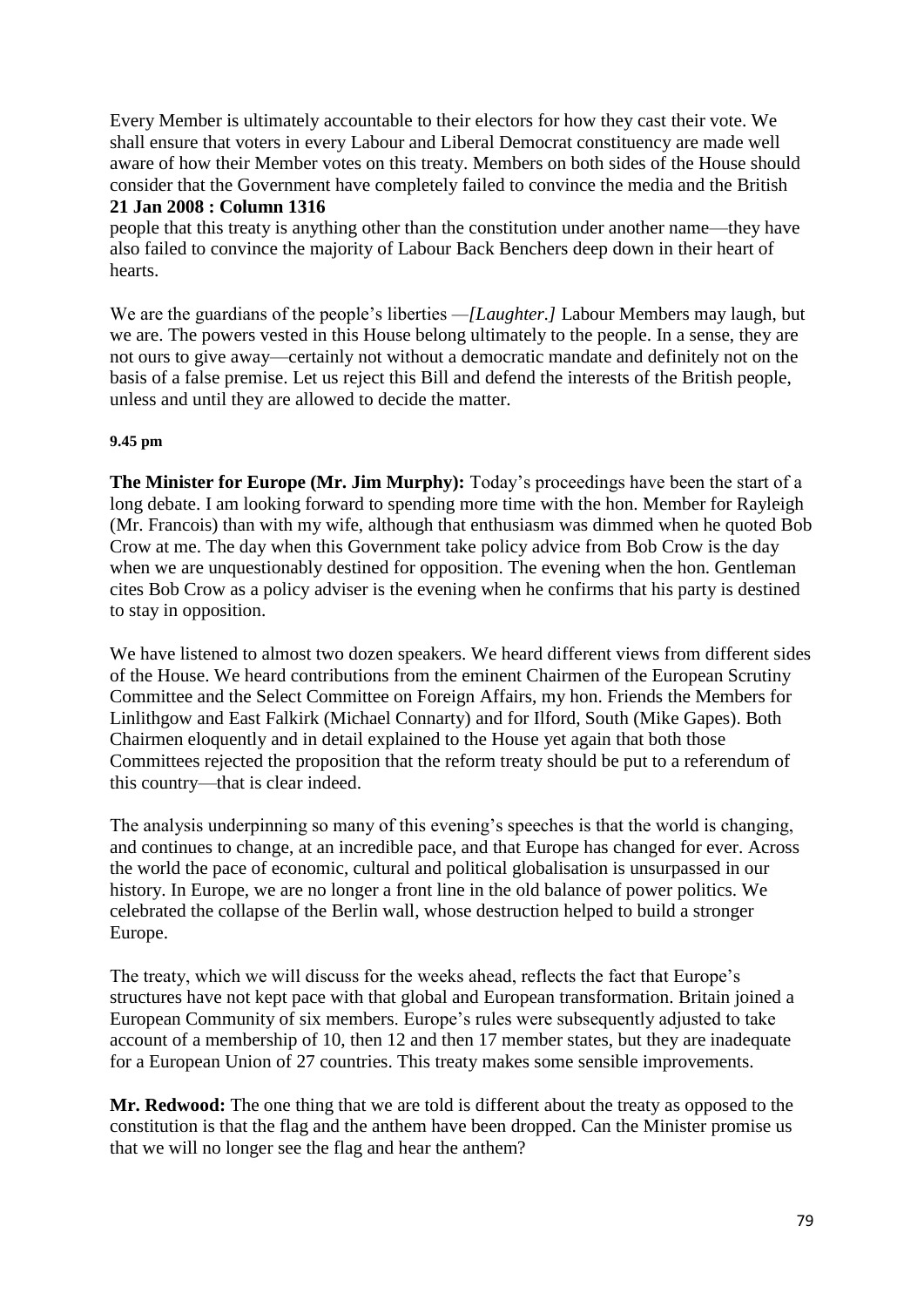**Mr. Murphy:** The right hon. Gentleman had his opportunity earlier this evening, when he forgot to explain to the House that he voted against a referendum on the Maastricht treaty and that he said

# **21 Jan 2008 : Column 1317**

from those Benches that the Amsterdam treaty would abolish Britain. Britain is still with us. He was wrong then, he is wrong now and he will be wrong again.

# **Mr. Hands** *rose—*

**Mr. Murphy:** I wish to make a bit of progress. The treaty makes some sensible improvements, such as bringing an end to the diplomatic merry-go-round of the rotating presidency. It is ludicrous that Europe changes its leadership in that way, whereby every 26 weeks a new leadership is appointed. No effective organisation should have such a provision built into its inherent structure. It is certainly no way to organise the largest rules-based market in human history.

On a practical basis, let us consider two of the big challenges we face internationally. There is the pressing issue of Kosovo in our continent. Since we made our international commitments to Kosovo in 1999 Europe has had no fewer than 16 rotating presidencies and we have seen momentum ebb and flow. The second example relates to the UK's relationship with Russia. One of the complications of the UK's and Europe's relationship with Russia is that every time there is a diplomatic issue and a need for a common European position—a policy celebrated on both sides of the House—Europe has a different presidency. The treaty offers a sensible, moderate improvement in the way that Europe operates its rules.

**Mr. Hands:** May I ask the Minister a question about the charter of fundamental rights? He may recall that Tony Blair, the previous Prime Minister, said that the charter would not apply in the UK at all, thanks to the protocol, yet when the Minister for Europe appeared before the European Scrutiny Committee he told us that the protocol is

"a statement of how the Charter provisions will apply in the UK".

Does the charter apply or not?

**Mr. Murphy:** The charter records existing rights; it does not create new rights. It is clear that the UK does not have an opt-out on the charter of fundamental rights, which binds European institutions and is an important, progressive move.

**Mr. Baron:** During the debate, it was suggested that the treaty contains provisions to allow powers to be repatriated to member states. Can the Minister tell the House which top three powers he would like repatriated to the UK and give us the timetable for achieving that, or is European integration just a one-way process?

**Mr. Murphy:** What is clear is that we have an opportunity this evening to vote for a Bill that gives more powers to this place. In voting for the treaty, we are giving the power to recognise the important rights of national Parliaments across the European Union. Again, that is an important, moderate improvement in the rules of the EU.

**Mr. Hayes** *rose—*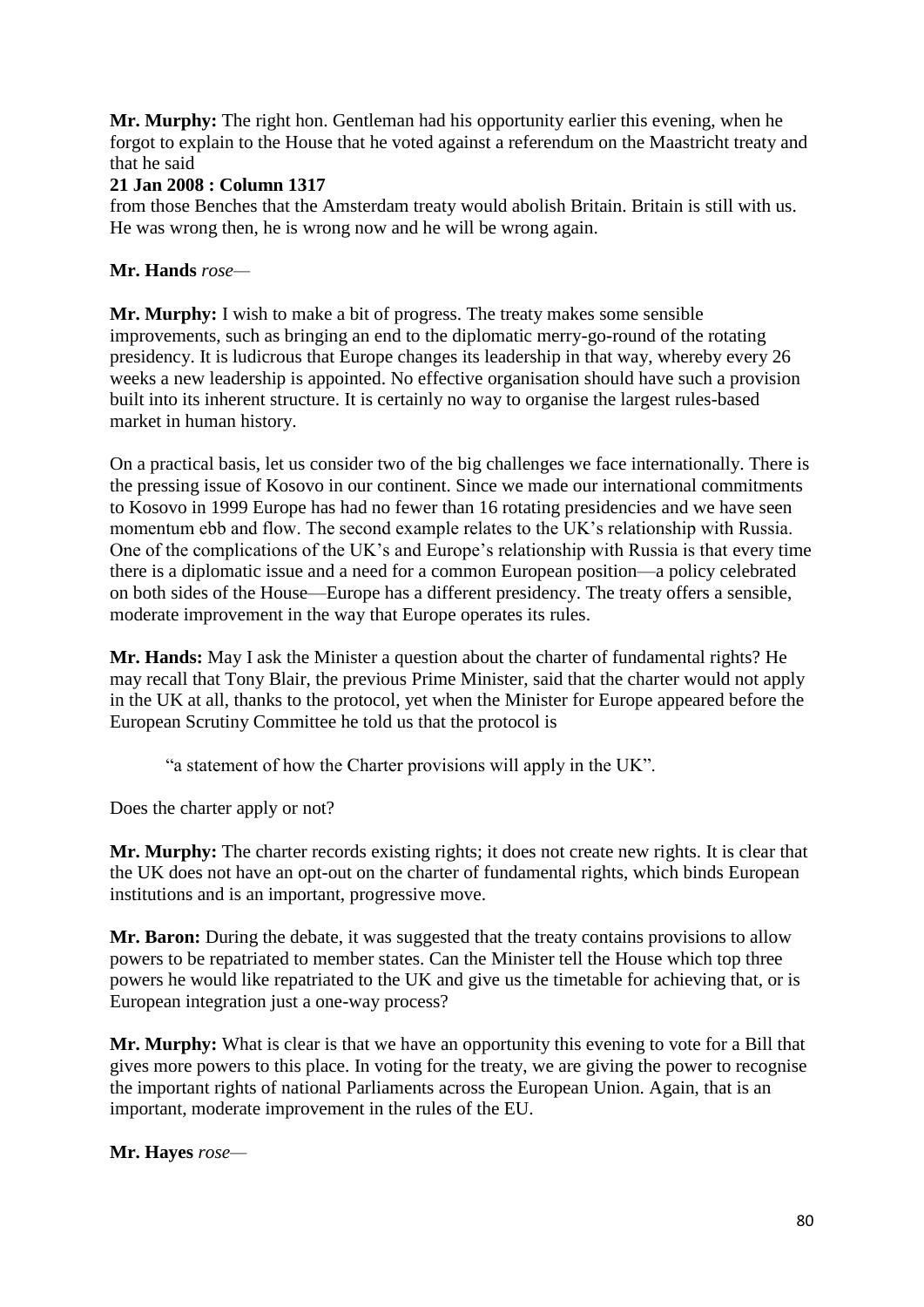# **21 Jan 2008 : Column 1318**

**Mr. Murphy:** I give way for the last time, but then I must make some progress in the eight minutes that are left.

**Mr. Hayes:** The Minister makes an holistic if unconvincing case for pan-European government. His argument so far could just as easily have been made for a constitution. Why was a referendum right for a constitution in 2005 but wrong now?

**Mr. Murphy:** The treaty is different in legal consequence, legal substance and legal structure. Across Europe, nine countries—nine separate sovereign countries—had committed to a referendum on the old constitution. There are no longer nine, but one; only our good friends in the Republic of Ireland, who are bound by their domestic constitutional arrangements to hold a referendum, currently plan to hold one. Eight separate Governments, in eight separate countries, of different political persuasions, have come to the independent conclusion that the old constitution has been abandoned. There will be no European constitution.

**Ms Gisela Stuart:** Will my hon. Friend give way?

**Mr. Murphy:** May I make some progress? There is only a short time available.

There are a number of sensible and important changes about the extension—[Hon. Members: "Give way."] I will give way to my hon. Friend in a moment.

Under the treaty, there are improvements and changes in the way we organise qualified majority voting. Again, they are to be welcomed in our national interest. The liberalisation of our energy markets across Europe is an important change and improvement. Millions of UK citizens have their energy supplied by French companies. By opening up the energy market through the introduction of qualified majority voting UK companies will have the opportunity to compete across European markets.

The treaty improves the position of the United Kingdom in terms of its share of the vote in the Council of Ministers. It streamlines the bureaucracy and reduces the size of the European Commission.

**Ms Stuart:** Could it be that the eight countries that promised a referendum on the constitution but will not hold a referendum on the treaty did so not because the document was different but because they were terrified about what happened in France and the Netherlands and did not want to risk the same thing in their country?

**Mr. Murphy:** That is not the case at all. The fact is that the Dutch Council of State, for example—an independent body—very clearly, precisely and legalistically came to that conclusion. In Denmark, an independent, objective opinion was reached on whether there should be a referendum. The fact is that all the countries of the European Union have declared that the constitutional approach has been abandoned.

The treaty that we are considering through the Bill marks the end of a rather circular debate about European structures. It offers improvements on environmental policy. Treaty article 2 sets out a new objective to tackle climate change that is welcomed by the major climate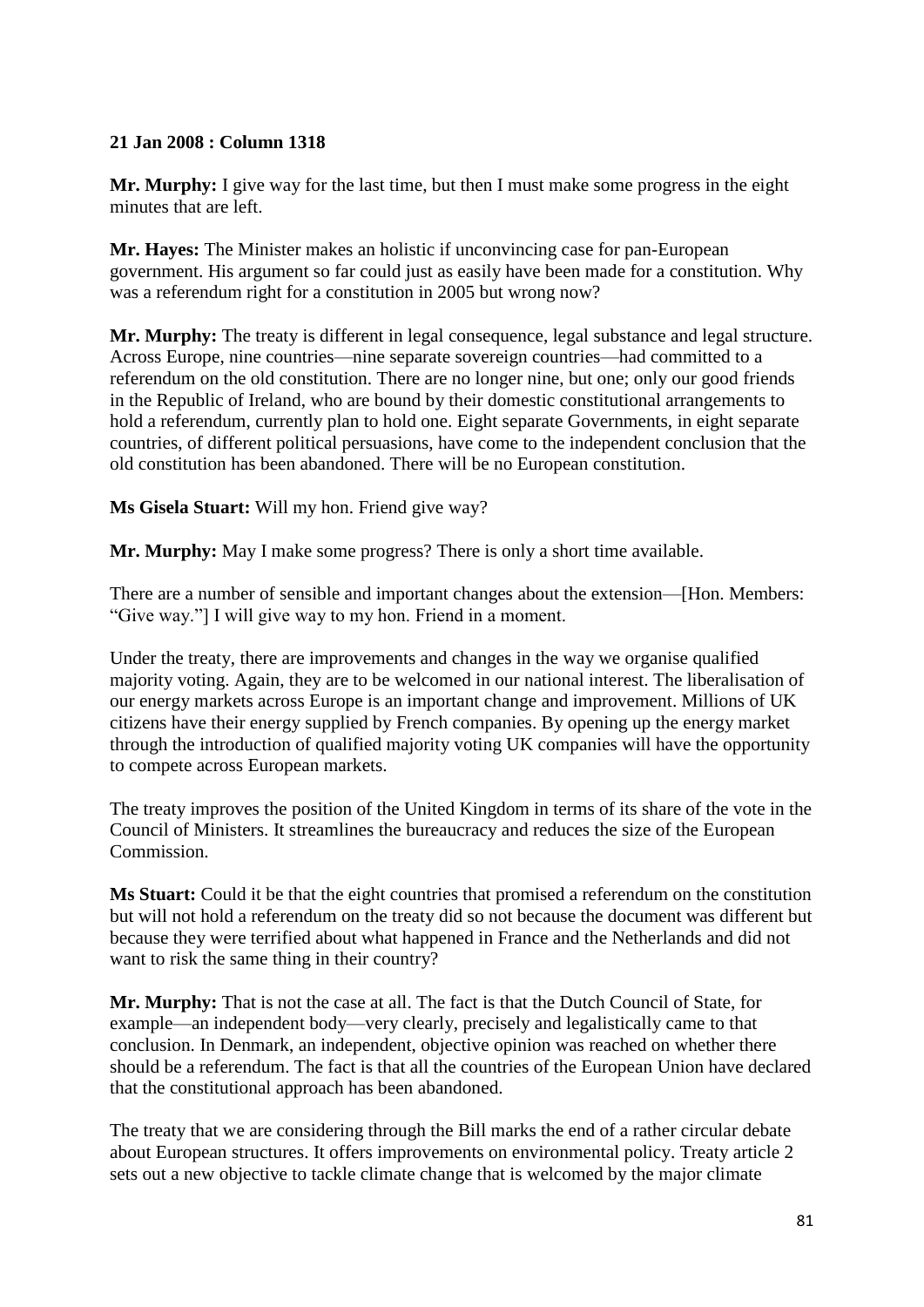campaign organisations in the UK. The treaty improves

### **21 Jan 2008 : Column 1319**

the development situation. A new treaty article and a new commitment to the eradication of poverty in the developing world is again welcomed by campaigning organisations across the UK, including Oxfam. The treaty also recognises children's rights for the first time in a European treaty. Part of the ludicrous nature of European debates in the past has been the recognition of animal rights, but no treaty has ever recognised children's rights. The Bill will also empower Parliament in a much more adventurous and ambitious way, by introducing clauses 5 and 6.

Debates about Europe's future are too often seen through the prism of Britain's past and the sense that the European Union is in some way a vast conspiracy against the UK. Without Europe, the UK would be poorer, less influential in the world and less safe. It would be poorer, because as a trading nation, we rely on a single market of 480 million citizens, with 3 million jobs in the UK reliant on our relationship with the EU. We would be less influential in the world as a medium-sized country. Of course, with a successful economy and exceptional armed forces, we would still have influence, but we would be throwing away the added clout of the opportunity to speak with one voice across the EU. We would also be less safe. The EU's work in fighting international crime and terrorism makes Britain's citizens safer. Safety standards in our workplaces, on our roads and for imported goods are also important innovations and reforms that strengthen the UK.

It is also clear that today's Conservative party in most parts is captured by an isolationist tendency. The Conservative view, already expressed by the shadow Foreign Secretary in the past, is that Britain is already a foreign land. Every Government in the EU and every main opposition party in Europe supports the treaty. The shadow Minister for Europe was given the opportunity again this evening to name just one European Government who oppose the treaty in the way that he does vociferously. Again, I give him the opportunity to name one Government, or even just one major Conservative party, who share their obsession about Europe and opposition to the treaty—just one. *[ Interruption. ]* There we have the answer: the hon. Member for Rayleigh (Mr. Francois) is part of a coalition that involves the Dutch Animals party, Sinn Fein of Ireland and a rag-bag of Communist parties from across Europe. Is it not remarkable that the Conservatives cannot find one European Conservative party that supports their policy, when we consider, for example, that Italy has 10 Conservative parties of its own? The truth is that the Conservative party of today is in large part more obsessed and isolated than ever before.

The hon. Member for Stone (Mr. Cash) made a similar speech to those that he has made for the past two or three decades. His views used to be on the periphery of the Conservative party's European position. Now, he finds himself increasingly in the mainstream—the hon. Gentleman nods about that—with the emergence of an organisation called Better Off Out. An ever-increasing number of Conservative Members are members of Better Off Out. *[ Interruption. ]* The hon. Member for Macclesfield (Sir Nicholas Winterton)

# **21 Jan 2008 : Column 1320**

is a member of Better Off Out. Better Off Out is so hard-line and simplistic on Europe that the hon. Member for Stone would not even join the organisation. I endorse the Bill.

*Question put,* That the Bill be now read a Second time:—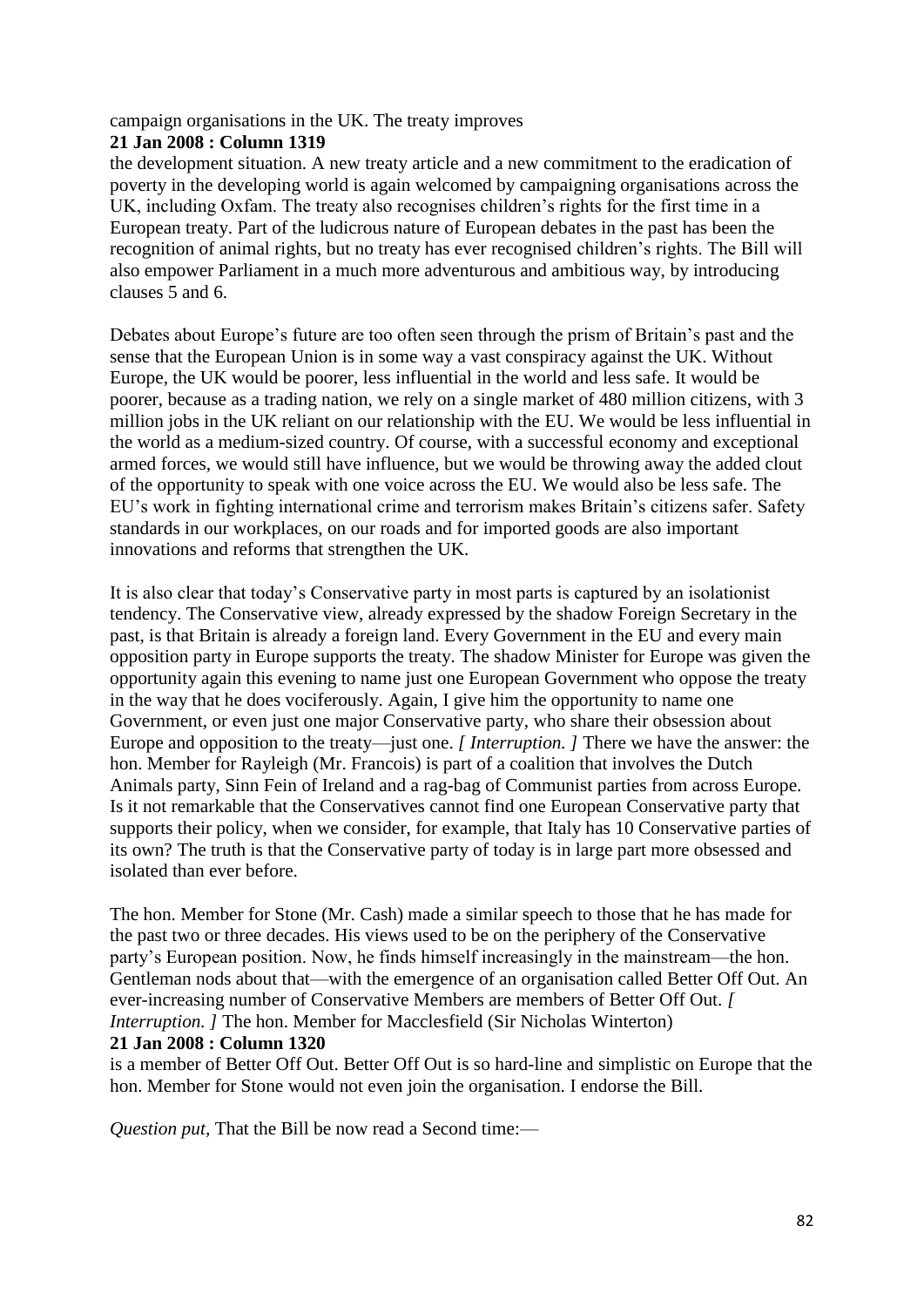*The House divided:* Ayes 362, Noes 224.

#### **Division No. 50]**

[10 pm

### AYES

Ainger, Nick Ainsworth, rh Mr. Bob Alexander, Danny Alexander, rh Mr. Douglas Allen, Mr. Graham Anderson, Mr. David Anderson, Janet Armstrong, rh Hilary Atkins, Charlotte Austin, Mr. Ian Austin, John Bailey, Mr. Adrian Baird, Vera Baker, Norman Balls, rh Ed Banks, Gordon Barlow, Ms Celia Barrett, John Barron, rh Mr. Kevin Battle, rh John Bayley, Hugh Beckett, rh Margaret Begg, Miss Anne Beith, rh Mr. Alan Bell, Sir Stuart Benn, rh Hilary Benton, Mr. Joe Berry, Roger Betts, Mr. Clive Blackman, Liz Blackman -Woods, Dr. Roberta Blears, rh Hazel Blizzard, Mr. Bob Blunkett, rh Mr. David Borrow, Mr. David S. Bradshaw, Mr. Ben Brake, Tom Breed, Mr. Colin Brennan, Kevin Brown, Lyn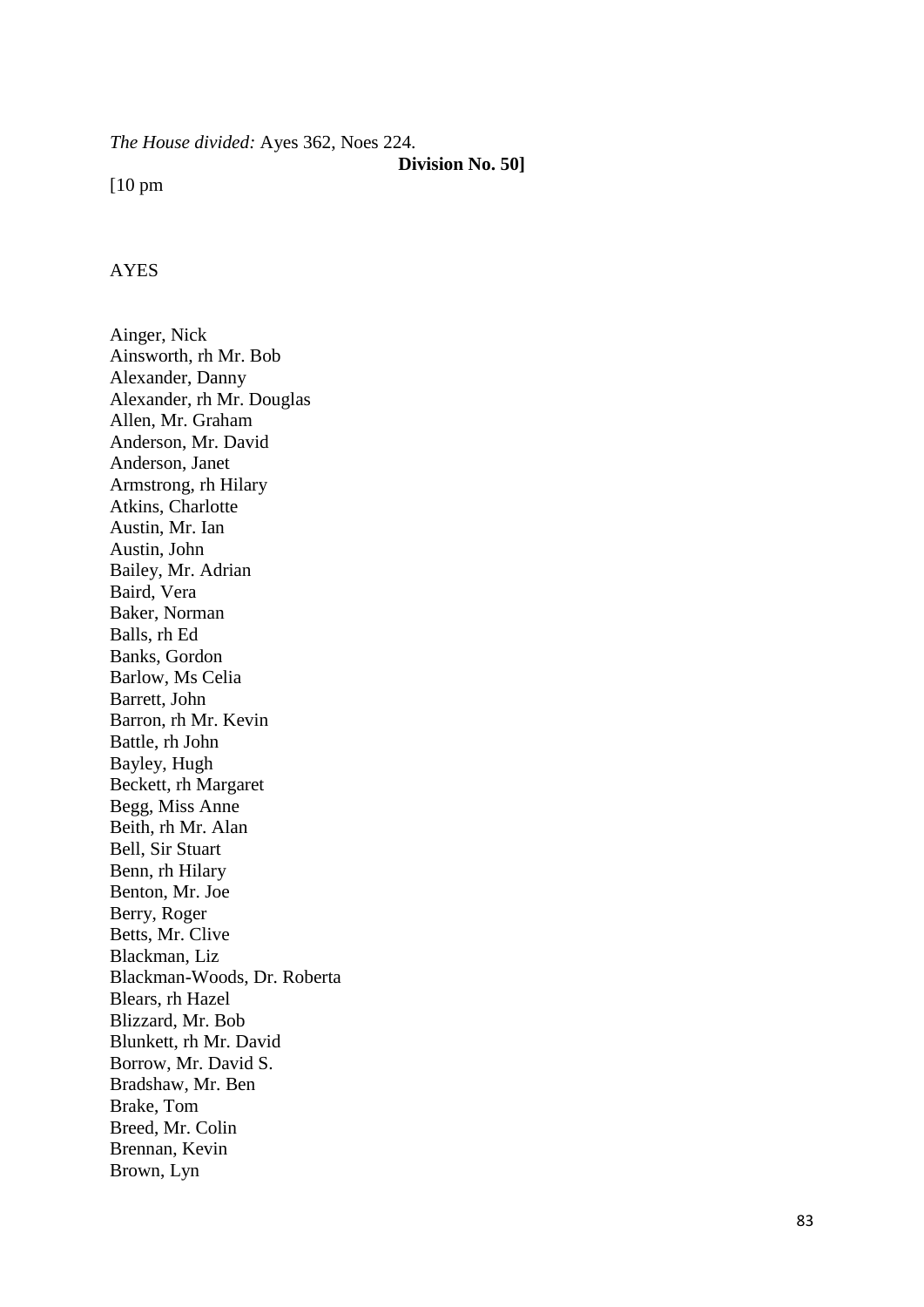Brown, rh Mr. Nicholas Brown, Mr. Russell Browne, rh Des Browne, Mr. Jeremy Bruce, rh Malcolm Bryant, Chris Buck, Ms Karen Burden, Richard Burnham, rh Andy Burstow, Mr. Paul Butler, Ms Dawn Byers, rh Mr. Stephen Byrne, Mr. Liam Cable, Dr. Vincent Caborn, rh Mr. Richard Cairns, David Campbell, Mr. Alan Campbell, rh Sir Menzies Caton, Mr. Martin Cawsey, Mr. Ian Challen, Colin Chaytor, Mr. David Clark, Ms Katy Clark, Paul Clarke, rh Mr. Charles Clarke, rh Mr. Kenneth Clarke, rh Mr. Tom Clegg, Mr. Nick Clelland, Mr. David Clwyd, rh Ann Coaker, Mr. Vernon Coffey, Ann Cohen, Harry Connarty, Michael Cook, Frank Cooper, Rosie Cooper, rh Yvette Cousins, Jim Crausby, Mr. David Cruddas, Jon Cunningham, Mr. Jim Cunningham, Tony Curry, rh Mr. David Curtis -Thomas, Mrs. Claire Darling, rh Mr. Alistair Davey, Mr. Edward David, Mr. Wayne Dean, Mrs. Janet Denham, rh Mr. John Devine, Mr. Jim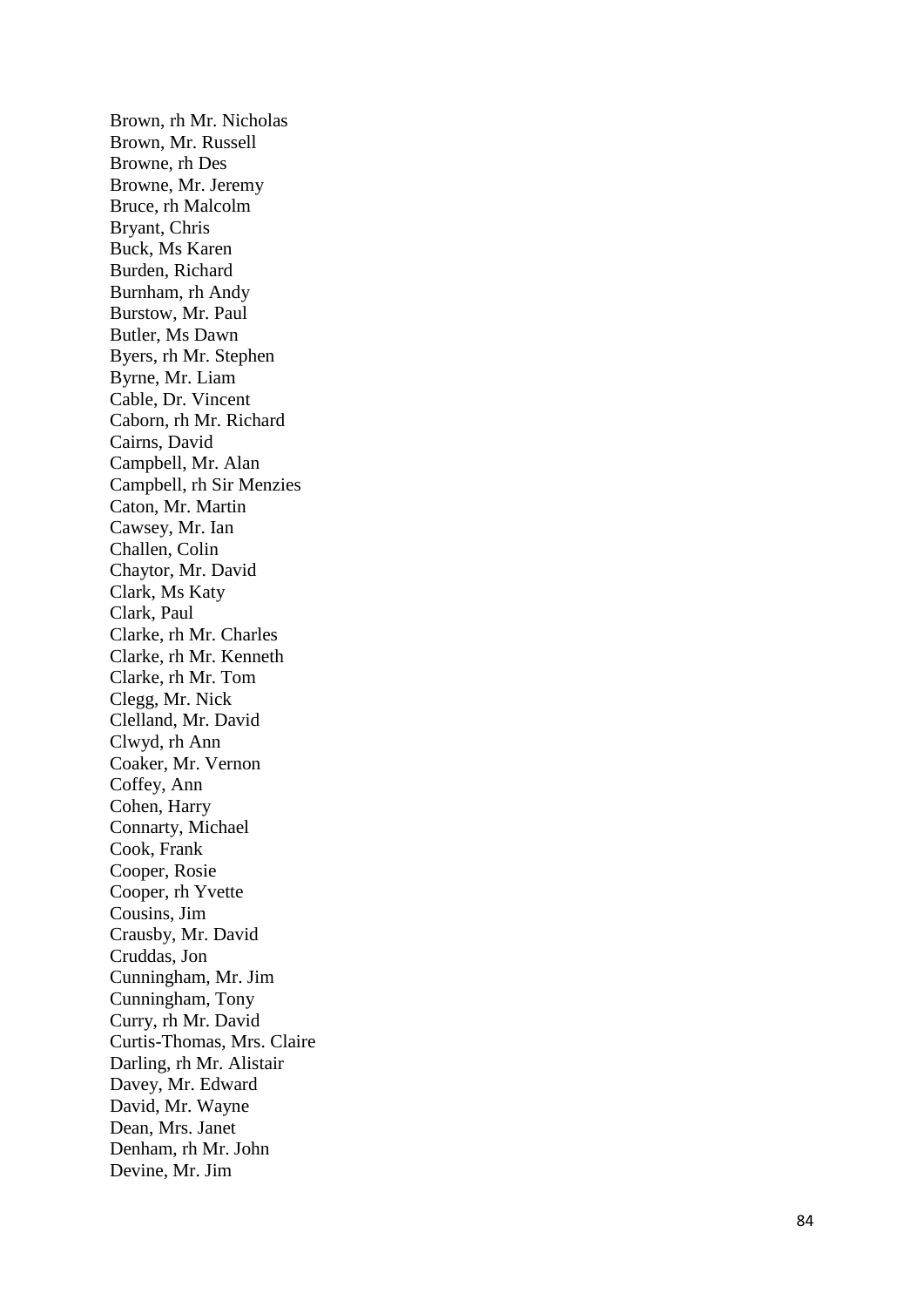Dhanda, Mr. Parmjit Dismore, Mr. Andrew Dobbin, Jim Dobson, rh Frank Donohoe, Mr. Brian H. Doran, Mr. Frank Dowd, Jim Durkan, Mark Eagle, Angela Eagle, Maria Efford, Clive Ellman, Mrs. Louise Ennis, Jeff Etherington, Bill Farrelly, Paul Featherstone, Lynne Fisher, Mark Fitzpatrick, Jim Flello, Mr. Robert Flint, Caroline Follett, Barbara Foster, Mr. Don Foster, Mr. Michael *(Worcester)* Foster, Michael Jabez *(Hastings and Rye)* Francis, Dr. Hywel Gapes, Mike George, Andrew George, rh Mr. Bruce Gerrard, Mr. Neil Gibson, Dr. Ian Gidley, Sandra Gilroy, Linda Goggins, Paul Goldsworthy, Julia Goodman, Helen Griffith, Nia Griffiths, Nigel Grogan, Mr. John Gwynne, Andrew Hain, rh Mr. Peter Hall, Mr. Mike Hall, Patrick Hamilton, Mr. David Hamilton, Mr. Fabian Hanson, rh Mr. David Harman, rh Ms Harriet Harris, Dr. Evan Harris, Mr. Tom Havard, Mr. Dai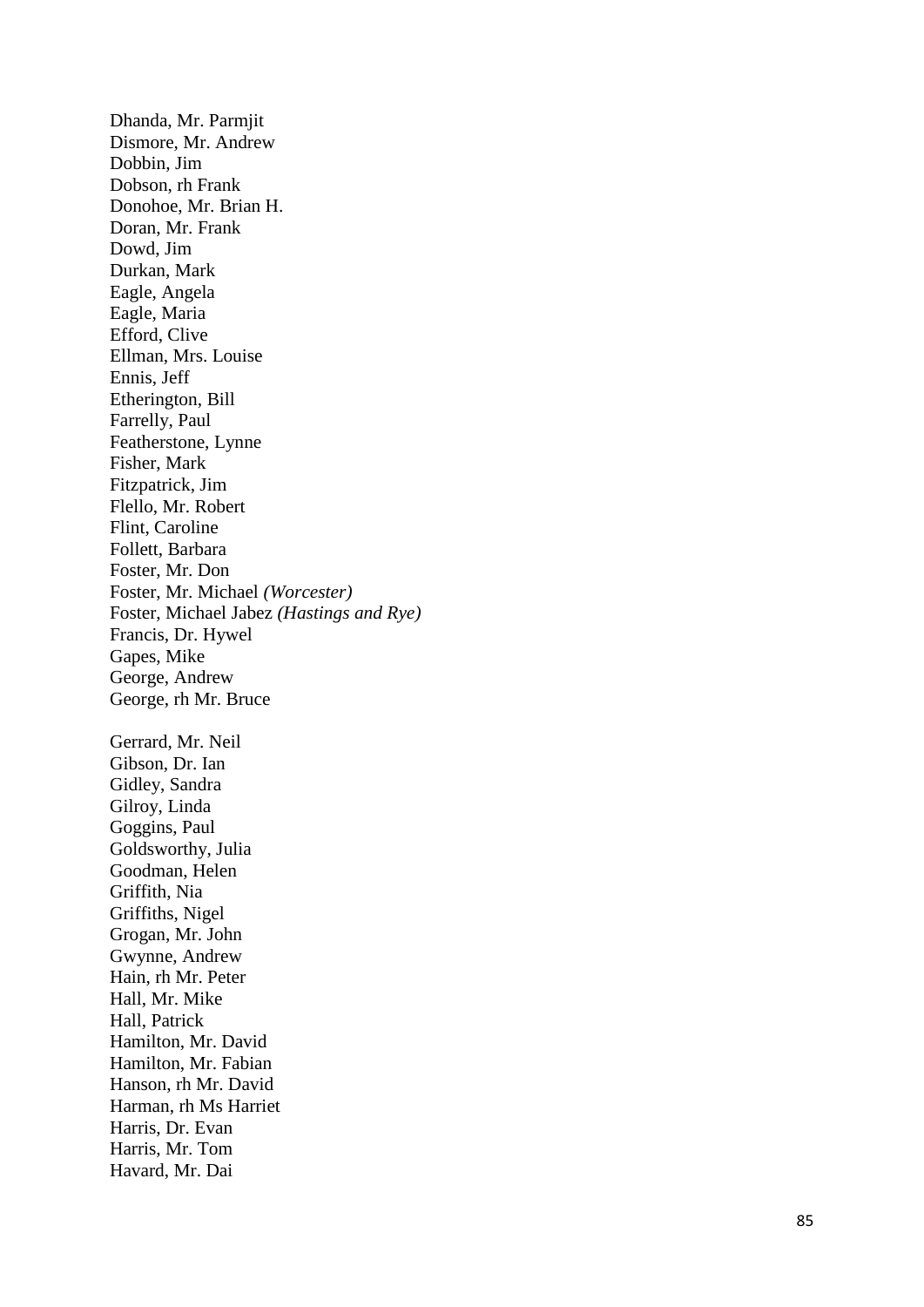Healey, John Henderson, Mr. Doug Hendrick, Mr. Mark Hepburn, Mr. Stephen Heppell, Mr. John Hesford, Stephen Hewitt, rh Ms Patricia Heyes, David Hill, rh Keith Hillier, Meg Hodge, rh Margaret Hodgson, Mrs. Sharon Holmes, Paul Hood, Mr. Jim Hoon, rh Mr. Geoffrey Hope, Phil Horwood, Martin Howarth, David Howarth, rh Mr. George Howells, Dr. Kim Hughes, rh Beverley Hughes, Simon Huhne, Chris Humble, Mrs. Joan Hunter, Mark Hutton, rh Mr. John Iddon, Dr. Brian Illsley, Mr. Eric Ingram, rh Mr. Adam Irranca -Davies, Huw James, Mrs. Siân C. Jenkins, Mr. Brian Johnson, rh Alan Johnson, Ms Diana R. Jones, Helen Jones, Mr. Kevan Jones, Lynne Jones, Mr. Martyn Joyce, Mr. Eric Kaufman, rh Sir Gerald Keeble, Ms Sally Keeley, Barbara Keen, Alan Keen, Ann Keetch, Mr. Paul Kelly, rh Ruth Kemp, Mr. Fraser Kennedy, rh Mr. Charles Kennedy, rh Jane Khan, Mr. Sadiq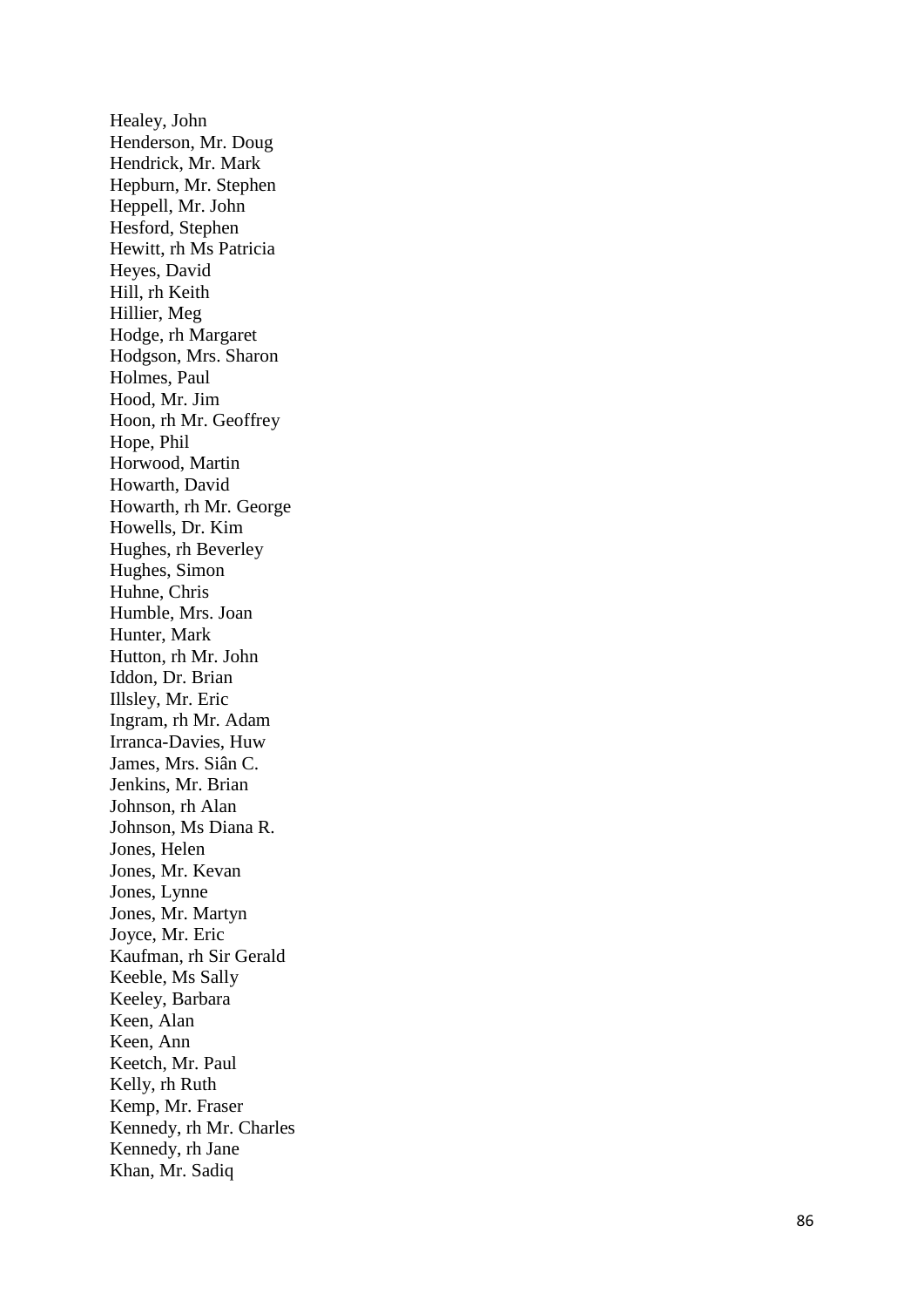Kidney, Mr. David Knight, Jim Kramer, Susan Kumar, Dr. Ashok Ladyman, Dr. Stephen Lamb, Norman Lammy, Mr. David Laws, Mr. David Laxton, Mr. Bob Lazarowicz, Mark Leech, Mr. John Lepper, David Levitt, Tom Lewis, Mr. Ivan Linton, Martin Lloyd, Tony Love, Mr. Andrew Lucas, Ian Mackinlay, Andrew MacShane, rh Mr. Denis Mactaggart, Fiona Malik, Mr. Shahid Mallaber, Judy Mann, John Marris, Rob Marsden, Mr. Gordon Marshall -Andrews, Mr. Robert McAvoy, rh Mr. Thomas McCabe, Steve McCafferty, Chris McCarthy, Kerry McCarthy -Fry, Sarah McCartney, rh Mr. Ian McDonagh, Siobhain McFadden, Mr. Pat McFall, rh John McGovern, Mr. Jim McGuire, Mrs. Anne McIsaac, Shona McKechin, Ann McKenna, Rosemary McNulty, rh Mr. Tony Meacher, rh Mr. Michael Merron, Gillian Michael, rh Alun Milburn, rh Mr. Alan Miliband, rh David Miliband, rh Edward Miller, Andrew Moffat, Anne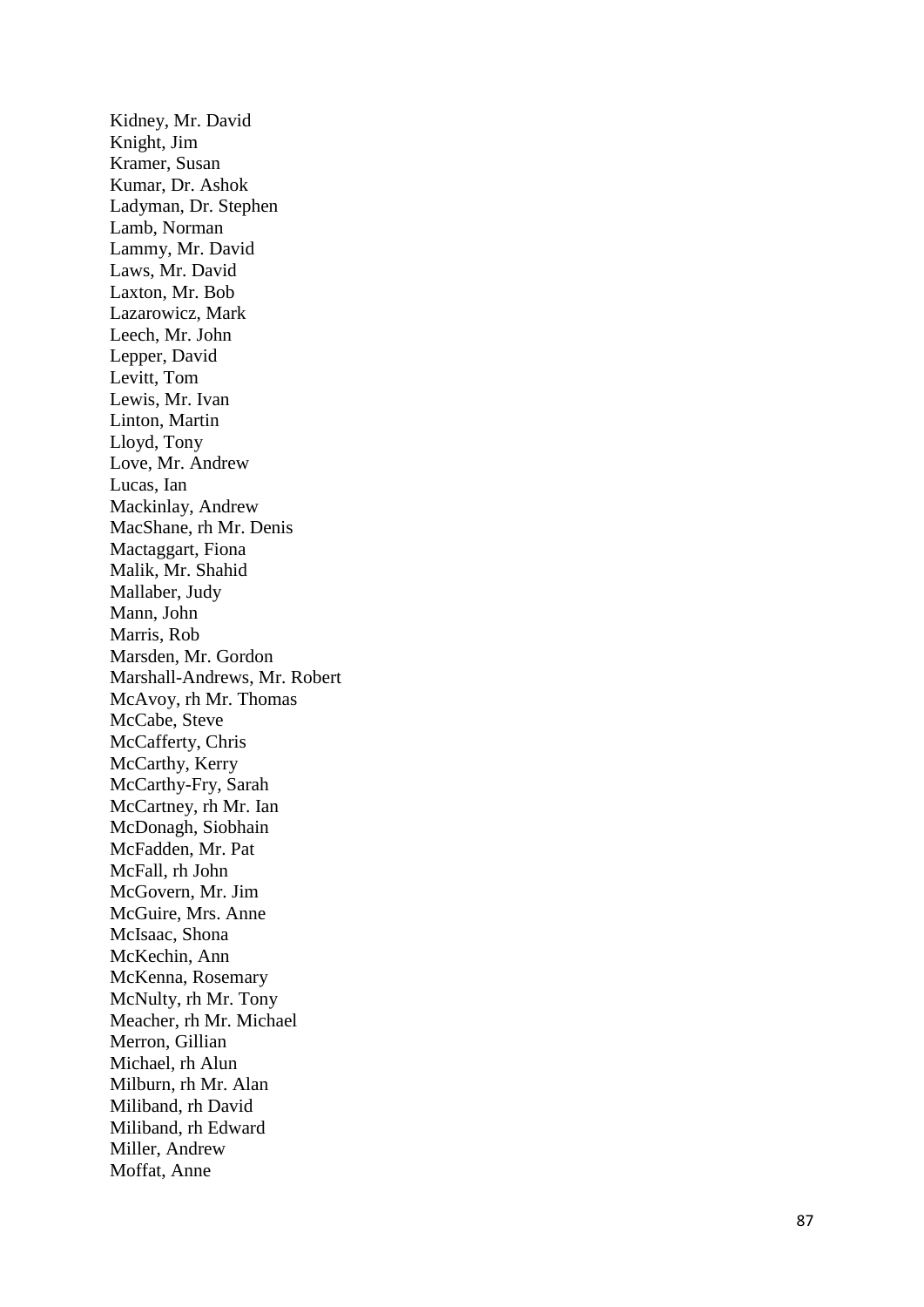Moffatt, Laura Mole, Chris Moon, Mrs. Madeleine Moore, Mr. Michael Moran, Margaret Morden, Jessica Morgan, Julie Morley, rh Mr. Elliot Mountford, Kali Mudie, Mr. George Mulholland, Greg Mullin, Mr. Chris Munn, Meg Murphy, Mr. Denis Murphy, Mr. Jim Murphy, rh Mr. Paul Naysmith, Dr. Doug O'Brien, Mr. Mike O'Hara, Mr. Edward Olner, Mr. Bill Öpik, Lembit Osborne, Sandra Owen, Albert Palmer, Dr. Nick Pearson, Ian Plaskitt, Mr. James Pope, Mr. Greg Pound, Stephen Prentice, Bridget Prentice, Mr. Gordon Prescott, rh Mr. John Primarolo, rh Dawn Prosser, Gwyn Purchase, Mr. Ken Purnell, rh James Rammell, Bill Raynsford, rh Mr. Nick Reed, Mr. Andy Reed, Mr. Jamie Reid, rh John Rennie, Willie Riordan, Mrs. Linda Robertson, John Robinson, Mr. Geoffrey Rogerson, Dan Rooney, Mr. Terry Ruane, Chris Ruddock, Joan Russell, Bob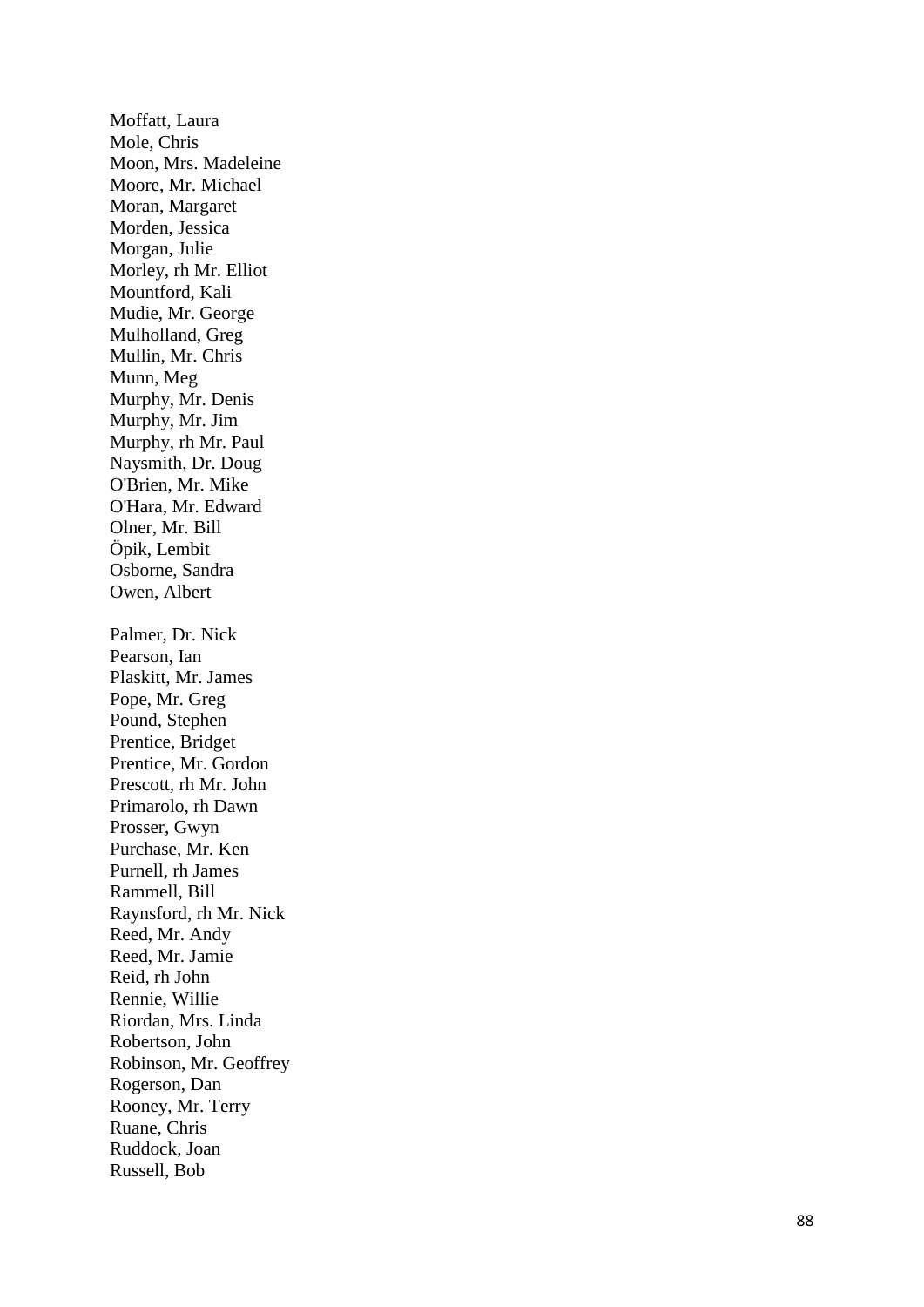Russell, Christine Ryan, rh Joan Salter, Martin Sanders, Mr. Adrian Sarwar, Mr. Mohammad Seabeck, Alison Sharma, Mr. Virendra Shaw, Jonathan Sheerman, Mr. Barry Sheridan, Jim Short, rh Clare Simon, Mr. Siôn Singh, Mr. Marsha Slaughter, Mr. Andy Smith, rh Mr. Andrew Smith, Ms Angela C. *(Sheffield, Hillsborough)* Smith, Angela E. *(Basildon)* Smith, Geraldine Smith, rh Jacqui Smith, John Smith, Sir Robert Snelgrove, Anne Soulsby, Sir Peter Southworth, Helen Spellar, rh Mr. John Starkey, Dr. Phyllis Stewart, Ian Stoate, Dr. Howard Strang, rh Dr. Gavin Straw, rh Mr. Jack Stunell, Andrew Sutcliffe, Mr. Gerry Swinson, Jo Tami, Mark Taylor, Ms Dari Taylor, Mr. Ian Taylor, Matthew Teather, Sarah Thomas, Mr. Gareth Thornberry, Emily Timms, rh Mr. Stephen Tipping, Paddy Todd, Mr. Mark Touhig, rh Mr. Don Turner, Dr. Desmond Turner, Mr. Neil Twigg, Derek Vaz, rh Keith Walley, Joan Waltho, Lynda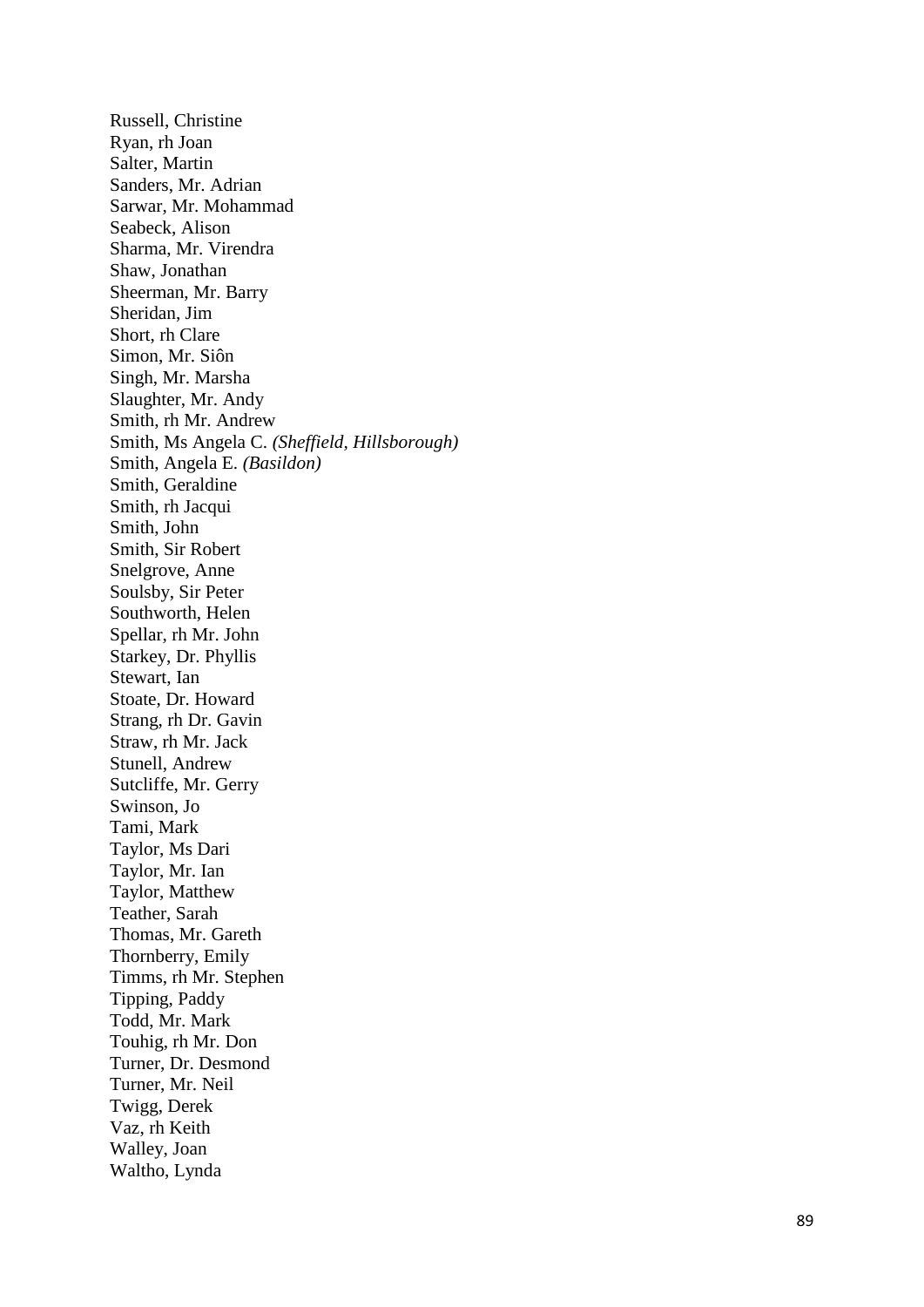Ward, Claire Watts, Mr. Dave Webb, Steve Whitehead, Dr. Alan Wicks, Malcolm Williams, rh Mr. Alan Williams, Mrs. Betty Williams, Mark Williams, Mr. Roger Williams, Stephen Willis, Mr. Phil Willott, Jenny Wills, Mr. Michae l Wilson, Phil Winnick, Mr. David Winterton, rh Ms Rosie Woodward, rh Mr. Shaun Woolas, Mr. Phil Wright, Mr. Anthony Wright, David Wright, Mr. Iain Wright, Dr. Tony Wyatt, Derek Younger -Ross, Richard Tellers for the Ayes:

Mr. Tom Watson and Mr. Frank Roy **NOES** 

Afriyie, Adam Ainsworth, Mr. Peter Amess, Mr. David Ancram, rh Mr. Michael Arbuthnot, rh Mr. James Atkinson, Mr. Peter Bacon, Mr. Richard Baldry, Tony Barker, Gregory Bellingham, Mr. Henry Benyon, Mr. Richard Bercow, John Beresford, Sir Paul Binley, Mr. Brian Blunt, Mr. Crispin Bone, Mr. Peter Boswell, Mr. Tim Bottomley, Peter Brady, Mr. Graham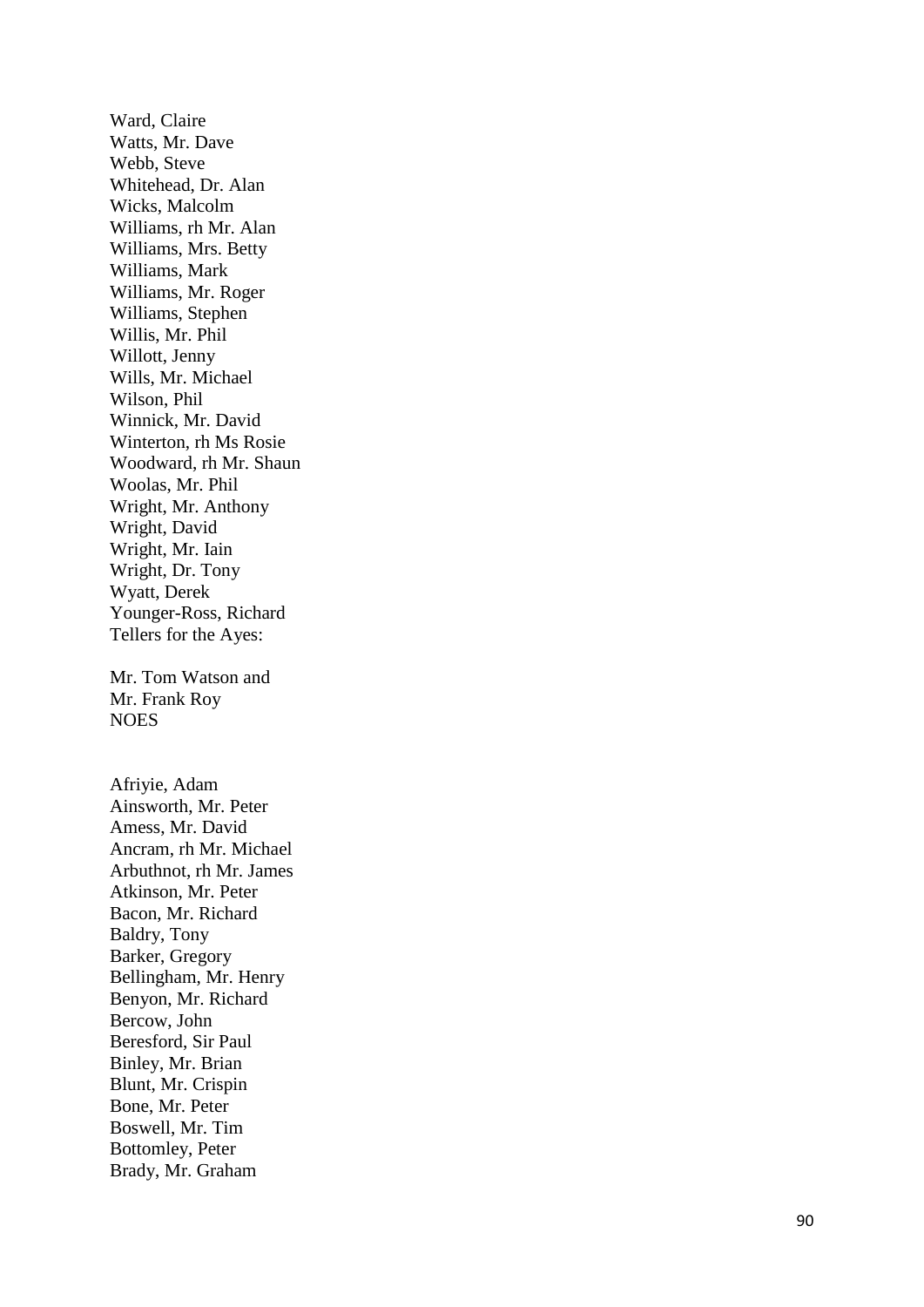Brazier, Mr. Julian Brokenshire, James Browning, Angela Burns, Mr. Simon Burrowes, Mr. David Burt, Alistair Butterfill, Sir John Cameron, rh Mr. David Campbell, Mr. Gregory Carswell, Mr. Douglas Cash, Mr. William Chope, Mr. Christopher Clapham, Mr. Michael Clappison, Mr. James Clark, Greg Clifton -Brown, Mr. Geoffrey Conway, Derek Corbyn, Jeremy Cormack, Sir Patrick Cox, Mr. Geoffrey Crabb, Mr. Stephen Cummings, John Davidson, Mr. Ian Davies, Mr. Dai Davies, David T.C. *(Monmouth)* Davies, Philip Davis, rh David *(Haltemprice and Howden)* Djanogly, Mr. Jonathan Dodds, Mr. Nigel Donaldson, rh Mr. Jeffrey M. Dorrell, rh Mr. Stephen Dorries, Mrs. Nadine Drew, Mr. David Duddridge, James Duncan, Alan Duncan Smith, rh Mr. Iain Dunne, Mr. Philip Dunwoody, Mrs. Gwyneth Ellwood, Mr. Tobias Evans, Mr. Nigel Evennett, Mr. David Fabricant, Michael Fallon, Mr. Michael Field, rh Mr. Frank Field, Mr. Mark Fox, Dr. Liam Francois, Mr. Mark Fraser, Mr. Christopher Gale, Mr. Roger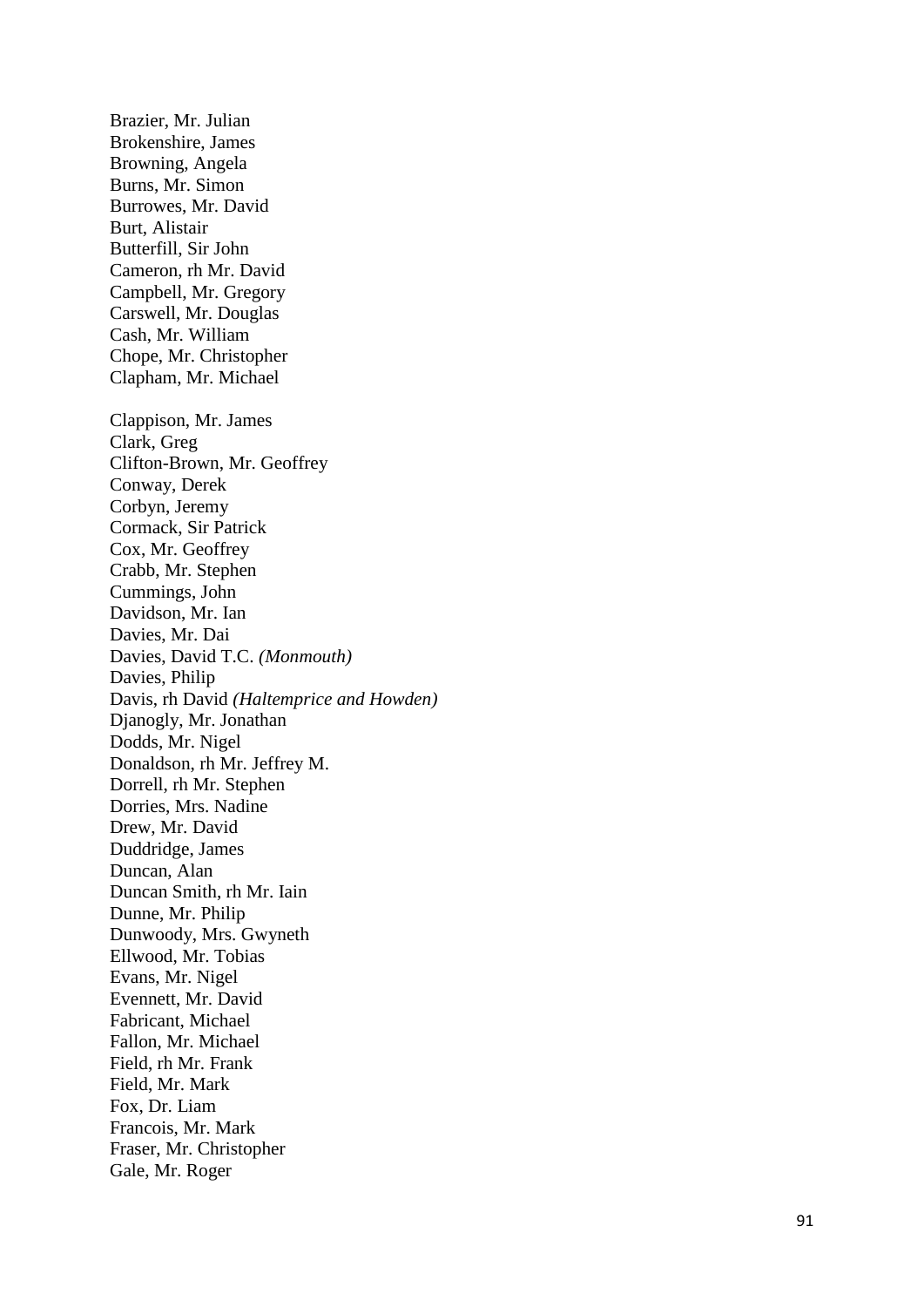Garnier, Mr. Edward Gauke, Mr. David Gibb, Mr. Nick Gillan, Mrs. Cheryl Godsiff, Mr. Roger Goodman, Mr. Paul Goodwill, Mr. Robert Gove, Michael Gray, Mr. James Grayling, Chris Green, Damian Greening, Justin e Greenway, Mr. John Grieve, Mr. Dominic Hague, rh Mr. William Hammond, Mr. Philip Hammond, Stephen Hands, Mr. Greg Harper, Mr. Mark Hayes, Mr. John Heald, Mr. Oliver Heathcoat -Amory, rh Mr. David Hendry, Charles Herbert, Nick Hoban, Mr. Mark Hoey, Kate Hogg, rh Mr. Douglas Hollobone, Mr. Philip Holloway, Mr. Adam Hopkins, Kelvin Horam, Mr. John Hosie, Stewart Howard, rh Mr. Michael Howarth, Mr. Gerald Hoyle, Mr. Lindsay Hunt, Mr. Jeremy Jack, rh Mr. Michael Jackson, Mr. Stewart Jenkin, Mr. Bernard Jones, Mr. David Kawczynski, Daniel Key, Robert Kirkbride, Miss Julie Knight, rh Mr. Greg Laing, Mrs. Eleanor Lait, Mrs. Jacqui Lancaster, Mr. Mark Lansley, Mr. Andrew Leigh, Mr. Edward Letwin, rh Mr. Oliver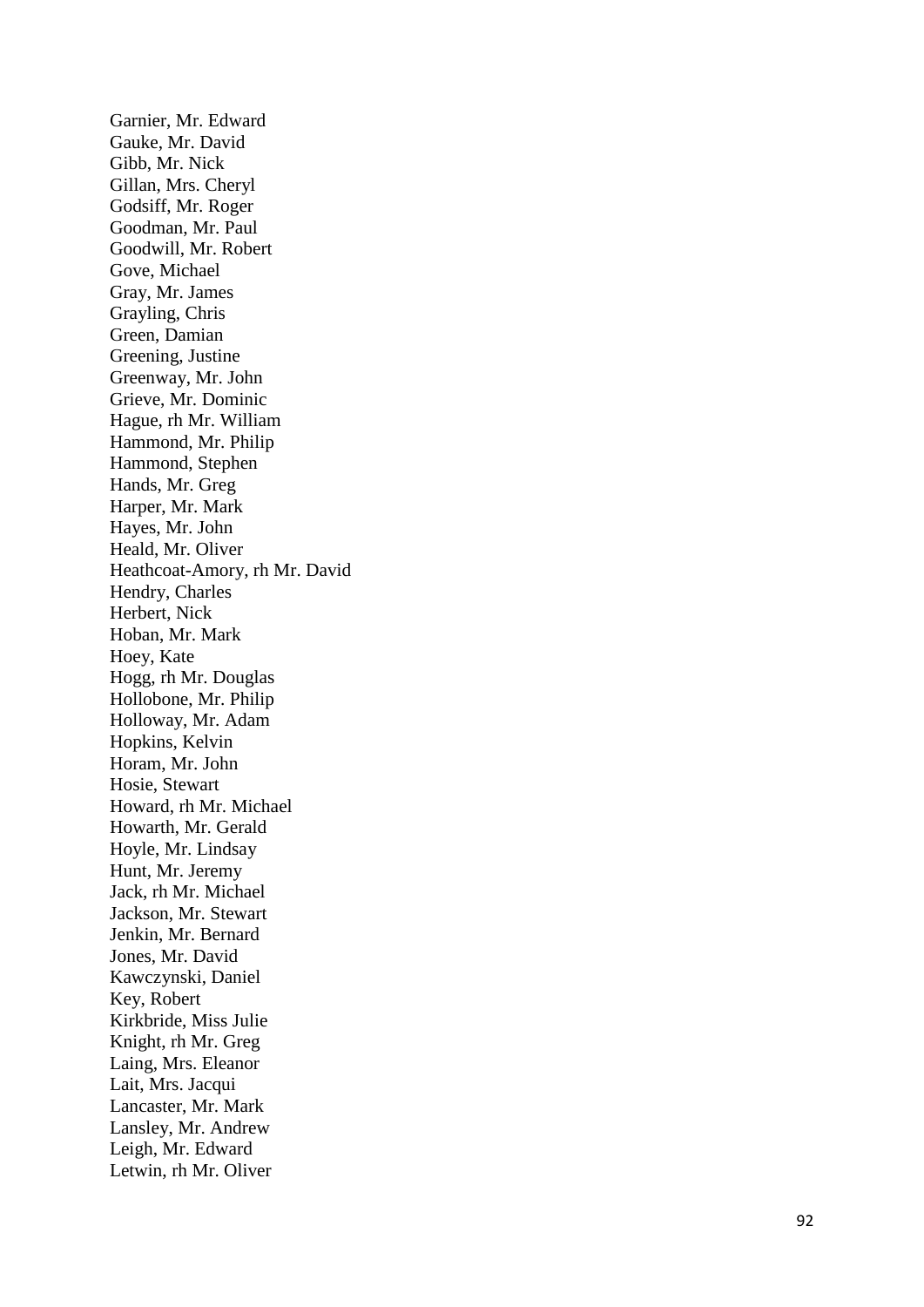Lewis, Dr. Julian Liddell -Grainger, Mr. Ian Lidington, Mr. David Lilley, rh Mr. Peter Llwyd, Mr. Elfyn Loughton, Tim Luff, Peter Mackay, rh Mr. Andrew Maclean, rh David MacNeil, Mr. Angus Main, Anne Malins, Mr. Humfrey Maples, Mr. John Marshall, Mr. David Maude, rh Mr. Francis May, rh Mrs. Theresa McCrea, Dr. William McDonnell, John McIntosh, Miss Anne McLoughlin, rh Mr. Patrick Mercer, Patrick Miller, Mrs. Maria Milton, Anne Mitchell, Mr. Andrew Mitchell, Mr. Austin Moss, Mr. Malcolm Mundell, David Murrison, Dr. Andrew Neill, Robert Newmark, Mr. Brooks O'Brien, Mr. Stephen Osborne, Mr. George Ottaway, Richard Paice, Mr. James Paisley, rh Rev. Ian Paterson, Mr. Owen Penning, Mike Penrose, John Pickles, Mr. Eric Price, Adam Prisk, Mr. Mark Pritchard, Mark Randall, Mr. John Redwood, rh Mr. John Rifkind, rh Sir Malcolm Robathan, Mr. Andrew Robertson, Angus Robertson, Hugh Robertson, Mr. Laurence Robinson, Mrs. Iris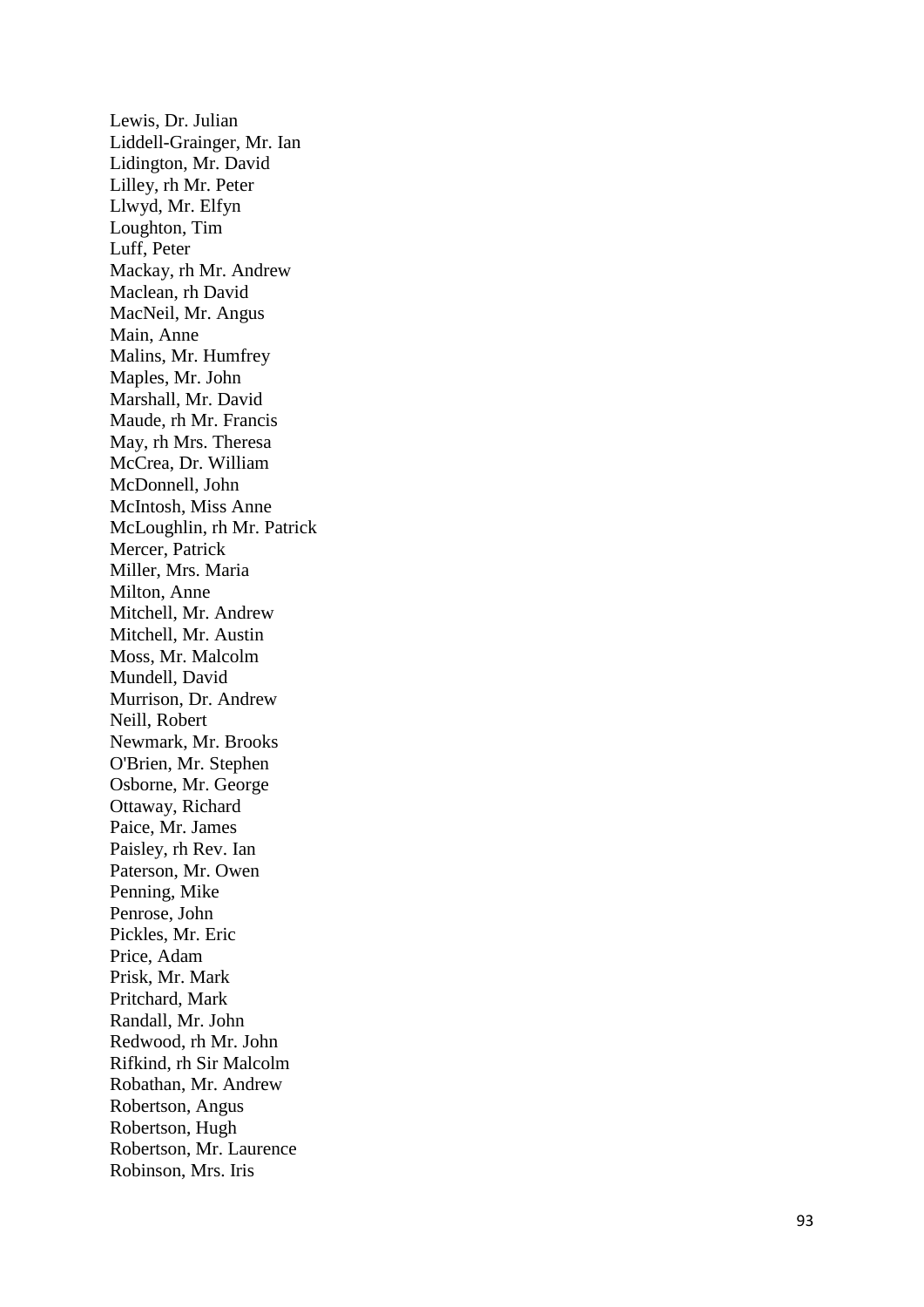Robinson, rh Mr. Peter Rosindell, Andrew Ruffley, Mr. David Salmond, rh Mr. Alex Scott, Mr. Lee Selous, Andrew Shapps, Grant Shepherd, Mr. Richard Simmonds, Mark Simpson, David Simpson, Mr. Keith Skinner, Mr. Dennis Soames, Mr. Nicholas Spelman, Mrs. Caroline Spicer, Sir Michael Spink, Bob Spring, Mr. Richard Stanley, rh Sir John Steen, Mr. Anthony Streeter, Mr. Gary Stringer, Graham Stuart, Mr. Graham Swayne, Mr. Desmond Swire, Mr. Hugo Syms, Mr. Robert Tapsell, Sir Peter Taylor, David Taylor, Dr. Richard Tredinnick, David Turner, Mr. Andrew Tyrie, Mr. Andrew Vaizey, Mr. Edward Vara, Mr. Shailesh Viggers, Peter Villiers, Mrs. Theresa Walker, Mr. Charle s Wallace, Mr. Ben Walter, Mr. Robert Wareing, Mr. Robert N. Waterson, Mr. Nigel Watkinson, Angela Whittingdale, Mr. John Widdecombe, rh Miss Ann Wiggin, Bill Willetts, Mr. David Williams, Hywel Wilshire, Mr. David Wilson, Mr. Rob Wilson, Sammy